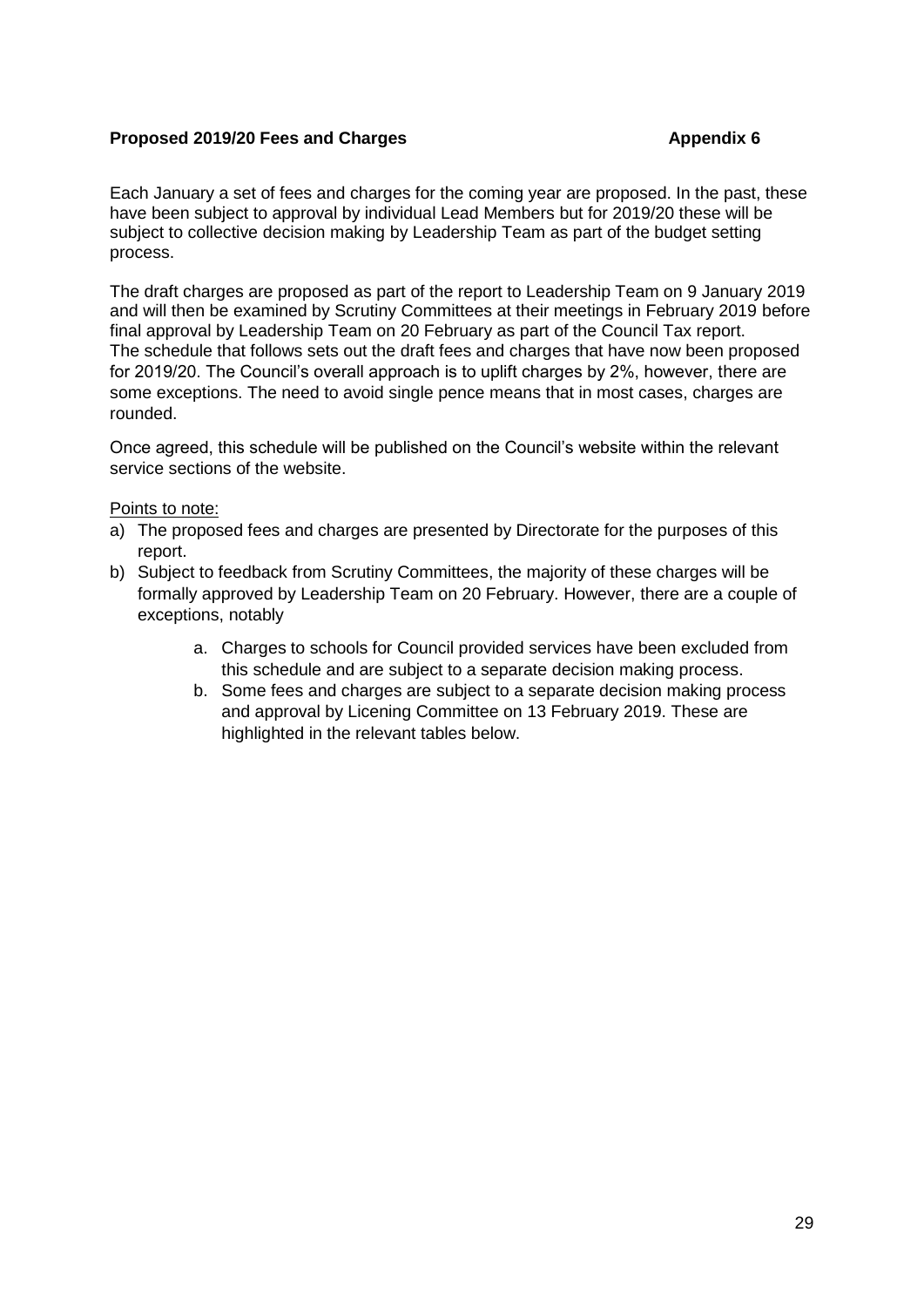#### **1. Adult Social Care Fees and Charges**

Councils are required to have a client contribution policy that is demonstrably fair and does not undermine the overall objectives of social care – to promote both independence and social inclusion of individuals. Following a review of charging undertaken by a Scrutiny Committee Sub-Group, a new contributions policy for Adult Social Care services was agreed in December 2009. This policy was implemented with effect from Monday 31 May 2010 and remains in place.

A financial assessment is undertaken in line with the Contributions Policy and determines for each individual, the financial contribution that they are asked to make towards the cost of their care. The amount an individual contributes must be an 'affordable' amount, based on their ability to pay.

The table below sets out the fees and charges for Adult Social Care services. In most cases, the percentage increase is in line with the Council's approach of a 2% increase and rounded to the nearest 10p.

Within Adult Social Care there are some charges which are set regionally, such as residential and nursing care. These are excluded from the fees and charges set out below.

| <b>Fee Description</b>                                                                                                                                                                                                                                                                                                      | 2018/19 Charge<br>(E) | <b>Proposed</b><br>2019/20<br>Charge $(E)$ |
|-----------------------------------------------------------------------------------------------------------------------------------------------------------------------------------------------------------------------------------------------------------------------------------------------------------------------------|-----------------------|--------------------------------------------|
| <b>Home Care Services</b><br>The charge for home care services is set at the<br>average of rates charged by the Council's main<br>home care contractors as at April 2019<br>(calculations are currently underway and will be<br>included in the report to Adult Social Care and<br><b>Public Health Scrutiny Committee)</b> | 16.70                 | <b>TBC</b>                                 |
| <b>Reablement Services</b><br>A local authority is not allowed to charge for the<br>first 6 weeks of intermediate care.                                                                                                                                                                                                     | No Charge             | No Charge                                  |
| Day Care (per half day session)                                                                                                                                                                                                                                                                                             |                       |                                            |
| Standard                                                                                                                                                                                                                                                                                                                    | 17.80                 | 18.20                                      |
| <b>Complex Needs</b>                                                                                                                                                                                                                                                                                                        | 23.60                 | 24.10                                      |
| <b>Transport Provision</b><br>A charge for each round trip to and from a day<br>centre                                                                                                                                                                                                                                      | 9.80                  | 10.00                                      |
| Meals<br>A charge is made for home meals and for meals<br>at day centres which is deemed to cover the food<br>element. No charge is<br>currently made for delivery of meals                                                                                                                                                 | 3.90                  | 4.00                                       |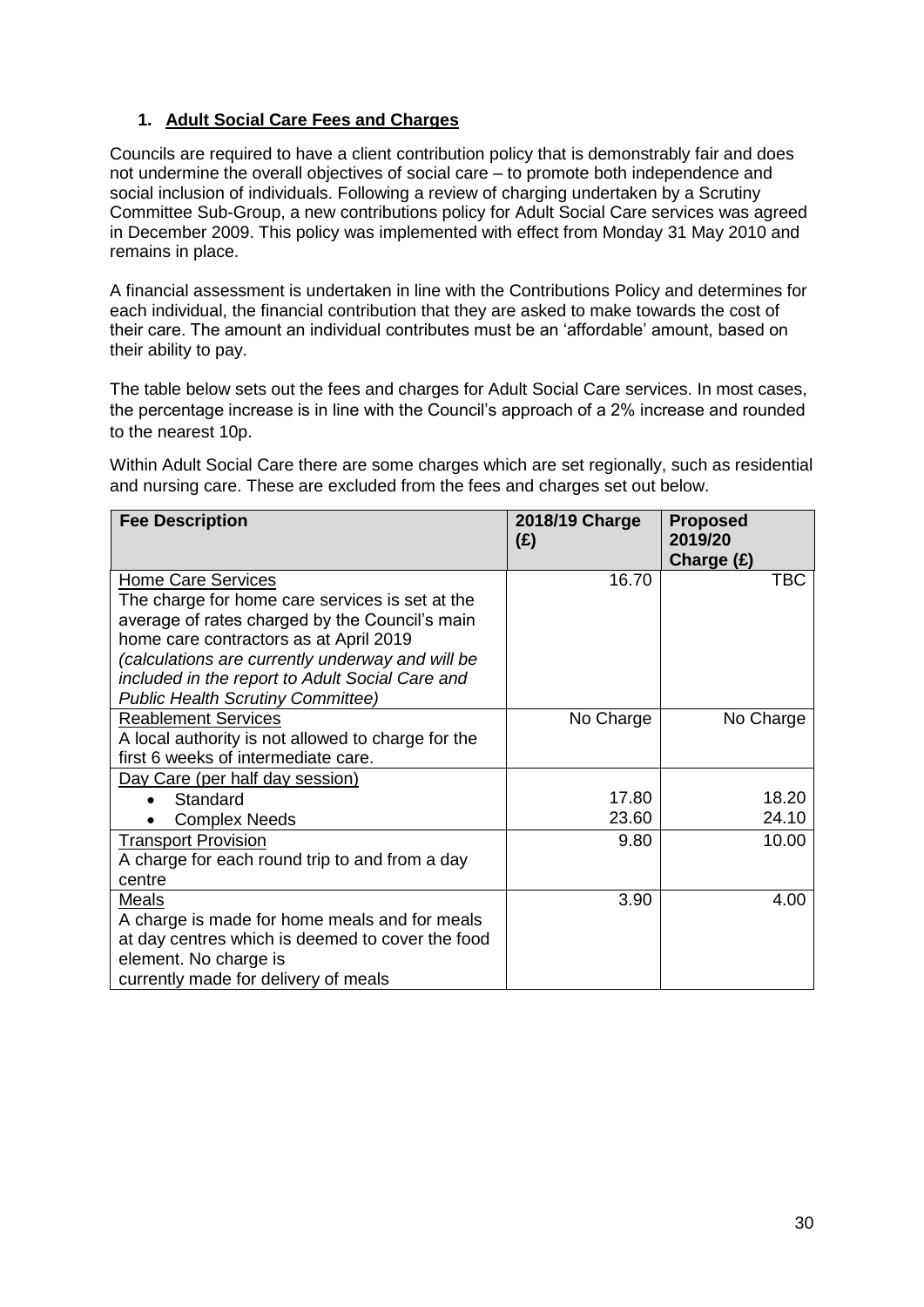| <b>Fee Description</b>                                                                                                                                                                                                                                                                                                                                                                                              | 2018/19 Charge<br>(£) | <b>Proposed</b><br>2019/20<br>Charge $(E)$ |
|---------------------------------------------------------------------------------------------------------------------------------------------------------------------------------------------------------------------------------------------------------------------------------------------------------------------------------------------------------------------------------------------------------------------|-----------------------|--------------------------------------------|
| Deferred Payment Agreements<br>The Care Act 2014 introduced a universal<br>deferred payment scheme which allows adult<br>social care clients to defer the cost<br>of their care that is required to be paid owing to<br>the value of their property. The Act allows local<br>authorities to charge fees for the cost of<br>administering this scheme.<br>One off set up charge<br>Ongoing annual maintenance charge | 500<br>100            | 500<br>100                                 |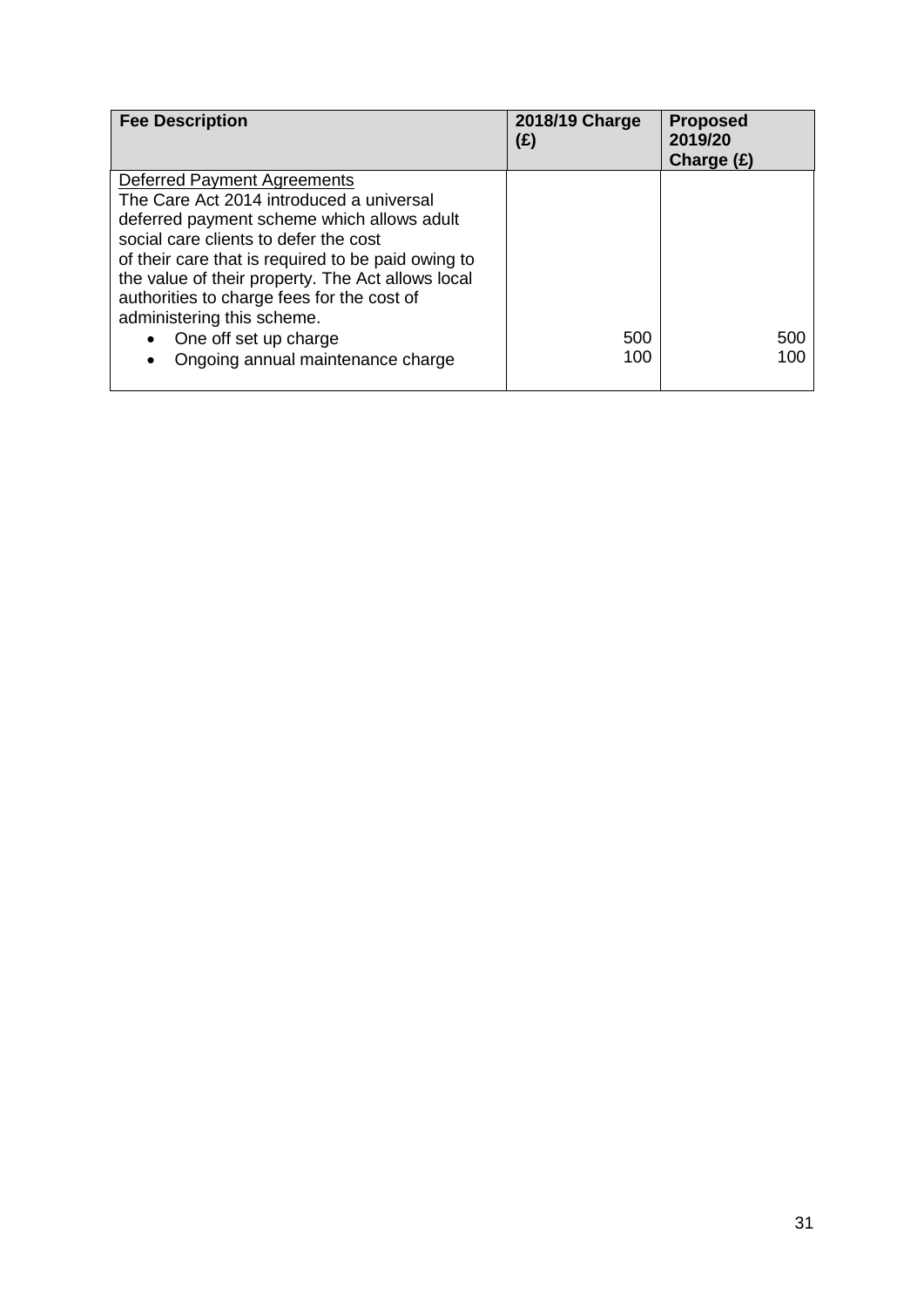#### 2. **Environment and Communities**

The Environment and Communities Directorate spans a number of different services for which there are associated fees and charges. Many of these are discretionary for which the Council has control but some are set nationally, such as planning fees and others are subject to approval by an alternative Committee, such as the Licensing Committee. Details are highlighted in the tables that follow where required.

#### **Planning and Borough Development**

#### **Local Land Charges (FORM LLC1, CON29R & O)**

| <b>Fee Description (excluding VAT)</b><br>(subject to standard rate VAT)                                                                             | 2018/19 Charge<br>(E) | <b>Proposed</b><br>2019/20<br>Charge (£) |
|------------------------------------------------------------------------------------------------------------------------------------------------------|-----------------------|------------------------------------------|
| Fee type (combined VAT & non VAT charge)                                                                                                             |                       |                                          |
| <b>Standard Search Fee</b>                                                                                                                           | £257.50               | £257.50                                  |
|                                                                                                                                                      | (£230.00 subject      | (£230.00 subject                         |
|                                                                                                                                                      | to VAT)               | to VAT)                                  |
| Fee type (excluding. VAT)                                                                                                                            |                       |                                          |
| Con29R Only Search                                                                                                                                   |                       |                                          |
|                                                                                                                                                      | 230.00                | 235.00                                   |
| Con29O Questions (each)                                                                                                                              | 12.00                 | 12.00                                    |
| Fee type (VAT exempt)                                                                                                                                |                       |                                          |
| LLC1 Search                                                                                                                                          | 27.50                 | 28.00                                    |
| LLC1 Search (one part of register)                                                                                                                   | 6.00                  | 6.00                                     |
| <b>Additional Parcels (each)</b>                                                                                                                     | 44.00                 | 45.00                                    |
| <b>Copy Searches</b>                                                                                                                                 | 33.50                 | 34.00                                    |
| Copy Documents (each)                                                                                                                                | 17.76                 | 18.00                                    |
| Copies of Plans (each)                                                                                                                               | 5.58                  | 5.69                                     |
| Photocopy/printing A4                                                                                                                                | 16p                   | 16p                                      |
| Photocopy/printing A3                                                                                                                                | 56 <sub>p</sub>       | 57p                                      |
| Photocopy/printing A0                                                                                                                                | 5.08                  | 5.18                                     |
| Registration of a charge in Part 11 of the register                                                                                                  |                       |                                          |
| (light obstruction notices)                                                                                                                          | 67.00                 | 68.00                                    |
| Filing a definitive certificate of the Lands Tribunal<br>under rule 10(3) in part 11 of the register (light<br>obstruction charges)                  | 2.50                  | 3.00                                     |
| Filing a judgement, order or application for the<br>variation or cancellation of any entry in part 11 of<br>the register (light obstruction charges) | 7.00                  | 7.00                                     |

#### **Street Naming and Numbering Charges**

| Fee Description (excluding VAT)<br>(subject to standard rate VAT) | 2018/19 Charge<br>(E) | <b>Proposed</b><br>2019/20<br>Charge $(E)$ |
|-------------------------------------------------------------------|-----------------------|--------------------------------------------|
| Fee type (VAT exempt)                                             |                       |                                            |
| Naming or renaming of a building                                  | 284.00                | 290.00                                     |
| Naming or renaming of a road                                      | 853.00                | 2,500.00                                   |
| Numbering or renumbering of a building                            |                       |                                            |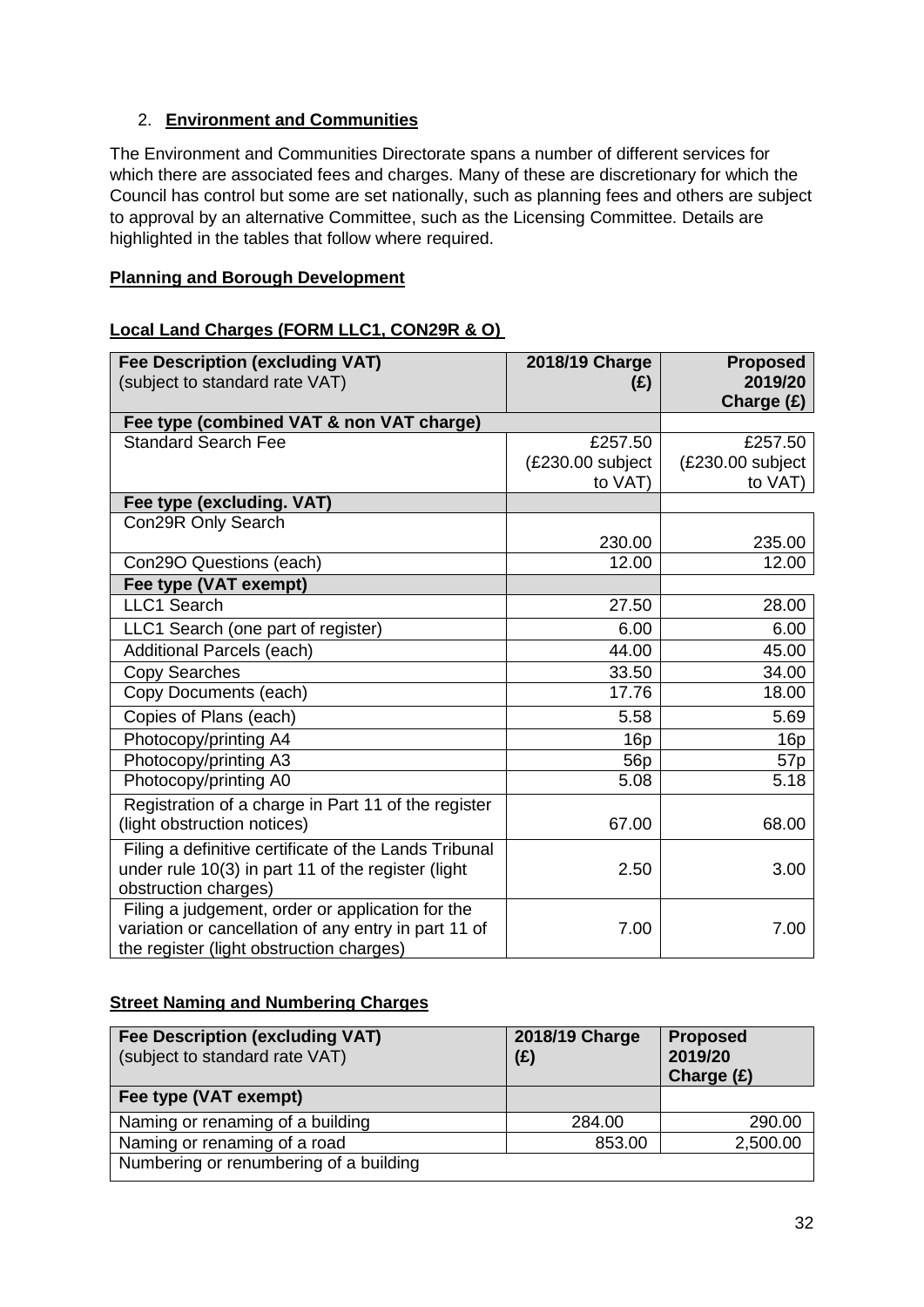| <b>Fee Description (excluding VAT)</b><br>(subject to standard rate VAT) | 2018/19 Charge<br>(E) | <b>Proposed</b><br>2019/20<br>Charge (£) |
|--------------------------------------------------------------------------|-----------------------|------------------------------------------|
| One single unit                                                          | 111.00                | 113.00                                   |
| Additional units (£/unit)                                                | 52.00                 | 53.00                                    |
| Internal address registration/verification                               |                       |                                          |
| One single unit                                                          | 52.00                 | 53.00                                    |
| Additional units (£/unit)                                                | 52.00                 | 53.00                                    |

## **Planning Enforcement Charges (including VAT)**

| <b>Fee Description (excluding VAT)</b><br>(subject to standard rate VAT)                 | 2018/19 Charge<br>(£) | <b>Proposed</b><br>2019/20<br>Charge $(E)$ |
|------------------------------------------------------------------------------------------|-----------------------|--------------------------------------------|
| Requests to confirm compliance with an<br><b>Enforcement Notice</b>                      | 326.00                | 333.00                                     |
| Requests to confirm compliance with an<br>Enforcement Notice - one hour meeting included | 422.00                | 430.00                                     |
| Requests to withdraw an Enforcement Notice                                               | 547.00                | 558.00                                     |
| Requests to withdraw an Enforcement Notice -<br>one hour meeting included                | 643.00                | 656.00                                     |
| Miscellaneous meeting – one hour (at the HoDM's<br>discretion)                           | 698.00                | 712.00                                     |
| Miscellaneous meeting – two hours (at the<br>HoDM's discretion)                          | 1,183.00              | 1,207.00                                   |

## **Section 106 Compliance Charges (including VAT)**

| <b>Fee Description (excluding VAT)</b><br>(subject to standard rate VAT)     | 2018/19 Charge<br>(E) | <b>Proposed</b><br>2019/20<br>Charge $(E)$ |
|------------------------------------------------------------------------------|-----------------------|--------------------------------------------|
| Consideration of clauses in a S106 obligation                                | 422.00                | 430.00                                     |
| Confirmation of compliance with clauses in a<br>S <sub>106</sub>             | 446.00                | 455.00                                     |
| Confirmation of compliance with clauses in a<br>S106 - with one hour meeting | 542.00                | 553.00                                     |
| Miscellaneous meeting – one hour (at the HoDM's<br>discretion)               | 698.00                | 712.00                                     |
| Miscellaneous meeting - two hours (at the<br>HoDM's discretion)              | 1,183.00              | 1,207.00                                   |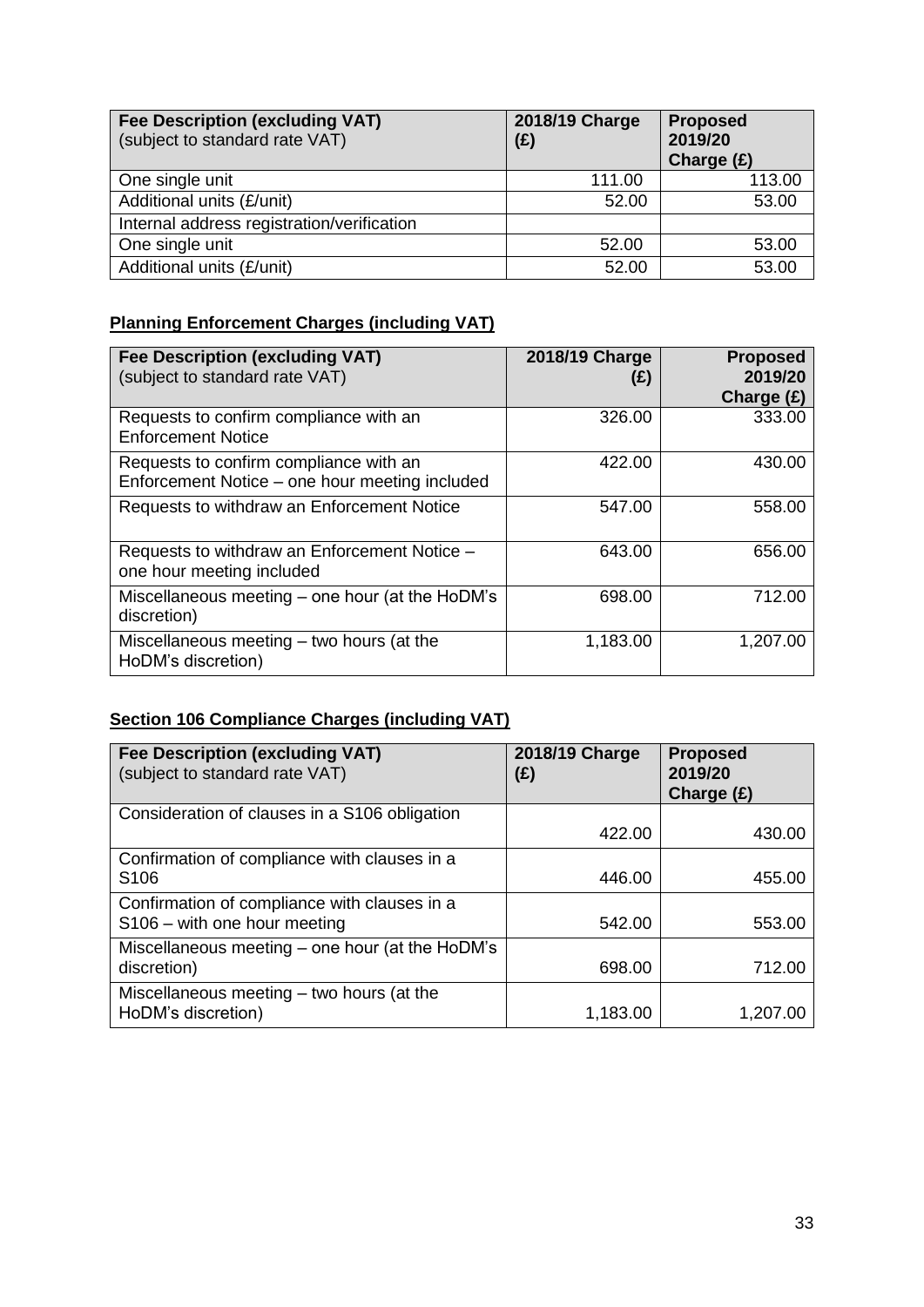## **Policy Documents**

| <b>Fee Description (excluding VAT)</b><br>(subject to standard rate VAT) | 2018/19 Charge<br>(E) | <b>Proposed</b><br>2019/20<br>Charge $(E)$ |
|--------------------------------------------------------------------------|-----------------------|--------------------------------------------|
| Local Plan                                                               | 50.00                 | 51.00                                      |
| Local Plan Proposal Map                                                  | 15.00                 | 15.00                                      |
| <b>Supplementary Planning Documents</b>                                  | 25.00                 | 26.00                                      |
| <b>Conservation Area Proposal Statements</b>                             | 25.00                 | 26.00                                      |

## **Rechargeable Tree Work**

| <b>Fee Description (VAT Exempt)</b>                                                                                                                                                                                                                                                                                                    | 2018/19 Charge<br>(E)                                          | <b>Proposed</b><br>2019/20<br>Charge $(E)$              |
|----------------------------------------------------------------------------------------------------------------------------------------------------------------------------------------------------------------------------------------------------------------------------------------------------------------------------------------|----------------------------------------------------------------|---------------------------------------------------------|
| <b>RECHARGEABLE TREE WORK</b>                                                                                                                                                                                                                                                                                                          |                                                                |                                                         |
| Part of legislation that regulates the control of<br>vegetation on the highway also allows local<br>authorities to carry out work on private trees if<br>they are causing a nuisance but the owners<br>refuse to do the remedial work themselves. In<br>these circumstances the cost of the work can then<br>be recharged to the owner | <b>Contractor costs</b><br>+40% monitoring<br>and admin charge | Contractor costs<br>+40% monitoring<br>and admin charge |

| <b>Fee Description (VAT Exempt)</b>                                                                                  | 2018/19 Charge<br>(E) | <b>Proposed</b><br>2019/20<br>Charge $(E)$ |
|----------------------------------------------------------------------------------------------------------------------|-----------------------|--------------------------------------------|
| Responses to solicitor letters, requests for<br>additional copies of completion certificates and<br>approval notices | 77.00                 | 79.00                                      |

## **Demolition Notices**

| <b>Fee Description (excluding VAT)</b><br>(subject to standard rate VAT)                                                                                                                                         | 2018/19 Charge<br>(E) | <b>Proposed</b><br>2019/20<br>Charge $(E)$ |
|------------------------------------------------------------------------------------------------------------------------------------------------------------------------------------------------------------------|-----------------------|--------------------------------------------|
| Section 10(3) of the London Local Authorities Act<br>2004 provides for the recovery of reasonable<br>incurred expenses from a person on whom a<br>notice under Section 81 of the Building Act 1984<br>is served. | 113.00                | 115.00                                     |

## **Planning Advice Charges**

| <b>Fee Description (Including VAT)</b> | 2018/19 Charge<br>(£) | <b>Proposed</b><br>2019/20<br>Charge $(E)$ |
|----------------------------------------|-----------------------|--------------------------------------------|
| <b>Level 1 Advice</b>                  |                       |                                            |
| Householder not including subterranean | 446.00                | 455.00                                     |
| Householder including subterranean     | 575.00                | 590.00                                     |
| Local community groups                 | 254.00                | 260.00                                     |
| Advertisements                         | 446.00                | 455.00                                     |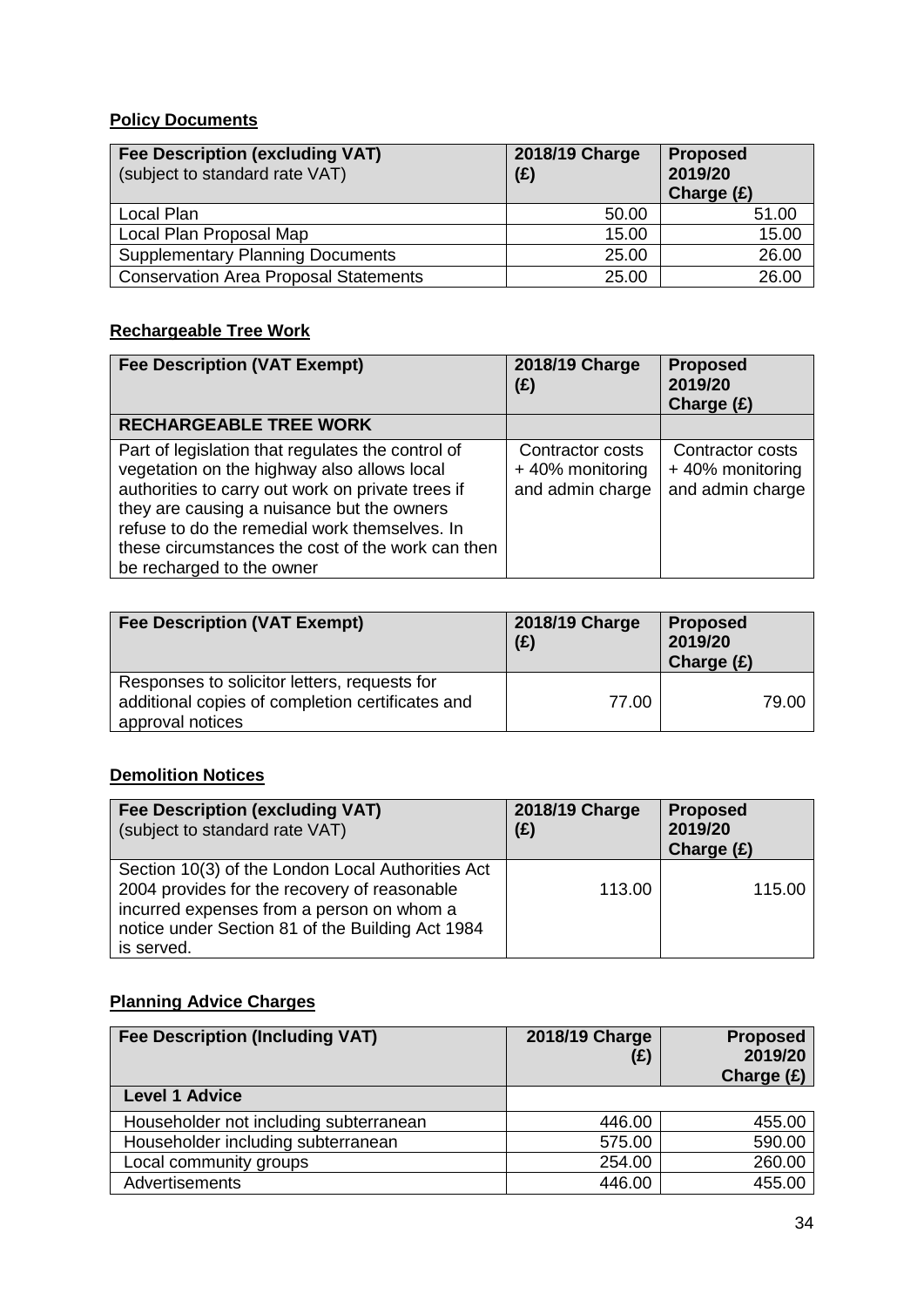| <b>Fee Description (Including VAT)</b>                                    | 2018/19 Charge<br>(E)                                             | <b>Proposed</b><br>2019/20<br>Charge (£)                          |
|---------------------------------------------------------------------------|-------------------------------------------------------------------|-------------------------------------------------------------------|
| Telecommunications                                                        | 460.00                                                            | 470.00                                                            |
| Advice under Garden Square legislation                                    | Fee will be<br>calculated as per<br>planning<br>permission advice | Fee will be<br>calculated as per<br>planning<br>permission advice |
| Residential, including changes of use and<br>conversions (1-4 units)      | 878.00                                                            | 900.00                                                            |
| Residential, including changes of use and<br>conversions (5-9 units)      | 2,364.00                                                          | 2,415.00                                                          |
| Residential, including changes of use and<br>conversions (10-49 units)    | 3,139.00                                                          | 3,205.00                                                          |
| Residential, including changes of use and<br>conversions (50-199 units)   | 5,236.00                                                          | 5,340.00                                                          |
| Residential, including changes of use and<br>conversions (200+ units)     | 9,750.00                                                          | 9,945.00                                                          |
| Non-residential, including changes of use (Less<br>than 100m2 floorspace) | 364.00                                                            | 370.00                                                            |
| Non-residential, including changes of use (100-<br>499m2 floorspace)      | 878.00                                                            | 900.00                                                            |
| Non-residential, including changes of use (500-<br>999m2 floorspace)      | 2,364.00                                                          | 2,415.00                                                          |
| Non-residential, including changes of use (1000-<br>4999m2 floorspace)    | 3,139.00                                                          | 3,205.00                                                          |
| Non-residential, including changes of use (5000-<br>9999m2 floorspace)    | 5,236.00                                                          | 5,340.00                                                          |
| Non-residential, including changes of use<br>(10000m2+ floorspace)        | 9,750.00                                                          | 9,945.00                                                          |
| Miscellaneous 1 hour meetings (at HoDM<br>discretion)                     | 698.00                                                            | 710.00                                                            |
| Miscellaneous 2 hour meetings (at HoDM<br>discretion)                     | 1,183.00                                                          | 1,200.00                                                          |
| <b>Level 2 Advice</b>                                                     |                                                                   |                                                                   |
| Householder not including subterranean                                    | 446.00                                                            | 455.00                                                            |
| Householder including subterranean                                        | 863.00                                                            | 885.00                                                            |
| Local community groups                                                    | 254.00                                                            | 260.00                                                            |
| Advertisements                                                            | 446.00                                                            | 455.00                                                            |
| Telecommunications                                                        | 460.00                                                            | 470.00                                                            |
| Details required by condition                                             | 350.00                                                            | 360.00                                                            |
| Advice under Garden Square legislation                                    | Fee will be                                                       | Fee will be                                                       |
|                                                                           | calculated as per<br>planning                                     | calculated as per<br>planning                                     |
|                                                                           | permission advice                                                 | permission advice                                                 |
| Internal alterations to listed buildings where                            | 446.00                                                            | 455.00                                                            |
| planning permission not required (time limited)                           |                                                                   |                                                                   |
| Residential, including changes of use and<br>conversions (1-4 units)      | 878.00                                                            | 900.00                                                            |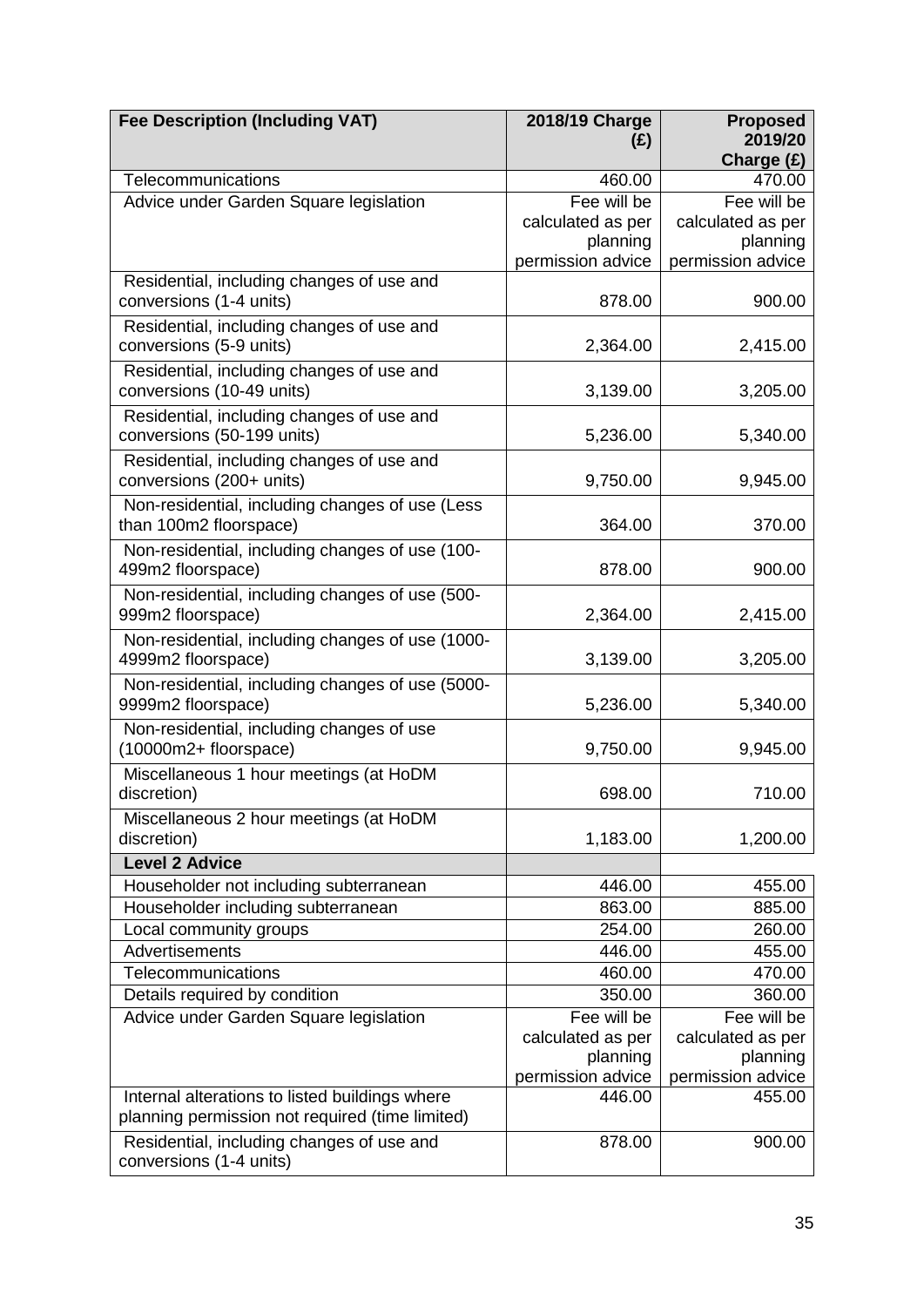| <b>Fee Description (Including VAT)</b>                                                            | 2018/19 Charge<br>(E) | <b>Proposed</b><br>2019/20<br>Charge (£) |
|---------------------------------------------------------------------------------------------------|-----------------------|------------------------------------------|
| Residential, including changes of use and<br>conversions (5-9 units)                              | 2,364.00              | 2,415.00                                 |
| Residential, including changes of use and<br>conversions (10-49 units)                            | 3,999.00              | 4,085.00                                 |
| Residential, including changes of use and<br>conversions (50-199 units)                           | 6,096.00              | 6,220.00                                 |
| Residential, including changes of use and<br>conversions (200+ units)                             | 10,610.00             | 10,830.00                                |
| Non-residential, including changes of use (Less<br>than 100m2 floorspace)                         | 364.00                | 370.00                                   |
| Non-residential, including changes of use (100-<br>499m2 floorspace)                              | 878.00                | 900.00                                   |
| Non-residential, including changes of use (500-<br>999m2 floorspace)                              | 2,364.00              | 2,415.00                                 |
| Non-residential, including changes of use (1000-<br>4999m2 floorspace)                            | 3,999.00              | 4,085.00                                 |
| Non-residential, including changes of use (5000-<br>9999m2 floorspace)                            | 6,096.00              | 6,220.00                                 |
| Non-residential, including changes of use<br>(10000m2+ floorspace)                                | 10,610.00             | 10,830.00                                |
| <b>Level 3 Advice</b>                                                                             |                       |                                          |
| Householder not including subterranean                                                            | 542.00                | 555.00                                   |
| Householder including subterranean                                                                | 959.00                | 985.00                                   |
| Local community groups                                                                            | 350.00                | 360.00                                   |
| Advertisements                                                                                    | 542.00                | 555.00                                   |
| Telecommunications                                                                                | 556.00                | 570.00                                   |
| Details required by condition                                                                     | 446.00                | 455.00                                   |
| Advice under Garden Square legislation                                                            | Fee will be           | Fee will be                              |
|                                                                                                   | calculated as per     | calculated as per                        |
|                                                                                                   | planning              | planning                                 |
|                                                                                                   | permission advice     | permission advice                        |
| Internal alterations to listed buildings where<br>planning permission not required (time limited) | 542.00                | 555.00                                   |
| Residential, including changes of use and<br>conversions (1-4 units)                              | 974.00                | 995.00                                   |
| Residential, including changes of use and<br>conversions (5-9 units)                              | 2,486.00              | 2,540.00                                 |
| Residential, including changes of use and<br>conversions (10-49 units)                            | 4,121.00              | 4,210.00                                 |
| Residential, including changes of use and<br>conversions (50-199 units)                           | 6,586.00              | 6,720.00                                 |
| Residential, including changes of use and<br>conversions (200+ units)                             | 11,282.00             | 11,505.00                                |
| Non-residential, including changes of use (Less<br>than 100m2 floorspace)                         | 460.00                | 470.00                                   |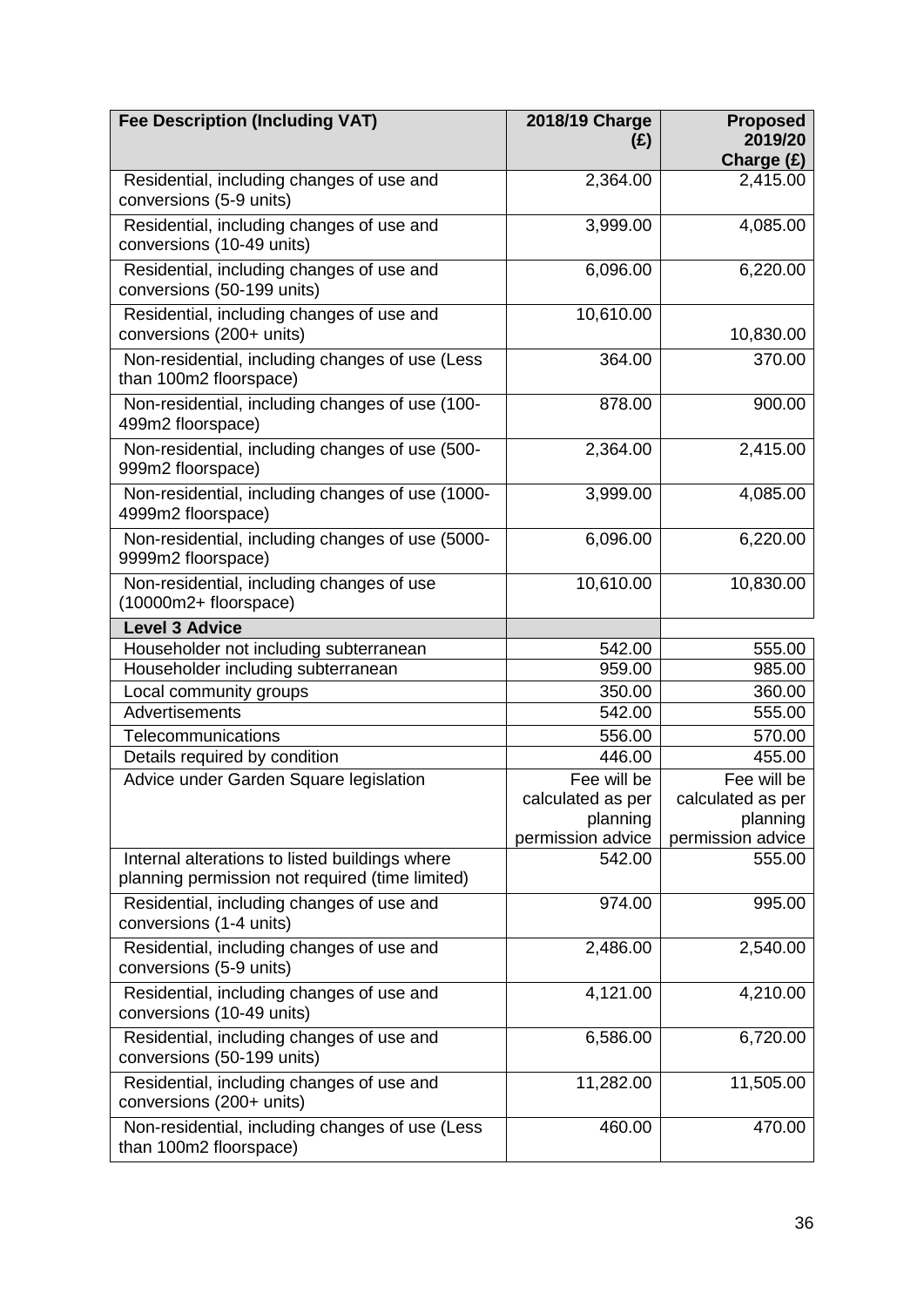| <b>Fee Description (Including VAT)</b>                                                            | 2018/19 Charge<br>(E) | <b>Proposed</b><br>2019/20<br>Charge (£) |
|---------------------------------------------------------------------------------------------------|-----------------------|------------------------------------------|
| Non-residential, including changes of use (100-<br>499m2 floorspace)                              | 974.00                | 995.00                                   |
| Non-residential, including changes of use (500-<br>999m2 floorspace)                              | 2,486.00              | 2,540.00                                 |
| Non-residential, including changes of use (1000-<br>4999m2 floorspace)                            | 4,121.00              | 4,210.00                                 |
| Non-residential, including changes of use (5000-<br>9999m2 floorspace)                            | 6,586.00              | 6,720.00                                 |
| Non-residential, including changes of use<br>(10000m2+ floorspace)                                | 11,282.00             | 11,505.00                                |
| <b>Level 4 Advice</b>                                                                             |                       |                                          |
| Miscellaneous 1 hour meetings (at HoDM<br>discretion)                                             | 698.00                | 710.00                                   |
| Miscellaneous 2 hour meetings (at HoDM<br>discretion)                                             | 1,183.00              | 1,200.00                                 |
| Advice relating to all fee types                                                                  | Contact Head of       | Contact Head of                          |
|                                                                                                   | Development           | Development                              |
|                                                                                                   | Management for        | Management for                           |
|                                                                                                   | assessed fee          | assessed fee                             |
| <b>Level 2 Follow Up Advice</b>                                                                   |                       |                                          |
| Householder not including subterranean                                                            | 302.00                | 310.00                                   |
| Householder including subterranean                                                                | 623.00                | 640.00                                   |
| Local community groups                                                                            | 254.00                | 260.00                                   |
| Advertisements                                                                                    | 302.00                | 310.00                                   |
| Telecommunications                                                                                | 316.00                | 325.00                                   |
| Details required by condition                                                                     | 302.00                | 310.00                                   |
| Advice under Garden Square legislation                                                            | Fee will be           | Fee will be                              |
|                                                                                                   | calculated as per     | calculated as per                        |
|                                                                                                   | planning              | planning                                 |
|                                                                                                   | permission advice     | permission advice                        |
| Internal alterations to listed buildings where<br>planning permission not required (time limited) | 350.00                | 360.00                                   |
| Residential, including changes of use and<br>conversions (1-4 units)                              | 590.00                | 605.00                                   |
| Residential, including changes of use and<br>conversions (5-9 units)                              | 1,747.00              | 1,785.00                                 |
| Residential, including changes of use and<br>conversions (10-49 units)                            | 2,755.00              | 2,810.00                                 |
| Residential, including changes of use and<br>conversions (50-199 units)                           | 4,547.00              | 4,645.00                                 |
| Residential, including changes of use and<br>conversions (200+ units)                             | 7,271.00              | 7,420.00                                 |
| Non-residential, including changes of use (Less<br>than 100m2 floorspace)                         | 268.00                | 275.00                                   |
| Non-residential, including changes of use (100-<br>499m2 floorspace)                              | 590.00                | 605.00                                   |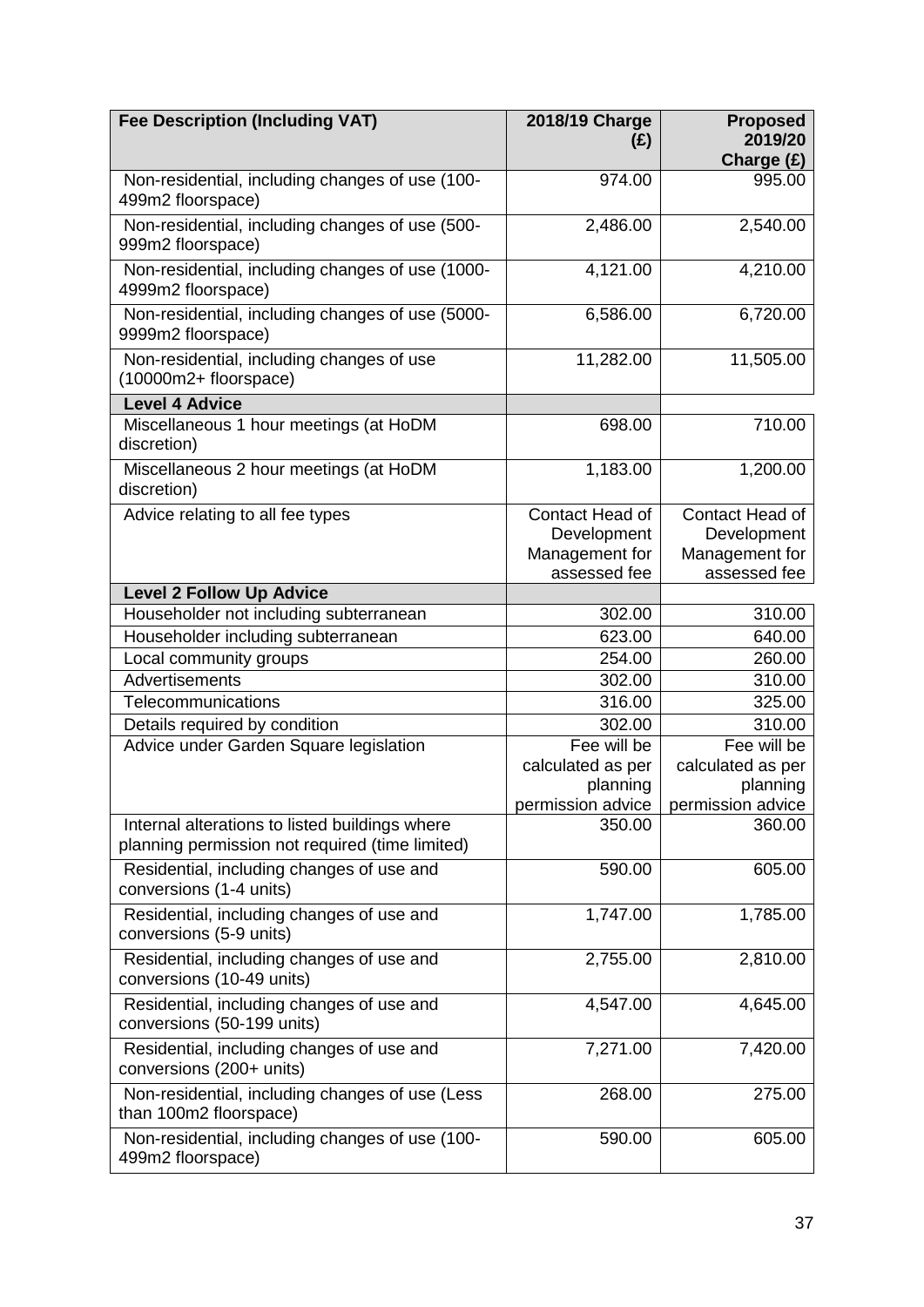| <b>Fee Description (Including VAT)</b>                                                            | 2018/19 Charge<br>(E) | <b>Proposed</b><br>2019/20<br>Charge (£) |
|---------------------------------------------------------------------------------------------------|-----------------------|------------------------------------------|
| Non-residential, including changes of use (500-<br>999m2 floorspace)                              | 1,747.00              | 1,785.00                                 |
| Non-residential, including changes of use (1000-<br>4999m2 floorspace)                            | 2,755.00              | 2,810.00                                 |
| Non-residential, including changes of use (5000-<br>9999m2 floorspace)                            | 4,547.00              | 4,645.00                                 |
| Non-residential, including changes of use<br>(10000m2+ floorspace)                                | 7,271.00              | 7,420.00                                 |
| <b>Level 3 Follow Up</b>                                                                          |                       |                                          |
| Householder not including subterranean                                                            | 380.00                | 405.00                                   |
| Householder including subterranean                                                                | 719.00                | 735.00                                   |
| Local community groups                                                                            | 350.00                | 360.00                                   |
| <b>Advertisements</b>                                                                             | 398.00                | 405.00                                   |
| Telecommunications                                                                                | 412.00                | 420.00                                   |
| Details required by condition                                                                     | 398.00                | 405.00                                   |
| Advice under Garden Square legislation                                                            | Fee will be           | Fee will be                              |
|                                                                                                   | calculated as per     | calculated as per                        |
|                                                                                                   | planning              | planning                                 |
|                                                                                                   | permission advice     | permission advice                        |
| Internal alterations to listed buildings where<br>planning permission not required (time limited) | 446.00                | 455.00                                   |
| Residential, including changes of use and<br>conversions (1-4 units)                              | 686.00                | 700.00                                   |
| Residential, including changes of use and<br>conversions (5-9 units)                              | 1,870.00              | 1,910.00                                 |
| Residential, including changes of use and<br>conversions (10-49 units)                            | 2,974.00              | 3,035.00                                 |
| Residential, including changes of use and<br>conversions (50-199 units)                           | 5,036.00              | 5,145.00                                 |
| Residential, including changes of use and<br>conversions (200+ units)                             | 7,943.00              | 8,100.00                                 |
| Non-residential, including changes of use (Less<br>than 100m2 floorspace)                         | 364.00                | 370.00                                   |
| Non-residential, including changes of use (100-<br>499m2 floorspace)                              | 686.00                | 700.00                                   |
| Non-residential, including changes of use (500-<br>999m2 floorspace)                              | 1,870.00              | 1,910.00                                 |
| Non-residential, including changes of use (1000-<br>4999m2 floorspace)                            | 2,974.00              | 3,035.00                                 |
| Non-residential, including changes of use (5000-<br>9999m2 floorspace)                            | 5,036.00              | 5,145.00                                 |
| Non-residential, including changes of use<br>(10000m2+ floorspace)                                | 7,943.00              | 8,100.00                                 |

# **Planning Performance Agreement Charges**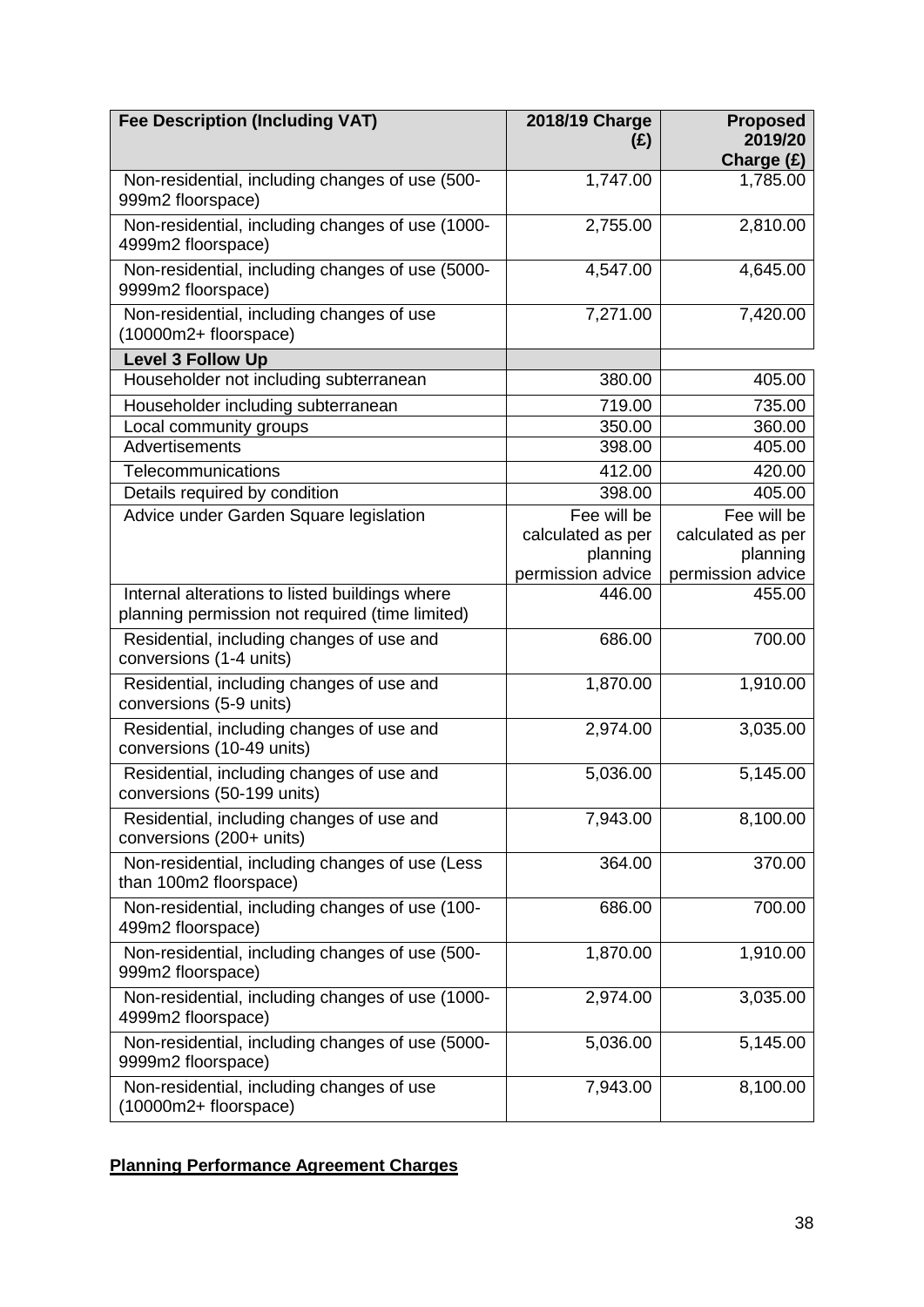| <b>Fee Description</b>                                | 2018/19 Charge<br>$(\hat{z})$ | <b>Proposed</b><br>2019/20<br>Charge (£) |
|-------------------------------------------------------|-------------------------------|------------------------------------------|
| Fee type (rate excludes VAT but is added) day<br>rate |                               |                                          |
| <b>Support Staff</b><br>$\bullet$                     | 328.00                        | 335.00                                   |
| <b>Officers</b><br>$\bullet$                          | 500.00                        | 510.00                                   |
| <b>Senior Officers</b><br>$\bullet$                   | 625.00                        | 638.00                                   |
| <b>Principal Officers</b><br>$\bullet$                | 710.00                        | 724.00                                   |
| <b>Team Leaders</b><br>$\bullet$                      | 803.00                        | 819.00                                   |
| <b>SMT</b>                                            | 1,341.00                      | 1,368.00                                 |

# **Building Control Fees**

| <b>Fee Description (Including VAT)</b>                                                                                                                                                                                                                                  | 2018/19 Charge<br>(E) | <b>Proposed</b><br>2019/20<br>Charge $(E)$ |
|-------------------------------------------------------------------------------------------------------------------------------------------------------------------------------------------------------------------------------------------------------------------------|-----------------------|--------------------------------------------|
| Our fees are set against a 'cost recovery' basis<br>and will be tailored to meet the scope of the<br>project. Our fees are determined by making use<br>of the LABC (Local Authority Building Control) risk<br>assessment principles in the LABC Service Plan<br>models. | 120 per hour          | 120 per hour                               |

## **Miscellaneous Fees and Charge**

| <b>Fee Description</b>          | 2018/19 Charge<br>(E) | <b>Proposed</b><br>2019/20<br>Charge $(E)$ |
|---------------------------------|-----------------------|--------------------------------------------|
| <b>Governance Service</b>       |                       |                                            |
| <b>School Admission Appeals</b> | 200                   | 200                                        |
| Any subsequent appeal           | 130                   | 130                                        |
| <b>School Exclusion Appeals</b> | 200                   | 200                                        |
| Any subsequent appeal           | 130                   | 130                                        |

## **Waste and Enforcement**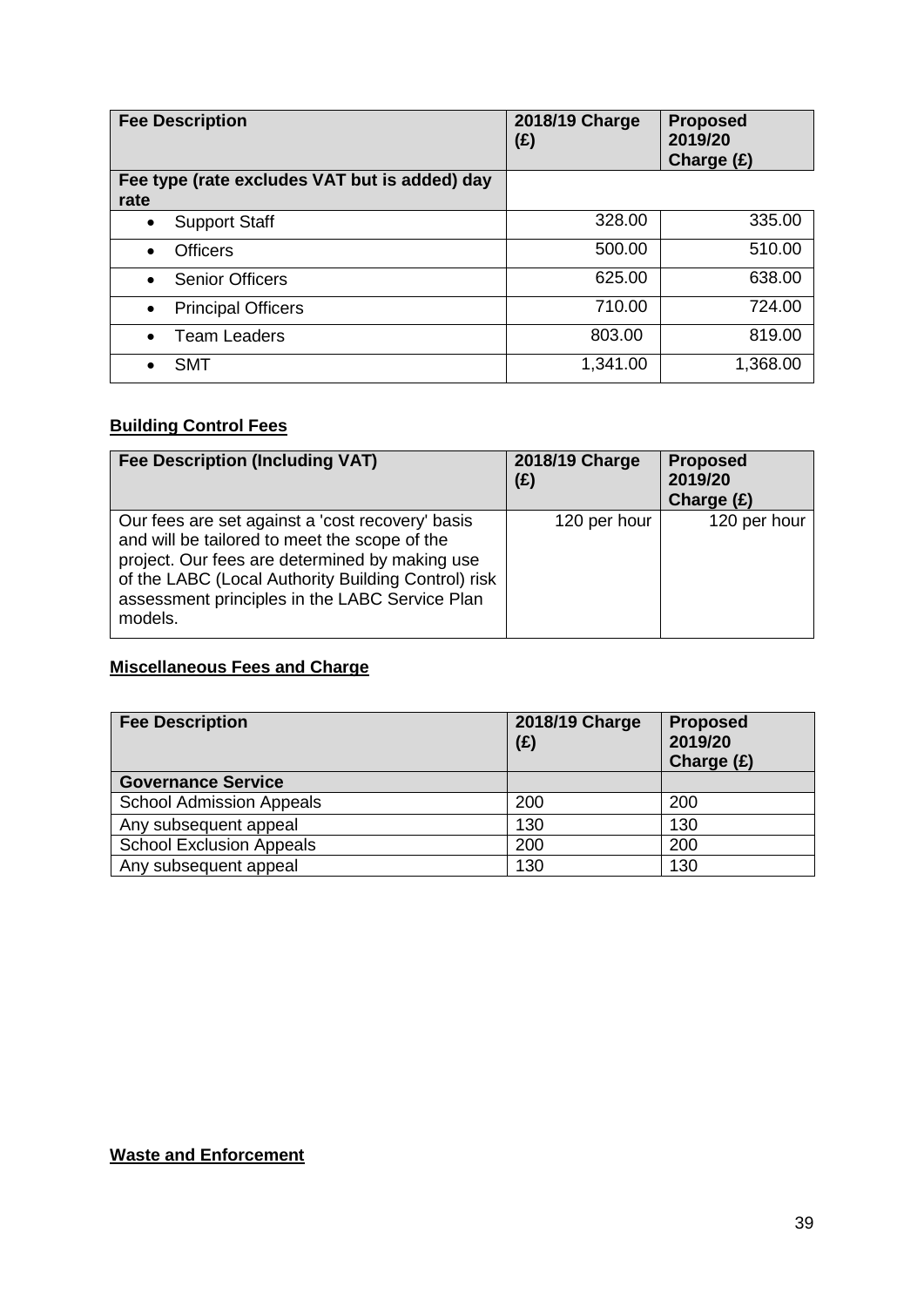# **Management and Street Cleansing**

| <b>Fee Description</b>                                                                          | 2018/19 Charge<br>(E) | <b>Proposed</b><br>2019/20<br>Charge (£) |
|-------------------------------------------------------------------------------------------------|-----------------------|------------------------------------------|
| Waste Management and Street Cleansing (20% Discount Applied for Charities)                      |                       |                                          |
| <b>Household Bulky Collections Zero rate VAT</b>                                                |                       |                                          |
| Up to 10 items of unwanted household furniture,<br>electrical items/appliances or similar items | 32.00                 | 32.60                                    |
| <b>Gritting</b>                                                                                 |                       |                                          |
| Grit salt per 10Kg Sack                                                                         | 11.70                 | 11.90                                    |
| <b>Removal from Gullies</b>                                                                     |                       |                                          |
| <b>Standard Charge</b>                                                                          | 79.60                 | 81.20                                    |
| Pensioners and registered Disabled (10% Of                                                      | 7.90                  | 8.10                                     |
| Standard charge)                                                                                |                       |                                          |
| Other removals from the Highways                                                                |                       |                                          |
| Shopping Trolleys - Removal, transport and<br>administration                                    | 57.90                 | 59.10                                    |
| Removal of Estate Agent Boards (per board)                                                      | 163.80                | 167.10                                   |
| Removal of Small Items from the Highway -<br><b>Standard Charge</b>                             | 73.60                 | 75.10                                    |
| Removal of Small Items from the Highway -<br>Storage per day                                    | 9.80                  | 10.00                                    |
| Removal of debris after a motor incident (minor<br>accident)                                    | 153.30                | 156.40                                   |
| Removal of debris after a motor incident (major<br>accident)                                    | <b>Actual Cost</b>    | <b>Actual Cost</b>                       |
| Removal of Builders waste or other flytipped<br>items on the Highway                            | <b>Actual Cost</b>    | <b>Actual Cost</b>                       |
| Removal of damaged items/debris as a result of<br>extreme weather events                        | <b>Actual Cost</b>    | <b>Actual Cost</b>                       |
| Removal of abandoned vehicles from land other<br>than the public highway or Council land:       |                       |                                          |
| Inspection/Admin Fee                                                                            | 105.10                | 107.20                                   |
| Removal/Admin Fee                                                                               | 157.60                | 160.80                                   |
| <b>Public Conveniences</b>                                                                      |                       |                                          |
| Public conveniences - charge per use                                                            | 0.30                  | 0.30                                     |
| <b>Commercial Waste (20% Discount Applied for Charities)</b>                                    |                       |                                          |
| <b>Bagged Waste and Recycling</b>                                                               |                       |                                          |
| General Waste Sacks - cost per sack                                                             | 1.98                  | 1.99                                     |
| Recycling Sacks - cost per sack                                                                 | 1.10                  | 1.14                                     |
| <b>Wheelie Bin Waste and Recycling</b>                                                          |                       |                                          |
| Waste collection charge 240 L General                                                           | 6.26                  | 6.40                                     |
| Waste collection charge 240L Recycling                                                          | 2.33                  | 2.60                                     |
| 360 Ltr Wheelie Bins - General Waste - cost per<br>empty                                        | 7.50                  | 7.65                                     |
| 360 Ltr Wheelie Bins - Recycling - cost per empty                                               | 3.45                  | 3.70                                     |
| 660 Ltr Wheelie Bins - General Waste - cost per<br>empty                                        | 10.65                 | 10.85                                    |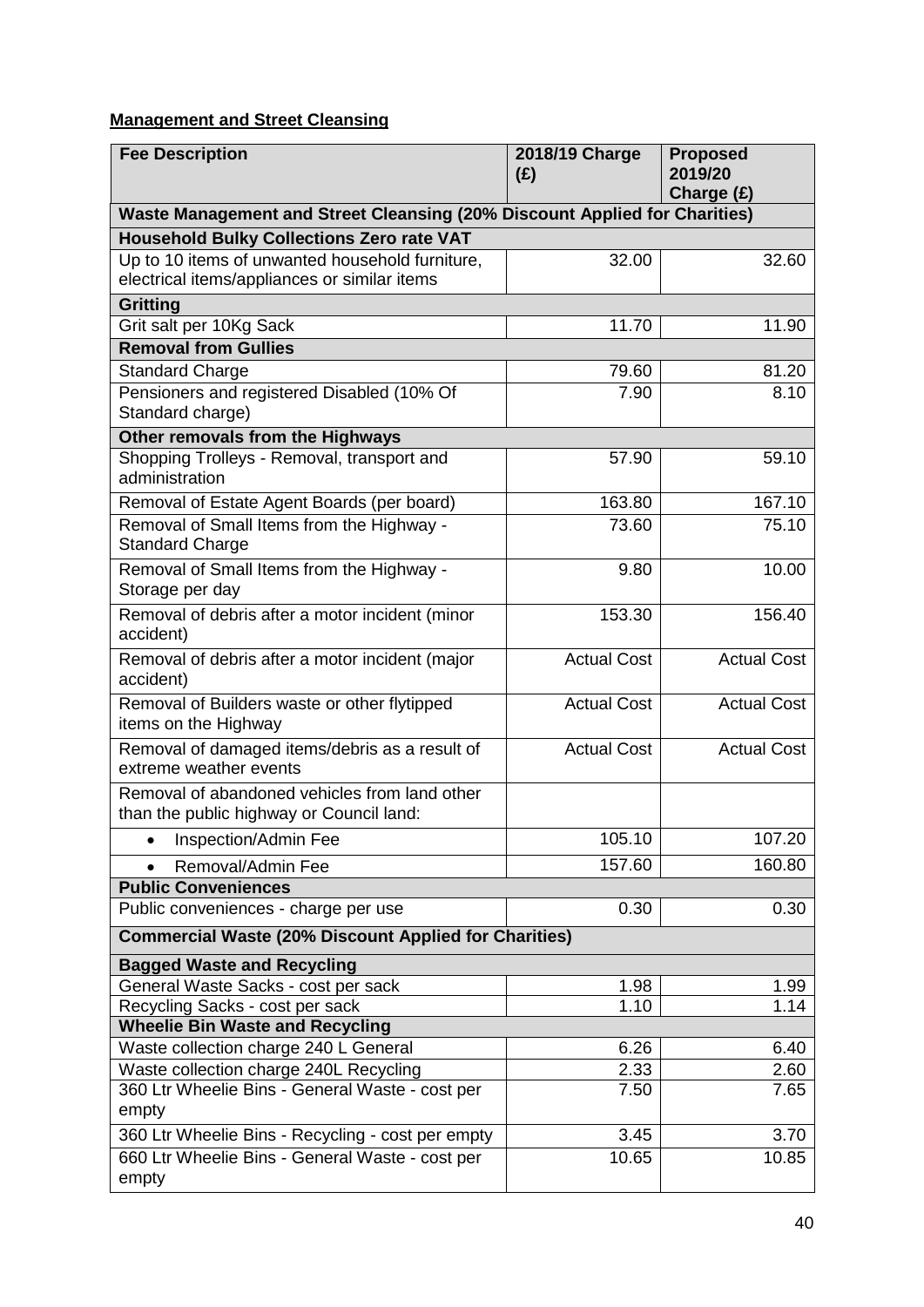| <b>Fee Description</b>                                            | 2018/19 Charge<br>(E) | <b>Proposed</b><br>2019/20<br>Charge (£) |
|-------------------------------------------------------------------|-----------------------|------------------------------------------|
| 660 Ltr Wheelie Bins - Recycling - cost per empty                 | 8.10                  | 8.25                                     |
| <b>Paladins / Chamberlains</b>                                    |                       |                                          |
| 940 Ltr Paladins & Chamberlains - General Waste<br>Only           | 14.00                 | 14.30                                    |
| <b>Euro Bin Waste and Recycling</b>                               |                       |                                          |
| 1100 Ltr Euro Bins - General Waste - cost per                     | 15.05                 | 15.60                                    |
| empty                                                             |                       |                                          |
| 1100 Ltr Euro Bins - Compacted Waste - cost per                   | 40.15                 | 41.00                                    |
| empty                                                             |                       |                                          |
| 1100 Ltr Euro Bins - Recycling - cost per empty                   | 11.40                 | 11.65                                    |
| <b>Office Recycling Box (takes one recycling sack)</b>            |                       |                                          |
| 1-5 boxes<br>$\bullet$                                            | 5.30                  | 5.40                                     |
| 6-10 boxes<br>$\bullet$                                           | 4.80                  | 4.90                                     |
| 11-15 boxes<br>$\bullet$                                          | 4.40                  | 4.50                                     |
| 16-20 boxes<br>$\bullet$                                          | 4.10                  | 4.20                                     |
| $20+$ boxes<br>$\bullet$                                          | 3.70                  | 3.80                                     |
| Large cardboard bale<br>$\bullet$                                 | 4.90                  | 5.00                                     |
| Cardboard units                                                   | 1.10                  | 1.10                                     |
| <b>Domestic Bin hire</b>                                          |                       |                                          |
| 240 Ltr Euro Bins - Domestic Bin Hire - cost per                  | 2.10                  | 2.15                                     |
| bin per week                                                      |                       |                                          |
| 360 Ltr Euro Bins - Domestic Bin Hire - cost per                  | 2.20                  | 2.25                                     |
| bin per week                                                      |                       |                                          |
| 660 Ltr Euro Bins - Domestic Bin Hire - cost per                  | 2.30                  | 2.35                                     |
| bin per week                                                      |                       |                                          |
| 1100 Ltr Euro Bins - Domestic Bin Hire - cost per<br>bin per week | 2.30                  | 2.35                                     |
|                                                                   |                       |                                          |
| Palladin Bins - Domestic Bin Hire - cost per bin<br>per week      | 2.00                  | 2.10                                     |
| <b>Container Replacement</b>                                      |                       |                                          |
| Paladin replacement                                               | 320.00                | 330.00                                   |
| Chamberlain 940 Litre replacement                                 | 320.00                | 330.00                                   |
| 1100 Litre replacement                                            | 345.00                | 355.00                                   |
| 660 Litre replacement                                             | 345.00                | 355.00                                   |
| 360 Litre replacement - waste                                     | 70.00                 | 72.00                                    |
| 360 Litre replacement - recycling                                 | 70.00                 | 72.00                                    |
| <b>Bin Repair (Non RBKC container)</b>                            |                       |                                          |
| Lid                                                               | 42.70                 | 43.60                                    |
| Wheels (per wheel)                                                | 13.40                 | 13.70                                    |
| <b>Container Steam Cleansing</b>                                  |                       |                                          |
| Container/Paladin per cleanse<br><b>Winter Service</b>            | 33.50                 | 34.20                                    |
|                                                                   |                       |                                          |
| Grit Salt 10kg + Delivery                                         | 10.70                 | 10.90                                    |
| <b>Commercial Bulky Waste Collections</b>                         |                       |                                          |
| Minimum Charge                                                    | 45.00                 | 46.00                                    |
| <b>Skips and Compactors</b>                                       |                       |                                          |
| Commercial Compactors - 7 cubic yards                             | 248.10                | 253.10                                   |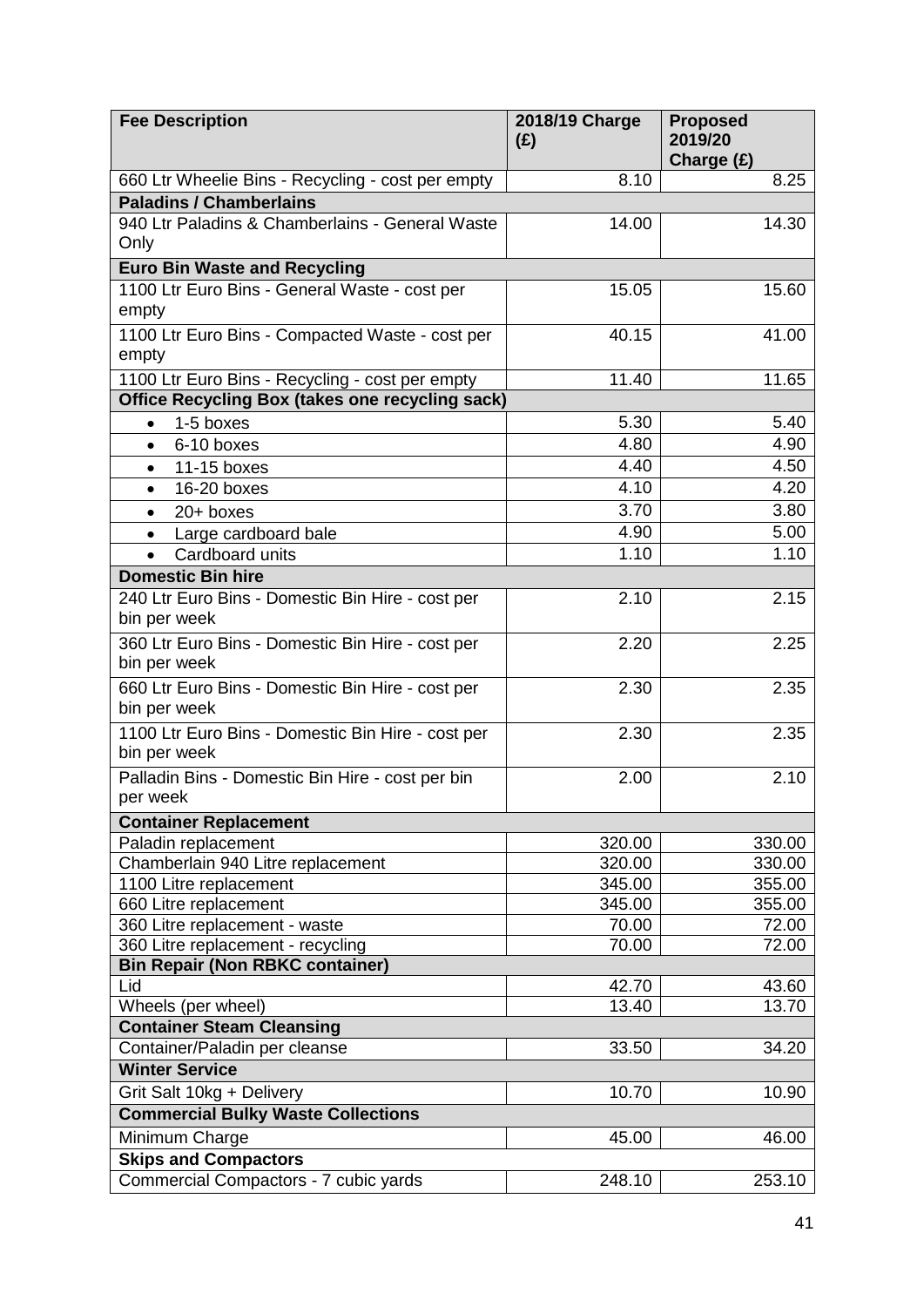| <b>Fee Description</b>                                                                                                  | 2018/19 Charge<br>(E) | <b>Proposed</b><br>2019/20<br>Charge (£) |
|-------------------------------------------------------------------------------------------------------------------------|-----------------------|------------------------------------------|
| Commercial Compactors - 10-14 cubic yards                                                                               | 306.90                | 313.00                                   |
| Commercial Compactors - 14-18 cubic yards                                                                               | 340.30                | 347.10                                   |
| <b>Collection and Storage of Builders Skips of any size</b>                                                             |                       |                                          |
| Monday to Friday (normal hours)                                                                                         | 175.60                | 179.10                                   |
| Monday to Friday (call out drivers)                                                                                     | 206.30                | 210.40                                   |
| Saturday                                                                                                                | 206.30                | 210.40                                   |
| Sunday                                                                                                                  | 237.60                | 242.40                                   |
| Storage (per day).                                                                                                      | 9.40                  | 9.60                                     |
| <b>Commercial recycling contamination charge</b>                                                                        |                       |                                          |
| Orange Sack - Customer not removing<br>contamination - 1 contaminated sack                                              | 26.60                 | 27.10                                    |
| Orange Sack - Customer not removing<br>contamination - additional sacks                                                 | 0.55                  | 0.60                                     |
| 360 Ltr Euro Bins - Customer not removing<br>contamination - 1 contaminated container                                   | 28.30                 | 28.90                                    |
| 360 Ltr Euro Bins - Customer not removing<br>contamination - additional containers                                      | 2.40                  | 2.40                                     |
| 360 Ltr Euro Bins - Customer removes<br>contamination and requires additional collection -<br>1 contaminated container  | 26.70                 | 27.20                                    |
| 360 Ltr Euro Bins - Customer removes<br>contamination and requires additional collection -<br>additional containers     | 0.70                  | 0.70                                     |
| 660 Ltr Euro Bins - Customer not removing<br>contamination - 1 contaminated container                                   | 30.30                 | 30.90                                    |
| 660 Ltr Euro Bins - Customer not removing<br>contamination - additional containers                                      | 4.30                  | 4.40                                     |
| 660 Ltr Euro Bins - Customer removes<br>contamination and requires additional collection -<br>1 contaminated container  | 27.30                 | 27.80                                    |
| 660 Ltr Euro Bins - Customer removes<br>contamination and requires additional collection -<br>additional containers     | 1.30                  | 1.30                                     |
| 1100 Ltr Euro Bins - Customer not removing<br>contamination - 1 contaminated container                                  | 33.10                 | 33.80                                    |
| 1100 Ltr Euro Bins - Customer not removing<br>contamination - additional containers                                     | 7.10                  | 7.20                                     |
| 1100 Ltr Euro Bins - Customer removes<br>contamination and requires additional collection -<br>1 contaminated container | 28.10                 | 28.70                                    |
| 1100 Ltr Euro Bins - Customer removes<br>contamination and requires additional collection -<br>additional containers    | 2.20                  | 2.20                                     |
| Distribution of Free Literature Licenses (Zero VAT)                                                                     |                       |                                          |
| Standard Application Fee for each Site for 1<br>Distributor (A Site is a Street) for up to 1 Month                      | 199.80                | 203.80                                   |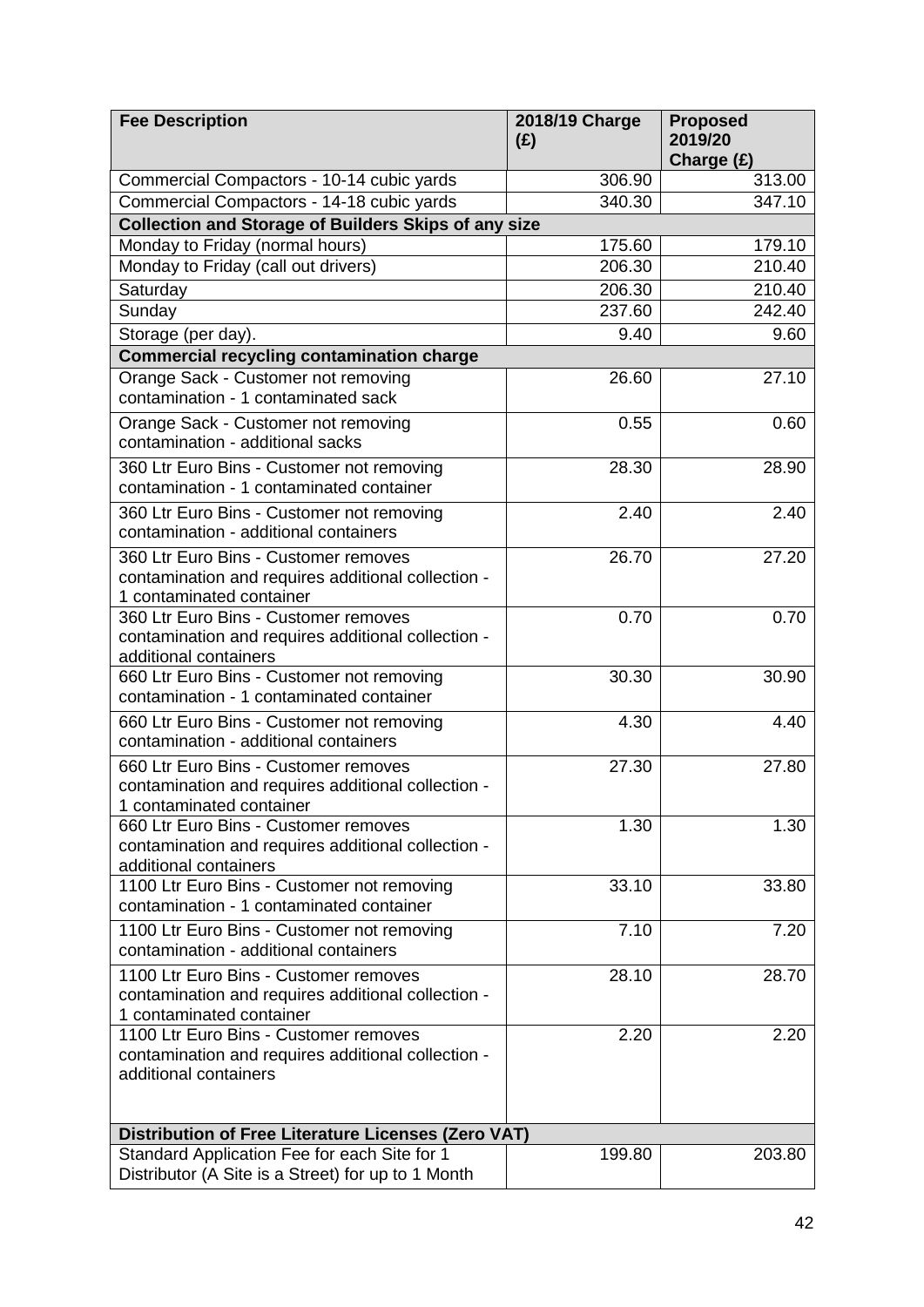| <b>Fee Description</b>                                                                                                                                                                                               | 2018/19 Charge<br>(E) | <b>Proposed</b><br>2019/20<br>Charge (£) |
|----------------------------------------------------------------------------------------------------------------------------------------------------------------------------------------------------------------------|-----------------------|------------------------------------------|
| Short Notice Application Fee for each Site for 1<br>Distributor (A Site is a Street) for up to 1 Month                                                                                                               | 241.60                | 246.40                                   |
| Additional Fee for applications over 1 Month (£<br>per month)                                                                                                                                                        | 10.70                 | 10.90                                    |
| Each Additional Distributor at each Site                                                                                                                                                                             | 28.20                 | 28.80                                    |
| Administration charge for alterations to licenses<br>which have already been issued (including the<br>replacement of licenses and or distributors permit<br>IDs.                                                     | 42.80                 | 43.70                                    |
| Newspaper distributors outside underground<br>stations only - placement of paper distirbution<br>containers to be used only during licence<br>operational period in partnership with a distributor.<br>(£ per month) | 10.00                 | 10.20                                    |
| <b>Private Street Sweeping</b>                                                                                                                                                                                       |                       |                                          |
| <b>Sweeping</b>                                                                                                                                                                                                      |                       |                                          |
| Weekday per hour                                                                                                                                                                                                     | 44.70                 | 45.60                                    |
| Saturday per hour<br>$\bullet$                                                                                                                                                                                       | 45.90                 | 46.80                                    |
| Sunday per hour                                                                                                                                                                                                      | 56.40                 | 57.50                                    |
| <b>Gullies</b>                                                                                                                                                                                                       |                       |                                          |
| Weekday per gully<br>$\bullet$                                                                                                                                                                                       | 17.10                 | 17.40                                    |
| Saturday per gully<br>$\bullet$                                                                                                                                                                                      | 17.80                 | 18.20                                    |
| Sunday per gully                                                                                                                                                                                                     | 21.70                 | 22.10                                    |
| <b>Garden Waste</b>                                                                                                                                                                                                  |                       |                                          |
| Annual subscription                                                                                                                                                                                                  | 65.00                 | 66.30                                    |

# **Cultural Services - Museums**

| <b>Fee Description</b>                                                                | 2018/19 Charge<br>(E) | <b>Proposed</b><br>2019/20<br>Charge (£) |
|---------------------------------------------------------------------------------------|-----------------------|------------------------------------------|
| Leighton House (Includes VAT at 20%)                                                  |                       |                                          |
| <b>Entry Charges</b>                                                                  |                       |                                          |
| <b>Adult Entry</b>                                                                    | 9.00                  | 9.00                                     |
| <b>Concessions Entry</b>                                                              | 7.00                  | 7.00                                     |
| <b>Entry for Special Events and Exhibitions</b>                                       | <b>POA</b>            | <b>POA</b>                               |
| Joint Ticket to Leighton House and 18 Stafford<br>Terrace. Pre-booked only Adult      | 12.50                 | 16.00                                    |
| Joint Ticket to Leighton House and 18 Stafford<br>Terrace. Pre-booked only Concession | 9.50                  | 12.00                                    |
| <b>Tours</b>                                                                          |                       |                                          |
| <b>Guided Tours</b>                                                                   | 12.40                 | 12.00                                    |
| Guided Tours - Students (undergrad/postgrad)                                          | 9.30                  | 10.00                                    |
| Joint Guided Tours (LH & 18 Stafford Terrace)                                         | 20.60                 | 22.00                                    |
| Student Joint Guided Tours (LH & 18 Stafford<br>Terrace)                              | 15.50                 | 18.00                                    |
| <b>Walking Tours of Artists Houses (Normal)</b>                                       | 20.60                 | 15.00                                    |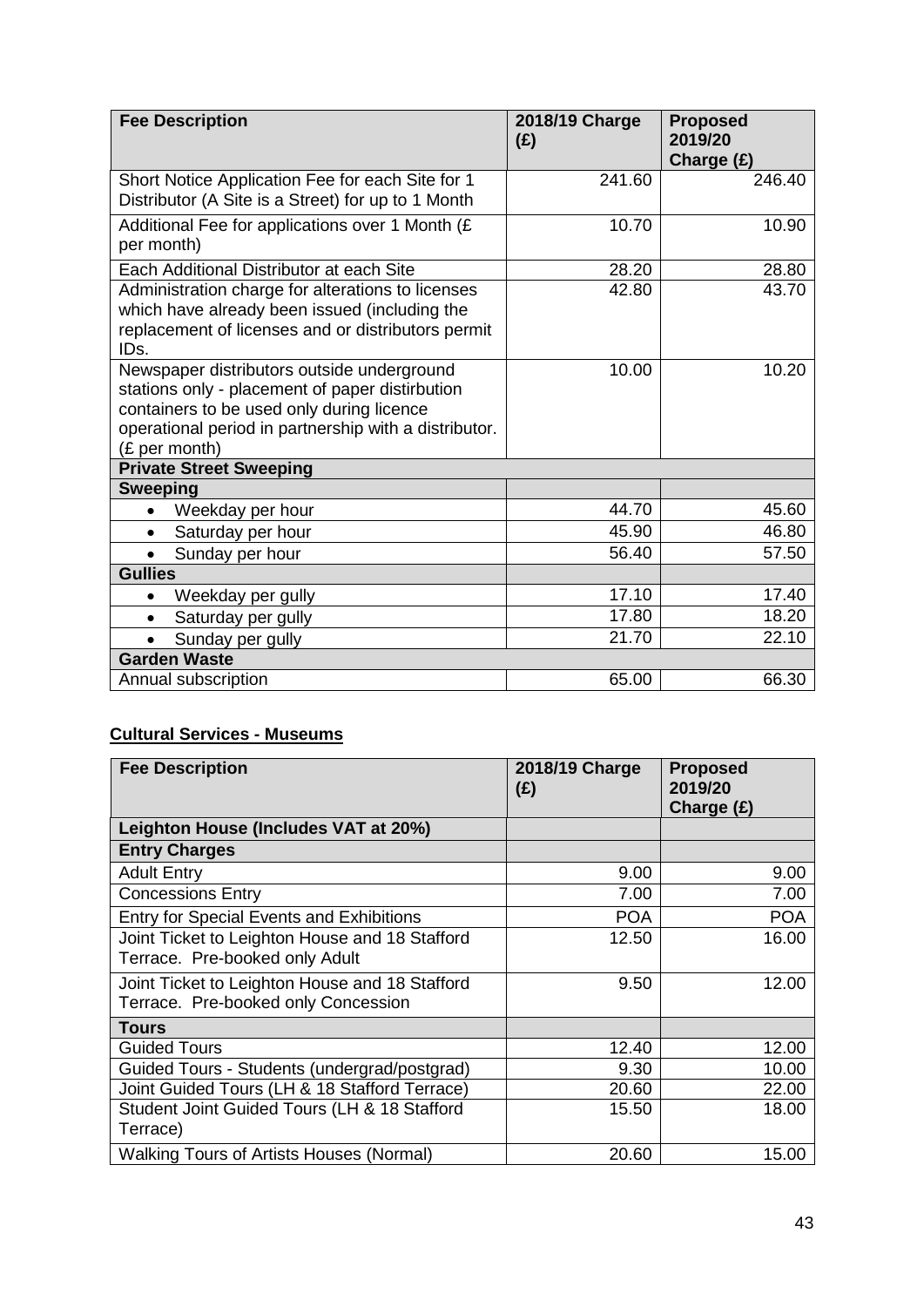| <b>Fee Description</b>                                                | 2018/19 Charge<br>(E) | <b>Proposed</b><br>2019/20 |
|-----------------------------------------------------------------------|-----------------------|----------------------------|
|                                                                       |                       | Charge (£)                 |
| Private Evening Tours - Non-Costumed Guide<br>(ppn)                   | <b>POA</b>            | 500.00                     |
| <b>Children</b>                                                       |                       |                            |
| School visits - per class of 30 (RBKC)                                | 67.50                 | 65.00                      |
| School visits - per class of 30 (non-RBKC)                            | 93.20                 | 65.00                      |
| Family Events (per child)                                             | <b>POA</b>            | <b>POA</b>                 |
| <b>Course, Lectures and Study Days</b>                                |                       |                            |
| Drawing Classes of 10 week duration - Full Day                        | <b>POA</b>            | <b>POA</b>                 |
| Courses per day (not drawing)                                         | <b>POA</b>            | <b>POA</b>                 |
| <b>Study Days</b>                                                     | <b>POA</b>            | <b>POA</b>                 |
| Lectures (Day or Evening)                                             | <b>POA</b>            | <b>POA</b>                 |
| 18 Stafford Terrace - Entrance Fees (Includes VAT at 20%)             |                       |                            |
| <b>Adult Entry (Open Access)</b>                                      | 7.20                  | 9.00                       |
| Concessions Entry (children free under 16, adults<br>$60+$            | 5.20                  | 7.00                       |
| <b>Adult Entry - Standard Tour</b>                                    | 12.40                 | 12.00                      |
| Concession - Standard Tour (children free under<br>16, adults 60+)    | 9.30                  | 10.00                      |
| <b>Adult Entry - Costumed Tour</b>                                    |                       | 15.00                      |
| Concession - Costumed Tour (children free under<br>16, adults $60+$ ) |                       | 13.00                      |
| Group Rate (12 or less)                                               | 148.30                | 144.00                     |
| <b>Public Evening Tours - Costumed Guide</b>                          | 20.60                 | 20.00                      |
| School visits - per class of 30 (RBKC)                                | 206.00                | 200.00                     |
| School visits - per class of 30 (non-RBKC)                            | 247.20                | 240.00                     |
| <b>Leighton House Lettings</b>                                        |                       |                            |
| Lectures / Meetings / AGM'S                                           | 800.00                | 800.00                     |
| Concerts - Weekdays                                                   | 900.00                | 900.00                     |
| Use of Audio/Visual equipment for talks/events                        | 100.00                | <b>TBC</b>                 |
| Concert with catering                                                 |                       | 2,750.00                   |
| <b>Dinners</b>                                                        | 4,000.00              | 4,900.00                   |
| Cocktail Parties (Whole house)                                        | 2,850.00              | 3,800.00                   |
| Cocktail Parties - Arab Hall & Dining Room only                       | 2,300.00              | 3,000.00                   |
| Dinners in Leighton's Dining Room                                     | 2,700.00              | 3,300.00                   |
| <b>Dinner in Narcissus Hall</b>                                       | 4,500.00              | 4,500.00                   |
| Filming / TV/ Photo-shoots                                            | <b>POA</b>            | <b>POA</b>                 |
| <b>Events in Parks / on Council Land</b>                              |                       |                            |
| N.B.50% concession for Charity events                                 |                       |                            |
| <b>Community Event</b>                                                | 140.00                | 142.80                     |
| Street Parties (with commercial activity)                             | 140.00                | 142.80                     |
| Events under 3,000 people                                             | 1,500.00              | 1,530.00                   |
| Events over 3,000 people                                              | <b>POA</b>            | <b>POA</b>                 |

# **Promotions on the Highways**

*To note - 50% concession for charity events – values quoted are a minimum level.*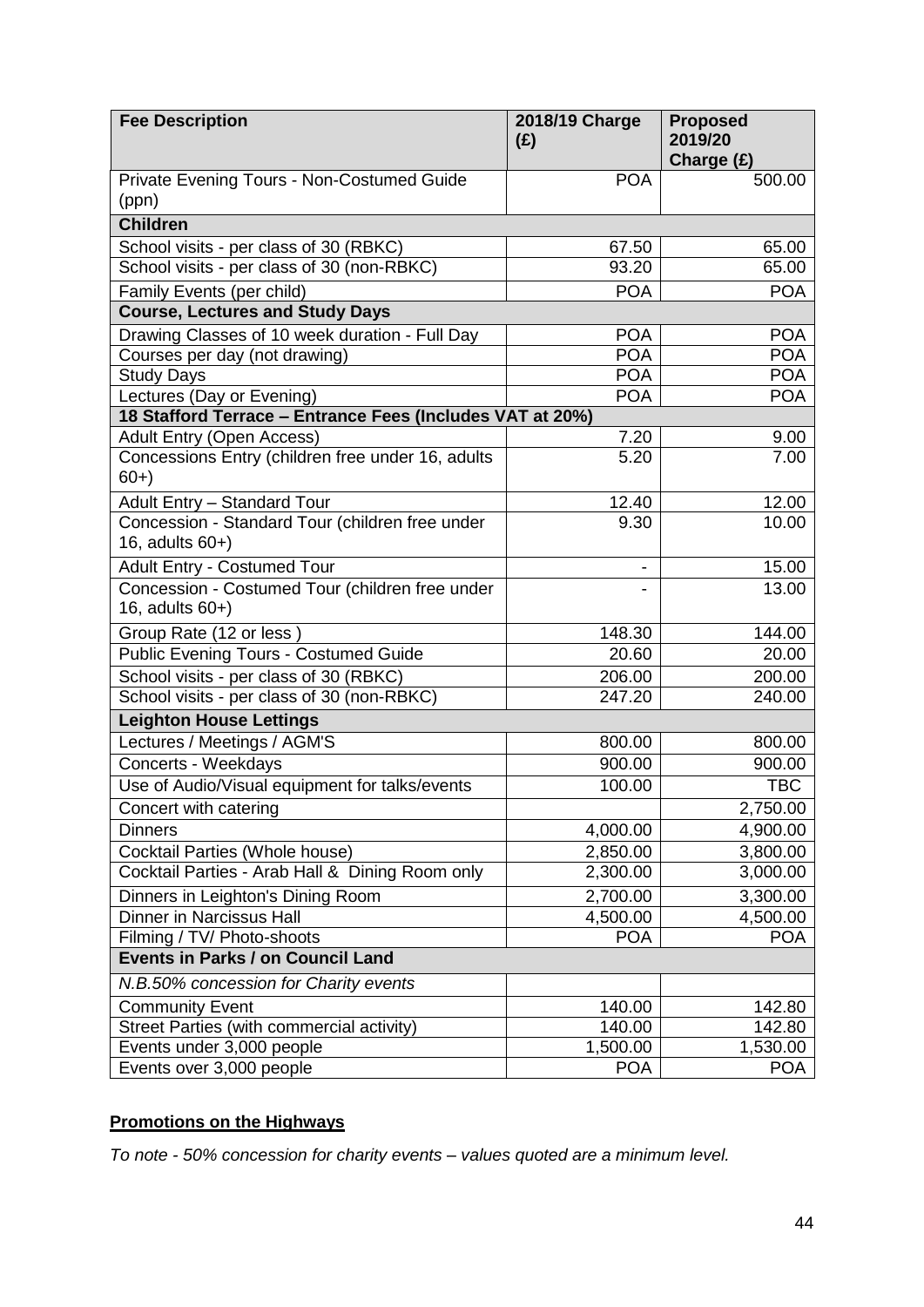| <b>Fee Description</b>                              | 2018/19 Charge<br>(£) | <b>Proposed</b><br>2019/20<br>Charge $(E)$ |
|-----------------------------------------------------|-----------------------|--------------------------------------------|
| <b>Promotions on the Highways</b>                   |                       |                                            |
| Temporary Highways Consent to use the public        | 230.00                | 234.60                                     |
| highway for promotional activity - payable on all   |                       |                                            |
| promotional activities                              |                       |                                            |
| Small event (e.g. Red Carpet)                       | 310.00                | 316.20                                     |
| Small promotional distribution (small product       | 560.00                | 571.20                                     |
| giveaway e.g. chocolate bar). Includes up to 2      |                       |                                            |
| distributors                                        |                       |                                            |
| Medium promotional distribution. Includes up to 4   | 695.00                | 708.90                                     |
| distributors                                        |                       |                                            |
| Additional distributors (per distributor / per day) | 35.00                 | 35.70                                      |
| Promotions more than three days in duration         | <b>POA</b>            | <b>POA</b>                                 |

# **Filming and Photography**

To note - includes video and stills photography and excludes extra staff and car parking fees.

| <b>Fee Description</b>                                                                                                                                                                                                                          | 2018/19 Charge<br>(E) | <b>Proposed</b><br>2019/20<br>Charge (£) |
|-------------------------------------------------------------------------------------------------------------------------------------------------------------------------------------------------------------------------------------------------|-----------------------|------------------------------------------|
| Full scale features all park locations (approval<br>needed from Ward Councillors)                                                                                                                                                               | <b>POA</b>            | <b>POA</b>                               |
| <b>Flagship Sites</b>                                                                                                                                                                                                                           | 364.00                | 371.30                                   |
| All other parks                                                                                                                                                                                                                                 | 182.00                | 185.60                                   |
| Flagship sites including Holland Park<br>(concessions)                                                                                                                                                                                          | 182.00                | 185.60                                   |
| All other parks (concessions)                                                                                                                                                                                                                   | 93.00                 | 94.90                                    |
| Per Hour 50% concession for:<br>Stills photography where not more than 2 people involved<br>$\bullet$<br>Registered charity<br>Educational documentary, not for cinema or television distribution.<br>Voluntary organisations meeting criteria. |                       |                                          |
| Unit Base (per day)                                                                                                                                                                                                                             |                       |                                          |
| Small (10 Bays)                                                                                                                                                                                                                                 | 571.00                | 582.40                                   |
| Medium (40 Bays))<br>$\bullet$                                                                                                                                                                                                                  | $566 - 2,060$         | $577 - 2,101$                            |
| Large (over 40 bays)                                                                                                                                                                                                                            | <b>POA</b>            | <b>POA</b>                               |
| <b>Film Locations Fee Structure</b>                                                                                                                                                                                                             |                       |                                          |
| Tier 4: Community spaces (Kensington Lesuire,<br>Chelsea Sports Centre)                                                                                                                                                                         | 0 to 3,000            | 0 to 3,000                               |
| Tier 3: Unusual locations across the borough                                                                                                                                                                                                    | 3,000 to 4,000        | 3,000 to 4,000                           |
| Tier 2: Classic borough locations that are in high<br>demand                                                                                                                                                                                    | 4,000 to 5,000        | 4,000 to 5,000                           |
| Tier 1: Iconic location - international recognised                                                                                                                                                                                              | $5,000+$              | $5,000+$                                 |
| <b>Administration Fees</b>                                                                                                                                                                                                                      |                       |                                          |
| Admin charge for all paying jobs (minimum<br>charge for first hour)                                                                                                                                                                             | 100.00                | 102.00                                   |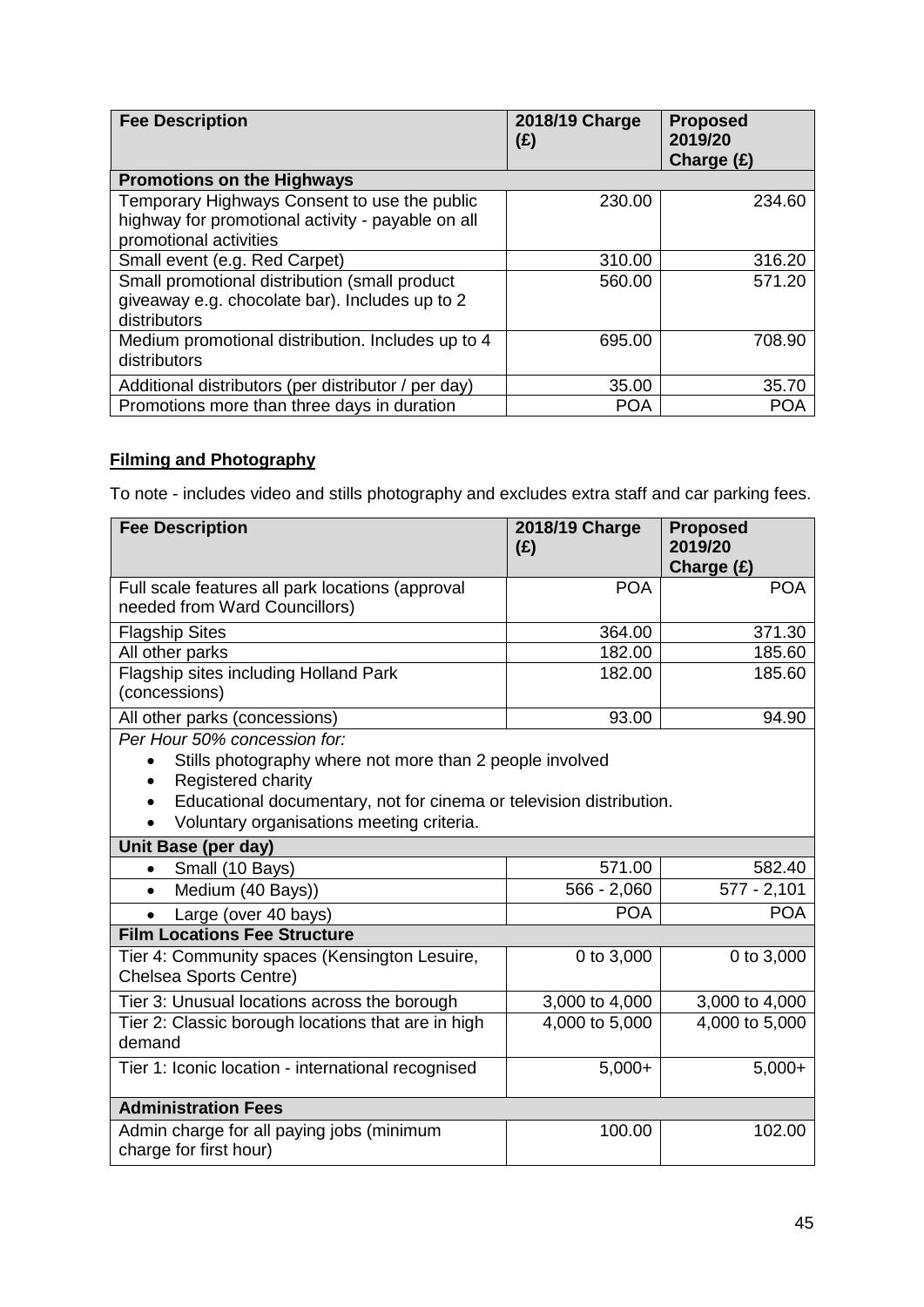| <b>Fee Description</b>                                                                                | 2018/19 Charge<br>(£) | <b>Proposed</b><br>2019/20<br>Charge (£) |
|-------------------------------------------------------------------------------------------------------|-----------------------|------------------------------------------|
| Out of hours fee (for Events/Filming taking place<br>before 8am or after 6pm)                         | 103.00                | 105.10                                   |
| Short Notice Fee Supplement                                                                           | 82.00                 | 83.60                                    |
| <b>Cancellation Fee Supplement</b>                                                                    | 82.00                 | 83.60                                    |
| <b>Administration Fees for Filming Applications:</b>                                                  |                       |                                          |
| Student and Charity (up to 10)<br>$\bullet$                                                           | 15.50                 | 15.80                                    |
| Small Crews (up to 10)<br>$\bullet$                                                                   | 40.00                 | 40.80                                    |
| Medium Crews (11 to 24)<br>$\bullet$                                                                  | 80.00                 | 81.60                                    |
| Large Crews 25+                                                                                       | 120.00                | 122.40                                   |
| Temporary Highways Consent to use the public<br>highway for Filming - payable on all filming activity | 181.00                | 184.60                                   |
| Structure on the Highway - Half Day                                                                   | 115.00                | 117.30                                   |
| Structure on the Highway - Full Day                                                                   | 230.00                | 234.60                                   |

## **Markets**

| <b>Fee Description</b>                          | 2018/19 Charge<br>(E) | <b>Proposed</b><br>2019/20<br>Charge (£) |
|-------------------------------------------------|-----------------------|------------------------------------------|
| <b>Traders Storage Units</b>                    |                       |                                          |
| Haydens Place (all with traders) Storage Unit   |                       |                                          |
| 14 units<br>$\bullet$                           | 95.40                 | 97.30                                    |
| Dunworth Mews (all with traders) Storage Unit   |                       |                                          |
| Unit 1<br>$\bullet$                             | 112.50                | 114.80                                   |
| Unit 2<br>$\bullet$                             | 104.50                | 106.60                                   |
| Unit 3<br>$\bullet$                             | 133.70                | 136.40                                   |
| Unit 4<br>$\bullet$                             | 121.70                | 124.10                                   |
| Munro Mews (20 units) Storage Unit              |                       |                                          |
| <b>Traders</b><br>$\bullet$                     | 53.00                 | 54.10                                    |
| Non-traders<br>$\bullet$                        | 75.70                 | 77.20                                    |
| Lonsdale Mews (20 units) Storage Unit - Traders |                       |                                          |
| Units 1 to 5<br>$\bullet$                       | 66.10                 | 67.40                                    |
| Units 6 to 8<br>$\bullet$                       | 91.30                 | 93.10                                    |
| Units 9 to 12<br>$\bullet$                      | 86.10                 | 87.80                                    |
| Unit 13<br>$\bullet$                            | 67.60                 | 69.00                                    |
| Unit 14<br>$\bullet$                            | 72.80                 | 74.30                                    |
| Units 15 and 16<br>$\bullet$                    | 80.60                 | 82.20                                    |
| Unit 17<br>$\bullet$                            | 75.40                 | 76.90                                    |
| Units 18 and 19<br>$\bullet$                    | 59.50                 | 60.70                                    |
| Unit 20<br>$\bullet$                            | 34.50                 | 35.20                                    |
| <b>Non-traders</b>                              |                       |                                          |
| Units 1 to 5<br>$\bullet$                       | 94.50                 | 96.40                                    |
| Units 6 to 8<br>$\bullet$                       | 130.40                | 133.00                                   |
| Units 9 to 12<br>$\bullet$                      | 123.00                | 125.50                                   |
| Unit 13<br>$\bullet$                            | 96.50                 | 98.40                                    |
| Unit 14<br>$\bullet$                            | 104.00                | 106.10                                   |
| Units 15 and 16<br>$\bullet$                    | 115.30                | 117.60                                   |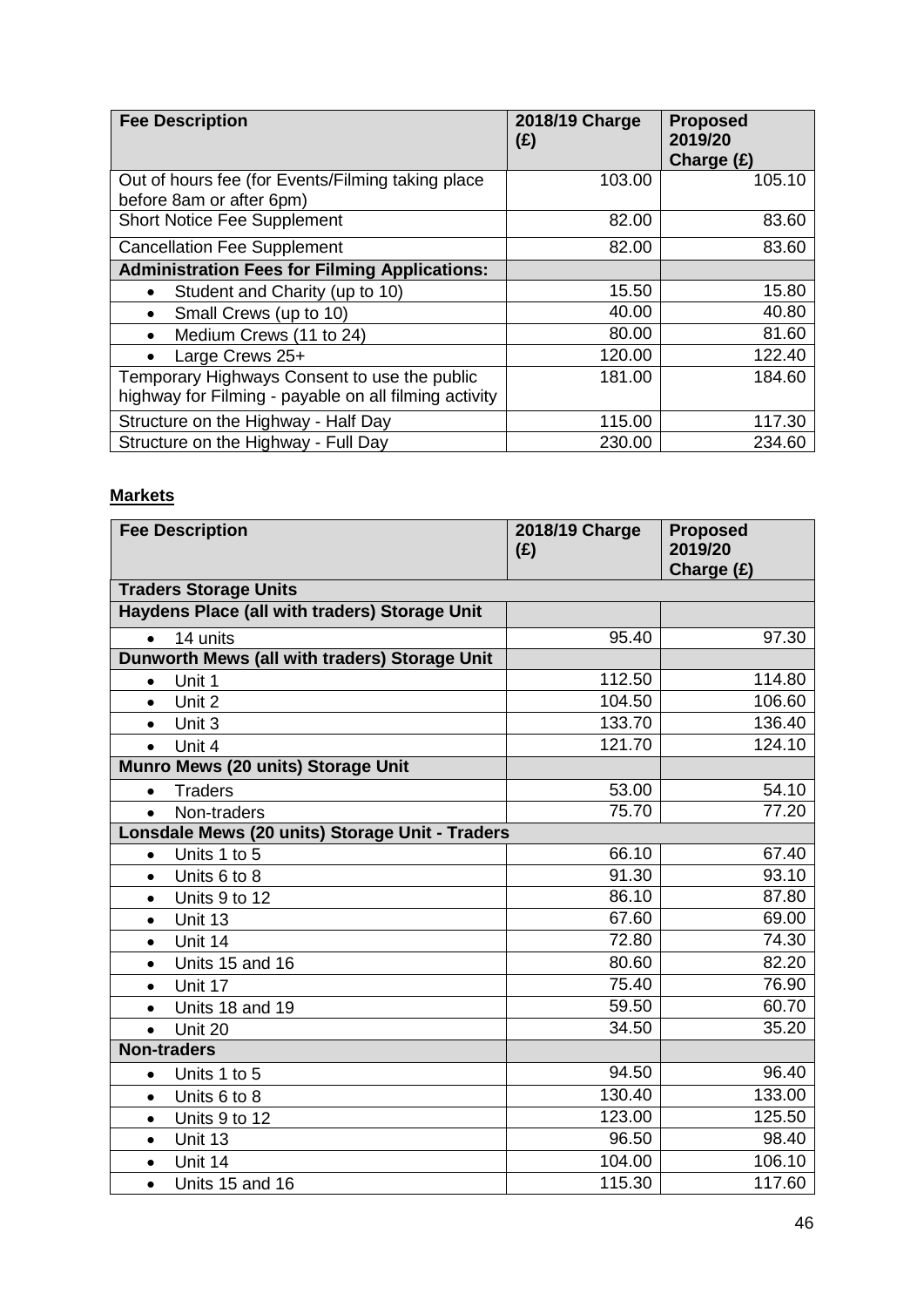| <b>Fee Description</b> | 2018/19 Charge<br>(E) | <b>Proposed</b><br>2019/20<br>Charge $(E)$ |
|------------------------|-----------------------|--------------------------------------------|
| Unit 17                | 107.60                | 109.80                                     |
| Units 18 and 19        | 85.10                 | 86.80                                      |
| Jnit 20.               | 49.20                 | 50.20                                      |

## **Street Trading Charges**

|           | <b>Fee Description</b>                        | 2018/19 Charge<br>(E) | <b>Proposed</b><br>2019/20<br>Charge (£) |
|-----------|-----------------------------------------------|-----------------------|------------------------------------------|
|           | <b>Portobello Road and 'Isolated Pitches'</b> |                       |                                          |
| $\bullet$ | 7 day - Monday to Sunday (isolated            | 60.00                 | 60.00                                    |
|           | pitches only)                                 |                       |                                          |
| $\bullet$ | 6 day - Monday to Saturday                    | 47.00                 | 47.00                                    |
| $\bullet$ | 5 day - Monday to Friday                      | 33.00                 | 33.00                                    |
| $\bullet$ | 4 day - Monday to Thursday                    | 24.00                 | 24.00                                    |
| $\bullet$ | 2 day - Friday and Saturday                   | 44.00                 | 44.00                                    |
| $\bullet$ | 1 day - Friday - Antiques                     | 13.00                 | 13.00                                    |
| $\bullet$ | 1 day - Friday - Other                        | 18.50                 | 18.50                                    |
| $\bullet$ | 1 day - Saturday                              | 41.00                 | 41.00                                    |
| $\bullet$ | 1 day - Saturday Arts and Crafts              | 15.00                 | 15.00                                    |
|           | 1 day - Sunday (isolated pitches only)        | 25.00                 | 25.00                                    |
|           | <b>Site 166 Portolbello Road Northwards</b>   |                       |                                          |
| $\bullet$ | 6 day - Monday to Saturday                    | 36.50                 | 36.50                                    |
| $\bullet$ | 2 day - Friday and Saturday                   | 32.00                 | 32.00                                    |
| $\bullet$ | 1 day - Friday                                | $\overline{1}$ 1.50   | 11.50                                    |
|           | 1 day - Saturday                              | 28.00                 | 28.00                                    |
|           | Site 213 Portobello Road Northwards           |                       |                                          |
| $\bullet$ | 6 day - Monday to Saturday                    | 35.00                 | 35.00                                    |
| $\bullet$ | 2 day - Friday and Saturday                   | 30.00                 | 30.00                                    |
| $\bullet$ | 1 day - Friday                                | 10.00                 | 10.00                                    |
| $\bullet$ | 1 day - Saturday                              | 25.00                 | 25.00                                    |
|           | <b>Golborne Road</b>                          |                       |                                          |
| ٠         | 6 day - Monday to Saturday                    | 40.50                 | 40.50                                    |
| $\bullet$ | 2 day - Friday and Saturday                   | 36.00                 | 36.00                                    |
| $\bullet$ | 1 day - Friday                                | 14.00                 | 14.00                                    |
|           | 1 day - Saturday                              | 32.00                 | 32.00                                    |
|           | <b>Receptacle Space</b>                       |                       |                                          |
| $\bullet$ | 6 day                                         | 34.00                 | 34.00                                    |
|           | 2 day                                         | 17.00                 | 17.00                                    |
|           | Daily                                         | 8.50                  | 8.50                                     |
|           | <b>Receptacle Space</b><br>- Munro Mews       |                       |                                          |
| $\bullet$ | 6 day                                         | 9.00                  | 9.00                                     |
| $\bullet$ | 2 day                                         | 4.50                  | 4.50                                     |
| $\bullet$ | Daily                                         | 3.00                  | 3.00                                     |

## **Pest Control**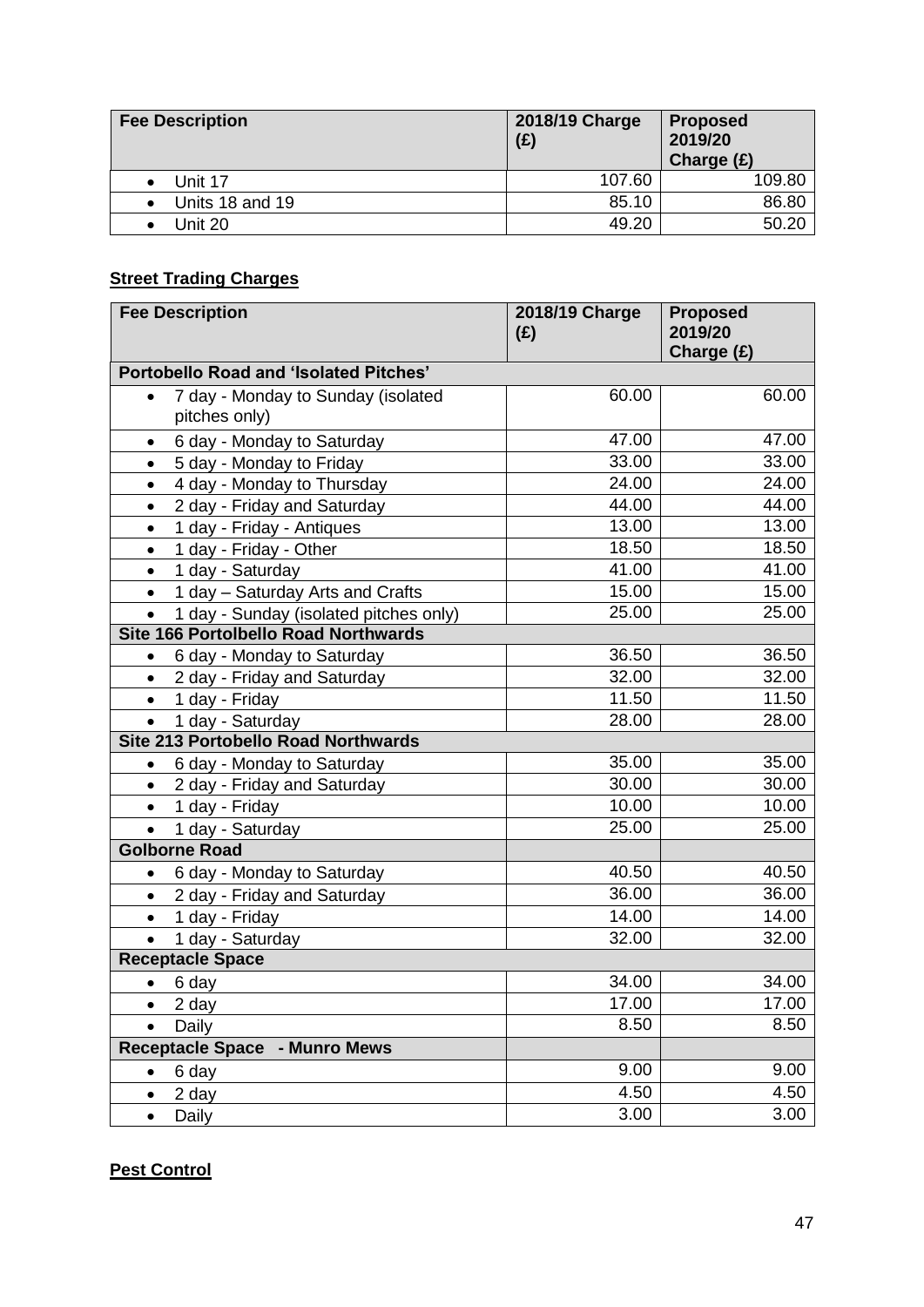| <b>Fee Description</b>                                                                         | 2018/19 Charge<br>(E) | <b>Proposed</b><br>2019/20 |
|------------------------------------------------------------------------------------------------|-----------------------|----------------------------|
|                                                                                                |                       | Charge (£)                 |
| <b>Pest Investigation</b>                                                                      | 25.00                 | 25.00                      |
| Cockroaches                                                                                    | 115.50                | 117.90                     |
| Per additional visit<br>$\bullet$                                                              | 50.00                 | 51.00                      |
| <b>Bedbugs</b>                                                                                 | 171.00                | 174.50                     |
| Per additional visit                                                                           | 99.00                 | 101.00                     |
| NB- From April 2017 £25 retained if treatment does not proceed                                 |                       |                            |
| <b>Fleas</b>                                                                                   | 118.50                | 120.90                     |
| Pharaoh ants                                                                                   | 172.00                | 146.00                     |
| Garden ants                                                                                    | 45.00                 | 45.00                      |
| <b>Carpet beetles</b>                                                                          | 118.50                | 120.90                     |
| Rats                                                                                           | 126.00                | 127.00                     |
| Per additional visit<br>$\bullet$                                                              | 50.00                 | 50.00                      |
| NB- From April 2017- This price is for up to 5 rooms. Plus £10.50 for additional rooms.        |                       |                            |
| Mice                                                                                           | 126.00                | 127.00                     |
| Per additional visit<br>$\bullet$                                                              | 50.00                 | 50.00                      |
| NB- From April 2017 extra £10.50 per additional room                                           |                       |                            |
| Trapped live rodent visit (one off)                                                            | 41.00                 | 41.90                      |
| Collection and removal of dead rodent                                                          | 26.00                 | 26.00                      |
| Wasps nest                                                                                     | 59.00                 | 59.00                      |
| Silverfish                                                                                     | 63.00                 | 64.30                      |
| <b>Domestic Beetle</b>                                                                         | 63.00                 | 64.30                      |
| Squirrels (inside home or loft only)                                                           | 120.50                | 123.00                     |
| Three visit treatment                                                                          | 182.30                | 186.00                     |
| Extra charge for larger properties                                                             | 40.00                 | 40.80                      |
| Aborted visits (client fails to keep appointment,                                              | 25.00                 | 25.00                      |
| premises not prepared for work or visit cancelled                                              |                       |                            |
| with less than 24 hours' notice)                                                               |                       |                            |
| Air vents and interceptor cap charges:                                                         | 0.00                  | 0.00                       |
| Supply of prefabricated sub-floor air vent                                                     | 14.50                 | 14.80                      |
| covers                                                                                         |                       |                            |
| Supply of interceptor cap<br>٠                                                                 | 14.50                 | 14.80                      |
| Supply & fit prefabricated sub-floor air vent                                                  | 34.00                 | 34.70                      |
| covers                                                                                         |                       |                            |
| Supply and fit interceptor cap<br>$\bullet$                                                    | 68.00                 | 69.40                      |
| <b>CCTV</b> drain surveys                                                                      | 156.00                | 159.20                     |
| Collection of carelessly discarded syringes on                                                 | 46.50                 | 47.50                      |
| commercial and private property                                                                |                       |                            |
| Individual treatment visits for Commercial, RSLs<br>and Landlords. (per flat / standard house) | 124.60                | 126.00                     |
|                                                                                                |                       |                            |
| Revisit for Commercial, RSLs and Landlords. (per<br>flat / standard house)                     | 63.90                 | 65.20                      |
| Bedbugs: Individual treatment visits for RSLs and<br>Landlords. (per flat / standard house)    | 169.40                | 174.50                     |
| Bedbugs: Revisit for RSLs and landlords (per                                                   | 0.00                  | 0.00                       |
| flat/standard house)                                                                           |                       |                            |
| No treatment<br>$\bullet$                                                                      | 63.90                 | 65.20                      |
| Treatment<br>$\bullet$                                                                         | 98.90                 | 100.90                     |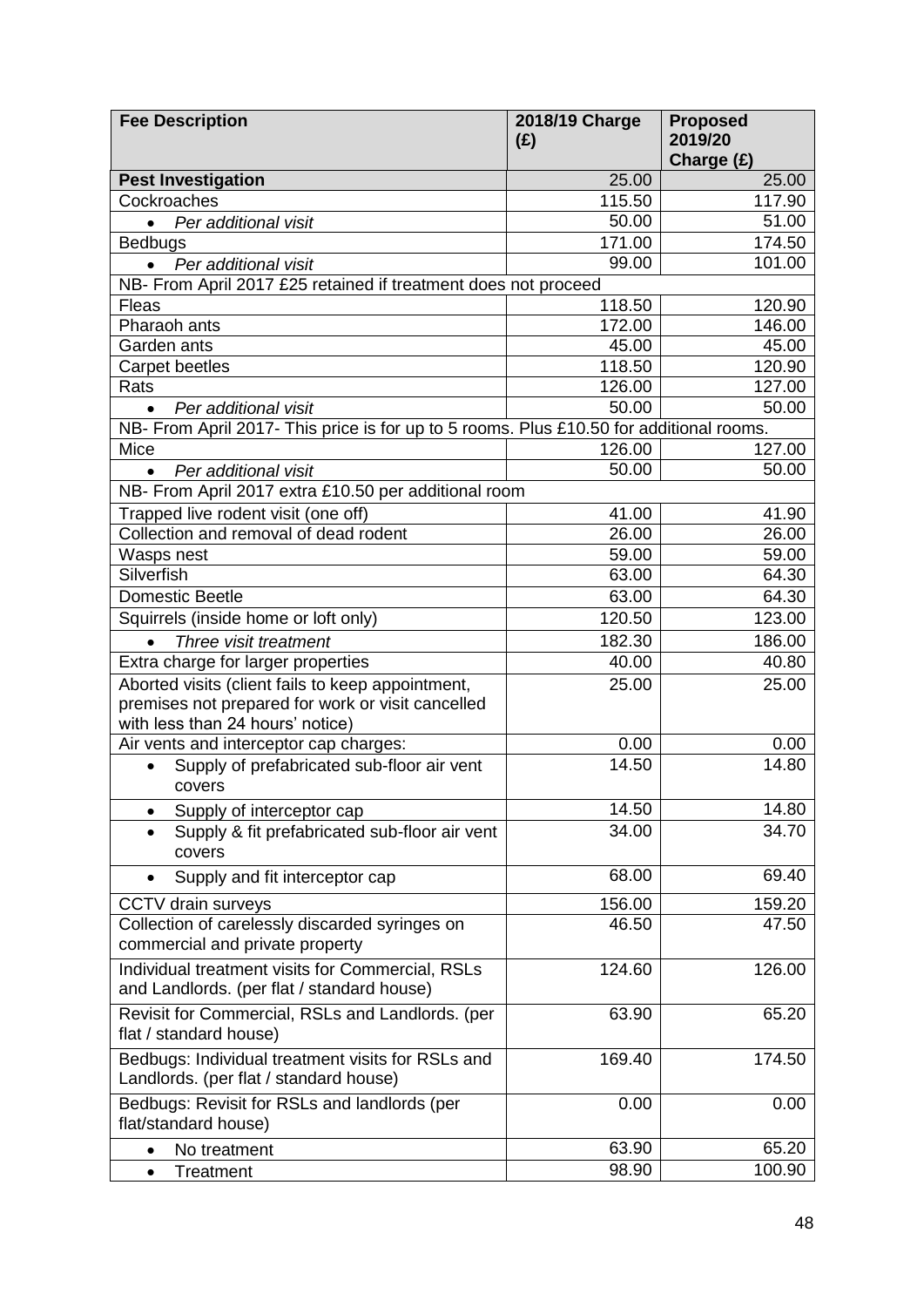| <b>Fee Description</b>                                                                                                                    | 2018/19 Charge<br>(E) | <b>Proposed</b><br>2019/20<br>Charge $(E)$ |
|-------------------------------------------------------------------------------------------------------------------------------------------|-----------------------|--------------------------------------------|
| Inspection / investigation visit with Report (no<br>treatment)                                                                            | 25.00                 | 25.50                                      |
| <b>Clinical Waste Collection</b>                                                                                                          | 30.50                 | 30.50                                      |
| Charge for baits/ equipment where client fails to<br>allow officers to reclaim baits and equipment after<br>treatment has been completed. | 30.50                 | 31.20                                      |
| Identification and treatment of clothes moth (1-2)<br>rooms)                                                                              | 240.00                | 244.80                                     |
| Additional rooms for moth treatment (2 rooms)                                                                                             | 60.00                 | 61.20                                      |
| Drain clearance                                                                                                                           | 145.00                | 147.90                                     |
| Drain clearance and interceptor cap                                                                                                       | 170.00                | 173.40                                     |
| Sales of moth traps (pack of 10), including<br>delivery. (delivery within the Borough)                                                    | 54.99                 | 54.99                                      |
| Sales of moth traps (pack of 10), including<br>delivery. (postage to address in UK but outside<br>the Borough)                            | 59.99                 | 59.99                                      |
| Sales of moth traps (pack of 10), collection from<br>Pembroke Road reception.                                                             | 49.99                 | 49.99                                      |

## **Public Health Training**

| <b>Fee Description</b>                                                                                   | 2018/19 Charge<br>(E) | <b>Proposed</b><br>2019/20<br>Charge (£) |
|----------------------------------------------------------------------------------------------------------|-----------------------|------------------------------------------|
| Training at Offices in Pembroke Road- Commercial Organisations:                                          |                       |                                          |
| 1 (half day)<br>$\bullet$                                                                                | 50.00                 | 50.00                                    |
| 2 (half day)<br>$\bullet$                                                                                | 50.00                 | 50.00                                    |
| 2 (whole day)<br>$\bullet$                                                                               | 65.00                 | 67.00                                    |
| 3 (one day)<br>$\bullet$                                                                                 | 95.00                 | 95.00                                    |
| 3 (two or three days plus exam)<br>$\bullet$                                                             | 340.00                | 350.00                                   |
| 4 (5 days plus exam)<br>$\bullet$                                                                        | 453.00                | 460.00                                   |
| Workshop (0.5)<br>$\bullet$                                                                              | 35.00                 | 35.00                                    |
| Training at Offices in Pembroke Road: Non-Commercial Organisations:                                      |                       |                                          |
| 1 (half day)<br>$\bullet$                                                                                | 45.00                 | 45.00                                    |
| 2 (half day)<br>$\bullet$                                                                                | 45.00                 | 45.00                                    |
| 2 (whole day)<br>٠                                                                                       | 56.00                 | 58.00                                    |
| 3 (one day)<br>$\bullet$                                                                                 | 89.00                 | 89.00                                    |
| 3 (two or three days plus exam)<br>$\bullet$                                                             | 280.00                | 290.00                                   |
| 4 (5 days plus exam)<br>$\bullet$                                                                        | 453.00                | 460.00                                   |
| Workshop (0.5)                                                                                           | 30.00                 | 30.00                                    |
| Current and proposed fees for existing courses at their own premises: Commercial<br><b>Organisations</b> |                       |                                          |
| (half day)<br>1<br>$\bullet$                                                                             | 50.00                 | 50.00                                    |
| 2 (half day)<br>$\bullet$                                                                                | 50.00                 | 50.00                                    |
| 2 (whole day)<br>$\bullet$                                                                               | 60.00                 | 62.00                                    |
| 3 (one day)<br>$\bullet$                                                                                 | 90.00                 | 90.00                                    |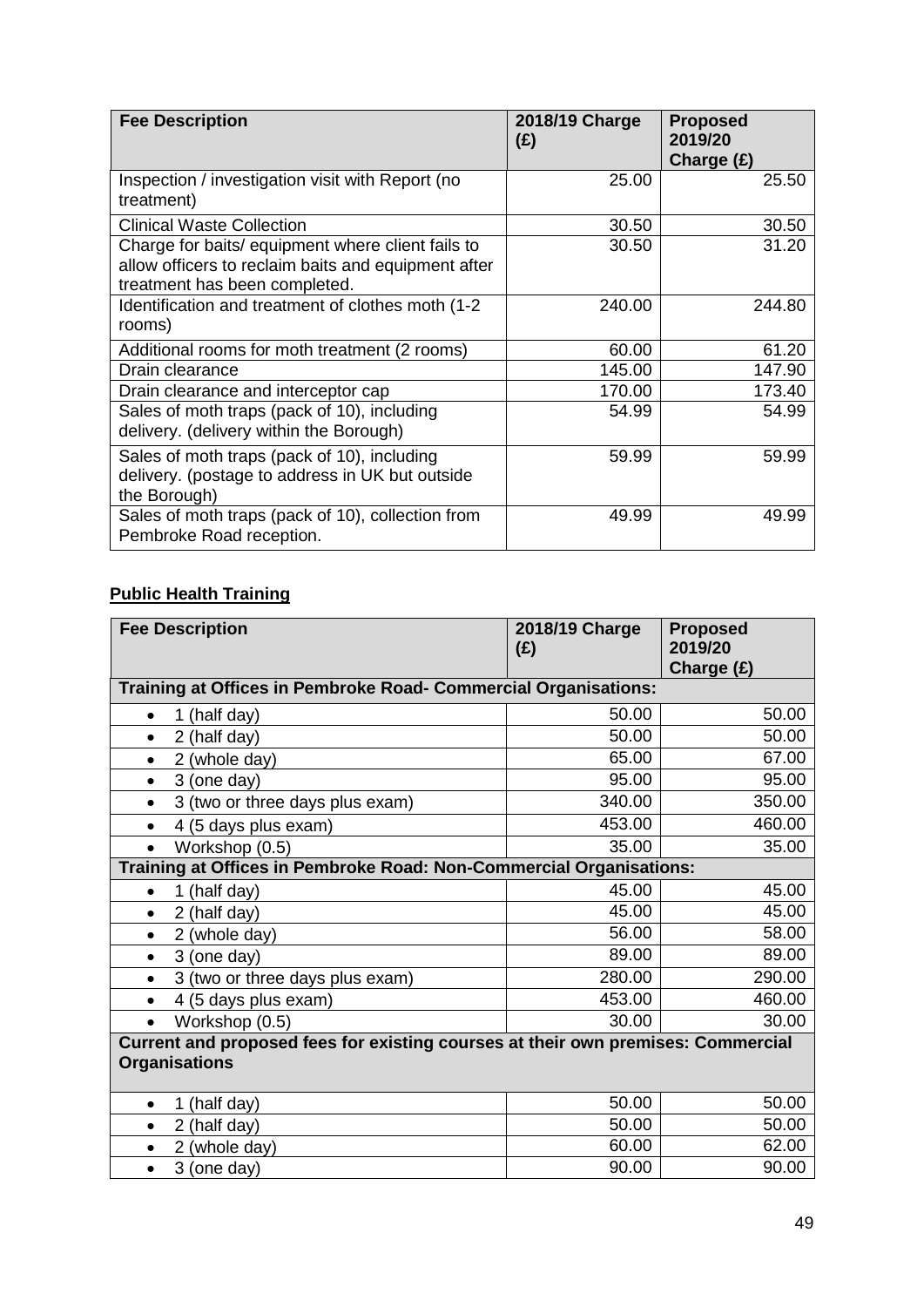| <b>Fee Description</b>                                                                                        | 2018/19 Charge | <b>Proposed</b>       |
|---------------------------------------------------------------------------------------------------------------|----------------|-----------------------|
|                                                                                                               | (E)            | 2019/20<br>Charge (£) |
| 3 (three days plus exam)<br>$\bullet$                                                                         | 340.00         | 340.00                |
| 4 (5 days plus exam)                                                                                          | 453.00         | 460.00                |
| Workshop (0.5)<br>$\bullet$                                                                                   | 35.00          | 35.00                 |
| Current and proposed fees for existing courses at their own premises: Non-<br><b>Commercial Organisations</b> |                |                       |
| 1 (half day)<br>$\bullet$                                                                                     | 45.00          | 45.00                 |
| 2 (half day)<br>$\bullet$                                                                                     | 45.00          | 45.00                 |
| 2 (whole day)<br>$\bullet$                                                                                    | 56.00          | 58.00                 |
| 3 (one day)<br>$\bullet$                                                                                      | 84.00          | 84.00                 |
| 3 (three days plus exam)<br>$\bullet$                                                                         | 280.00         | 280.00                |
| 4 (5 days plus exam)<br>$\bullet$                                                                             | 453.00         | 460.00                |
| Workshop (0.5)<br>$\bullet$                                                                                   | 30.00          | 30.00                 |
| Guided or Blended Learning Courses- Fees for literature and on-site Examination.                              |                |                       |
| <b>Commercial Organisations:</b>                                                                              |                |                       |
| Level 1<br>$\bullet$                                                                                          | 45.00          | 50.00                 |
| Level <sub>2</sub><br>$\bullet$                                                                               | 50.00          | 50.00                 |
| Level 3<br>$\bullet$                                                                                          | 200.00         | 220.00                |
| Level 4<br>$\bullet$                                                                                          | 350.00         | 350.00                |
| Guided or Blended Learning Courses- Fees for literature and on-site Examination.                              |                |                       |
| <b>Non-Commercial Organisations:</b>                                                                          |                |                       |
| Level 1<br>$\bullet$                                                                                          | 30.00          | 35.00                 |
| Level <sub>2</sub><br>$\bullet$                                                                               | 35.00          | 40.00                 |
| Level 3<br>$\bullet$                                                                                          | 155.00         | 170.00                |
| Level 4<br>$\bullet$                                                                                          | 300.00         | 300.00                |
| Revision plus fees for Examination & Literature- Commercial Organisations:                                    |                |                       |
| Level 1 (half day)<br>$\bullet$                                                                               | 45.00<br>50.00 | 50.00<br>50.00        |
| Level 2 (half day)<br>$\bullet$<br>Level 3 (full day)                                                         | 200.00         | 220.00                |
| $\bullet$<br>Level 4 (full day)<br>$\bullet$                                                                  | 320.00         | 320.00                |
| Revision plus fees for Examination & Literature- Non- Commercial Organisations:                               |                |                       |
| Level 1 (half day)<br>$\bullet$                                                                               | 35.00          | 40.00                 |
|                                                                                                               | 40.00          | 40.00                 |
| Level 2 (half day)<br>$\bullet$<br>Level 3 (full day)                                                         | 160.00         | 180.00                |
| $\bullet$<br>Level 4 (full day)                                                                               | 260.00         | 260.00                |
| <b>Exam re-sit Fees</b>                                                                                       |                |                       |
| Level 1<br>$\bullet$                                                                                          | 35.00          | 40.00                 |
| Level <sub>2</sub><br>$\bullet$                                                                               | 35.00          | 45.00                 |
| Level 3<br>$\bullet$                                                                                          | 90.00          | 90.00                 |
| Level 4<br>$\bullet$                                                                                          | 110.00         | 130.00                |
| <b>E-Learning programme</b>                                                                                   |                |                       |
| Level 1 and 2<br>$\bullet$                                                                                    | 20.00          | 20.00                 |
| Level 3<br>$\bullet$                                                                                          | 145.00         | 145.00                |
| <b>E-Learning Programme and Qualification Exam</b>                                                            |                |                       |
| Level 1 and 2<br>$\bullet$                                                                                    | 50.00          | 50.00                 |
| Level 3                                                                                                       | 190.00         | 190.00                |
| On-site food safety coaching for food business operators                                                      |                |                       |
| Half day<br>$\bullet$                                                                                         | 130.00         | 150.00                |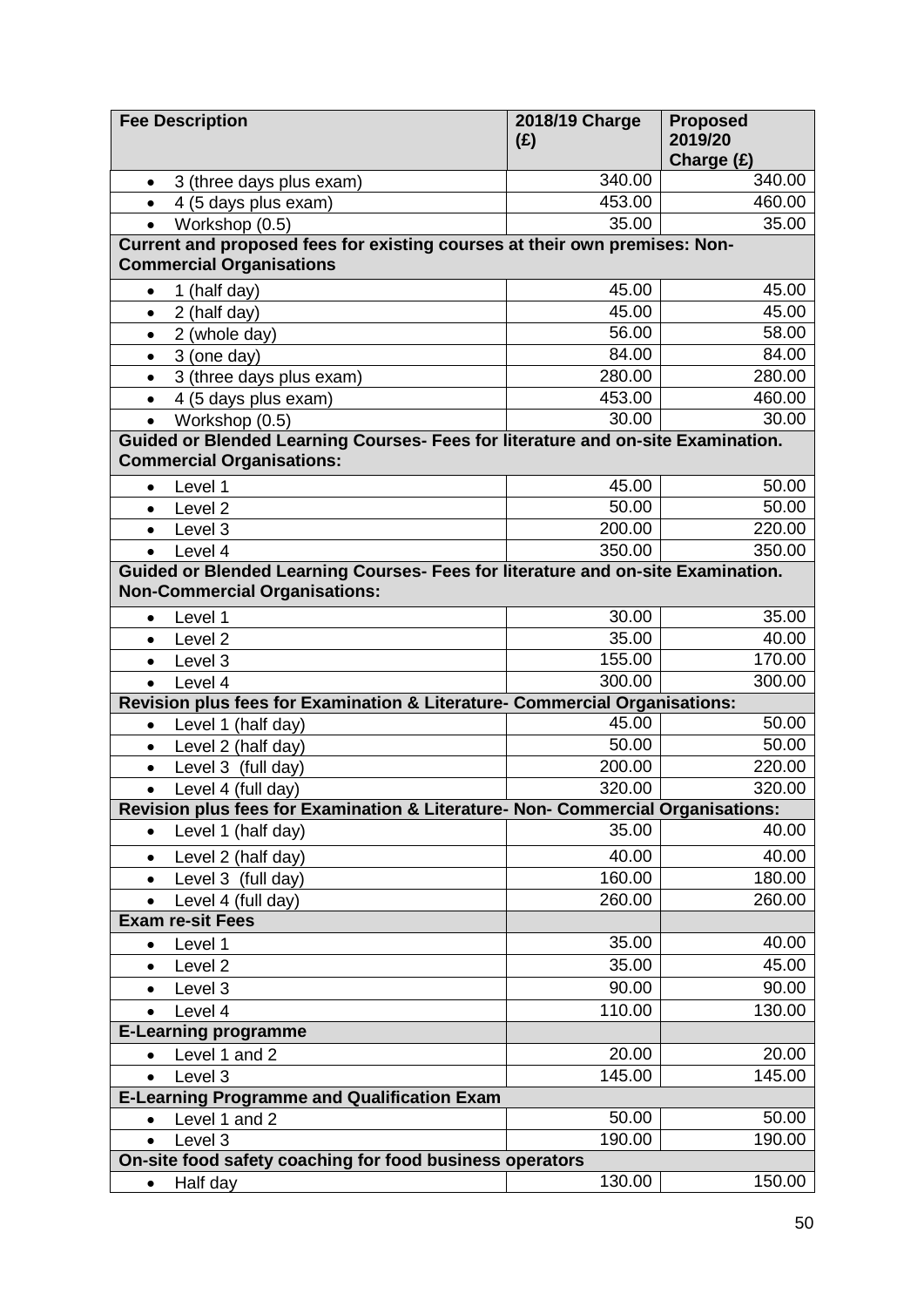| <b>Fee Description</b> | 2018/19 Charge<br>(E) | <b>Proposed</b><br>2019/20<br>Charge $(E)$ |
|------------------------|-----------------------|--------------------------------------------|
| Full dav               | 260.00                | 300.00                                     |

# **Trading Standards**

| <b>Fee Description</b>                                                                                                  | 2018/19 Charge<br>(E) | <b>Proposed</b><br>2019/20<br>Charge (£) |
|-------------------------------------------------------------------------------------------------------------------------|-----------------------|------------------------------------------|
| Section 11(5) of the Weights and Measures Act 1985                                                                      |                       |                                          |
| For the testing of equipment submitted under UK<br>national initial or partial verification                             | 81.50                 | 84.00                                    |
| Section 76 of the Weights and Measures Act 1985                                                                         |                       |                                          |
| For the testing of weighing and measuring<br>equipment with a view to EU initial or partial<br>verification             | 81.50                 | 83.00                                    |
| For services provided for authorisations,<br>certificates or other documents issues in<br>pursuance of an EU obligation | 71.50                 | 73.00                                    |
| <b>London Local Authorities Act 2007</b>                                                                                |                       |                                          |
| <b>Registration Fee for Mail Forwarding Addresses</b>                                                                   | 207.00                | 213.00                                   |
| The Fireworks Regulations 2004                                                                                          |                       |                                          |
| Fireworks - License to sell all year round*                                                                             | 500.00                | 500.00                                   |
| <b>Greater London Council General Powers Act</b>                                                                        |                       |                                          |
| Competitive Bidding Registration.                                                                                       | 273.00                | 281.00                                   |
| <b>Competitive Bidding Certificate of Exemption</b>                                                                     | 100.00                | 103.00                                   |
| <b>Private Sector Housing</b>                                                                                           |                       |                                          |
| <b>HMO Licensing Set-up Costs</b>                                                                                       | 355.50                | 362.70                                   |
| Admin hourly rate**** for service of<br>notices*/orders*/HMO Licensing                                                  | 39.50                 | 40.30                                    |
| Housing Officer hourly rate**** for service of<br>notices*/HMO Licensing                                                | 53.50                 | 54.60                                    |
| Manager hourly rate**** for service of<br>notices*/HMO Licensing                                                        | 65.50                 | 66.90                                    |
| Assisted fee for HMO Licensing*                                                                                         | 294.50                | 300.40                                   |
| Penalty Charge Notice for non-compliance with a<br><b>Remedial Notice**</b>                                             | 5,150.00              | 5,253.00                                 |
| Professional advice to landlords ***                                                                                    | 294.50                | 300.40                                   |

# **Pollution Prevention and Control**

| <b>Fee Description</b>                                                     | 2018/19 Charge<br>(E) | <b>Proposed</b><br>2019/20<br>Charge $(E)$ |  |
|----------------------------------------------------------------------------|-----------------------|--------------------------------------------|--|
| <b>Installation Fees</b>                                                   |                       |                                            |  |
| Part B Statutory Fees - Pollution Prevention and Control Act 1999 - PART 2 |                       |                                            |  |
| Application fee for a permit for an installation                           |                       |                                            |  |
| Amount payable is the sum of each activity being carried out               |                       |                                            |  |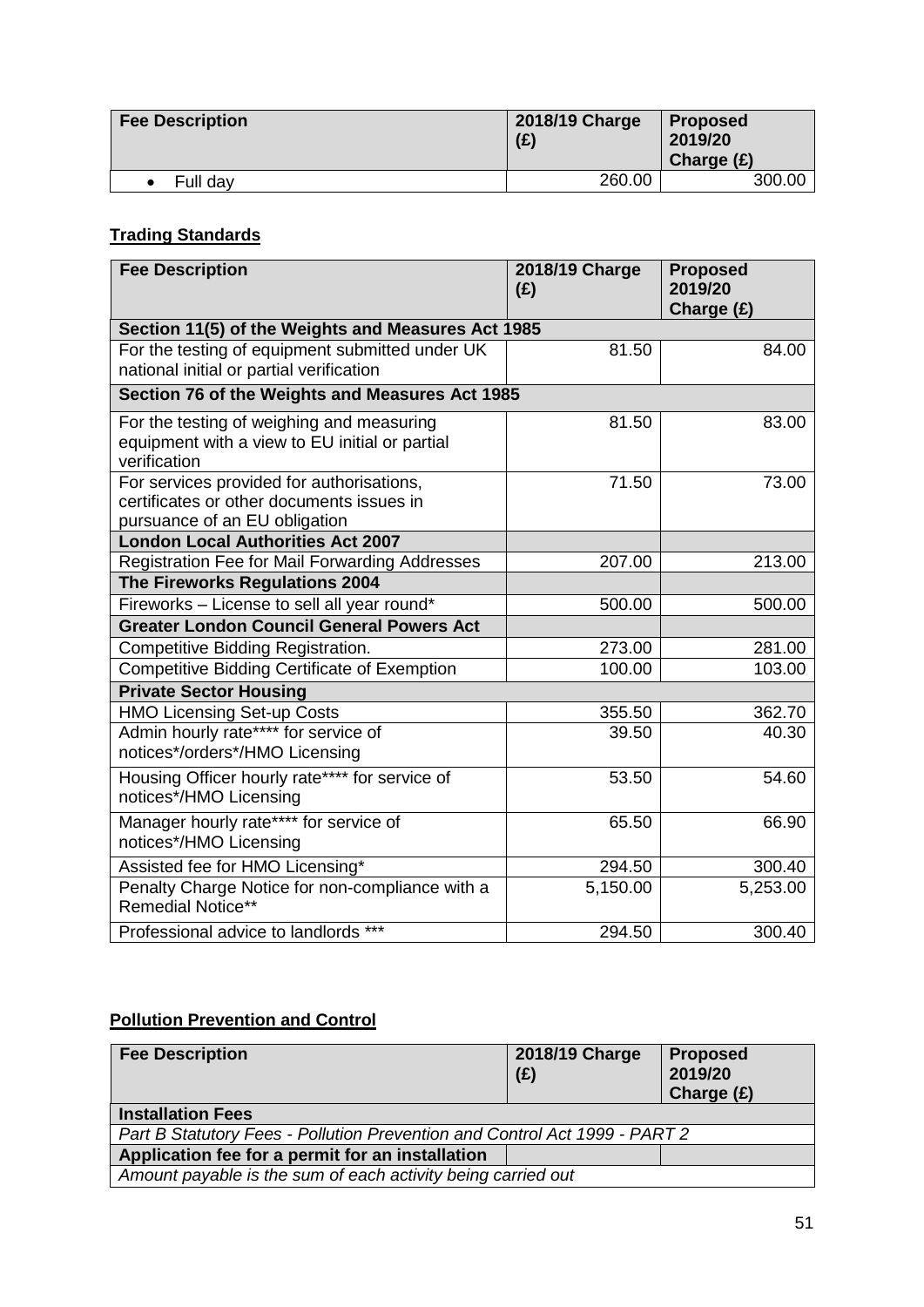| <b>Fee Description</b>                                                                         | 2018/19 Charge<br>(E) | <b>Proposed</b><br>2019/20<br>Charge (£) |
|------------------------------------------------------------------------------------------------|-----------------------|------------------------------------------|
| Waste Oil Burners under 0.4 MW                                                                 | 155.00                | 155.00                                   |
| <b>Dry Cleaners</b>                                                                            | 155.00                | 155.00                                   |
| Service Stations - PVR I & II                                                                  | 257.00                | 257.00                                   |
| Vehicle Coating                                                                                | 362.00                | 362.00                                   |
| Any other Part B activity or any other solvent<br>emission activity                            | 1,650.00              | 1,650.00                                 |
|                                                                                                |                       |                                          |
| Additional fee for operating without a permit<br>Additional fee if a direction is issued under | 1,188.00<br>279.00    | 1,188.00<br>279.00                       |
| regulation 33, requiring a local authority to                                                  |                       |                                          |
| exercise Environment Agency functions in respect                                               |                       |                                          |
| of a single permit                                                                             |                       |                                          |
| <b>Mobile Plant Fees</b>                                                                       |                       |                                          |
| Application fee for grant of a permit for mobile plant:                                        |                       |                                          |
| for the 1st permit<br>$\bullet$                                                                | 1,650.00              | 1,650.00                                 |
| for the 2nd permit<br>$\bullet$                                                                | 1,650.00              | 1,650.00                                 |
| for the 3rd permit<br>$\bullet$                                                                | 985.00                | 985.00                                   |
| for the 4th permit<br>$\bullet$                                                                | 985.00                | 985.00                                   |
| for the 5th permit<br>$\bullet$                                                                | 985.00                | 985.00                                   |
| for the 6th permit<br>$\bullet$                                                                | 985.00                | 985.00                                   |
| for the 7th permit<br>$\bullet$                                                                | 985.00                | 985.00                                   |
| for the eighth and subsequent applications                                                     | 498.00                | 498.00                                   |
| Additional fee for operating without a permit:                                                 |                       |                                          |
| Permits authorising reduced fee activities                                                     | 71.00                 | 71.00                                    |
| Permits authorising any other Part B or solvent<br>emission activity                           | 1,188.00              | 1,188.00                                 |
| Additional fee if a direction is issued under                                                  | 279.00                | 279.00                                   |
| regulation 33, requiring a local authority to                                                  |                       |                                          |
| exercise Environment Agency functions in respect                                               |                       |                                          |
| of a single permit                                                                             |                       |                                          |
| <b>Permit Variation Fees</b>                                                                   |                       |                                          |
| Part B Statutory Fees - Pollution Prevention and Control Act 1999 - PART 2                     |                       |                                          |
| Permits authorising reduced fee activities                                                     | 102.00                | 102.00                                   |
| Permits authorising any other Part B or solvent<br>emission activity                           | 1,050.00              | 1,050.00                                 |
| Variations resulting in substantial changes                                                    | 1,650.00              | 1,650.00                                 |
| <b>Permit Transfer Fees</b>                                                                    |                       |                                          |
| Part B Statutory Fees - Pollution Prevention and Control Act 1999 - PART 2                     |                       |                                          |
| Permits authorising reduced fee activities - Partial<br>Transfer                               | 47.00                 | 47.00                                    |
| Permits authorising reduced fee activities - Total<br>Transfer                                 | 0.00                  | 0.00                                     |
| Permits authorising any other Part B or solvent<br>emission activity - Partial Transfer        | 497.00                | 497.00                                   |
| Permits authorising any other Part B or solvent<br>emission activity - Total Transfer          | 169.00                | 169.00                                   |
| Supplement for joint application transfer (no fee<br>for second transfer)                      | 53.00                 | 53.00                                    |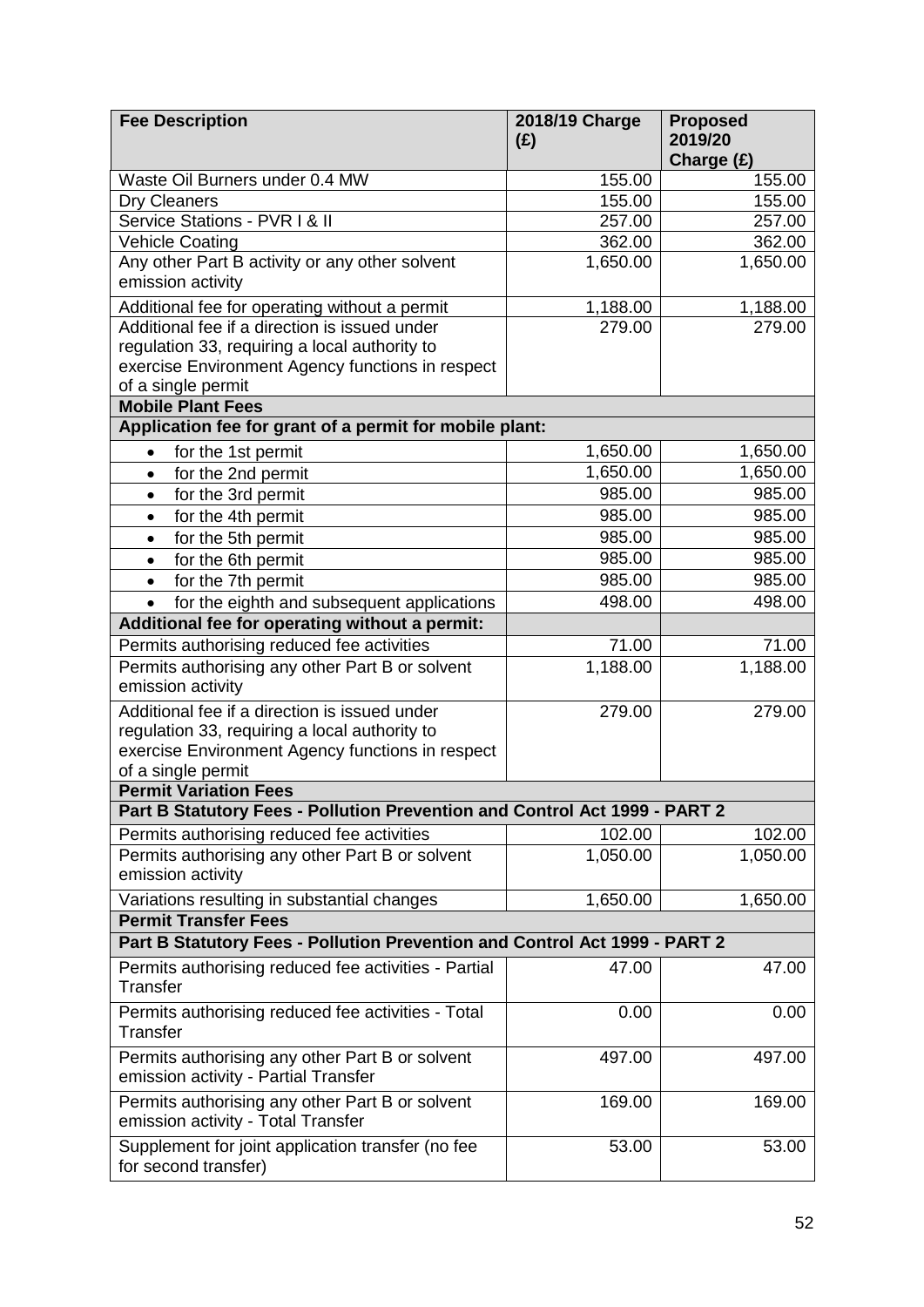| <b>Fee Description</b>                                                     | 2018/19 Charge<br>(E) | <b>Proposed</b><br>2019/20<br>Charge (£) |  |
|----------------------------------------------------------------------------|-----------------------|------------------------------------------|--|
| <b>Annual Subsistence Charge</b>                                           |                       |                                          |  |
| Part B Statutory Fees - Pollution Prevention and Control Act 1999 - PART 3 |                       |                                          |  |
| <b>Low Risk Installations</b>                                              |                       |                                          |  |
| Service Stations - PVR I                                                   | 79.00                 | 79.00                                    |  |
| Service Stations - PVR I & II                                              | 113.00                | 113.00                                   |  |
| Waste Oil Burners under 0.4 MW                                             | 79.00                 | 79.00                                    |  |
| Dry Cleaning                                                               | 79.00                 | 79.00                                    |  |
| <b>Vehicle Coating</b>                                                     | 228.00                | 228.00                                   |  |
| <b>Odorising of Natural Gas</b>                                            | 79.00                 | 79.00                                    |  |
| Any other Part B activity or any other solvent                             | 772.00                | 772.00                                   |  |
| emission activity                                                          |                       |                                          |  |
| 40% reduction for reduced emission activities                              |                       |                                          |  |
| Additional fee if a direction is issued under                              | 104.00                | 104.00                                   |  |
| regulation 33, requiring a local authority to                              |                       |                                          |  |
| exercise Environment Agency functions in respect                           |                       |                                          |  |
| of a single permit                                                         |                       |                                          |  |
| <b>Mobile Plant</b>                                                        |                       |                                          |  |
| for the third to seventh authorisations<br>$\bullet$                       |                       |                                          |  |
| for the 1st permit<br>$\bullet$                                            | 626.00                | 626.00                                   |  |
| for the 2nd permit<br>$\bullet$                                            | 626.00                | 626.00                                   |  |
| for the 3rd permit<br>$\bullet$                                            | 385.00                | 385.00                                   |  |
| for the 4th permit<br>$\bullet$                                            | 385.00                | 385.00                                   |  |
| for the 5th permit<br>$\bullet$                                            | 385.00                | 385.00                                   |  |
| for the 6th permit<br>$\bullet$                                            | 385.00                | 385.00                                   |  |
| for the 7th permit<br>$\bullet$                                            | 385.00                | 385.00                                   |  |
| for the eighth and subsequent<br>$\bullet$<br>authorisations               | 198.00                | 198.00                                   |  |
| 40% reduction for reduced emission activities                              |                       |                                          |  |
| <b>Medium Risk Installations</b>                                           |                       |                                          |  |
| Service Stations - PVR I                                                   | 158.00                | 158.00                                   |  |
| Service Stations - PVR I & II                                              | 226.00                | 226.00                                   |  |
| Waste Oil Burners under 0.4 MW                                             | 158.00                | 158.00                                   |  |
| Dry Cleaning                                                               | 158.00                | 158.00                                   |  |
| <b>Vehicle Coating</b>                                                     | 365.00                | 365.00                                   |  |
| <b>Odorising of Natural Gas</b>                                            | 158.00                | 158.00                                   |  |
| Any other Part B activity or any other solvent                             | 1,161.00              | 1,161.00                                 |  |
| emission activity                                                          |                       |                                          |  |
| 40% reduction for reduced emission activities                              |                       |                                          |  |
| Additional fee if a direction is issued under                              | 156.00                | 156.00                                   |  |
| regulation 33, requiring a local authority to                              |                       |                                          |  |
| exercise Environment Agency functions in respect                           |                       |                                          |  |
| of a single permit                                                         |                       |                                          |  |
| Change of operator of low risk activity permit**                           | 78.00                 | 78.00                                    |  |
| <b>Mobile Plant</b>                                                        |                       |                                          |  |
| for the third to seventh authorisations<br>$\bullet$                       |                       |                                          |  |
| for the 1st permit<br>$\bullet$                                            | 1,034.00              | 1,034.00                                 |  |
| for the 2nd permit<br>$\bullet$                                            | 1,034.00              | 1,034.00                                 |  |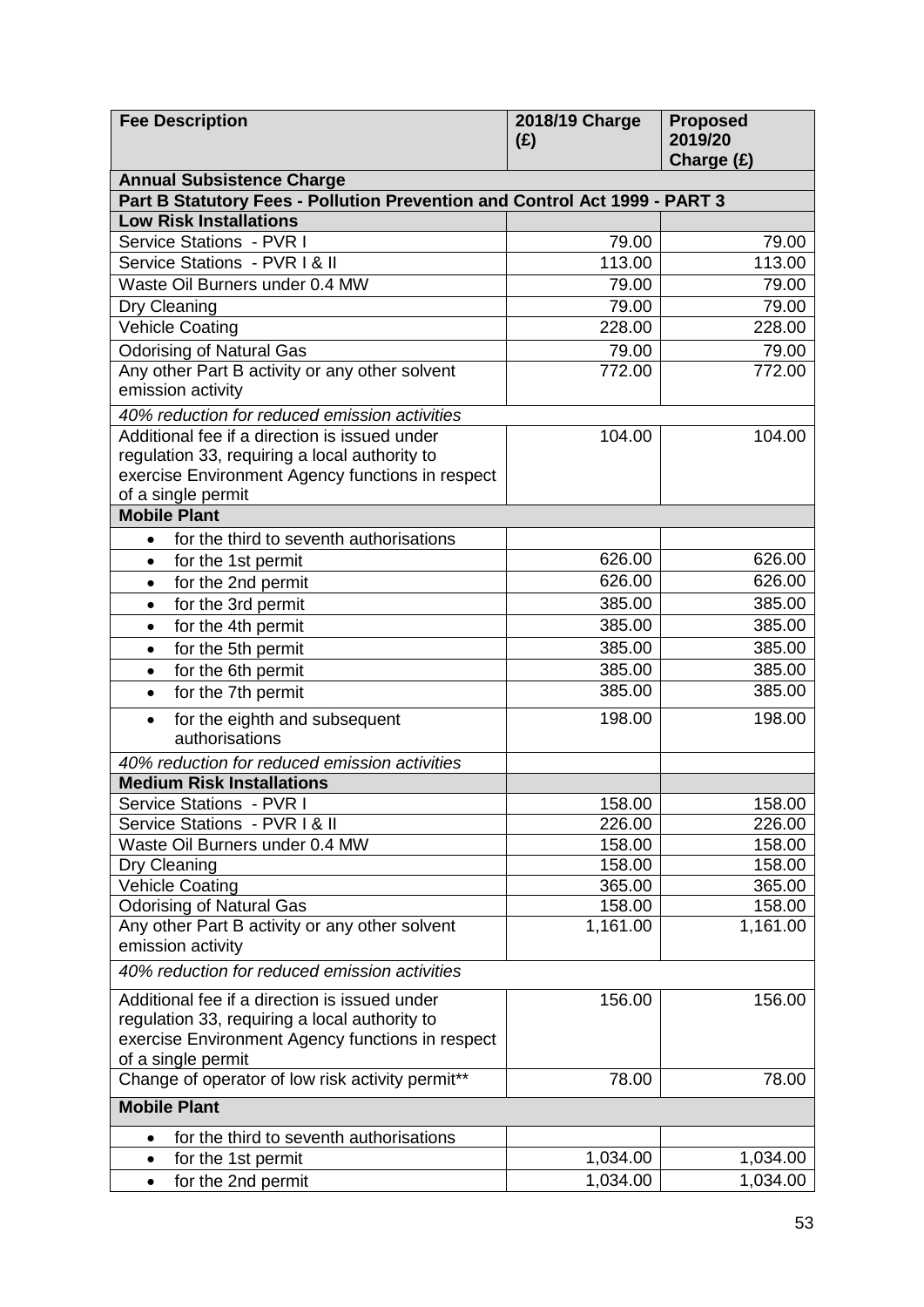| <b>Fee Description</b>                                                                                                                                                   | 2018/19 Charge<br>(E) | <b>Proposed</b><br>2019/20<br>Charge (£) |
|--------------------------------------------------------------------------------------------------------------------------------------------------------------------------|-----------------------|------------------------------------------|
| for the 3rd permit<br>$\bullet$                                                                                                                                          | 617.00                | 617.00                                   |
| for the 4th permit<br>$\bullet$                                                                                                                                          | 617.00                | 617.00                                   |
| for the 5th permit<br>$\bullet$                                                                                                                                          | 617.00                | 617.00                                   |
| for the 6th permit<br>$\bullet$                                                                                                                                          | 617.00                | 617.00                                   |
| for the 7th permit<br>$\bullet$                                                                                                                                          | 617.00                | 617.00                                   |
| for the eighth and subsequent<br>$\bullet$<br>authorisations                                                                                                             | 314.00                | 314.00                                   |
| 40% reduction for reduced emission activities                                                                                                                            |                       |                                          |
| <b>High Risk Installations</b>                                                                                                                                           |                       |                                          |
| Service Stations - PVR I                                                                                                                                                 | 237.00                | 237.00                                   |
| Service Stations - PVR I & II                                                                                                                                            | 341.00                | 341.00                                   |
| Waste Oil Burners under 0.4 MW                                                                                                                                           | 237.00                | 237.00                                   |
| Dry Cleaning                                                                                                                                                             | 237.00                | 237.00                                   |
| <b>Vehicle Coating</b>                                                                                                                                                   | 548.00                | 548.00                                   |
| <b>Odorising of Natural Gas</b>                                                                                                                                          | 237.00                | 237.00                                   |
| Any other Part B activity or any other solvent<br>emission activity                                                                                                      | 1,747.00              | 1,747.00                                 |
| 40% reduction for reduced emission activities                                                                                                                            |                       |                                          |
| Additional fee if a direction is issued under<br>regulation 33, requiring a local authority to<br>exercise Environment Agency functions in respect<br>of a single permit | 207.00                | 207.00                                   |
| Change of operator of low risk activity permit**                                                                                                                         |                       |                                          |
| <b>Mobile Plant</b>                                                                                                                                                      |                       |                                          |
| for the third to seventh authorisations<br>$\bullet$                                                                                                                     |                       |                                          |
| for the 1st permit<br>$\bullet$                                                                                                                                          | 1,551.00              | 1,551.00                                 |
| for the 2nd permit<br>$\bullet$                                                                                                                                          | 1,551.00              | 1,551.00                                 |
| for the 3rd permit<br>$\bullet$                                                                                                                                          | 924.00                | 924.00                                   |
| for the 4th permit                                                                                                                                                       | 924.00                | 924.00                                   |
| for the 5th permit<br>$\bullet$                                                                                                                                          | 924.00                | 924.00                                   |
| for the 6th permit<br>$\bullet$                                                                                                                                          | 924.00                | 924.00                                   |
| for the 7th permit<br>$\bullet$                                                                                                                                          | 924.00                | 924.00                                   |
| for the eighth and subsequent<br>$\bullet$<br>authorisations                                                                                                             | 473.00                | 473.00                                   |
| 40% reduction for reduced emission activities                                                                                                                            |                       |                                          |
| <b>Payment Charges</b>                                                                                                                                                   |                       |                                          |
| Additional charge for payment by instalments***                                                                                                                          | 38.00                 | 38.00                                    |
| Late payment                                                                                                                                                             | 52.00                 | 52.00                                    |
| Admin fee if subsistence changes from reduced to<br>full in year****                                                                                                     | 52.00                 | 52.00                                    |

**Notes** 

\*Where a Part B installation is subject to reporting under the E-PRTR Regulation, add an extra £99 to the above amounts.

\*\*If at the 1st April, it has been established in the previous 12 months that there has been a change of operator of a reduced fee activity that has previously been classified as low risk, an additional fee of £78 shall be paid by the new operator to cover the costs of an additional local authority visit to check whether the activity can continue to be classified as low risk.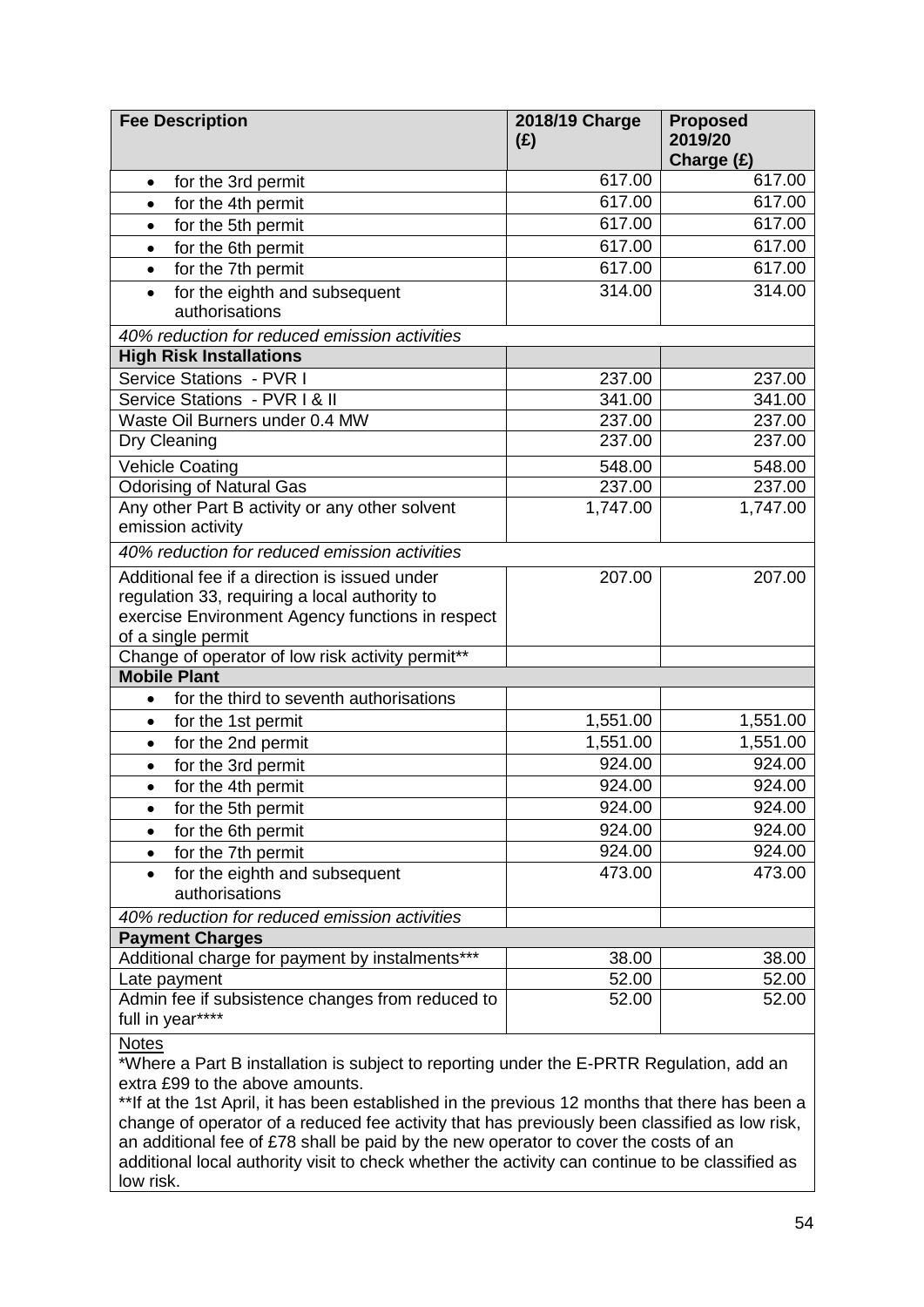| <b>Fee Description</b>                                                                                                                                                               | 2018/19 Charge<br>(E) | <b>Proposed</b><br>2019/20<br>Charge (£) |
|--------------------------------------------------------------------------------------------------------------------------------------------------------------------------------------|-----------------------|------------------------------------------|
| ***Subsistence charges can be paid in four equal quarterly instalments paid on 1st April,<br>1st July, 1st October and 1st January. Where paid quarterly the total amount payable to |                       |                                          |
| the local authority will be increased by £38.<br>****If the qualifying criteria for a reduced subsistence charge cease to apply within 12                                            |                       |                                          |
| months from the date of the acceptance notice, the operator must pay for the period it has                                                                                           |                       |                                          |
| benefitted from the reduced charge, the difference between the full subsistence charge the<br>operator would have paid, the reduced subsistence charge actually paid, and a £52      |                       |                                          |
| administration fee.                                                                                                                                                                  |                       |                                          |
| Substantial Changes s10 & s11                                                                                                                                                        |                       |                                          |
| Part B Statutory Fees - Pollution Prevention and Control Act 1999                                                                                                                    |                       |                                          |
| <b>Standard Process</b>                                                                                                                                                              | 1,050.00              | 1,050.00                                 |
| Standard Process where the substantial change                                                                                                                                        | 1,650.00              | $\overline{1,650.00}$                    |
| results in a new PPC activity                                                                                                                                                        |                       |                                          |
| Service Stations - PVR I & II                                                                                                                                                        | 102.00                | 102.00                                   |
| Waste Oil Burners under 0.4 MW                                                                                                                                                       | 102.00                | 102.00                                   |
| Dry Cleaners                                                                                                                                                                         | 102.00                | 102.00                                   |
| <b>Vehicle Coating</b>                                                                                                                                                               | 102.00                | 102.00                                   |
| <b>Transfer Fee:</b>                                                                                                                                                                 |                       |                                          |
| Service Stations - PVR I & II Partial<br>Transfer                                                                                                                                    | 47.00                 | 47.00                                    |
| Waste Oil Burners under 0.4 MW Partial<br>Transfer                                                                                                                                   | 47.00                 | 47.00                                    |
| Dry Cleaners Partial Transfer<br>٠                                                                                                                                                   | 47.00                 | 47.00                                    |
| <b>Vehicle Coating Partial Transfer</b><br>$\bullet$                                                                                                                                 | 47.00                 | 47.00                                    |
| <b>Standard Process Partial Transfer</b><br>$\bullet$                                                                                                                                | 497.00                | 497.00                                   |
| New Operator at Low Risk Reduced Fee<br>Activity                                                                                                                                     | 78.00                 | 78.00                                    |
| <b>Standard Process Transfer</b><br>$\bullet$                                                                                                                                        | 169.00                | 169.00                                   |
| Surrender: all Part B activities<br>$\bullet$                                                                                                                                        | 0.00                  | 0.00                                     |
| Reduced fee activities: transfer<br>$\bullet$                                                                                                                                        | 0.00                  | 0.00                                     |
| Temporary transfer for mobiles - First<br>$\bullet$<br>Transfer                                                                                                                      | 53.00                 | 53.00                                    |
| Temporary transfer for mobiles - Repeat<br>transfer                                                                                                                                  | 0.00                  | 0.00                                     |
| Temporary transfer for mobiles - Repeat<br>$\bullet$<br>following enforcement or warning                                                                                             | 53.00                 | 53.00                                    |
| Part A2 Statutory fees - LA-IPPC                                                                                                                                                     |                       |                                          |
| Application                                                                                                                                                                          | 3,363.00              | 3,363.00                                 |
| Additional fee for operating without a<br>$\bullet$<br>permit                                                                                                                        | 1,188.00              | 1,188.00                                 |
| <b>Annual Subsistence LOW</b><br>$\bullet$                                                                                                                                           | 1,343.00              | 1,343.00                                 |
| <b>Annual Subsistence MEDIUM</b><br>$\bullet$                                                                                                                                        | 1,507.00              | 1,507.00                                 |
| <b>Annual Subsistence HIGH</b><br>٠                                                                                                                                                  | 2,230.00              | 2,230.00                                 |
| Late Subsistence Fee Payment<br>$\bullet$                                                                                                                                            | 53.00                 | 53.00                                    |
| *The annual susbistence fee is subject to<br>an additional £30 if payment is made on a<br>quarterly basis.                                                                           |                       |                                          |
| <b>Substantial Variation</b><br>$\bullet$                                                                                                                                            | 1,309.00              | 1,309.00                                 |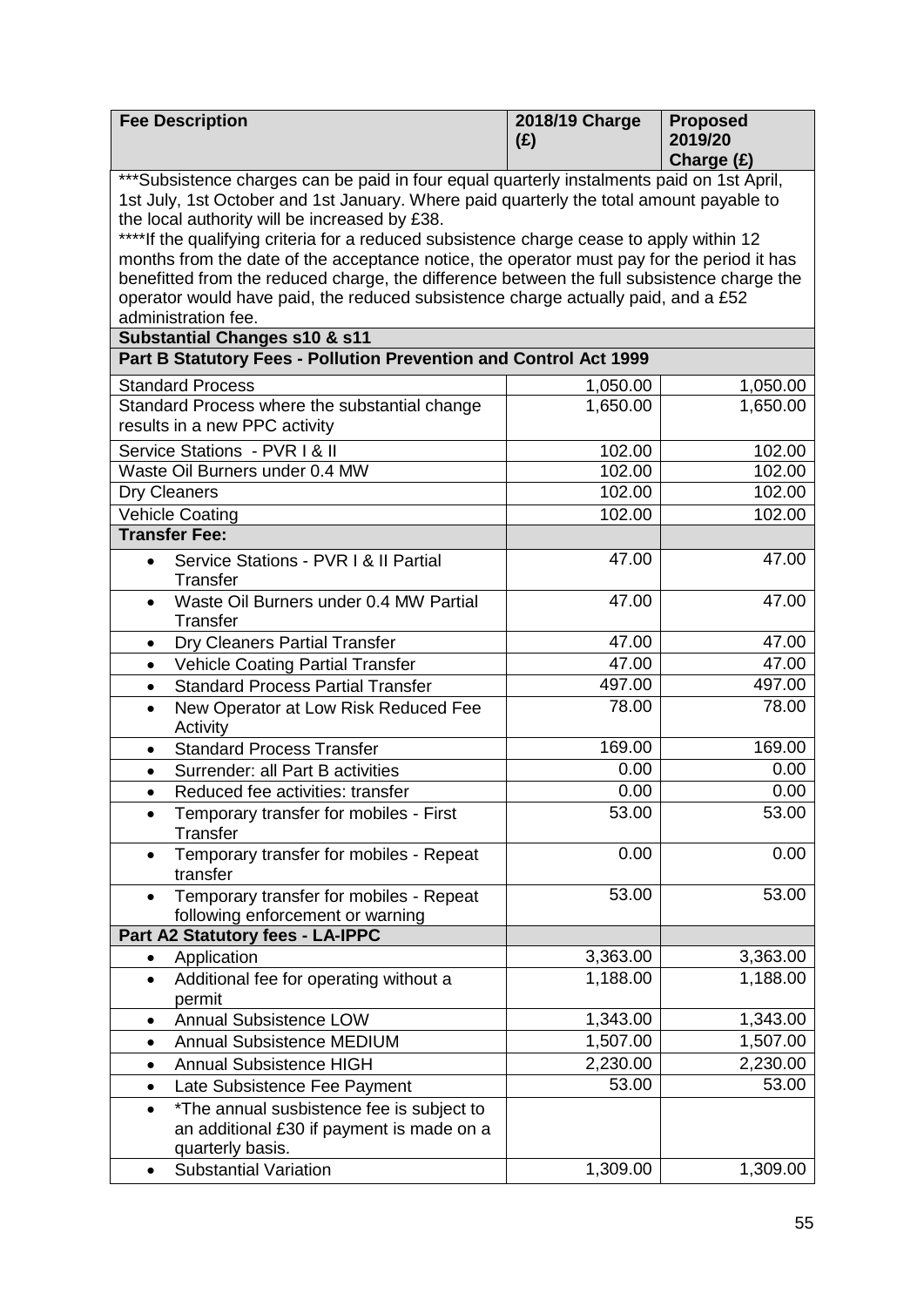| <b>Fee Description</b>                                                                                                                                                                                                                                                                                 | 2018/19 Charge<br>(E) | <b>Proposed</b><br>2019/20<br>Charge (£) |
|--------------------------------------------------------------------------------------------------------------------------------------------------------------------------------------------------------------------------------------------------------------------------------------------------------|-----------------------|------------------------------------------|
| Transfer<br>$\bullet$                                                                                                                                                                                                                                                                                  | 235.00                | 235.00                                   |
| Partial transfer<br>$\bullet$                                                                                                                                                                                                                                                                          | 698.00                | 698.00                                   |
| Surrender                                                                                                                                                                                                                                                                                              | 698.00                | 698.00                                   |
| <b>Environmental Quality</b>                                                                                                                                                                                                                                                                           |                       |                                          |
| Full search                                                                                                                                                                                                                                                                                            | 119.00                | 121.40                                   |
| Bespoke search                                                                                                                                                                                                                                                                                         | 77.30                 | 78.90                                    |
| <b>Private Water Supplies</b>                                                                                                                                                                                                                                                                          |                       |                                          |
| Statutory charges. The Regulations allow the Council to recover reasonable costs to a<br>prescribed maximum as follows:                                                                                                                                                                                |                       |                                          |
| <b>Risk Assessment (each assessment)</b><br>The officer average hourly rate (includes on<br>costs), to cover travel, assessment prior to the<br>visit, the visit, risk assessment and sampling as<br>appropriate.                                                                                      | 500.00                | 500.00                                   |
| <b>Sampling (each visit)</b><br>No fee is payable where a sample is taken and<br>analysed solely to confirm or clarify the results of<br>the analysis of a previous sample.                                                                                                                            | 100.00                | 157.50                                   |
| Investigation (each investigation)****                                                                                                                                                                                                                                                                 | 100.00                | 189.00                                   |
| Granting an authorisation (each authorisation)                                                                                                                                                                                                                                                         | 100.00                | 126.00                                   |
| <b>Analysing a Sample:</b>                                                                                                                                                                                                                                                                             |                       |                                          |
| Regulation 10 - single and small supplies - non-<br>optional parameters******<br>Where a supply to a single dwelling is monitored,<br>where it is suspected that the supply presents a<br>potential risk to human health, a charge is only<br>made if the owner or occupier requests the<br>monitoring | 25.00                 | 25.00                                    |
| Regulation 10 -single and small supplies - additional risk-based parameters                                                                                                                                                                                                                            |                       |                                          |
| Commercial and Large Supplies -taken<br>during check monitoring                                                                                                                                                                                                                                        | 100.00                | 100.00                                   |
| Commercial and Large Supplies - taken<br>$\bullet$<br>during audit monitoring and monitoring<br>under Regulation 11 (radioactive<br>substances) for all supplies                                                                                                                                       | 500.00                | 500.00                                   |
| Please note: A minimum fee of £217 for a half day consultation will be charged. Any further<br>additional time will be charged by the hour.                                                                                                                                                            |                       |                                          |
| <b>Officer Hourly Rate*</b>                                                                                                                                                                                                                                                                            |                       |                                          |
| <b>Head of Service</b><br>$\bullet$                                                                                                                                                                                                                                                                    | 101.00                | 104.00                                   |
| Team Manager<br>$\bullet$                                                                                                                                                                                                                                                                              | 75.00                 | 78.00                                    |
| <b>Environmental Health Officer</b><br>$\bullet$                                                                                                                                                                                                                                                       | 61.00                 | 63.00                                    |
| <b>Admin Officer</b><br>$\bullet$                                                                                                                                                                                                                                                                      | 40.00                 | 41.00                                    |
| <b>Miscellaneous Environmental Health Fees</b>                                                                                                                                                                                                                                                         |                       |                                          |
| Food Export Certificates **                                                                                                                                                                                                                                                                            | 100.50                | 102.50                                   |
| Food Export Certificates within 24 hours **                                                                                                                                                                                                                                                            | New Charge            | 153.75                                   |
| <b>Food Safety:</b>                                                                                                                                                                                                                                                                                    |                       |                                          |
| Food Hygiene re-rating<br>$\bullet$                                                                                                                                                                                                                                                                    | 284.00                | 290.00                                   |
| Start-up Advice with Site Visit<br>$\bullet$                                                                                                                                                                                                                                                           | 183.00                | 189.00                                   |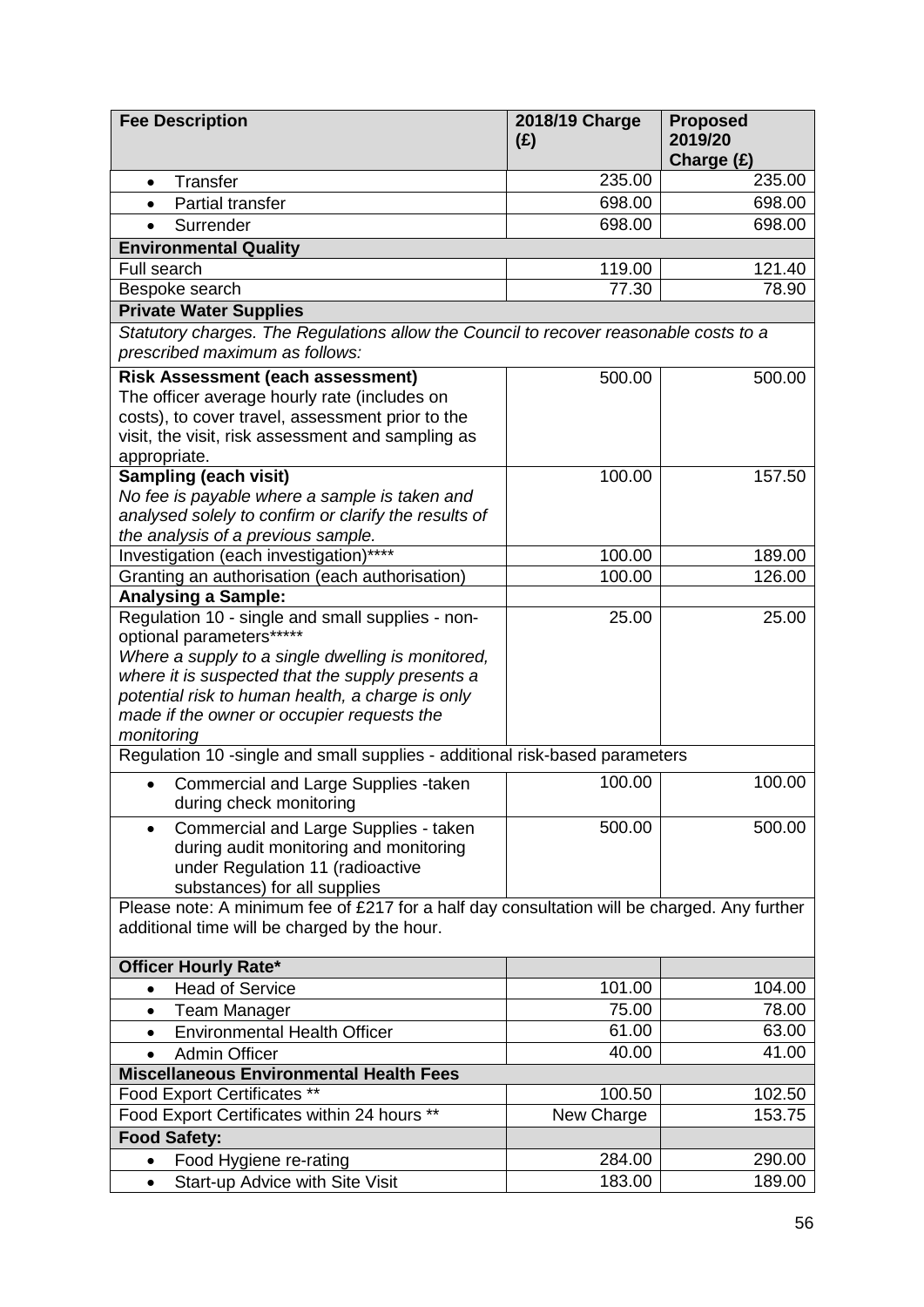|           | <b>Fee Description</b>                                                   | 2018/19 Charge<br>(E) | <b>Proposed</b><br>2019/20<br>Charge (£) |
|-----------|--------------------------------------------------------------------------|-----------------------|------------------------------------------|
| $\bullet$ | Pre-opening Compliance Checks Site Visit                                 | 152.50                | 157.50                                   |
| $\bullet$ | Coaching visit for Safe Food Better<br><b>Business Management System</b> | 122.00                | 126.00                                   |
| $\bullet$ | Advice Visit on how to improve your Food<br><b>Hygiene Rating</b>        | 183.00                | 189.00                                   |
| $\bullet$ | <b>Bespoke Arrangements With</b><br><b>Environmental Health Officer</b>  | 61.00                 | 63.00                                    |
| $\bullet$ | Bespoke Arrangements with Team<br>Manager                                | 75.00                 | 78.00                                    |
| $\bullet$ | Food comdemnation/Food Surrender<br>Certificate                          | 0.00                  | 189.00                                   |
|           | Food Register *                                                          |                       |                                          |
|           | Full copy of Register                                                    | 86.50                 | 88.30                                    |
| $\bullet$ | Per Sheet                                                                | 2.00                  | 2.10                                     |
| $\bullet$ | Deceased Persons (Cadaver) Certificates*                                 | 40.00                 | 40.80                                    |
|           | <b>Copies of Miscellaneous Documents*</b>                                |                       |                                          |
| $\bullet$ | First sheet in any document                                              | 7.50                  | 7.70                                     |
|           | Subsequent sheets                                                        | 0.25                  | 0.30                                     |
|           | <b>Officer Hourly Rate*</b>                                              |                       |                                          |
| $\bullet$ | Head of Service***                                                       | 101.00                | 104.00                                   |
| $\bullet$ | Team Manager***                                                          | 75.00                 | 78.00                                    |
| $\bullet$ | Environmental Health Officer/Trading<br>Standards Officer***             | 61.00                 | 63.00                                    |
| $\bullet$ | Admin Officer***                                                         | 40.00                 | 41.00                                    |

#### **Parks and Leisure**

| <b>Fee Description</b>                                                                     | 2018/19 Charge<br>(E) | <b>Proposed</b><br>2019/20<br>Charge $(E)$ |  |
|--------------------------------------------------------------------------------------------|-----------------------|--------------------------------------------|--|
| <b>LEISURE IN PARKS</b>                                                                    |                       |                                            |  |
| FOOTBALL (GRASS PITCHES) - Holland Park and Kensington Memorial Park                       |                       |                                            |  |
| Game is defined as a 2 hour booking (bookings for 10 or more games are exempt<br>from VAT) |                       |                                            |  |
| Per pitch - Adult                                                                          | 96.00                 | 97.90                                      |  |
| • Per pitch - Junior                                                                       | 62.90                 | 64.10                                      |  |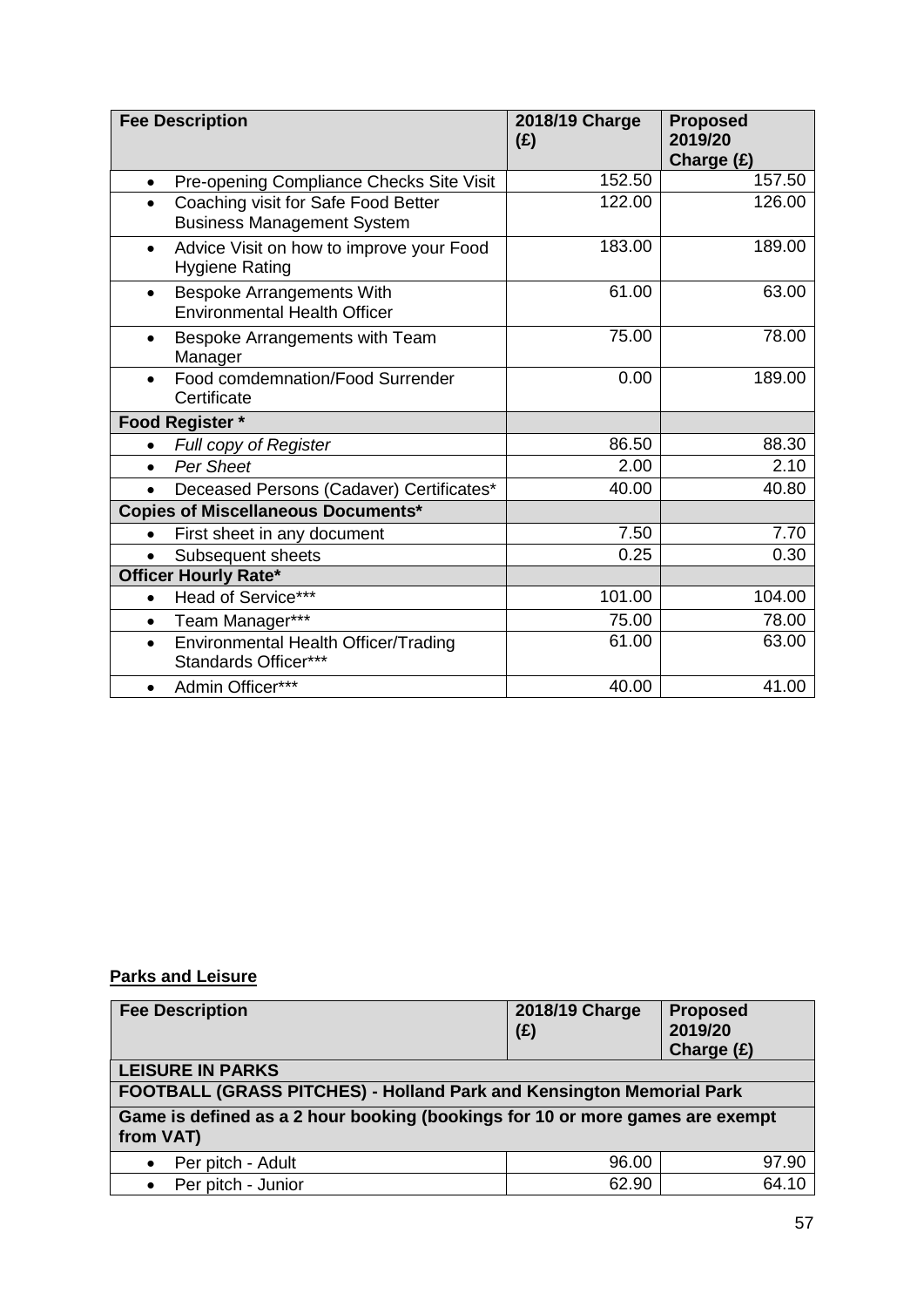| <b>Fee Description</b>                                                                                                   | 2018/19 Charge<br>(E) | <b>Proposed</b><br>2019/20<br>Charge (£) |
|--------------------------------------------------------------------------------------------------------------------------|-----------------------|------------------------------------------|
| Sports session per area - please note there are 3<br>available area in Holland Park and 2 in<br>Kensington Memorial Park | 26.30                 | 26.80                                    |
| <b>Block Booking - adult</b><br>$\bullet$                                                                                | 90.80                 | 92.60                                    |
| <b>Block Booking - junior</b>                                                                                            | 58.70                 | 59.90                                    |
| 5-A-SIDE MULTI-USE GAMES AREA (MUGA) (ASTRO-TURF PITCHES) - EMSLIE<br><b>HORNIMAN PLEASANCE</b>                          |                       |                                          |
| Bookings for 10 or more games are exempt from VAT                                                                        |                       |                                          |
| Per pitch - Adult<br>$\bullet$                                                                                           | 35.50                 | 36.20                                    |
| Per pitch - Junior<br>$\bullet$                                                                                          | 17.80                 | 18.10                                    |
| Block Booking per pitch - Adult                                                                                          | 30.30                 | 30.90                                    |
| Block Booking per pitch - Junior<br>$\bullet$                                                                            | 15.00                 | 15.30                                    |
| 7-A-SIDE MULTI-USE GAMES AREA (MUGA) (ASTRO-TURF PITCHES) - EMSLIE<br><b>HORNIMAN PLEASANCE AND AVONDALE PARK</b>        |                       |                                          |
| Bookings for 10 or more games are exempt from VAT                                                                        |                       |                                          |
| Per pitch - Adult<br>$\bullet$                                                                                           | 56.90                 | 58.00                                    |
| Per pitch - Junior<br>$\bullet$                                                                                          | 28.40                 | 28.90                                    |
| Block Booking per pitch - Adult                                                                                          | 52.80                 | 53.80                                    |
| Block Booking per pitch - Junior                                                                                         | 26.30                 | 26.80                                    |
| <b>CRICKET (ARTIFICIAL) - HOLLAND PARK AND KENSINGTON MEMORIAL PARK</b>                                                  |                       |                                          |
| Bookings for 10 or more games are exempt from VAT                                                                        |                       |                                          |
| Per pitch at Holland Park (one off booking)<br>$\bullet$                                                                 |                       | 85.40                                    |
| Per pitch at Holland Park<br>$\bullet$                                                                                   | 76.10                 | 77.60<br>37.50                           |
| Junior practice session at Holland Park<br>$\bullet$<br>(one off booking)                                                | New Charge            |                                          |
| Junior practice session at Holland Park                                                                                  | 33.50                 | 34.10                                    |
| Per pitch at Kensington Memorial Park (for<br>$\bullet$<br>use for junior games only) (one off<br>booking)               | New Charge            | 37.50                                    |
| Per pitch at Kensington Memorial Park (for<br>use for junior games only)                                                 | 33.50                 | 34.10                                    |
| <b>CRICKET NETS - HOLLAND PARK</b>                                                                                       |                       |                                          |
| Per net excluding equipment (one off<br>$\bullet$<br>booking)                                                            | 4.30                  | 15.00                                    |
| Per net including equipment (one off<br>booking)                                                                         | New Charge            | 20.00                                    |
| Per net excluding (5 credits)<br>٠                                                                                       | New Charge            | 60.00                                    |
| Per net including (5 credits)<br>$\bullet$                                                                               | <b>New Charge</b>     | 80.00                                    |
| <b>TENNIS</b>                                                                                                            |                       |                                          |
| Off-peak is from 12pm-3pm Monday-Friday                                                                                  |                       |                                          |
| Pay and play per court - Adult<br>$\bullet$                                                                              | 8.20                  | 8.40                                     |
| Pre-booked per court (minimum of 5<br>bookings)                                                                          | 41.20                 | 42.00                                    |
| Pre-booked per court (minimum of 10<br>$\bullet$<br>bookings)                                                            | 82.40                 | 84.00                                    |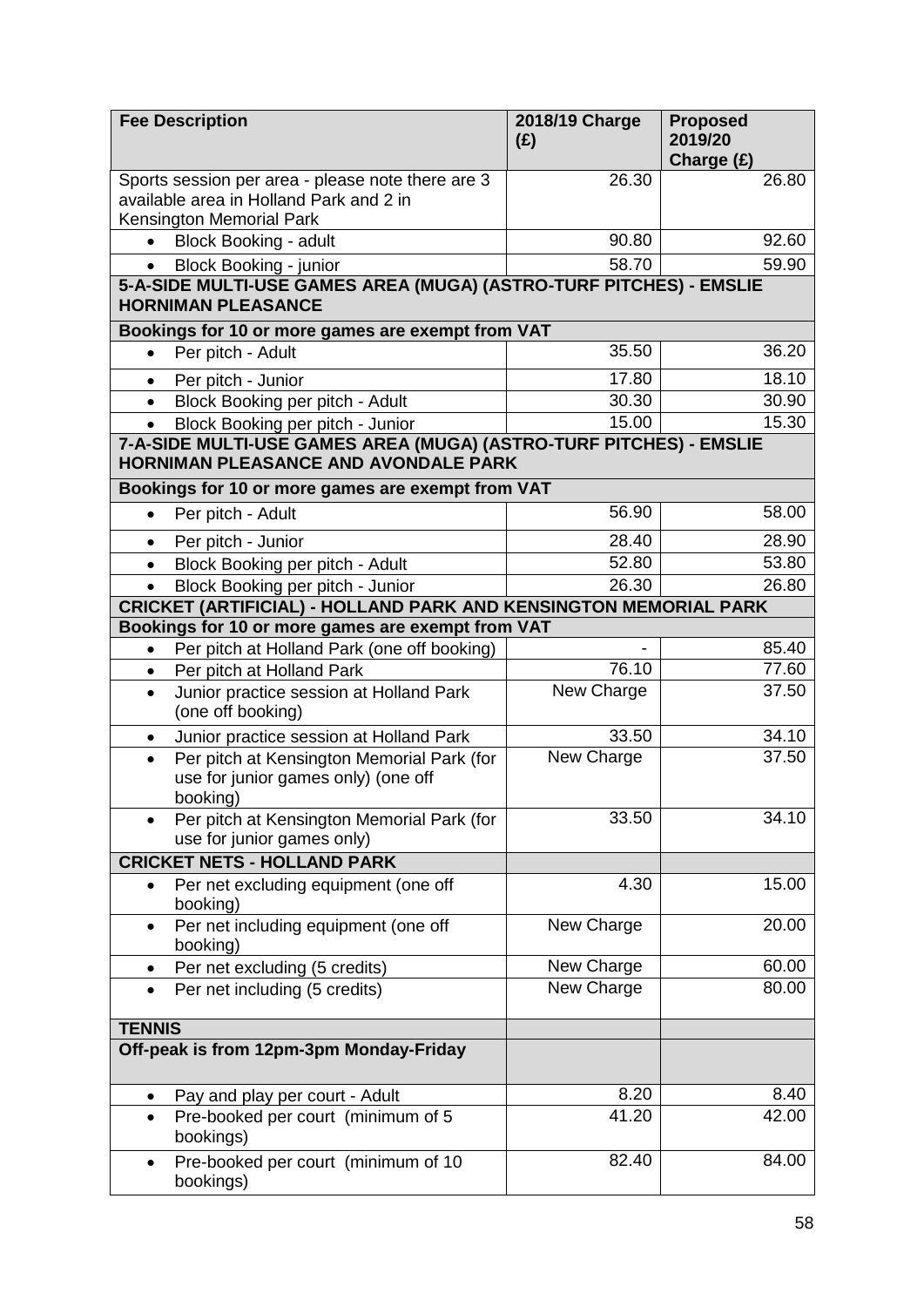|                                       | <b>Fee Description</b>                                                    | 2018/19 Charge<br>(E)    | <b>Proposed</b><br>2019/20<br>Charge (£) |
|---------------------------------------|---------------------------------------------------------------------------|--------------------------|------------------------------------------|
| $\bullet$                             | Pay and play per court - Junior                                           | 4.20                     | 4.30                                     |
| $\bullet$                             | Off-peak per court - Junior                                               | 2.70                     | 2.80                                     |
| $\bullet$                             | Off-peak per court - Adult                                                | 5.40                     | 5.50                                     |
| $\bullet$                             | Per court - Leisure Pass                                                  | 4.20                     | 4.30                                     |
| $\bullet$                             | Leisure Tennis Session (2 courts for 2                                    | 7.60                     | 7.80                                     |
|                                       | hours)                                                                    |                          |                                          |
| $\bullet$                             | <b>Annual Tennis Registration Fee</b>                                     | 16.40                    | 16.70                                    |
|                                       | <b>MISCELLANEOUS</b>                                                      |                          |                                          |
| $\bullet$                             | Replacement of lost registration card                                     | 4.20                     | 4.30                                     |
| $\bullet$                             | Hire of tennis racket - Adult                                             | 4.60                     | 4.70                                     |
| $\bullet$                             | Deposit for tennis racket - Adult                                         | New Charge               | 20.00                                    |
| $\bullet$                             | Sale of tennis balls (tube of 4 balls)                                    | New Charge               | 7.00                                     |
| $\bullet$                             | Hire of golf clubs (any 3 clubs)                                          | 4.20                     | 4.30                                     |
| $\bullet$                             | Deposit for golf clubs                                                    | New Charge               | 20.00                                    |
| $\bullet$                             | Hire of cricket equipment                                                 | New Charge               | <b>TBC</b>                               |
| $\bullet$                             | Deposit of cricket equipment                                              | New Charge               | 50.00                                    |
| $\bullet$                             | Floodlights per hour                                                      | 3.20                     | 3.30                                     |
|                                       | <b>COACHED TENNIS ACTIVITIES</b>                                          | 53.50                    | 54.50                                    |
| $\bullet$                             | Adult individual                                                          |                          |                                          |
| $\bullet$                             | Junior individual                                                         | 41.70<br>72.60           | 42.50                                    |
| $\bullet$                             | Group coaching adult - 6 sessions                                         |                          | 74.00<br>12.10                           |
| $\bullet$                             | Group coaching adult - single session                                     | New Charge<br>New Charge | 50.40                                    |
| $\bullet$                             | Group coaching junior - 6 sessions                                        | 9.40                     | 9.60                                     |
| $\bullet$                             | Group Coaching junior - single session                                    | 5.00                     | 5.00                                     |
| $\bullet$                             | Tennis Activator (Holland Park)<br>Tennis Activator (all other sites)     | 2.00                     | 2.00                                     |
| $\bullet$<br>$\bullet$                | Cardio tennis local residents (proof of                                   | 8.90                     | 9.10                                     |
|                                       | residency required)                                                       |                          |                                          |
| $\bullet$                             | Cardio tennis non-residents                                               | 11.30                    | 11.60                                    |
| <b>NETBALL</b>                        |                                                                           |                          |                                          |
|                                       | Astro-turf 7-a-side charge applies if 3 courts are booked at any one time |                          |                                          |
| $\bullet$                             | Adult - Holland Park and Avondale Park                                    | 25.50                    | 26.00                                    |
| $\bullet$                             | Junior - Holland Park and Avondale Park                                   | $\overline{1}$ 2.70      | 13.00                                    |
| $\bullet$                             | Adult - Emslie Horniman Pleasance                                         | 17.80                    | 18.20                                    |
| $\bullet$                             | Junior - Emslie Horniman Pleasance                                        | 9.70                     | 9.90                                     |
|                                       | <b>GROUP FITNESS LICENCE - ANNUAL FEE</b>                                 |                          |                                          |
|                                       | Group of 3-10 clients:                                                    |                          |                                          |
| $\bullet$                             | 1 - 6 sessions per week (312 per annum)                                   | 875.90                   | 893.00                                   |
| $\bullet$                             | 7+ sessions per week (365+ per annum)                                     | 1,030.00                 | 1,051.00                                 |
|                                       | Sports field hire (per hour)                                              | 26.20                    | 26.70                                    |
|                                       | Group of 11-20 clients:                                                   |                          |                                          |
| $\bullet$                             | 1 - 6 sessions per week (312 per annum)                                   | 1,030.00                 | 1,051.00                                 |
| $\bullet$                             | 7+ sessions per week (365+ per annum)                                     | 1,236.00                 | 1,261.00                                 |
|                                       | Sports field hire (per hour)                                              | 26.20                    | 26.70                                    |
| PERSONAL FITNESS LICENCE - ANNUAL FEE |                                                                           |                          |                                          |
|                                       | Group of 2 or less clients:                                               |                          |                                          |
|                                       | 1 - 6 sessions per week (312 per annum)                                   | 360.60                   | 367.00                                   |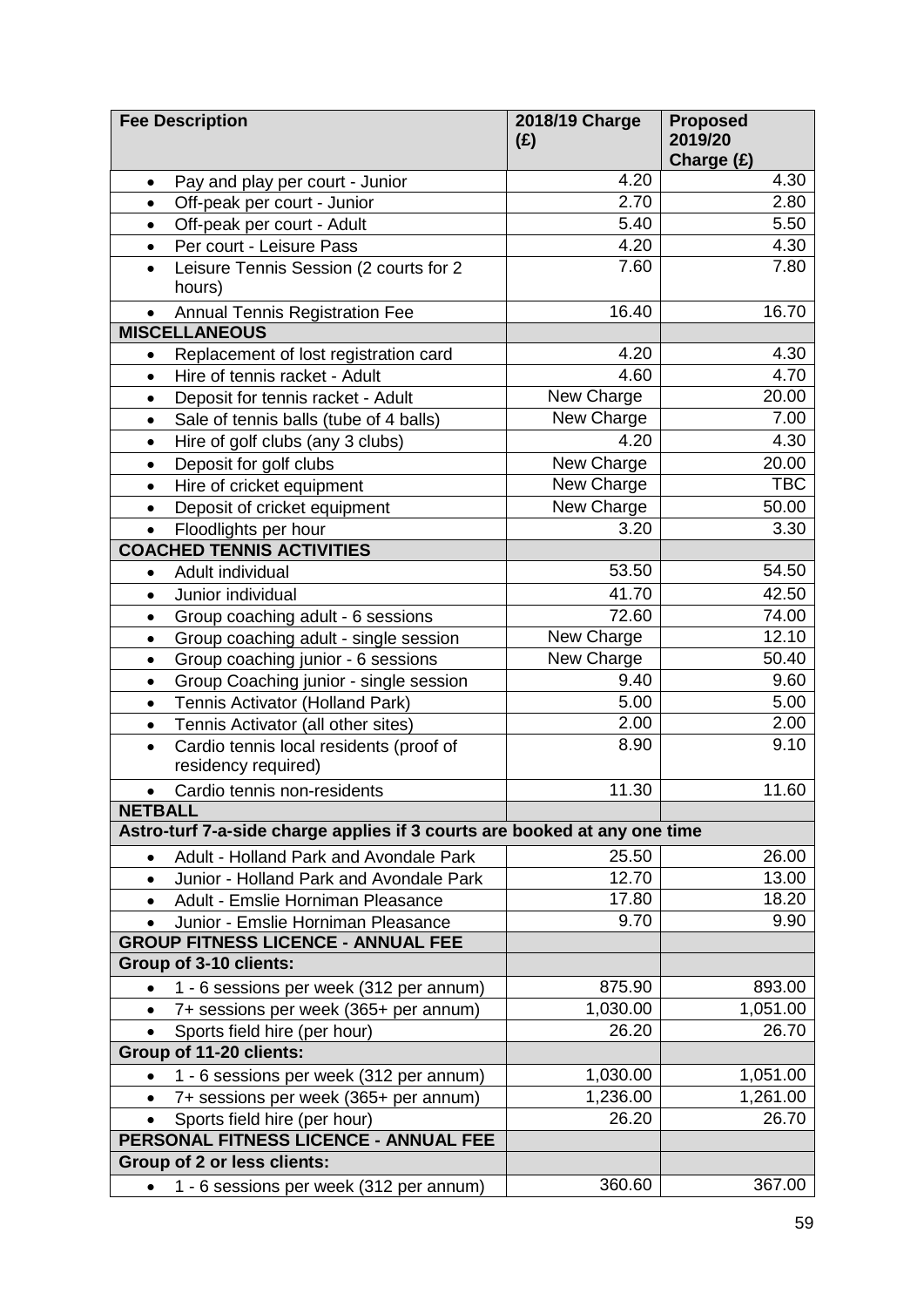|                                                                                  | <b>Fee Description</b>                                                                 | 2018/19 Charge<br>(E) | <b>Proposed</b><br>2019/20<br>Charge (£) |
|----------------------------------------------------------------------------------|----------------------------------------------------------------------------------------|-----------------------|------------------------------------------|
|                                                                                  | 7+ sessions per week (365+ per annum)                                                  | 618.30                | 630.00                                   |
| GROUP/PERSONAL DAILY FITNESS LICENCE FEES (Charges are per trainer, per<br>park) |                                                                                        |                       |                                          |
|                                                                                  | Group of 3 or less clients                                                             | 51.50                 | 52.50                                    |
|                                                                                  | Group of more than 4 clients (plus £25.40                                              | 103.00                | 105.10                                   |
|                                                                                  | for sports field booking)                                                              |                       |                                          |
|                                                                                  | <b>GOLF PRACTICE NETS - HOLLAND PARK</b>                                               |                       |                                          |
| $\bullet$                                                                        | Adult                                                                                  | 5.50                  | 5.60                                     |
| $\bullet$                                                                        | Junior                                                                                 | 2.80                  | 2.90                                     |
|                                                                                  | HIRE OF SPORTS FIELD AREA (SCHOOLS AND NON-CHARGE ACITIVITES) -<br><b>HOLLAND PARK</b> |                       |                                          |
| $\bullet$                                                                        | Full Day (1/2 pitch)                                                                   | 52.80                 | 53.80                                    |
|                                                                                  | Half Day (1/2 pitch)                                                                   | 27.10                 | 27.60                                    |
| $\bullet$                                                                        | Full Day (whole pitch)                                                                 | 105.40                | 107.50                                   |
| $\bullet$                                                                        | Half Day (whole pitch)                                                                 | 53.70                 | 54.80                                    |
|                                                                                  | <b>PETANQUE</b>                                                                        |                       |                                          |
| $\bullet$                                                                        | Game                                                                                   | 4.70                  | 4.80                                     |
|                                                                                  | Equipment deposit                                                                      |                       | 20.00                                    |
|                                                                                  | <b>SPORTS CENTRES</b>                                                                  |                       |                                          |
|                                                                                  | <b>SWIMMING</b>                                                                        |                       |                                          |
| $\bullet$                                                                        | <b>Adult Swim</b>                                                                      | 4.60                  | 4.70                                     |
| $\bullet$                                                                        | Junior Swim                                                                            | 1.80                  | 1.85                                     |
|                                                                                  | Concession - Standard                                                                  | 1.80                  | 1.85                                     |
|                                                                                  | <b>Exercise Referral Scheme</b>                                                        | 1.80                  | 1.85                                     |
|                                                                                  | Swimming Lessons / Coaching (per person per lesson)                                    | 8.30                  |                                          |
| $\bullet$                                                                        | <b>Adult Group</b>                                                                     | 5.30                  | 8.45<br>5.65                             |
| $\bullet$                                                                        | Junior Group<br><b>School Swimming (per 30 minutes)</b>                                |                       |                                          |
| $\bullet$                                                                        | Main Pool One Lane - Kensington                                                        | 25.30                 | 25.80                                    |
|                                                                                  | Main Pool One Lane - Chelsea                                                           | 25.30                 | 25.80                                    |
| $\bullet$                                                                        | Small Pool - Kensington                                                                | 25.30                 | 25.80                                    |
|                                                                                  | Small Pool - Chelsea                                                                   | 25.30                 | 25.80                                    |
|                                                                                  | Pool Hire (per hour)                                                                   |                       |                                          |
| $\bullet$                                                                        | Main Pool - Kensington                                                                 | 125.00                | 127.50                                   |
| $\bullet$                                                                        | Main Pool - Chelsea                                                                    | 111.40                | 113.60                                   |
|                                                                                  | Small Pool - Kensington                                                                | 66.20                 | 67.50                                    |
|                                                                                  | Small Pool - Chelsea                                                                   | 66.20                 | 67.50                                    |
| Showers                                                                          |                                                                                        | 1.80                  | <b>TBC</b>                               |
|                                                                                  | <b>BADMINTON (per court per 30 minutes)</b>                                            |                       |                                          |
| $\bullet$                                                                        | Adult                                                                                  | 6.20                  | 6.35                                     |
| $\bullet$                                                                        | Junior/Concession                                                                      | 3.00                  | 3.10                                     |
|                                                                                  | <b>SQUASH (per court per 30 minutes)</b>                                               |                       |                                          |
| $\bullet$                                                                        | Adult                                                                                  | 6.20                  | 6.35                                     |
| $\bullet$                                                                        | Junior/Concession                                                                      | 3.00                  | 3.10                                     |
|                                                                                  | <b>TABLE TENNIS (per table per hour)</b>                                               |                       |                                          |
| $\bullet$                                                                        | Adult                                                                                  | 6.20                  | 6.35                                     |
| $\bullet$                                                                        | Junior/Concession                                                                      | 3.00                  | 3.10                                     |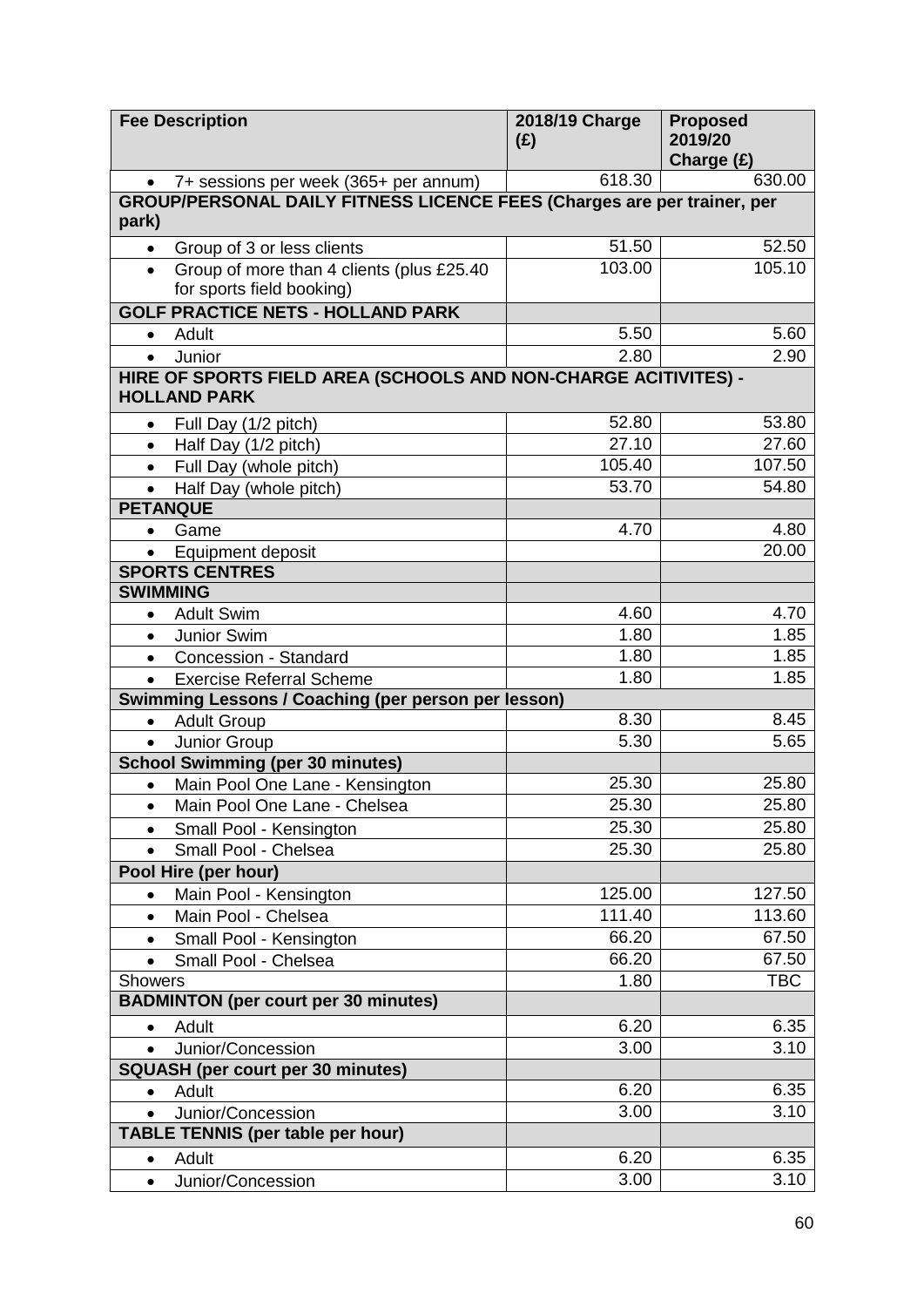| <b>Fee Description</b>                                                     | 2018/19 Charge<br>(E) | <b>Proposed</b><br>2019/20<br>Charge (£) |
|----------------------------------------------------------------------------|-----------------------|------------------------------------------|
| <b>ROOM HIRE (per hour)</b>                                                |                       |                                          |
| Whole Main Hall - Kensington<br>$\bullet$                                  | 93.90                 | 95.80                                    |
| Half Main Hall - Kensington<br>$\bullet$                                   | 45.90                 | 46.80                                    |
| Studio - Kensington<br>$\bullet$                                           | 68.40                 | 69.80                                    |
| Studio - Chelsea<br>$\bullet$                                              | 56.80                 | 57.90                                    |
| Meeting Room - Kensington<br>$\bullet$                                     | 52.30                 | 53.30                                    |
| HARD PLAY AREA (per pitch per hour)                                        |                       |                                          |
| Adult<br>$\bullet$                                                         | 37.90                 | 38.60                                    |
| Junior<br>$\bullet$                                                        | 18.70                 | 19.10                                    |
| <b>COACHED ACTIVITIES (KENSINGTON AND CHELSEA)</b>                         |                       |                                          |
| Adult (per hour)<br>$\bullet$                                              | 6.30                  | 6.45                                     |
| Junior (per hour)<br>$\bullet$                                             | 5.40                  | 5.50                                     |
| <b>CONCESSIONARY CARD (KENSINGTON AND CHELSEA)</b>                         |                       |                                          |
| 6 Months<br>$\bullet$                                                      | 7.50                  | 7.65                                     |
| Annual<br>$\bullet$                                                        | 14.90                 | 15.20                                    |
| Family<br>$\bullet$                                                        | 14.90                 | 15.20                                    |
| FITNESS GYM (KENSINGTON AND CHELSEA)                                       |                       |                                          |
| Standard Session (1 hour)                                                  | 7.90                  | 8.05                                     |
| Concessions<br>$\bullet$                                                   | 3.60                  | 3.70                                     |
| <b>Induction Session - Casual</b><br>$\bullet$                             | 25.80                 | 26.30                                    |
| <b>Induction Session - Concessions</b>                                     | 14.90                 | 15.20                                    |
| <b>MEMBERSHIP</b>                                                          |                       |                                          |
| Monthly Membership                                                         | 49.50                 | 50.50                                    |
| <b>ECOLOGY CENTRE (All charges are Exempt from VAT)</b>                    |                       |                                          |
| <b>Ecology</b>                                                             |                       |                                          |
| <b>Environmental Education</b>                                             |                       |                                          |
| Provision of Ecology Staff - up to 2 hours (RBKC<br>funded schools/groups) | 68.70                 | 70.00                                    |
| Provision of Ecology Staff - up to 2 hours (Non-                           | 90.00                 | 105.00                                   |
| RBKC funded schools/groups - private and out of<br>borough)                |                       |                                          |
| Self Led Sessions Including use of wildlife area                           |                       |                                          |
| <b>Ecology Centre Talk (RBKC funded</b>                                    | 25.00                 | 30.00                                    |
| schools/groups)                                                            |                       |                                          |
| Ecology Centre Talk (Non-RBKC funded                                       | 25.00                 | 30.00                                    |
| schools/groups - private and out of borough)                               |                       |                                          |
| Attendance Wildlife Area (RBKC funded                                      | 2.50                  | 2.60                                     |
| schools/groups)                                                            |                       |                                          |
| Attendance Wildlife Area (Non-RBKC funded                                  | 3.50                  | 3.70                                     |
| schools/groups - private and out of borough)                               |                       |                                          |
| <b>Forest School</b>                                                       |                       |                                          |
| Taster Session - up to 2 hours                                             | 70.00                 | 70.00                                    |
| Taster Session - up to 2 hours (Non-RBKC                                   | 90.00                 | 90.00                                    |
| funded schools/groups - private and out of                                 |                       |                                          |
| borough)                                                                   |                       |                                          |
| 6 Week Programme (RBKC funded<br>schools/groups)                           | 360.00                | 375.00                                   |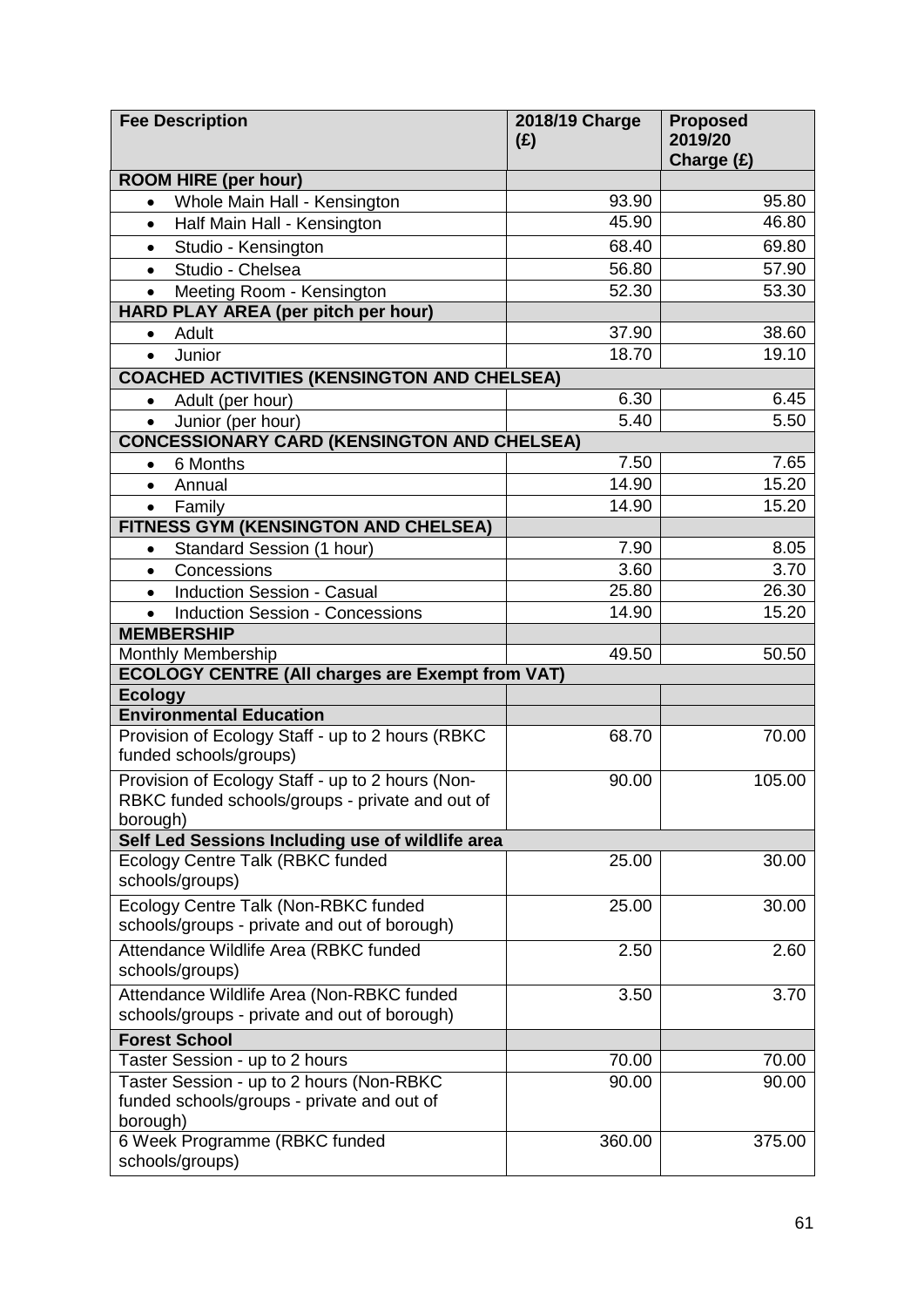| <b>Fee Description</b>                                                                                                                                                          | 2018/19 Charge<br>(E) | <b>Proposed</b><br>2019/20<br>Charge (£) |
|---------------------------------------------------------------------------------------------------------------------------------------------------------------------------------|-----------------------|------------------------------------------|
| 6 Week Programme (Non-RBKC funded<br>schools/groups - private and out of borough)                                                                                               | 440.00                | 480.00                                   |
| Full Day Forest School Program - up to 5 hours<br>(Possible revision of Forest provision in 2019) -<br>RBKC funded Schools/groups                                               | New Charge            | 150.00                                   |
| Full Day Forest School Program - up to 5 hours<br>(Possible revision of Forest provision in 2019) -<br>Non RBKC funded schools/groups and private<br>and out of borough schools | New Charge            | 210.00                                   |
| <b>Holiday Program - 2 hour session</b>                                                                                                                                         |                       |                                          |
| Standard Individual<br>$\bullet$                                                                                                                                                | 5.20                  | 5.30                                     |
| Concessions<br>$\bullet$                                                                                                                                                        | 4.30                  | 4.40                                     |
| NatureTots - Under 5's nature explorers<br>$\bullet$<br>activity                                                                                                                | New Charge            | 7.00                                     |
| Entrance fee                                                                                                                                                                    | 2.00                  | 2.00                                     |
| Holiday Program - 2-4 hour session                                                                                                                                              |                       |                                          |
| Standard Individual<br>$\bullet$                                                                                                                                                | 10.00                 | 10.20                                    |
| Concessions<br>$\bullet$                                                                                                                                                        | 7.80                  | 8.00                                     |
| Forest School Holiday Program - per day<br>$\bullet$                                                                                                                            | 20.00                 | 28.00                                    |
| Adult Event (per person/max. 2 hours)                                                                                                                                           |                       |                                          |
| Standard Individual<br>$\bullet$                                                                                                                                                | 6.00                  | 6.10                                     |
| Concessions<br>$\bullet$                                                                                                                                                        | 4.90                  | 5.00                                     |
| Entrance fee<br>$\bullet$                                                                                                                                                       | 2.00                  | 2.00                                     |
| Adult Event/Workshop (per person/ 2-5 hours)                                                                                                                                    |                       |                                          |
| Standard Individual<br>$\bullet$                                                                                                                                                | 45.50                 | 55.00                                    |
| Concessions<br>$\bullet$                                                                                                                                                        | 38.50                 | 40.00                                    |
| Individual charge for half day inset session<br>$\bullet$                                                                                                                       | 35.00                 | 35.00                                    |
| Inset Training per half day<br>$\bullet$                                                                                                                                        | 350.00                | 350.00                                   |
| Gardening Workshop - per session                                                                                                                                                | 10.00                 | 10.00                                    |
| <b>Centre Hire</b>                                                                                                                                                              |                       |                                          |
| Per hour rate - minimum 2 hours<br>$\bullet$<br>(weekdays & working hours)                                                                                                      | 36.00                 | 38.00                                    |
| Per hour rate – minimum 2 hours (after<br>$\bullet$<br>hours & weekends)                                                                                                        | 56.00                 | 58.00                                    |
| Corporate Hire - Per Hour<br>٠                                                                                                                                                  | 75.00                 | 78.00                                    |
| Professional filming/photography -<br>$\bullet$<br>exclusive use of centre                                                                                                      | New Charge            | <b>POA</b>                               |
| Provision of Refreshments: Tea, Coffee<br>$\bullet$<br>and biscuits - per head                                                                                                  | New Charge            | 2.50                                     |
| Audio visual equipment per session<br>$\bullet$                                                                                                                                 | 55.00                 | 55.00                                    |
| Flip Chart stand, pads and pens per set<br>per booking                                                                                                                          | 15.00                 | 15.00                                    |
| <b>Birthday Parties</b>                                                                                                                                                         |                       |                                          |
| Weekday Ecology Party (centre hire and<br>environmental activity led by Ecology Staff) - up<br>to 2 hours, plus 1 hour each side for<br>preparation/clean up                    | 370.00                | 378.00                                   |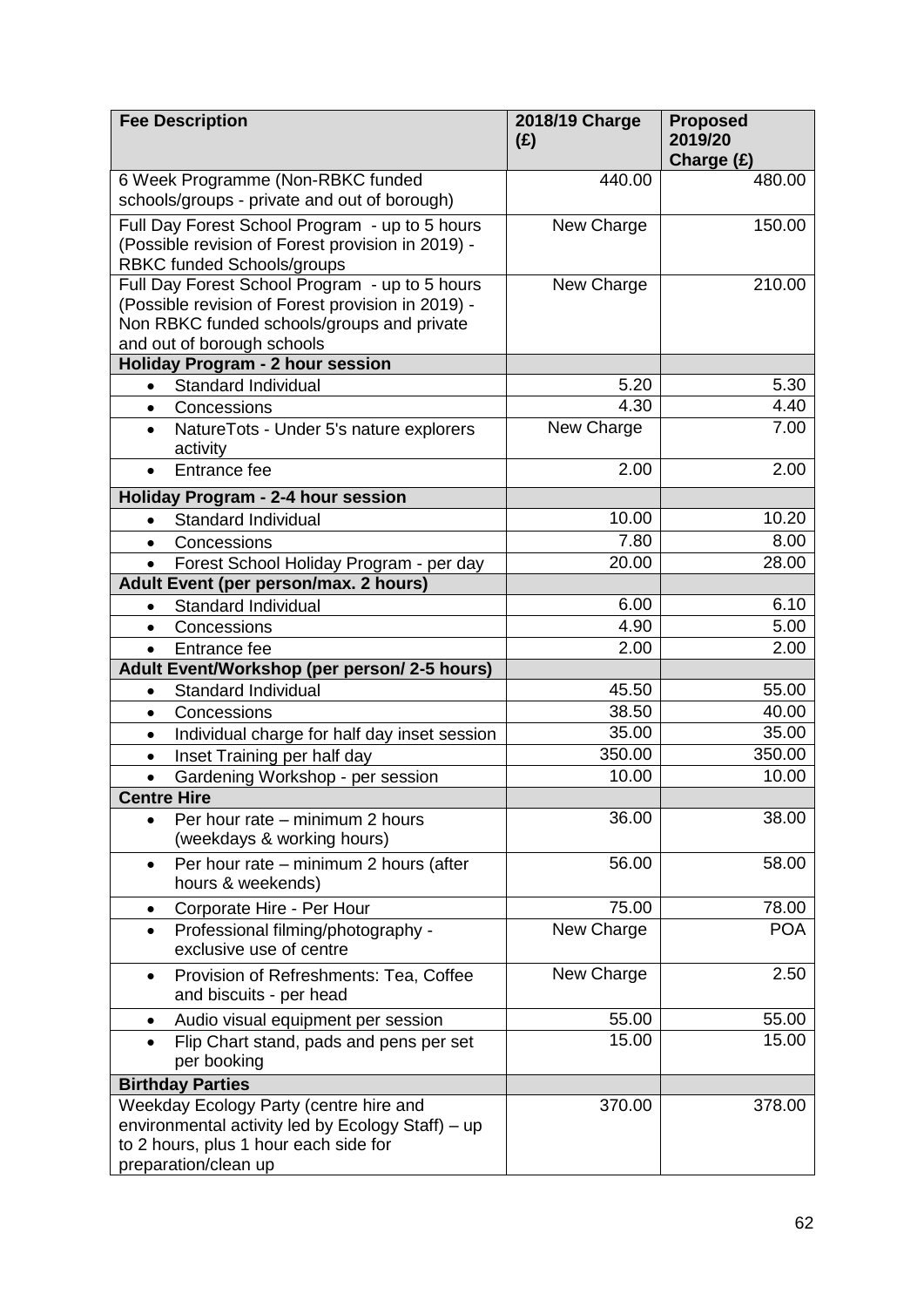| <b>Fee Description</b>                            | 2018/19 Charge<br>(E) | <b>Proposed</b><br>2019/20 |
|---------------------------------------------------|-----------------------|----------------------------|
|                                                   |                       | Charge (£)                 |
| Weekend Ecology Party (centre hire and            | 490.00                | 498.00                     |
| environmental activity led by Ecology Staff) - up |                       |                            |
| to 2 hours, plus 1 hour each side for             |                       |                            |
| preparation/clean up                              |                       |                            |
| <b>Other</b>                                      |                       |                            |
| 1 lb (12oz) Jar of Holland Park Honey             | 13.00                 | 13.30                      |
| 0.5 lb (8oz) Jar of Holland Park Honey            | 8.20                  | 8.40                       |
| New Nature Explorer Bags - for hire per person    | New Charge            | 5.00                       |
| <b>ICE HOUSE</b>                                  |                       |                            |
| <b>Public Exhibitions (11 day hire)</b>           |                       |                            |
| <b>Standard Rate</b>                              | 936.30                | 955.00                     |
| <b>Local Artist</b>                               | 762.00                | 777.00                     |
| <b>Single Day Events</b>                          |                       |                            |
| Weekday Hire (per half day/ 4hrs)                 | 126.00                | 128.00                     |
| Weekend Hire (per half day/ 4hrs)<br>$\bullet$    | 211.00                | 215.00                     |
| <b>DONATED BENCHES &amp; TREES</b>                |                       |                            |
| <b>Donated Benches</b><br>$\bullet$               | 971.60                | 991.00                     |
| <b>Donated Tree</b>                               | 178.90                | 182.50                     |

## **Cemeteries (exempt from VAT)**

| <b>Fee Description</b>                                                  | 2018/19 Charge<br>(E) | <b>Proposed</b><br>2019/20<br>Charge (£) |
|-------------------------------------------------------------------------|-----------------------|------------------------------------------|
| <b>GRAVE PURCHASE - GUNNERSBURY CEMETERY</b>                            |                       |                                          |
| 2.13m x 0.91m (7ft x 3ft) STANDARD                                      |                       |                                          |
| <b>Single Grave Space</b>                                               |                       |                                          |
| Grave Purchase & Grant - Gunnersbury -<br>Pathside - Resident           | 2,873.00              | 2,931.00                                 |
| Grave Purchase & Grant - Gunnersbury -<br>Pathside - Non Resident       | 5,746.00              | 5,862.00                                 |
| Grave Purchase & Grant - Gunnersbury - Non<br>Pathside - Resident       | 2,155.00              | 2,199.00                                 |
| Grave Purchase & Grant - Gunnersbury - Non<br>Pathside - Non Resident   | 4,310.00              | 4,398.00                                 |
| Grave Purchase & Reserve - Gunnersbury -<br>Pathside - Resident         | 4,315.00              | 4,403.00                                 |
| Grave Purchase & Reserve - Gunnersbury -<br>Pathside - Non Resident     | 8,630.00              | 8,806.00                                 |
| Grave Purchase & Reserve - Gunnersbury - Non<br>Pathside - Resident     | 3,234.00              | 3,300.00                                 |
| Grave Purchase & Reserve - Gunnersbury - Non<br>Pathside - Non Resident | 6,468.00              | 6,600.00                                 |
| <b>Double Grave Space</b>                                               |                       |                                          |
| Grave Purchase & Grant - Gunnersbury -<br>Pathside - Resident           | 2,726.00              | 2,781.00                                 |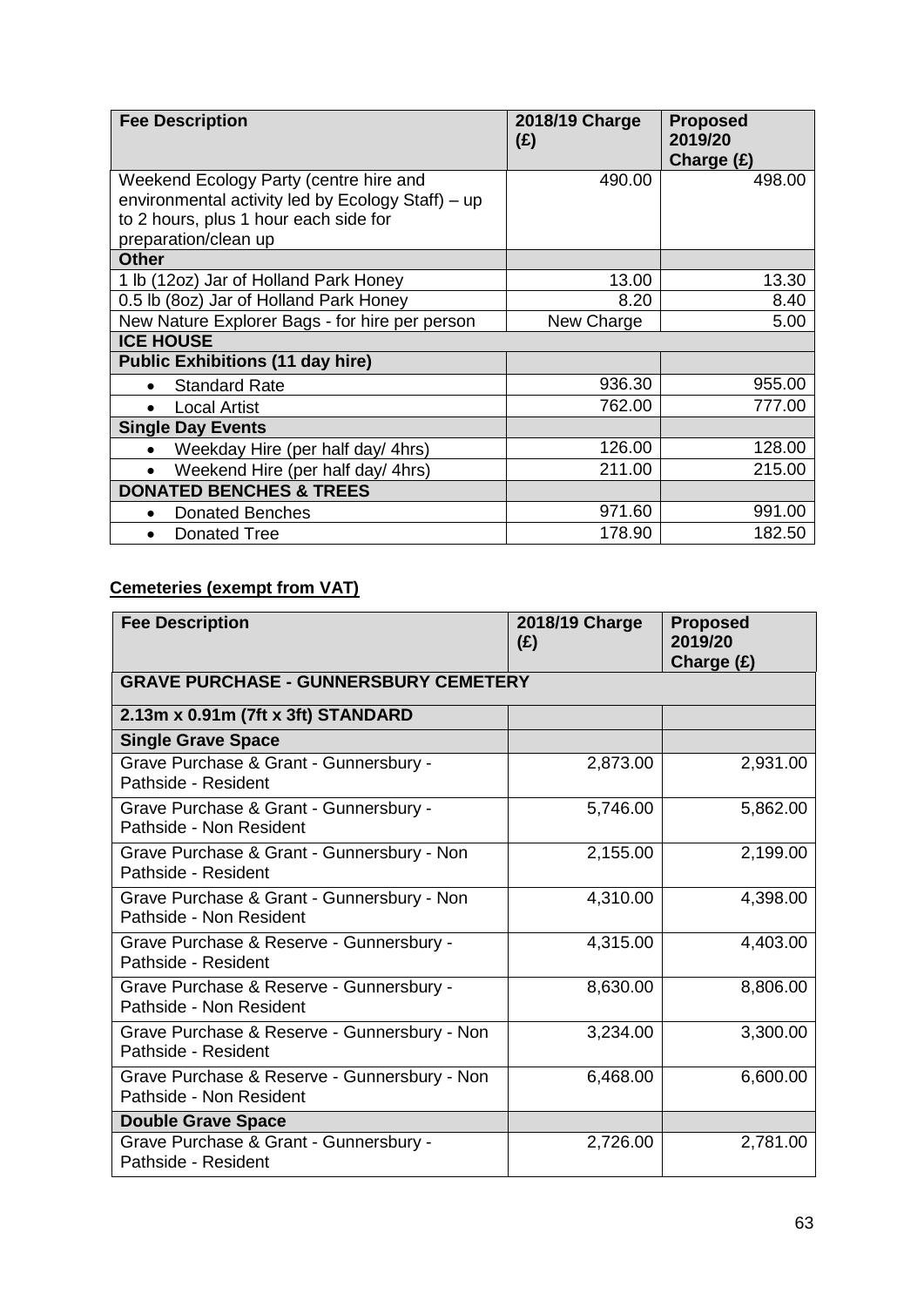| <b>Fee Description</b>                                                  | 2018/19 Charge<br>(E) | <b>Proposed</b><br>2019/20<br>Charge (£) |
|-------------------------------------------------------------------------|-----------------------|------------------------------------------|
| Grave Purchase & Grant - Gunnersbury -<br>Pathside - Non Resident       | 5,452.00              | 5,562.00                                 |
| Grave Purchase & Grant - Gunnersbury - Non<br>Pathside - Resident       | 2,044.00              | 2,085.00                                 |
| Grave Purchase & Grant - Gunnersbury - Non<br>Pathside - Non Resident   | 4,088.00              | 4,170.00                                 |
| Grave Purchase & Reserve - Gunnersbury -<br>Pathside - Resident         | 4,090.00              | 4,173.00                                 |
| Grave Purchase & Reserve - Gunnersbury -<br>Pathside - Non Resident     | 8,180.00              | 8,346.00                                 |
| Grave Purchase & Reserve - Gunnersbury - Non<br>Pathside - Resident     | 3,067.00              | 3,129.00                                 |
| Grave Purchase & Reserve - Gunnersbury - Non<br>Pathside - Non Resident | 6,134.00              | 6,258.00                                 |
| <b>Treble Grave Space</b>                                               |                       |                                          |
| Grave Purchase & Grant - Gunnersbury -<br>Pathside - Resident           | 2,576.00              | 2,628.00                                 |
| Grave Purchase & Grant - Gunnersbury -<br>Pathside - Non Resident       | 5,152.00              | 5,256.00                                 |
| Grave Purchase & Grant - Gunnersbury - Non<br>Pathside - Resident       | 1,931.00              | 1,970.00                                 |
| Grave Purchase & Grant - Gunnersbury - Non<br>Pathside - Non Resident   | 3,862.00              | 3,940.00                                 |
| Grave Purchase & Reserve - Gunnersbury -<br>Pathside - Resident         | 3,864.00              | 3,943.00                                 |
| Grave Purchase & Reserve - Gunnersbury -<br>Pathside - Non Resident     | 7,728.00              | 7,886.00                                 |
| Grave Purchase & Reserve - Gunnersbury - Non<br>Pathside - Resident     | 2,897.00              | 2,956.00                                 |
| Grave Purchase & Reserve - Gunnersbury - Non<br>Pathside - Non Resident | 5,794.00              | 5,912.00                                 |
| 2m x 0.75m (6ft 6ins x 2ft 6ins) SMALL                                  |                       |                                          |
| <b>Single Grave Space</b>                                               |                       |                                          |
| Grave Purchase & Grant - Gunnersbury -<br>Pathside - Resident           | 2,107.00              | 2,150.00                                 |
| Grave Purchase & Grant - Gunnersbury -<br>Pathside - Non Resident       | 4,214.00              | 4,300.00                                 |
| Grave Purchase & Grant - Gunnersbury - Non<br>Pathside - Resident       | 1,402.00              | 1,430.00                                 |
| Grave Purchase & Grant - Gunnersbury - Non<br>Pathside - Non Resident   | 2,804.00              | 2,860.00                                 |
| Grave Purchase & Reserve - Gunnersbury -<br>Pathside - Resident         | 3,161.00              | 3,225.00                                 |
| Grave Purchase & Reserve - Gunnersbury -<br>Pathside - Non Resident     | 6,322.00              | 6,450.00                                 |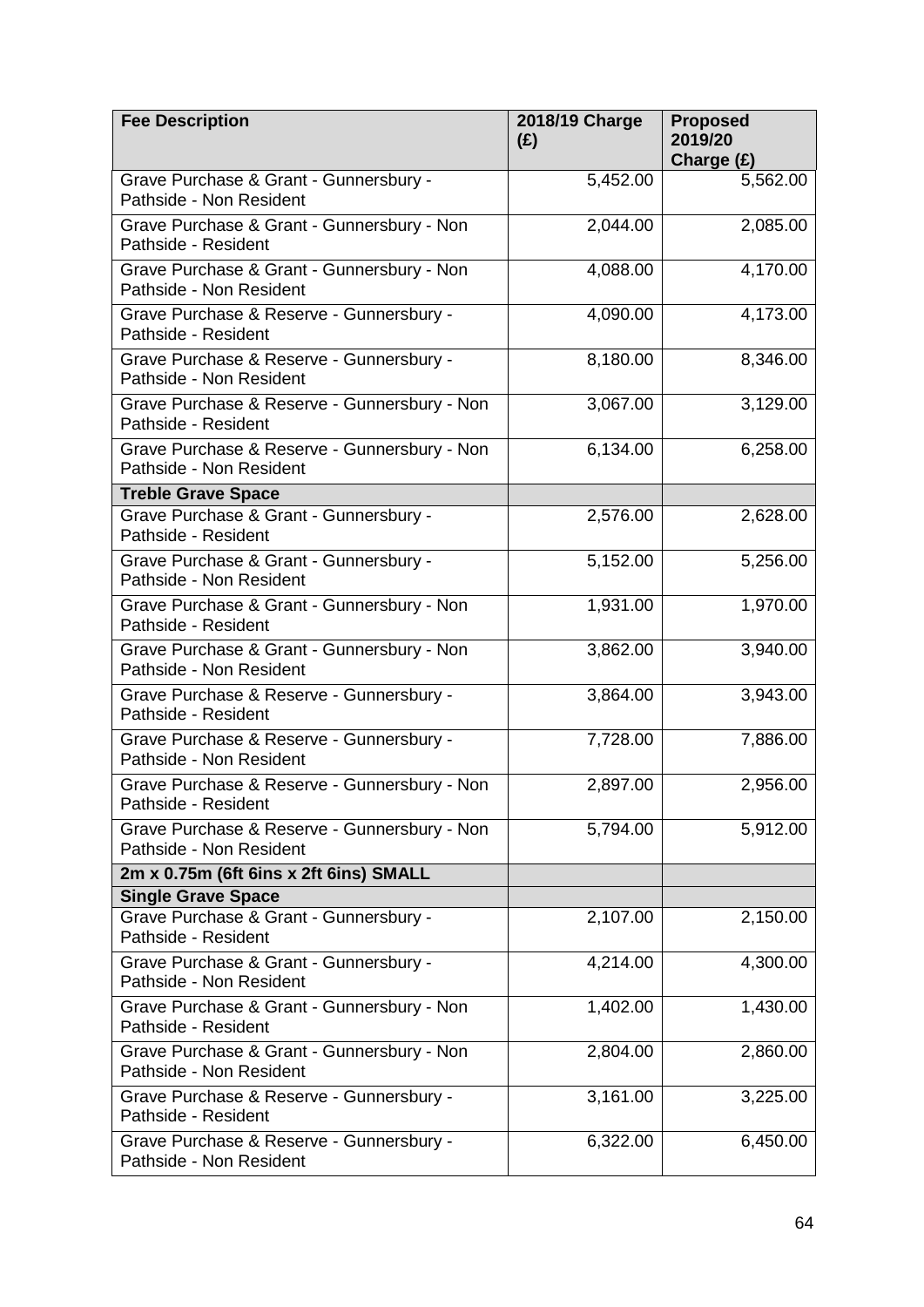| <b>Fee Description</b>                                                  | 2018/19 Charge<br>(E) | <b>Proposed</b><br>2019/20<br>Charge (£) |
|-------------------------------------------------------------------------|-----------------------|------------------------------------------|
| Grave Purchase & Reserve - Gunnersbury - Non<br>Pathside - Resident     | 2,150.00              | 2,194.00                                 |
| Grave Purchase & Reserve - Gunnersbury - Non<br>Pathside - Non Resident | 4,300.00              | 4,388.00                                 |
| <b>Double Grave Space</b>                                               |                       |                                          |
| Grave Purchase & Grant - Gunnersbury -<br>Pathside - Resident           | 1,996.00              | 2,036.00                                 |
| Grave Purchase & Grant - Gunnersbury -<br>Pathside - Non Resident       | 3,992.00              | 4,072.00                                 |
| Grave Purchase & Grant - Gunnersbury - Non<br>Pathside - Resident       | 1,356.00              | 1,383.00                                 |
| Grave Purchase & Grant - Gunnersbury - Non<br>Pathside - Non Resident   | 2,712.00              | 2,766.00                                 |
| Grave Purchase & Reserve - Gunnersbury -<br>Pathside - Resident         | 2,993.00              | 3,054.00                                 |
| Grave Purchase & Reserve - Gunnersbury -<br>Pathside - Non Resident     | 5,986.00              | 6,108.00                                 |
| Grave Purchase & Reserve - Gunnersbury - Non<br>Pathside - Resident     | 2,034.00              | 2,075.00                                 |
| Grave Purchase & Reserve - Gunnersbury - Non<br>Pathside - Non Resident | 4,068.00              | 4,150.00                                 |
| <b>Treble Grave Space</b>                                               |                       |                                          |
| Grave Purchase & Grant - Gunnersbury -<br>Pathside - Resident           | 1,884.00              | 1,922.00                                 |
| Grave Purchase & Grant - Gunnersbury -<br>Pathside - Non Resident       | 3,768.00              | 3,844.00                                 |
| Grave Purchase & Grant - Gunnersbury - Non<br>Pathside - Resident       | 1,280.00              | 1,306.00                                 |
| Grave Purchase & Grant - Gunnersbury - Non<br>Pathside - Non Resident   | 2,560.00              | 2,612.00                                 |
| Grave Purchase & Reserve - Gunnersbury -<br>Pathside - Resident         | 2,827.00              | 2,884.00                                 |
| Grave Purchase & Reserve - Gunnersbury -<br>Pathside - Non Resident     | 5,654.00              | 5,768.00                                 |
| Grave Purchase & Reserve - Gunnersbury - Non<br>Pathside - Resident     | 1,921.00              | 1,960.00                                 |
| Grave Purchase & Reserve - Gunnersbury - Non<br>Pathside - Non Resident | 3,842.00              | 3,920.00                                 |
| <b>GRAVE PURCHASE - HANWELL CEMETERY</b>                                |                       |                                          |
| 2m x 0.75m (6ft 6ins x 2ft 6ins) SMALL                                  |                       |                                          |
| <b>Single Grave Space</b>                                               |                       |                                          |
| Grave Purchase & Grant - Hanwell - Pathside -<br>Resident               | 1,076.00              | 1,098.00                                 |
| Grave Purchase & Grant - Hanwell - Pathside -<br>Non Resident           | 2,152.00              | 2,196.00                                 |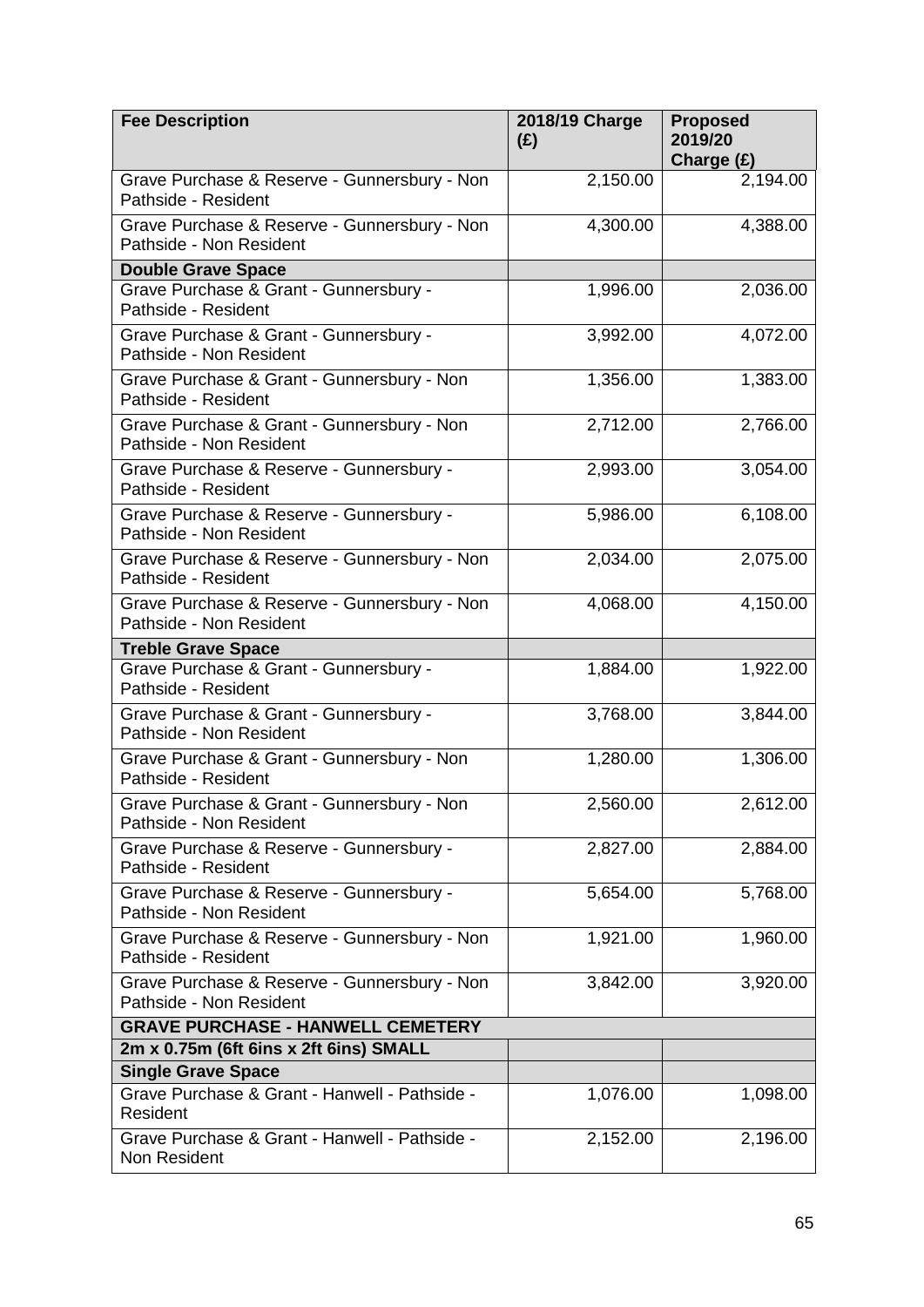| <b>Fee Description</b>                                              | 2018/19 Charge<br>(E) | <b>Proposed</b><br>2019/20<br>Charge (£) |
|---------------------------------------------------------------------|-----------------------|------------------------------------------|
| Grave Purchase & Grant - Hanwell - Non<br>Pathside - Resident       | 861.00                | 878.00                                   |
| Grave Purchase & Grant - Hanwell - Non<br>Pathside - Non Resident   | 1,722.00              | 1,756.00                                 |
| Grave Purchase & Reserve - Hanwell - Pathside -<br>Resident         | 1,615.00              | 1,648.00                                 |
| Grave Purchase & Reserve - Hanwell - Pathside -<br>Non Resident     | 3,230.00              | 3,296.00                                 |
| Grave Purchase & Reserve - Hanwell - Non<br>Pathside - Resident     | 1,293.00              | 1,319.00                                 |
| Grave Purchase & Reserve - Hanwell - Non<br>Pathside - Non Resident | 2,586.00              | 2,638.00                                 |
| <b>Double Grave Space</b>                                           |                       |                                          |
| Grave Purchase & Grant - Hanwell - Pathside -<br>Resident           | 1,023.00              | 1,043.00                                 |
| Grave Purchase & Grant - Hanwell - Pathside -<br>Non Resident       | 2,046.00              | 2,086.00                                 |
| Grave Purchase & Grant - Hanwell - Non<br>Pathside - Resident       | 823.00                | 839.00                                   |
| Grave Purchase & Grant - Hanwell - Non<br>Pathside - Non Resident   | 1,646.00              | 1,678.00                                 |
| Grave Purchase & Reserve - Hanwell - Pathside -<br>Resident         | 1,534.00              | 1,565.00                                 |
| Grave Purchase & Reserve - Hanwell - Pathside -<br>Non Resident     | 3,068.00              | 3,130.00                                 |
| Grave Purchase & Reserve - Hanwell - Non<br>Pathside - Resident     | 1,234.00              | 1,259.00                                 |
| Grave Purchase & Reserve - Hanwell - Non<br>Pathside - Non Resident | 2,468.00              | 2,518.00                                 |
| <b>Treble Grave Space</b>                                           |                       |                                          |
| Grave Purchase & Grant - Hanwell - Pathside -<br>Resident           | 965.00                | 984.00                                   |
| Grave Purchase & Grant - Hanwell - Pathside -<br>Non Resident       | 1,930.00              | 1,968.00                                 |
| Grave Purchase & Grant - Hanwell - Non<br>Pathside - Resident       | 774.00                | 789.00                                   |
| Grave Purchase & Grant - Hanwell - Non<br>Pathside - Non Resident   | 1,548.00              | 1,578.00                                 |
| Grave Purchase & Reserve - Hanwell - Pathside -<br>Resident         | 1,449.00              | 1,478.00                                 |
| Grave Purchase & Reserve - Hanwell - Pathside -<br>Non Resident     | 2,898.00              | 2,956.00                                 |
| Grave Purchase & Reserve - Hanwell - Non<br>Pathside - Resident     | 1,161.00              | 1,184.00                                 |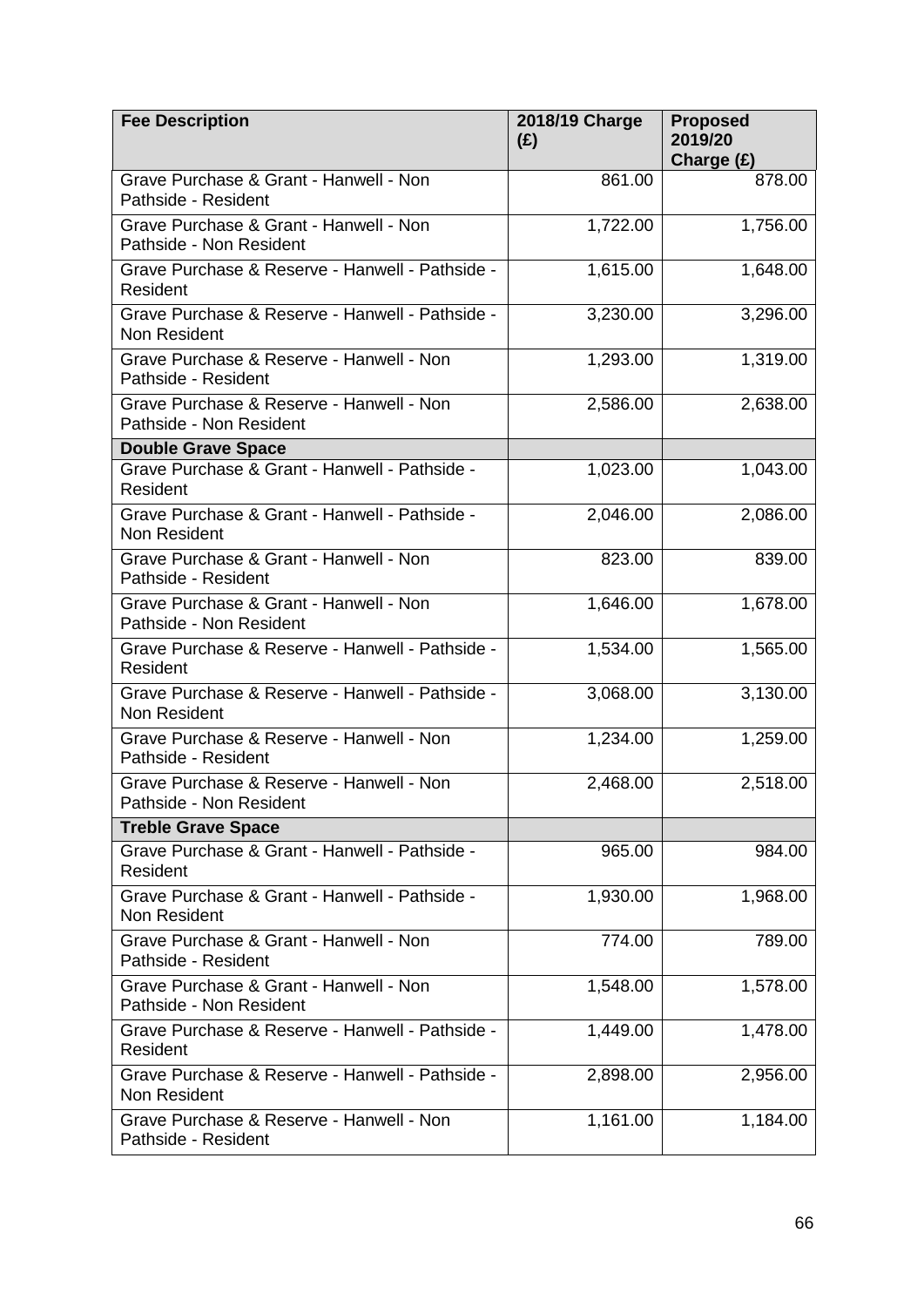| <b>Fee Description</b>                                                         | 2018/19 Charge<br>(E) | <b>Proposed</b><br>2019/20<br>Charge (£) |
|--------------------------------------------------------------------------------|-----------------------|------------------------------------------|
| Grave Purchase & Reserve - Hanwell - Non<br>Pathside - Non Resident            | 2,322.00              | 2,368.00                                 |
| <b>INTERMENT &amp; REOPENING OF GRAVES</b>                                     |                       |                                          |
| The interment cost for residents' children up<br>to 16 years of age are waived |                       |                                          |
| Single internment - Resident                                                   | 1,805.00              | 1,842.00                                 |
| Single internment - Non Resident                                               | 3,610.00              | 3,684.00                                 |
| Up to 2 interments / Reopenings (each) -<br>Resident                           | 1,805.00              | 1,842.00                                 |
| Up to 2 interments / Reopenings (each) - Non<br>Resident                       | 3,610.00              | 3,684.00                                 |
| <b>INTERMENT OF CREMATED REMAINS</b>                                           |                       |                                          |
| Grave Purchase & Reserve - Resident                                            | 915.00                | 933.00                                   |
| Grave Purchase & Reserve - Non Resident                                        | 1,830.00              | 1,866.00                                 |
| <b>Grave Purchase and Grant - Resident</b>                                     | 609.00                | 621.00                                   |
| <b>Grave Purchase and Grant - Non Resident</b>                                 | 1,218.00              | 1,242.00                                 |
| Interment - Resident                                                           | 359.00                | 366.00                                   |
| Interment - Non Resident                                                       | 718.00                | 732.00                                   |
| Double Internment - Resident                                                   | 538.50                | 549.00                                   |
| Double Internment - Non Resident                                               | 1,077.00              | 1,098.00                                 |
| Triple Internment - Resident                                                   | 718.00                | 732.00                                   |
| Triple Internment - Non Resident<br><b>INTERMENTS - UNPURCHASED GRAVES</b>     | 1,436.00              | 1,464.00                                 |
| Still-born and infants up to 30 days                                           |                       |                                          |
| resident<br>$\bullet$                                                          | 198.00                | 202.00                                   |
| non-resident<br>$\bullet$                                                      | 198.00                | 202.00                                   |
| Child up to 12 years                                                           |                       |                                          |
| resident<br>$\bullet$                                                          | 904.00                | 922.00                                   |
| $\bullet$                                                                      | 1,808.00              | 1,844.00                                 |
| non-resident<br><b>Person exceeding 12 years</b>                               |                       |                                          |
| resident<br>$\bullet$                                                          | 1,805.00              | 1,842.00                                 |
| non-resident<br>$\bullet$                                                      | 3,610.00              | 3,684.00                                 |
| <b>INTERMENTS - PRIVATE GRAVES</b>                                             |                       |                                          |
| (Includes grass matting)                                                       |                       |                                          |
| Still-born and infants up to 30 days                                           |                       |                                          |
| resident<br>$\bullet$                                                          | 198.00                | 202.00                                   |
| non-resident<br>$\bullet$                                                      | 396.00                | 404.00                                   |
| Child up to 12 years                                                           |                       |                                          |
| resident<br>$\bullet$                                                          | 904.00                | 922.00                                   |
| non-resident<br>$\bullet$                                                      | 1,808.00              | 1,844.00                                 |
| <b>Person exceeding 12 years</b>                                               |                       |                                          |
| resident<br>$\bullet$                                                          | 1,805.00              | 1,842.00                                 |
| non-resident<br>$\bullet$                                                      | 3,610.00              | 3,684.00                                 |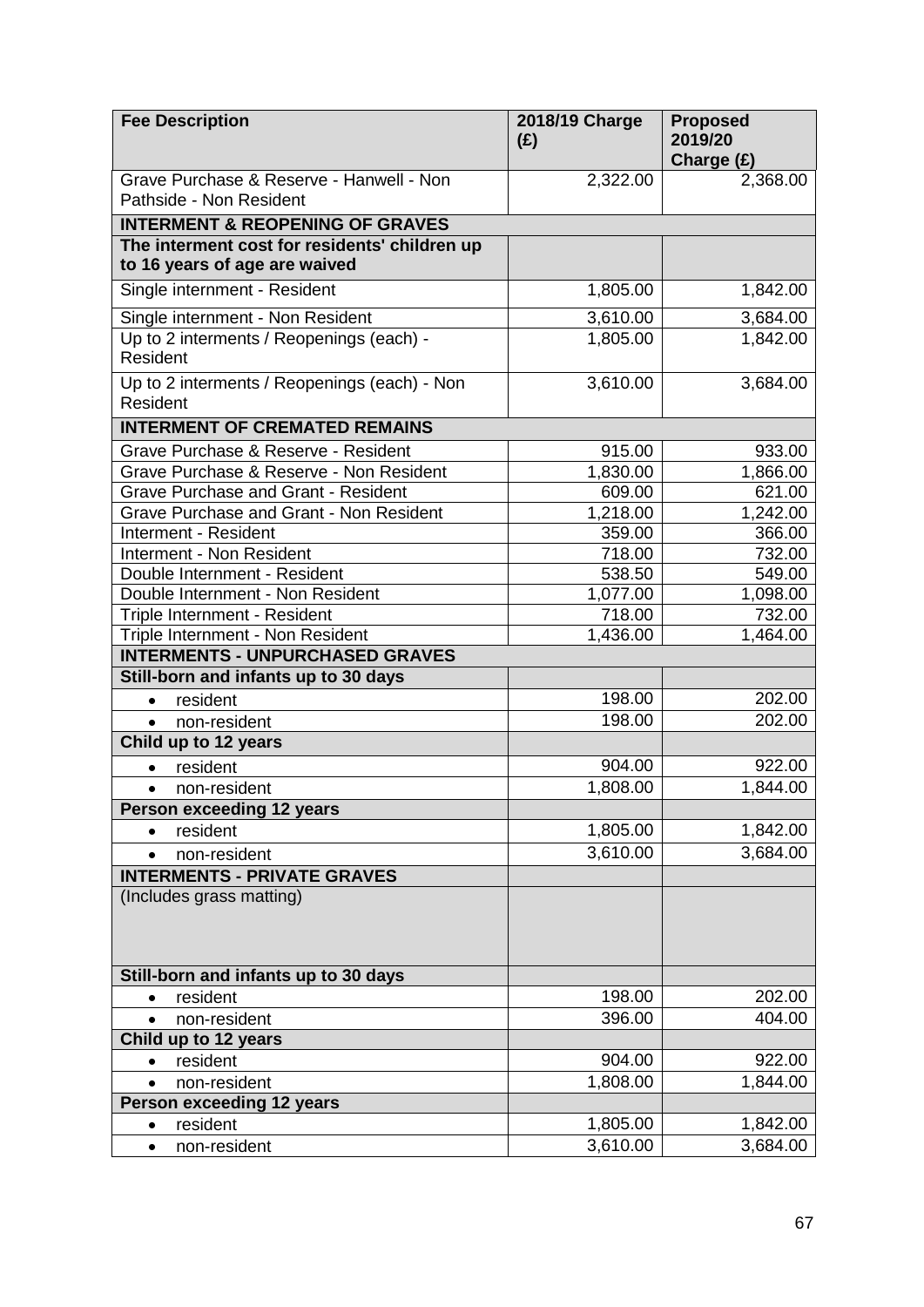| <b>Fee Description</b>                                                                 | 2018/19 Charge<br>(E) | <b>Proposed</b><br>2019/20<br>Charge (£) |
|----------------------------------------------------------------------------------------|-----------------------|------------------------------------------|
| Coffin longer than 6'9" (2.06m) and/or wider than 2'5" (0.74m) or a Casket/Non-        |                       |                                          |
| standard coffin                                                                        |                       |                                          |
| resident<br>$\bullet$                                                                  | 2,259.00              | 2,305.00                                 |
| non-resident<br>$\bullet$                                                              | 4,518.00              | 4,610.00                                 |
| Out of Hours Charges for Interment                                                     |                       |                                          |
| Monday to Friday                                                                       | 255.00                | 260.00                                   |
| <b>NON PRIVATE GRAVES</b>                                                              |                       |                                          |
| Grave Space Only - Resident<br>$\bullet$                                               | 1,805.00              | 1,842.00                                 |
| Grave Space Only - Non Resident<br>$\bullet$                                           | 3,610.00              | 3,684.00                                 |
| <b>EXHUMATIONS (Includes VAT at 20%)</b>                                               |                       |                                          |
| Standard Charge (Coffin or Casket) - Resident                                          | 3,683.00              | 3,758.00                                 |
| Standard Charge (Coffin or Casket) - Non                                               | 7,366.00              | 7,516.00                                 |
| Resident                                                                               |                       |                                          |
| Disinterment of Cremated Remains - Resident                                            | 372.00                | 379.00                                   |
| Disinterment of Cremated Remains - Non                                                 | 744.00                | 758.00                                   |
| Resident                                                                               |                       |                                          |
| <b>MEMORIALS</b>                                                                       |                       |                                          |
| Small/Standard Headstone (including Tablet,                                            | 224.00                | 228.00                                   |
| Vase, etc) - Resident                                                                  |                       |                                          |
| Small/Standard Headstone (including Tablet,                                            | 448.00                | 456.00                                   |
| Vase, etc) - Non Resident                                                              |                       |                                          |
| Large/Double Headstone (including Tablet,                                              | 321.00                | 327.00                                   |
| Vase, etc) - Resident                                                                  |                       |                                          |
| Large/Double Headstone (including Tablet,                                              | 642.00                | 654.00                                   |
| Vase, etc) - Non Resident                                                              |                       |                                          |
| Garden of Remembrance - Resident                                                       | 108.00                | 110.00                                   |
| Garden of Remembrance - Non Resident                                                   | 216.00                | 220.00                                   |
| <b>Additional inscription - Resident</b>                                               | 61.00                 | 62.00                                    |
| Additional inscription - Non Resident                                                  | 122.00                | 124.00                                   |
| <b>REGISTER SEARCH FEE</b>                                                             |                       |                                          |
| Per Search                                                                             | 29.50                 | 30.00                                    |
| Certified copy of entry                                                                | 20.50                 | 21.00                                    |
| <b>CHANGE OF OWNERSHIP</b>                                                             |                       |                                          |
| Registering change of ownership & new Deed                                             | 97.00                 | 99.00                                    |
| Replacement Deed of Grant only                                                         | 56.00                 | 57.00                                    |
| <b>USE OF CHAPEL (Per Hour)</b>                                                        |                       |                                          |
| Standard Hours (Monday - Friday 10am-4pm)                                              | 98.00                 | 100.00                                   |
| Out of Hours (Weekdays After 4pm / Saturdays /                                         | 98.00                 | 100.00                                   |
| Bank Holidays). 24 Hours Notice Required                                               |                       |                                          |
| Officer attendance (Per hour at weekends)                                              | <b>POA</b>            | <b>POA</b>                               |
| <b>MAINTENANCE OF GRAVES &amp; MEMORIALS</b>                                           |                       |                                          |
| A 10 year maintenance agreement may be entered into for the following services. The    |                       |                                          |
| charge is 12 times that of the annual fee to cover inflation and administrative costs. |                       |                                          |
| Grave Planting and Maintenance (Per annum/per grave space)                             |                       |                                          |
| Large/Double<br>$\bullet$                                                              | 361.00                | 368.00                                   |
| Standard<br>$\bullet$                                                                  | 259.00                | 264.00                                   |
| Small<br>$\bullet$                                                                     | 232.00                | 236.00                                   |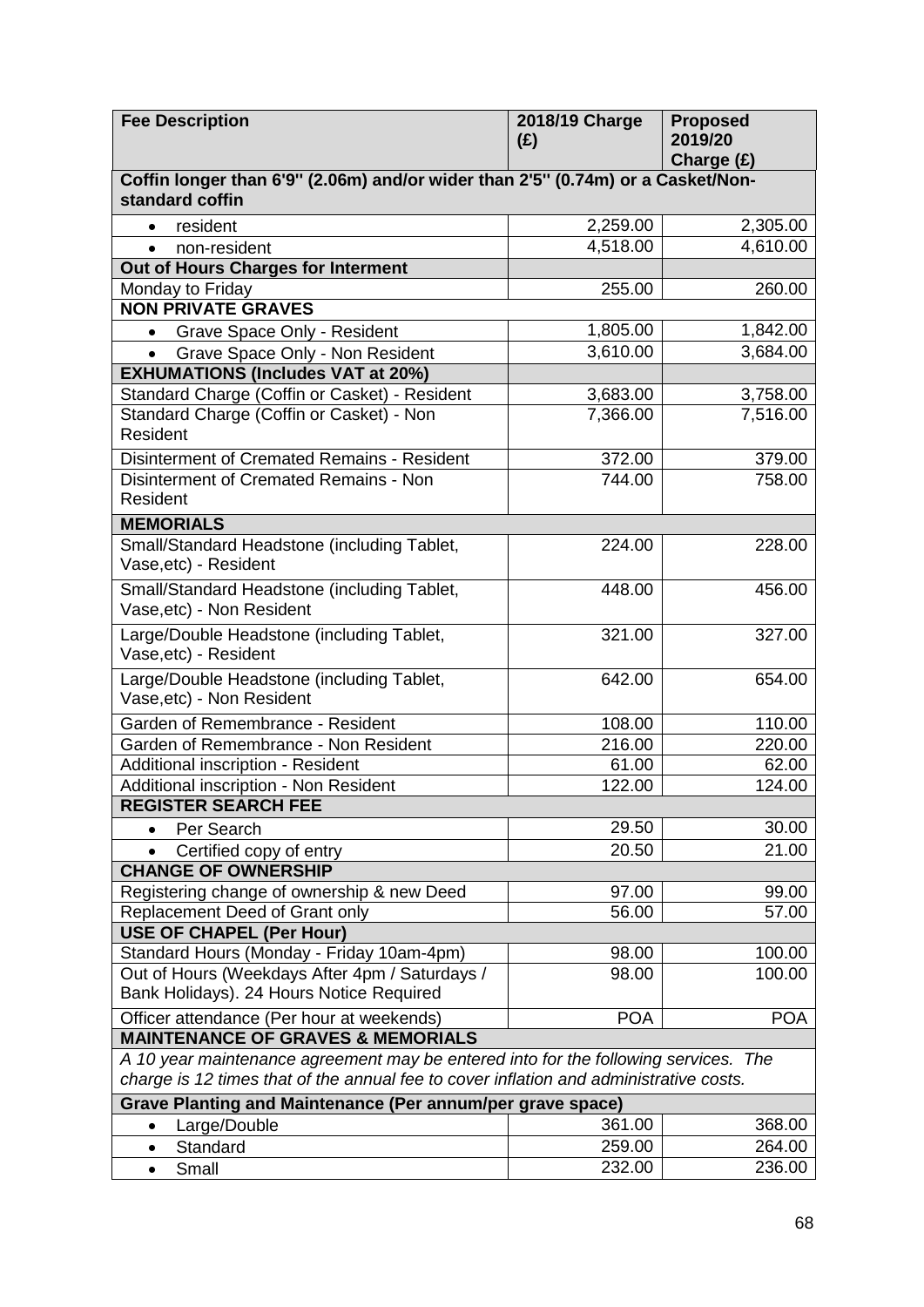| <b>Fee Description</b>                                      | 2018/19 Charge<br>(E) | <b>Proposed</b><br>2019/20<br>Charge (£) |
|-------------------------------------------------------------|-----------------------|------------------------------------------|
| <b>Memorials</b>                                            |                       |                                          |
| Washing - Standard/Small (per annum<br>$\bullet$<br>charge) | 86.00                 | 87.50                                    |
| Washing - Large/Double (per annum<br>charge)                | 131.00                | 133.50                                   |
| Lift and re-level memorial                                  | 91.00                 | 93.00                                    |
| Turfing<br>$\bullet$                                        | 100.00                | 102.00                                   |
| <b>Garden of Remembrance</b>                                |                       |                                          |
| Planting (twice per annum)<br>$\bullet$                     | 118.00                | 120.50                                   |
| Washing of memorial (per annum)<br>$\bullet$                | 44.00                 | 45.00                                    |
| REMOVAL AND REPLACEMENT OF GRAVESTONES AND MONUMENTS        |                       |                                          |
| <b>SMALL/STANDARD</b>                                       |                       |                                          |
| Headstone up to 0.76m - 1.07m(2' 6"- 3'6") high             | 310.00                | 316.00                                   |
| Full memorial up to 0.76m - 1.07m (2'6" - 3'6")<br>high     | 616.00                | 628.00                                   |
| <b>LARGE/DOUBLE</b>                                         |                       |                                          |
| Headstone up to 0.76m - 1.07m (2'6" - 3'6") high            | 414.00                | 422.00                                   |
| Full memorial up to 0.76m - 1.07m (2'6" - 3'6")<br>high     | 823.00                | 839.00                                   |
| Additions/alterations to existing masonry                   | 110.00                | 112.00                                   |
| Inspection and staking of weak memorials                    | 23.50                 | 24.00                                    |
| Inspection and bonding of weak crosses                      | 79.50                 | 81.00                                    |
| Double memorial                                             | 1,659.00              | 1,693.00                                 |
| PURCHASE OF INTER GRAVE STRIP                               |                       |                                          |
| Purchase of inter grave strip between two plots             | 525.00                | 536.00                                   |

## **Libraries**

| <b>Fee Description</b>                      | 2018/19 Charge<br>(E) | <b>Proposed</b><br>2019/20<br>Charge $(E)$ |
|---------------------------------------------|-----------------------|--------------------------------------------|
| Book/Audio fines                            | 0.25                  | 0.25                                       |
| Book/Audio fines 16-17 years                | 0.10                  | 0.10                                       |
| Charge for posting overdue notices          | 1.00                  | 1.00                                       |
| Charge for posting overdue notices under 18 | 0.40                  | 0.40                                       |
| Maximum overdue fine limit aged 18+         | 10.00                 | 10.00                                      |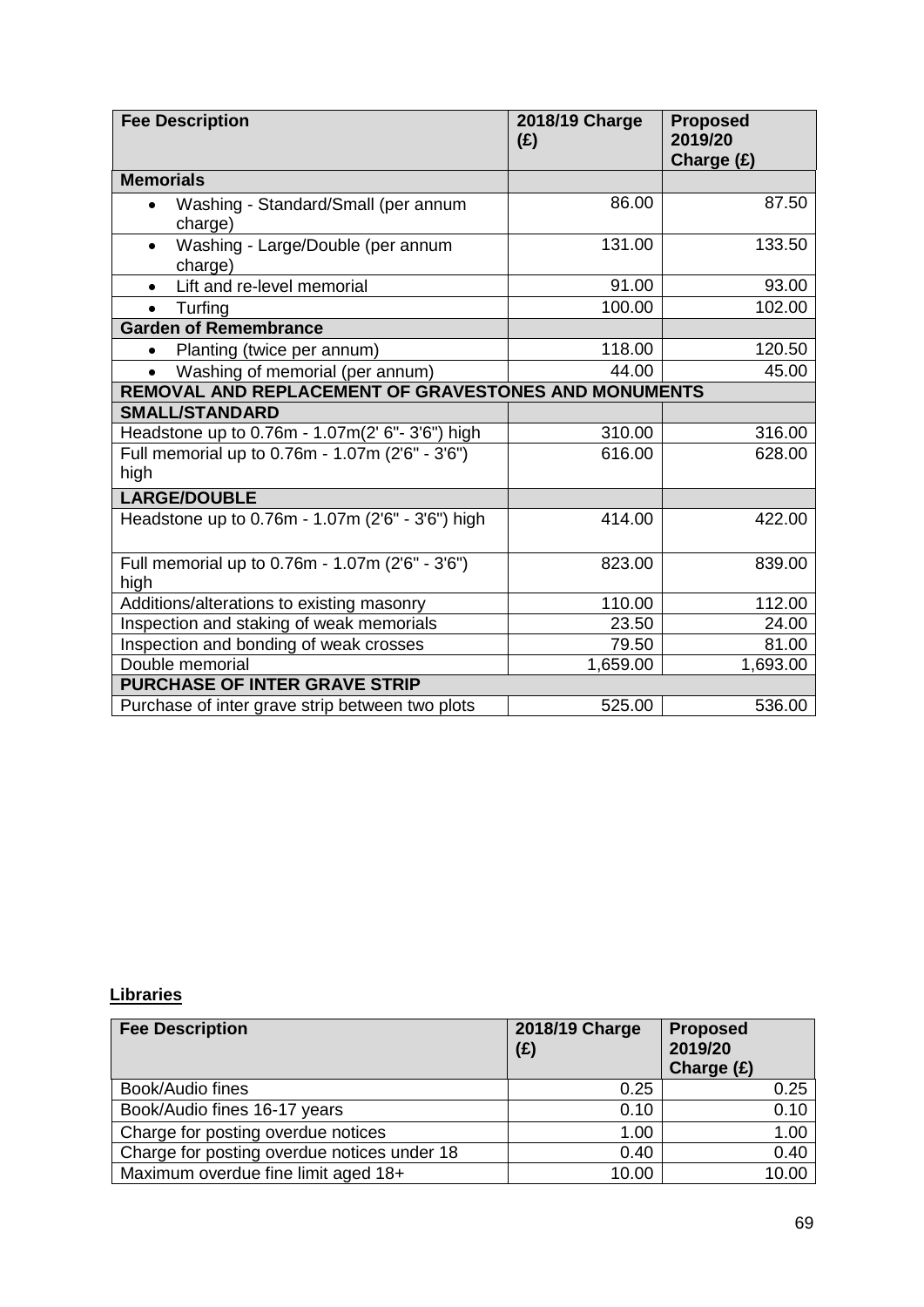| <b>Fee Description</b>                                                          | 2018/19 Charge<br>(E) | <b>Proposed</b><br>2019/20 |
|---------------------------------------------------------------------------------|-----------------------|----------------------------|
|                                                                                 |                       | Charge (£)                 |
| Maximum overdue fine limit 16-17 years                                          | 2.00                  | 2.00                       |
| Replacement Library card                                                        | 3.00                  | 3.00                       |
| Replacement Library card under 16s                                              | 1.00                  | 1.00                       |
| <b>Standard reservation</b>                                                     | 1.00                  | 1.00                       |
| Reservations - concessions                                                      | 0.50                  | 0.60                       |
| Reservations - 16-17 years                                                      | 0.50                  | 0.60                       |
| British Library loan - books, Interlibrary loan                                 | 13.00                 | 14.00                      |
| outside UK, or interlibrary loan via academic                                   |                       |                            |
| institutions                                                                    |                       |                            |
| British Library loan - books, Interlibrary loan                                 | 1.00                  | 1.00                       |
| outside UK, or interlibrary loan via academic<br>institutions (reservation fee) |                       |                            |
| British Library Loan - periodical article                                       | 7.00                  | 7.00                       |
| British Library Loan - periodical article (per page)                            | 0.10                  | 0.10                       |
| Periodical article                                                              | 1.00                  | 1.00                       |
| Periodical article (per page)                                                   | 0.10                  | 0.10                       |
| Periodical article - concessions                                                | 0.50                  | 0.50                       |
|                                                                                 |                       |                            |
| Periodical article - concessions (per page)                                     | 0.10                  | 0.10                       |
| CD single or set                                                                | 1.00                  | 1.00                       |
| CDs single or sets (concessions -people receiving<br>benefits, RBKC staff)      | 0.40                  | 0.40                       |
| Language course on cassette/CD                                                  | 2.50                  | 2.50                       |
| Language course cassette/CD (concessions -                                      | 1.10                  | 1.10                       |
| people receiving benefits, RBKC staff)                                          |                       |                            |
| Language courses on CD-ROM                                                      | 2.50                  | 2.50                       |
| Language courses on DVD                                                         | 2.50                  | 2.50                       |
| Language courses on DVD (RBKC staff)                                            | 2.00                  | 2.00                       |
| Online language courses                                                         | 6.00                  | 6.00                       |
| Talking books (3 weeks)                                                         | 1.00                  | 1.00                       |
| Talking books (concessions -people receiving<br>benefits, RBKC staff)           | 0.50                  | 0.50                       |
| New release DVDs                                                                | 2.50                  | 2.50                       |
| New release (RBKC staff)                                                        | 2.00                  | 2.00                       |
| Feature DVDs                                                                    | 2.00                  | 2.00                       |
| Feature DVDs RBKC staff                                                         | 2.00                  | 2.00                       |
| Children's DVDs non feature                                                     | 1.00                  | 1.00                       |
| Children's DVD features and Feature films U                                     | 1.00                  | 1.00                       |
| DVD boxed sets                                                                  | 2.50                  | 2.50                       |
| DVD boxed sets (RBKC staff)                                                     | 2.00                  | 2.00                       |
| Black and white A4 photocopying per side                                        | 0.20                  | 0.20                       |
| Black and white A3                                                              | 0.40                  | 0.40                       |
| Colour A4                                                                       | 0.80                  | 0.80                       |
| Printing - A4 Black and white                                                   | 0.20                  | 0.20                       |
| Printing - A3 Black and white                                                   | 0.40                  | 0.40                       |
| Printing - A3 colour                                                            | 1.50                  | 1.50                       |
| Internet - subsequent hour (minimum charge 25p<br>per charged booking)          | 1.00                  | 1.00                       |
| Advert to be displayed - weekly                                                 | 1.00                  | 1.50                       |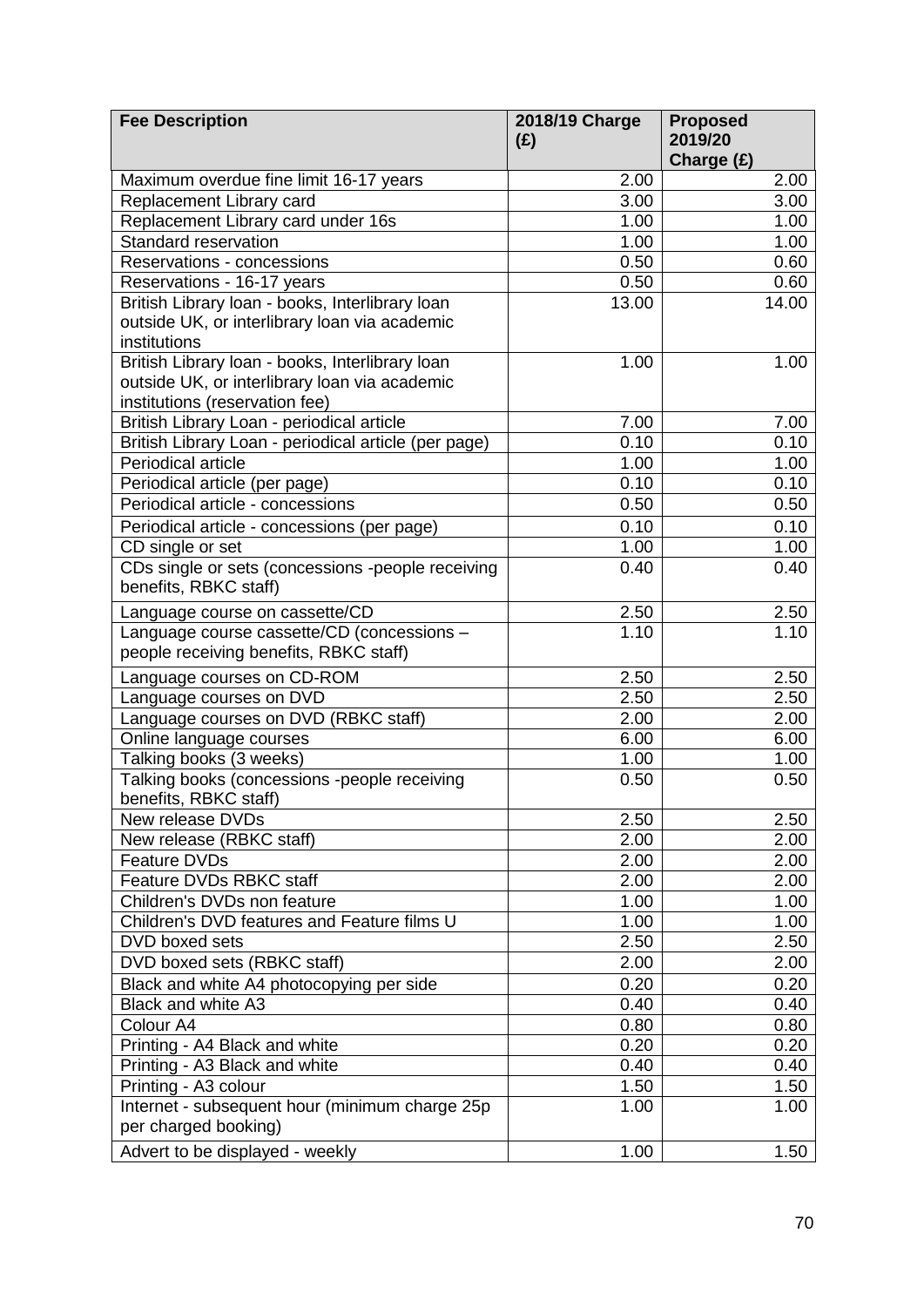| <b>Fee Description</b>                                            | 2018/19 Charge<br>(E) | <b>Proposed</b><br>2019/20 |
|-------------------------------------------------------------------|-----------------------|----------------------------|
|                                                                   |                       | Charge (£)                 |
| Maximum charge author and miscellaneous<br>events (where charged) | 5.00                  | 15.00                      |
| Maximum charge concessions                                        | 3.00                  | 9.00                       |
| Filming - standard library opening hours / per hour               | 150.00                | 150.00                     |
| Filming - out of hours / per hour                                 | 200.00                | 200.00                     |
| Parking                                                           | 60.00                 | 60.00                      |
| Lost identifiable items inc DVDs (maximum                         | 10.00                 | 10.00                      |
| charge)                                                           |                       |                            |
| Damaged items (maximum charge)                                    | 10.00                 | 10.00                      |
| Lost unidentifiable Items (maximum charge)                        | 10.00                 | 10.00                      |
| Books black and white RBKC Local Studies                          | 27.00                 | 27.00                      |
| reproduction fees                                                 |                       |                            |
| Books colour                                                      | 52.00                 | 52.00                      |
| Books non-profit black and white                                  | 8.00                  | 8.00                       |
| Books non-profit colour                                           | 16.00                 | 16.00                      |
| Book jackets black and white                                      | 80.00                 | 80.00                      |
| Book jackets colour                                               | 160.00                | 160.00                     |
| Newspapers black and white                                        | 32.00                 | 32.00                      |
| Newspapers colour                                                 | 65.00                 | 65.00                      |
| Postcards trade black and white                                   | 65.00                 | 65.00                      |
| Postcards trade colour                                            | 130.00                | 130.00                     |
| Postcards charity black and white                                 | 33.00                 | 33.00                      |
| Postcards charity colour                                          | 65.00                 | 65.00                      |
| Posters and calendars black and white                             | 130.00                | 130.00                     |
| Posters and calendars colour                                      | 260.00                | 260.00                     |
| Advertising black and white                                       | 86.00                 | 86.00                      |
| Advertising colour                                                | 170.00                | 170.00                     |
| TV/film black and white                                           | 66.00                 | 66.00                      |
| TV/film colour                                                    | 130.00                | 130.00                     |
| Specific enquiries including short enquiries                      | 5.00                  | 5.00                       |
| Census enquiries                                                  | 4.50                  | 4.50                       |
| Longer searches min 1 hour (inc VAT per hour)                     | 21.00                 | 21.00                      |
| Lecture theatre Kensington Central Library                        | 60.00                 | 65.00                      |
| Lecture theatre local rate                                        | 32.00                 | 45.00                      |
| Lecture theatre Saturday rate                                     | 70.00                 | 75.00                      |
| Meeting room in conjunction with lecture theatre                  | 13.00                 | 15.00                      |
| Meeting room in conjunction with lecture theatre -<br>local rate  | 9.00                  | 11.00                      |
| Meeting room in conjunction with lecture theatre -                | 14.00                 | 16.00                      |
| Saturday rate                                                     |                       |                            |
|                                                                   |                       |                            |
| Meeting room separately                                           | 27.00                 | 30.00                      |
| Meeting room separately - local rate                              | 18.00                 | 20.00                      |
| Meeting room separately - Saturday rate                           | 37.00                 | 40.00                      |
| Kitchen and crockery Equipment hire                               | 21.00                 | 22.00                      |
| Piano and tuning                                                  | 95.00                 | 100.00                     |
| Screen only                                                       | 9.00                  | 10.00                      |
| Lighting theatre                                                  | 42.00                 | 45.00                      |
| Flip chart                                                        | 11.00                 | 12.00                      |
| Projector                                                         | 55.00                 | 55.00                      |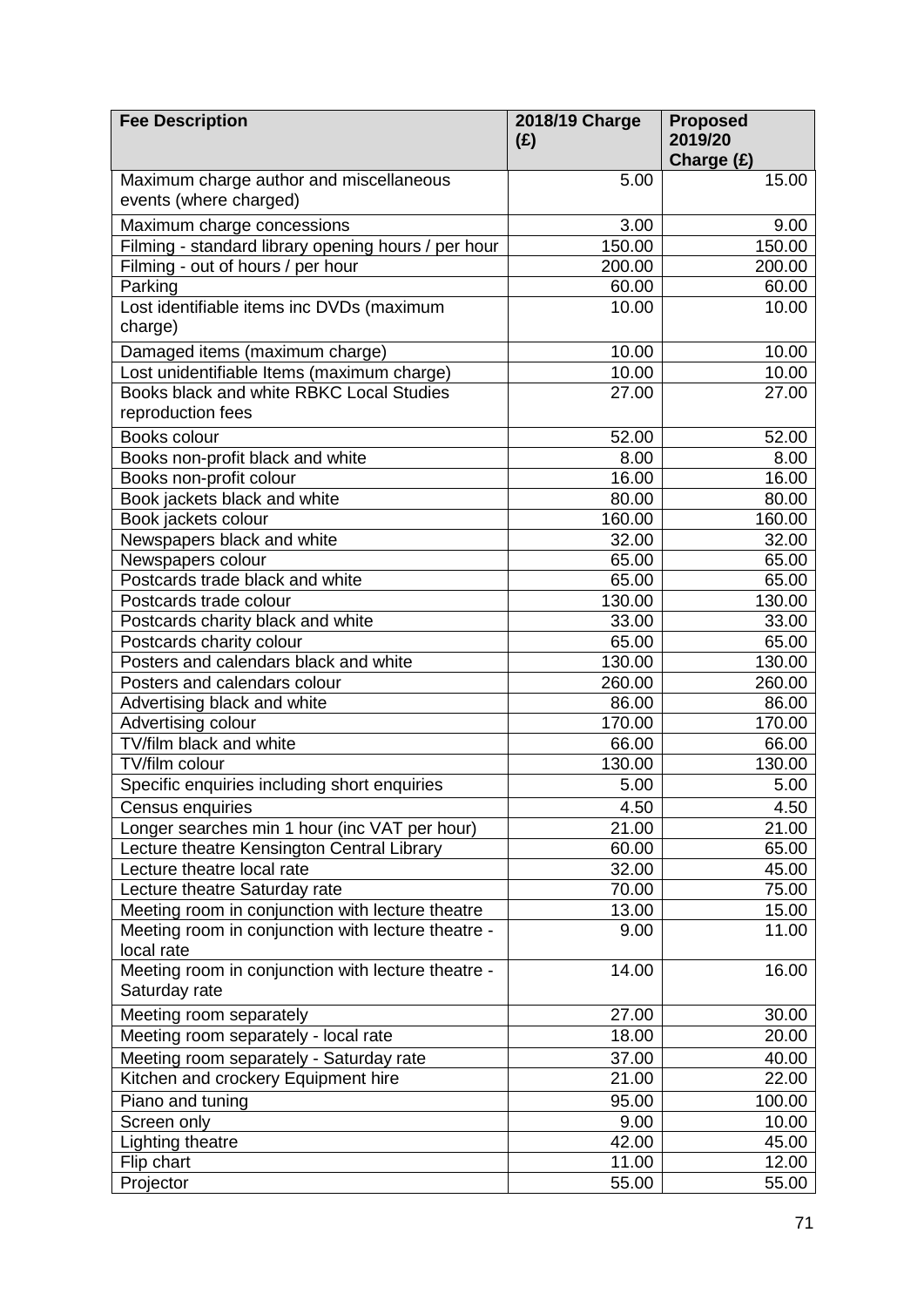| <b>Fee Description</b>                            | 2018/19 Charge<br>(E) | <b>Proposed</b><br>2019/20<br>Charge (£) |
|---------------------------------------------------|-----------------------|------------------------------------------|
| Laptop                                            | 55.00                 | 55.00                                    |
| 1 week standard rate Chelsea Library Gallery hire | 200.00                | 240.00                                   |
| 1 week local rate                                 | 180.00                | 195.00                                   |
| 2 weeks standard Rate                             | 300.00                | 360.00                                   |
| 2 weeks local rate                                | 270.00                | 290.00                                   |
| Private view                                      | 155.00                | 170.00                                   |
| Private view - local rate                         | 145.00                | 160.00                                   |
| Corridor boards per booking (additional space)    | 105.00                | 110.00                                   |
| Corridor boards per booking - local rate          | 95.00                 | 100.00                                   |
| Corridor boards per booking (2 weeks)             | 145.00                | 160.00                                   |
| Corridor boards per booking - local rate          | 120.00                | 130.00                                   |
| Standard rate (per hour) (Monday to Friday)       | 18.00                 | 25.00                                    |
| Local rate (per hour) (Monday to Friday)          | 13.50                 | 20.00                                    |
| Saturday rate                                     | 25.00                 | 30.00                                    |
| DVD, video and TV                                 | 68.00                 | 68.00                                    |
| Flip chart                                        | 11.00                 | 11.00                                    |

## **Transport and Highways Fees**

The following fees and charges remain subject to review and approval by the Council's Licensing Committee on 13 February 2019.

| <b>Fee Description</b>                                                                         | 2018/19 Charge (£)                                                                                                       | Proposed 2019/20<br>Charge (£) |
|------------------------------------------------------------------------------------------------|--------------------------------------------------------------------------------------------------------------------------|--------------------------------|
| <b>Banners</b>                                                                                 |                                                                                                                          |                                |
| There are 48 sites available, in Kensington High Street                                        |                                                                                                                          |                                |
| Hire charge per single site per week<br>$\bullet$                                              | £25                                                                                                                      | £26                            |
| Erection and removal<br>$\bullet$                                                              | Actual costs plus administration charge<br>plus VAT                                                                      |                                |
| Festive decorations licence                                                                    | £57                                                                                                                      | £58                            |
| <b>Highways</b>                                                                                |                                                                                                                          |                                |
| Permission to deposit a skip on the highway                                                    | £93                                                                                                                      | £95                            |
| Permission to erect scaffolding on the highway                                                 | £162                                                                                                                     | £165                           |
| Permission to deposit building materials on the<br>highway                                     | £162                                                                                                                     | £165                           |
| Permission to erect a hoarding or fence on the<br>highway                                      | £162                                                                                                                     | £165                           |
| Permission to carry out a crane operation on<br>the highway                                    | £169                                                                                                                     | £172                           |
| Permission to carry out works by Licence<br>under Section 50 NRSWA 1991                        | £204                                                                                                                     | £208                           |
| Permission to carry out construction works on<br>the highway.                                  | 5% of the cost of the works deducted from<br>a deposit which is placed with the Council<br>prior to the works commencing |                                |
| * Permission to make an opening of the<br>footway to make an entrance of a cellar or<br>vault. | 5% of the cost of the works deducted from<br>a deposit which is placed with the Council<br>prior to the works commencing |                                |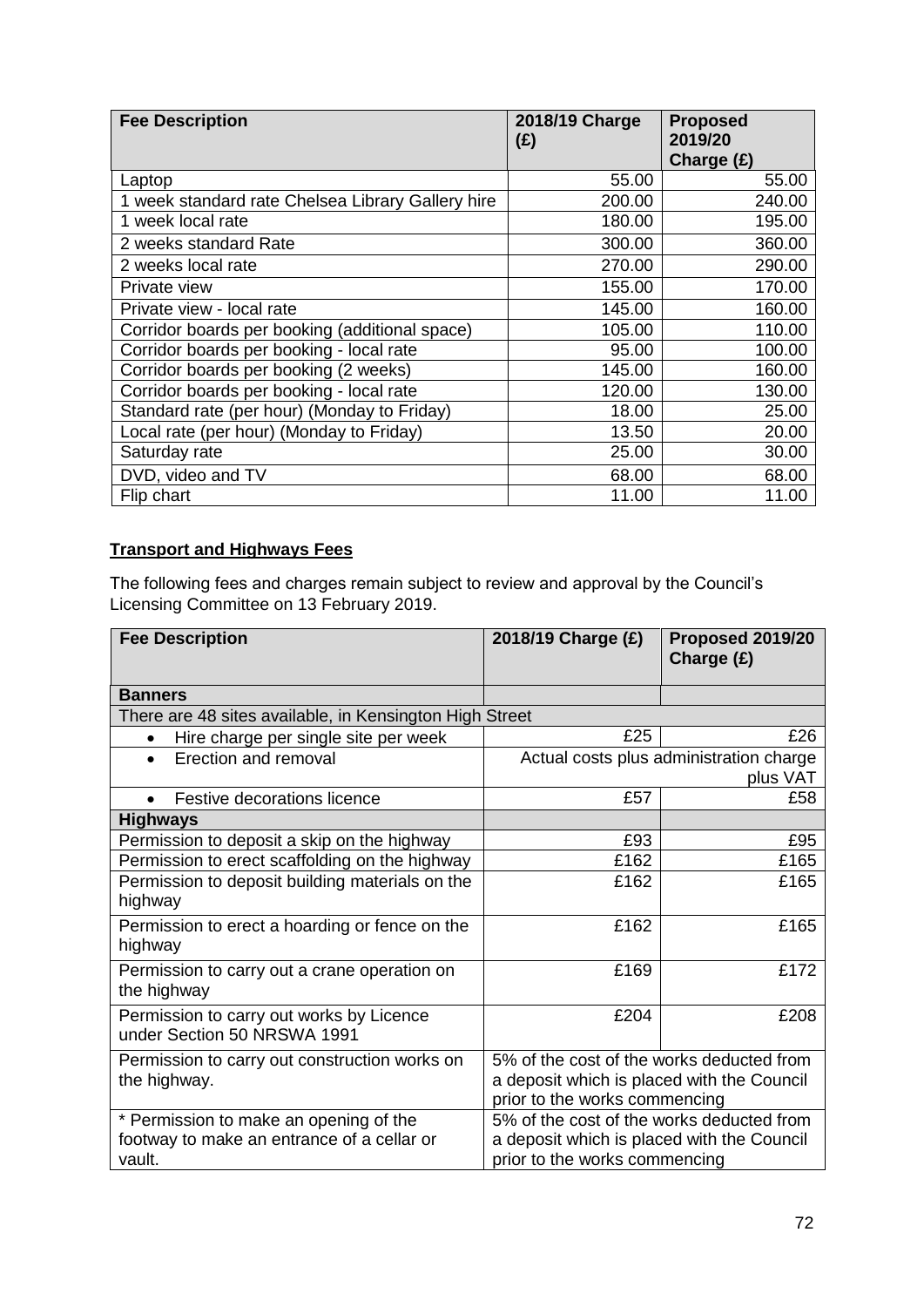| <b>Fee Description</b>                                               | 2018/19 Charge (£)                     | Proposed 2019/20<br>Charge (£) |
|----------------------------------------------------------------------|----------------------------------------|--------------------------------|
| Permission to carry out work on the street to                        | 5% of the cost of the works deducted   |                                |
| provide means of admitting light to an adjacent                      | from a deposit which is placed with    |                                |
| premises.                                                            | the Council prior to the works         |                                |
|                                                                      | commencing                             |                                |
| Application under S247 TCPA 1990 to stop up<br>the highway           | £1,870                                 | £1,907                         |
| Fee to modify an application under S247                              | N/A                                    | £196                           |
| TCPA 1990 to stop up the highway                                     |                                        |                                |
| following a refusal of related planning                              |                                        |                                |
| permission or the withdrawal of a related                            |                                        |                                |
| planning application                                                 |                                        |                                |
| Cost of dealing with a public inquiry if the                         | Actual cost deducted                   | Actual cost<br>deducted from a |
| making of a stopping up order is challenged                          | from a $£2,000$<br>deposit placed with | £2,000 deposit                 |
|                                                                      | us before work                         | placed with us                 |
|                                                                      | begins                                 | before work begins             |
| <b>TECHNICAL APPROVAL OF HIGHWAY STRUCTURES</b>                      |                                        |                                |
| Fee for checking and approving structures                            | £1,276                                 | £1,302                         |
| (Category 0 - no departures)                                         |                                        |                                |
| Fee for checking and approving structures                            | £1,805                                 | £1,841                         |
| (Category 1 - no departures)                                         |                                        |                                |
| Fee for checking and approving structures                            | £2,338                                 | £2,385                         |
| (Category 2 - no departures)                                         |                                        |                                |
| Fee for checking and approving structures                            | £3,022                                 | £3,082                         |
| (Category 2 - with departures)<br><b>TEMPORARY STRUCTURE LICENCE</b> |                                        |                                |
| Remedial work below £250.00                                          | £51                                    | £52                            |
| PLACING OF AMENITIES ON PUBLIC HIGHWAY                               |                                        |                                |
| <b>Tables and Chairs and other amenities</b>                         |                                        |                                |
| Application fee<br>$\bullet$                                         | 482.00                                 | 492.00                         |
| Fee per chair<br>$\bullet$                                           | 19.00                                  | 19.00                          |
| Additional charge beyond 9pm<br>$\bullet$                            | 235.00                                 | 240.00                         |
| Duplication of licence fee<br>$\bullet$                              | 48.00                                  | 49.00                          |
| Licence transfer                                                     | 143.00                                 | 146.00                         |
|                                                                      |                                        |                                |

#### **Highways and Public Lighting**

All charges provided below relate to the amount of money that the Council receives, i.e. if a charge is applied by the customer's bank for making a payment, e.g. in the case of cheques or transfers from foreign banks (where accepted), then this charge is payable by the customer in addition to the charges below. It should be noted that if the charges are not paid in full, the application will not proceed until the full amount is received by the Council.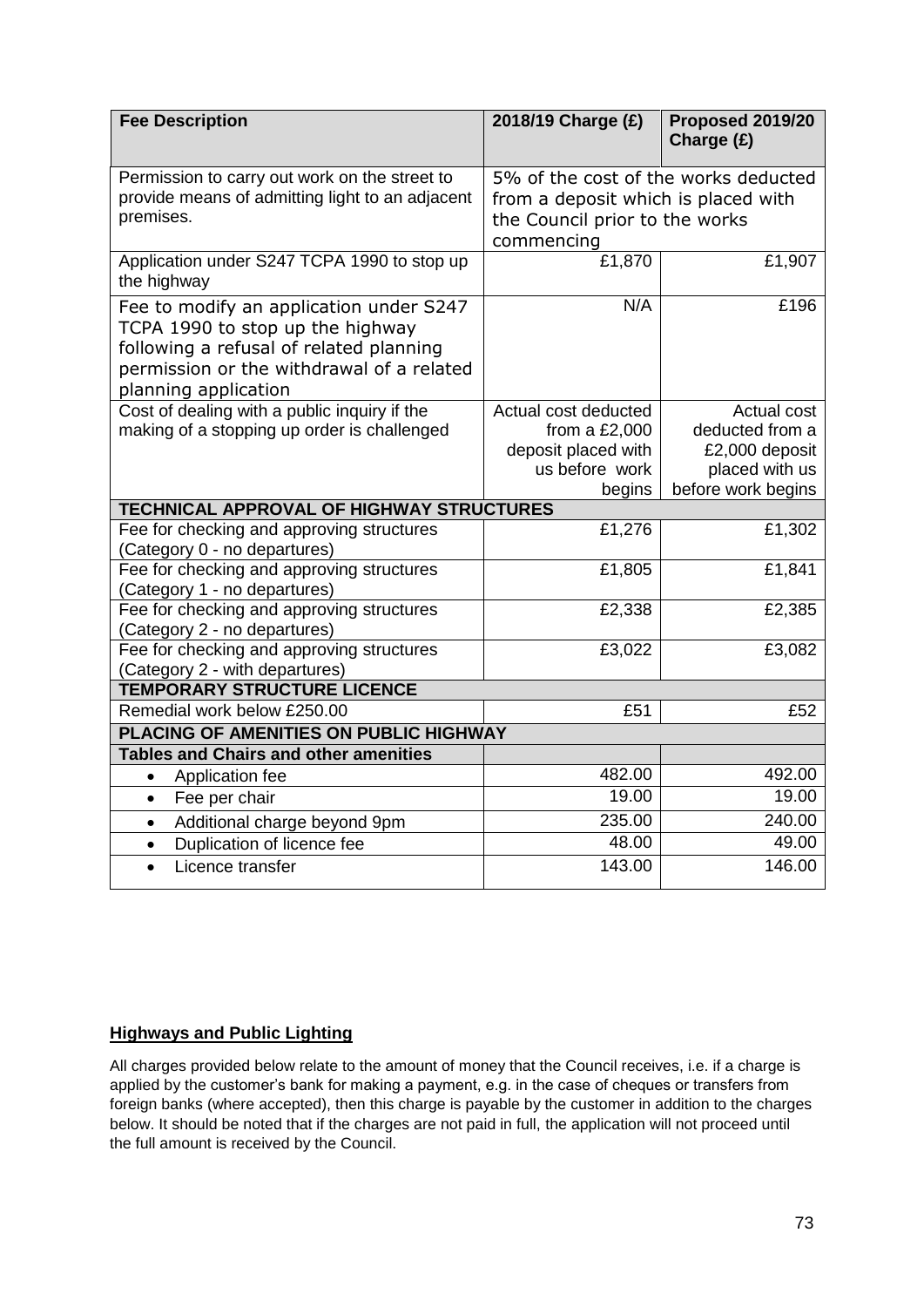| <b>Fee Description</b>                                                                                                                                                                                                                                                                                                                                                                                                                                                                                                                     | 2018/19 Charge<br>(E)                               | <b>Proposed</b><br>2019/20<br>Charge (£)            |
|--------------------------------------------------------------------------------------------------------------------------------------------------------------------------------------------------------------------------------------------------------------------------------------------------------------------------------------------------------------------------------------------------------------------------------------------------------------------------------------------------------------------------------------------|-----------------------------------------------------|-----------------------------------------------------|
| Charge for making changes to street lighting<br>equipment                                                                                                                                                                                                                                                                                                                                                                                                                                                                                  | Actual Cost +<br>20%                                | Actual Cost +<br>20%                                |
| Fee for approving the design of private works on<br>the public highway including footway crossovers                                                                                                                                                                                                                                                                                                                                                                                                                                        | 10% of the of the<br>estimated cost of<br>the works | 10% of the of the<br>estimated cost of<br>the works |
| Charge for supervising/implementing works<br>including footway crossovers                                                                                                                                                                                                                                                                                                                                                                                                                                                                  | Actual Cost +<br>20%                                | Actual Cost +<br>20%                                |
| Fee for supervising work on the highway carried<br>out by developers under agreement<br>The fee for supervising work on the highway<br>carried out by developers under agreement is 20<br>per cent of the cost of the works. This fee has not<br>changed but appears as a new line in the schedule<br>of charges to make it clearer to developers that this<br>fee will be payable. Previously this charge was<br>included<br>the<br>"Fee<br>for<br>in<br>charge<br>for<br>supervising/implementing works including footway<br>crossovers" | 20% of the total<br>cost of the works               | 20% of the total<br>cost of the works               |
| Section 177 Oversail Licence                                                                                                                                                                                                                                                                                                                                                                                                                                                                                                               | 226.00                                              | 231.00                                              |
| Initial plug-in charge for users of electric vehicle<br>charging points in lamp columns and bollards                                                                                                                                                                                                                                                                                                                                                                                                                                       | 1.00                                                | 1.00                                                |
| Charge per hour after the first 24 hours of being<br>plugged in to electric vehicle charging points in<br>lamp columns and bollards                                                                                                                                                                                                                                                                                                                                                                                                        | 1.00                                                | 1.00                                                |
| <b>ROAD TRAFFIC REGULATION</b>                                                                                                                                                                                                                                                                                                                                                                                                                                                                                                             |                                                     |                                                     |
| Permission to introduce special temporary waiting<br>restrictions for a relevant (special) event                                                                                                                                                                                                                                                                                                                                                                                                                                           | n/a                                                 | n/a                                                 |
| Cost of making a temporary road traffic regulation<br>order                                                                                                                                                                                                                                                                                                                                                                                                                                                                                | 1,563.00                                            | 1,594.00                                            |
| Cost of road closures for relevant (special) events                                                                                                                                                                                                                                                                                                                                                                                                                                                                                        | 1,563.00                                            | 1,594.00                                            |
| Cost of making an emergency temporary road<br>traffic notice                                                                                                                                                                                                                                                                                                                                                                                                                                                                               | 350.00                                              | 357.00                                              |
| Admin cost of each traffic order change which is<br>included in the four monthly Miscellaneous<br>Parking Amendment Order statutory consultation<br>associated with planning permission granted,<br>vehicle crossovers, creating or moving any<br>specific parking bay (except diplomatic parking<br>bays) designated for a specific set of users e.g.<br>doctor's permit bays, car club bays, antique<br>dealer bays, coach bays, bus stops/ stands,<br>police bays, ambulance bays, taxi ranks etc.                                      | 400.00                                              | 408.00                                              |
| Implementation cost of each traffic order change<br>which is included in the four monthly<br>Miscellaneous Parking Amendment Order<br>statutory consultation associated with planning<br>permission granted, vehicle crossovers, creating                                                                                                                                                                                                                                                                                                  | 509.00                                              | 519.00                                              |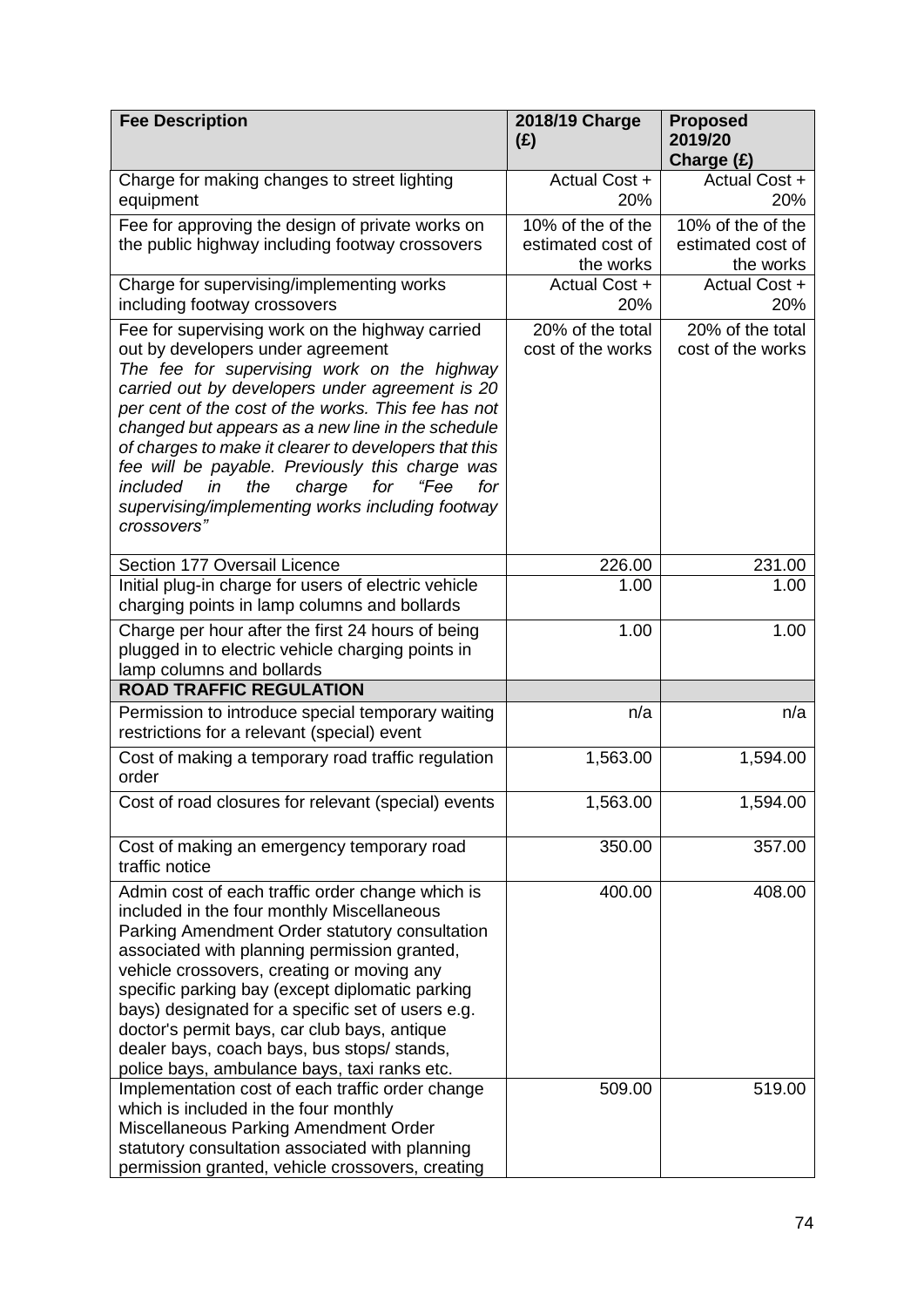| <b>Fee Description</b>                                                                        | 2018/19 Charge<br>(E) | <b>Proposed</b><br>2019/20<br>Charge (£) |
|-----------------------------------------------------------------------------------------------|-----------------------|------------------------------------------|
| or moving any specific parking bay (except                                                    |                       |                                          |
| diplomatic parking bays) designated for a specific                                            |                       |                                          |
| set of users e.g. doctor's permit bays, car club                                              |                       |                                          |
| bays, antique dealer bays, coach bays, bus stops/                                             |                       |                                          |
| stands, police bays, ambulance bays, taxi ranks                                               |                       |                                          |
| etc.                                                                                          |                       |                                          |
| Cost per bay of creating a diplomatic parking bay                                             | 2,000.00              | 2,000.00                                 |
| Cost of removing any specific parking bay                                                     | Free                  | Free                                     |
| designated for a specific set of users as part of                                             |                       |                                          |
| the four monthly Miscellaneous Parking                                                        |                       |                                          |
| Amendment Order, e.g. doctor's permit bays, car                                               |                       |                                          |
| club bays, diplomatic parking bays, antique dealer                                            |                       |                                          |
| bays, coach bays, bus stops/ stands, police bays,                                             |                       |                                          |
| ambulance bays, taxi ranks etc.                                                               |                       |                                          |
| Cost of creating, moving or removing resident<br>bays, pay and display bays, electric vehicle | Free                  | Free                                     |
| charging bay, disabled blue badge bays,                                                       |                       |                                          |
| personalised disabled bays, Housing estate                                                    |                       |                                          |
| disabled bays, all motorcycle bays, loading bays                                              |                       |                                          |
| and on-carriageway bicycle bays (not related to a                                             |                       |                                          |
| planning application, vehicle crossover or specific                                           |                       |                                          |
| set of users)                                                                                 |                       |                                          |
| Cost of making a permanent road traffic                                                       | <b>Actual Cost</b>    | <b>Actual Cost</b>                       |
| regulation order (outside the four monthly                                                    |                       |                                          |
| Miscellaneous Parking Amendment Order)                                                        |                       |                                          |
| Permission for the erection of temporary signs                                                | 38.00                 | 39.00                                    |
| Permission for and the supply and erection of a                                               | Actual Cost +         | Actual Cost +                            |
| traffic sign to specific land or premises                                                     | 20%                   | 20%                                      |
| <b>SEARCH FEES</b>                                                                            |                       |                                          |
| Road layout search fee                                                                        | 89.00                 | 91.00                                    |
| Highway status enquiries                                                                      | 97.00                 | 99.00                                    |
| <b>Housing Estate Parking Permits</b><br>Tenants and Leaseholders (TLSC) – charge per week    |                       |                                          |
| External Hardstand - North (inc. Lancaster West)                                              | £5.35                 | £5.46                                    |
| External Hardstand - South                                                                    | £6.89                 | £7.03                                    |
| Indoor Car Park Bay - Elm Park Gardens                                                        | £26.68                | £27.21                                   |
| Indoor Car Park Bay - Walnut Tree House                                                       | £14.38                | £14.67                                   |
| Indoor Car Park Bay - Warwick Road                                                            | £12.22                | £12.46                                   |
| Indoor Car Park Bay - Worlds End                                                              | £17.56                | £17.91                                   |
| Indoor Car Park Bay - Swinbrook Estate (new charge<br>to be introduced when bays created)     | £9.35                 | £9.54                                    |
| Charges to tenants and leaseholders with a disabled                                           | Free                  | Free                                     |
| persons purple badge                                                                          |                       |                                          |
| Others (OUSC) - charge per week                                                               |                       |                                          |
| External Hardstand - North (inc. Lancaster West)                                              | £13.37                | £13.64                                   |
| External Hardstand - South                                                                    | £17.21                | £17.55                                   |
| Indoor Car Park Bay - Elm Park Gardens                                                        | £66.69                | £68.02                                   |
| Indoor Car Park Bay - Walnut Tree House                                                       | £35.93                | £36.65                                   |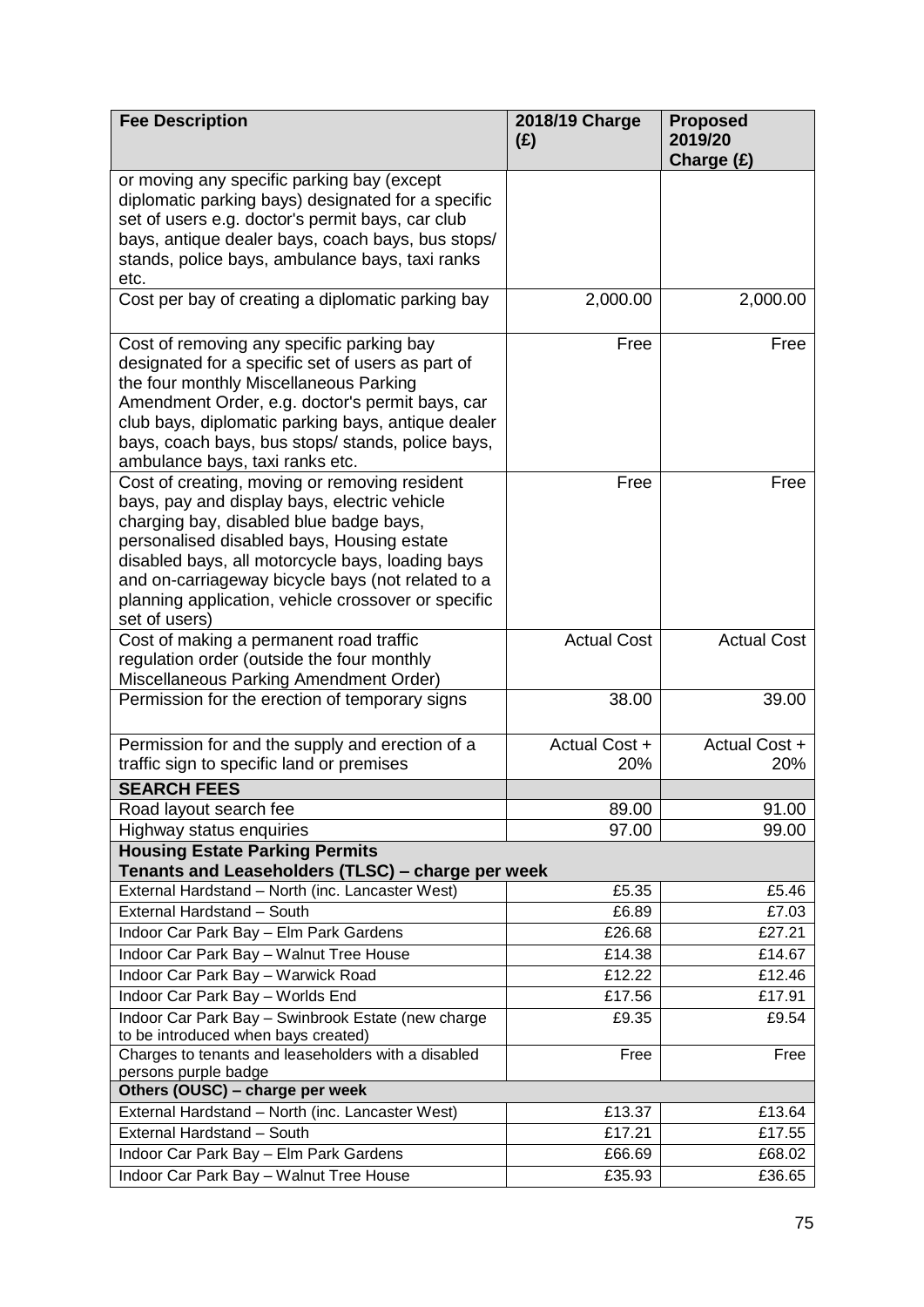| <b>Fee Description</b>                                                                    | 2018/19 Charge<br>(E) | <b>Proposed</b><br>2019/20<br>Charge $(E)$ |
|-------------------------------------------------------------------------------------------|-----------------------|--------------------------------------------|
| Indoor Car Park Bay - Warwick Road                                                        | £30.51                | £31.12                                     |
| Indoor Car Park Bay - Worlds End                                                          | £43.90                | £44.78                                     |
| Indoor Car Park Bay - Swinbrook Estate (new charge<br>to be introduced when bays created) | £23.36                | £23.83                                     |
| Charges to tenants and leaseholders with a disabled<br>persons purple badge               | Free                  | Free                                       |

#### **Additional Notes on Charging of Electric Vehicles using Lamp Columns**

- 1.1. In October 2017, the Deputy Leader and Lead Member for Environmental Health, Leisure and Resident Services agreed<sup>1</sup> that the Council let a direct award contract to Ubitricity for the supply and installation of 46 lamp column charging points and four bollard charging points in the Royal Borough and that, in addition to the electricity tariff and subscription paid directly to the service provider, users would be billed:
	- £1 every time they plugged into a lamp column; and
	- £1 per hour after the first 24 hours of being plugged in.
- 1.2. These costs are set by and paid to the Council and the income will be used to help maintain the equipment, and potentially to fund future deployments and replacements.
- 1.3. The uplift in inflation has not been great enough to warrant an increase in this charge since it was last set in April 2018.

#### **Parking**

All charges provided below relate to the amount of money that the Council receives, i.e. if a charge is applied by the customer's bank for making a payment, e.g. in the case of cheques or transfers from foreign banks (where accepted), then this charge is payable by the customer in addition to the charges below. It should be noted that if the charges are not paid in full, the application will not proceed until the full amount is received by the Council.

| <b>Fee Description</b>                                                                                                                                                    | 2018/19 Charge<br>(E) | <b>Proposed</b><br>2019/20<br>Charge $(E)$ |
|---------------------------------------------------------------------------------------------------------------------------------------------------------------------------|-----------------------|--------------------------------------------|
| * RESIDENTS' PARKING PERMITS                                                                                                                                              |                       |                                            |
| Annual Permit Charges (permit charges for weekend only, three months, six months and<br>nine months permits will be increased by RPI and rounded up to the nearest pound) |                       |                                            |
| Band 1 - up to 100g/km<br>$\bullet$                                                                                                                                       | 84.00                 | 87.00                                      |
| Band 2 - 101 - 120g/km<br>$\bullet$                                                                                                                                       | 112.00                | 116.00                                     |
| Band 3 - 121 - 150g/km<br>$\bullet$                                                                                                                                       | 129.00                | 134.00                                     |
| Band 4 - 151 - 165g/km<br>$\bullet$                                                                                                                                       | 144.00                | 149.00                                     |
| Band 5 - 166 - 185g/km<br>$\bullet$                                                                                                                                       | 159.00                | 165.00                                     |
| Band 6 - 186 - 225g/km and vehicles over<br>$\bullet$<br>225g/km registered from 01/03/2001 to<br>22/03/2006                                                              | 172.00                | 178.00                                     |
| Band 7 -over 225g/km and registered from<br>$\bullet$<br>23/03/2006                                                                                                       | 228.00                | 236.00                                     |

<sup>1</sup> <sup>1</sup> Key Decision Report, 13 October 2017, "Electric Vehicle Charging Using Street Lighting Columns" (ref: 05050/17/P/A)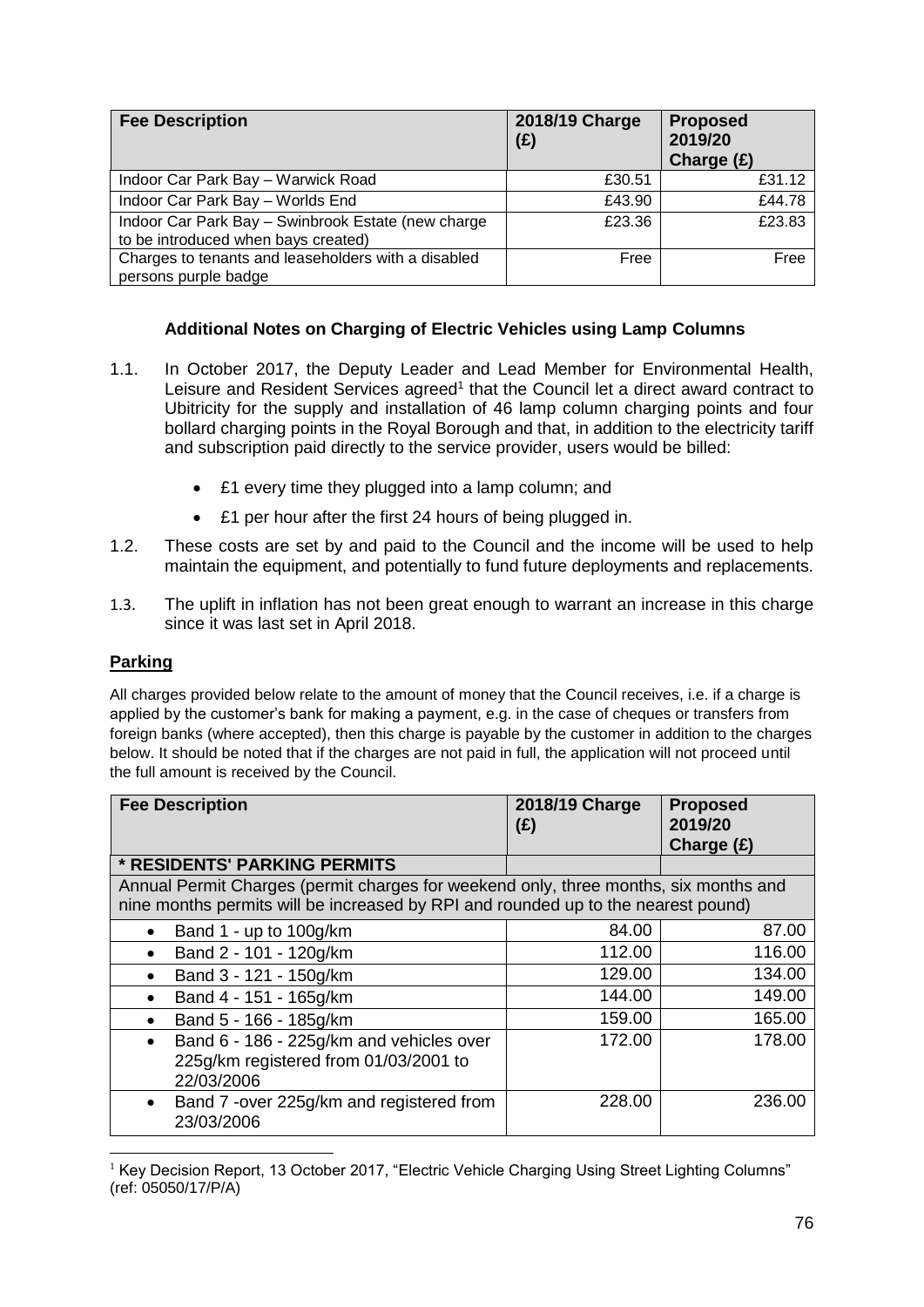| <b>Fee Description</b>                                                                         | 2018/19 Charge<br>(E) | <b>Proposed</b><br>2019/20<br>Charge (£) |
|------------------------------------------------------------------------------------------------|-----------------------|------------------------------------------|
| Engine size not over 1549cc pre 01/03/01                                                       | 129.00                | 134.00                                   |
| Engine size over 1549cc pre 1/03/01                                                            | 172.00                | 178.00                                   |
| One month temporary permit                                                                     | 37.00                 | 39.00                                    |
| Combined Electric Motorcycle Permit (to park in                                                | 84.00                 | 87.00                                    |
| motorcycle and resident permit bays)                                                           |                       |                                          |
| Combined Electric Motorcycle Permit (reduced for                                               | 70.00                 | 73.00                                    |
| holders of an Advanced Rider Training Certificate)                                             |                       |                                          |
| Combined Motorcycle Permit (to park in                                                         | 112.00                | 116.00                                   |
| motorcycle and resident permit bays)                                                           |                       |                                          |
| Combined Motorcycle Permit (reduced for holders                                                | 93.00                 | 97.00                                    |
| of an Advanced Rider Training Certificate)                                                     |                       |                                          |
| Motorcycle Permit (to park in motorcycle permit                                                | Free                  | Free                                     |
| bays only)                                                                                     |                       |                                          |
|                                                                                                |                       |                                          |
| Supplementary charges to residents' parking permit charges:                                    |                       |                                          |
| Diesel surcharge for diesel vehicles                                                           | 43.00                 | 45.00                                    |
| Second and subsequent residents' permit charge<br><b>DOCTORS' BAY PERMITS</b>                  | 73.00                 | 76.00                                    |
|                                                                                                | 279.00                | 289.00                                   |
| First permit for a doctors' bay (12 months)<br>Each additional permit for a doctors' bay (12   | 13.00                 | 13.00                                    |
| months)                                                                                        |                       |                                          |
| <b>CAR CLUB PERMITS</b>                                                                        |                       |                                          |
| Annual permit charges                                                                          |                       |                                          |
| Permit for an electric car or a plug-in hybrid                                                 | 84.00                 | 87.00                                    |
| electric/petrol car in VED band A (for the first                                               |                       |                                          |
| three years following the installation of a new                                                |                       |                                          |
| electric-vehicle charging point, paid for by the car                                           |                       |                                          |
| club operator)                                                                                 |                       |                                          |
| Permit for a car in VED bands A and B                                                          | 642.00                | 664.00                                   |
| Permit for a car in VED band C                                                                 | 890.00                | 920.00                                   |
| The Council charges more for cars in higher VED                                                |                       |                                          |
| bands to be consistent with our CO2 emissions based                                            |                       |                                          |
| resident permit bands.                                                                         |                       |                                          |
| Permit for a Euro 6 vans                                                                       | 1,299.00              | 1,342.00                                 |
| Permit for a Euro 5 vans                                                                       | 1,717.00              | 1,774.00                                 |
| <b>ADMINISTRATIVE CHARGES</b>                                                                  |                       |                                          |
| Administrative charge for processing refunds<br>associated with all permits other than antique | 13.00                 | 25.00                                    |
| dealer permits                                                                                 |                       |                                          |
| Administrative charge for processing refunds,                                                  | 13.00                 | 13.00                                    |
| replacing lost, stolen, damaged or destroyed                                                   |                       |                                          |
| permits and processing permanent or temporary                                                  |                       |                                          |
| change of vehicle applications, associated with all                                            |                       |                                          |
| permits other than antique dealer permits                                                      |                       |                                          |
| <b>ANTIQUE DEALER PERMITS</b>                                                                  |                       |                                          |
| Antique Dealer Permit (12 month price)                                                         | 195.00                | 202.00                                   |
| Administrative charge for replacing antique                                                    | 6.00                  | 6.00                                     |
| dealer permits, i.e. replacing lost, destroyed,                                                |                       |                                          |
| damaged or stolen permits, change of vehicle,                                                  |                       |                                          |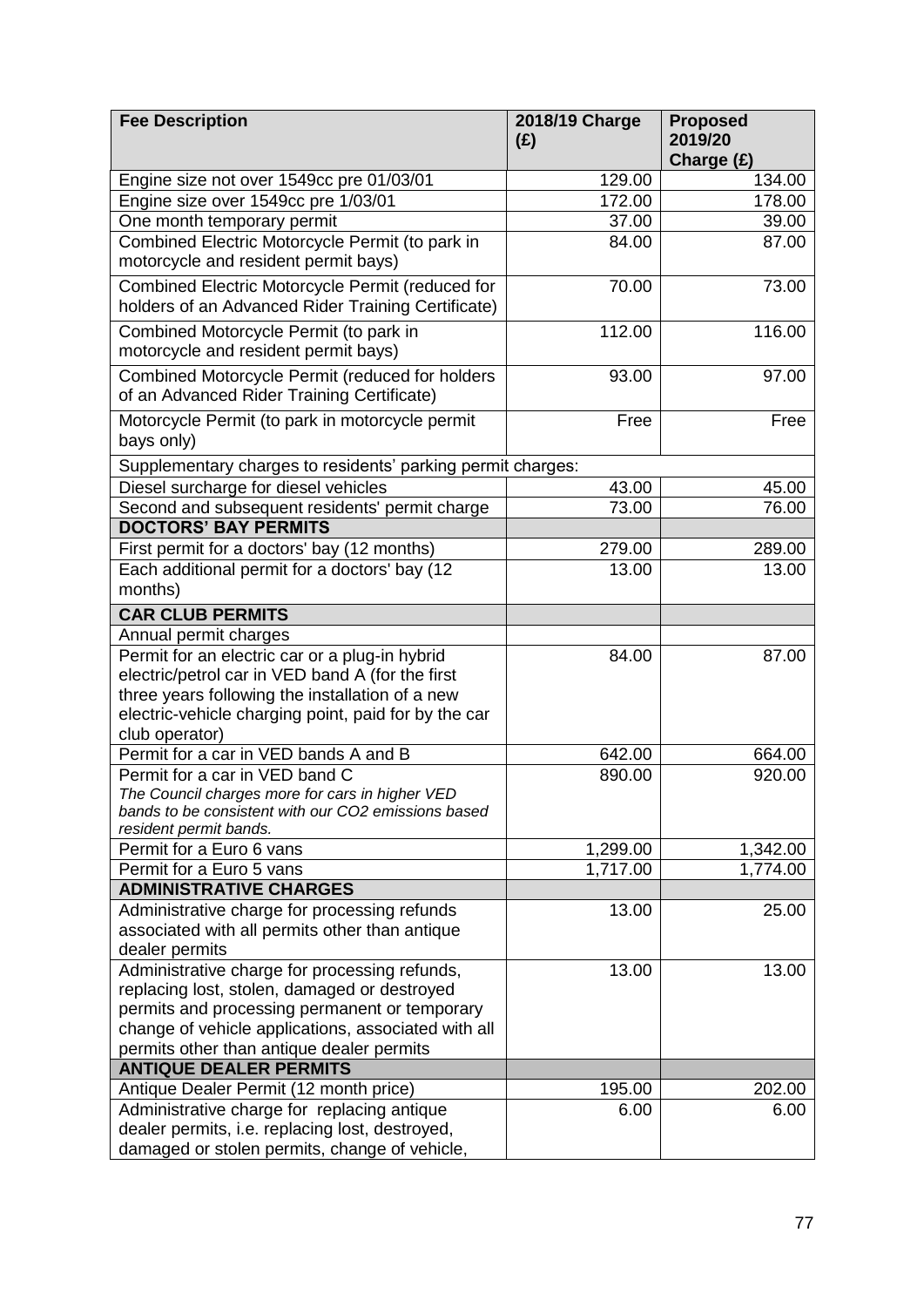| <b>Fee Description</b>                                                           | 2018/19 Charge<br>(E) | <b>Proposed</b><br>2019/20<br>Charge (£) |
|----------------------------------------------------------------------------------|-----------------------|------------------------------------------|
| adding a second vehicle to the permit and issuing<br>temporary permits.          |                       |                                          |
| ON-STREET PAY AND DISPLAY TARIFF PER HOUR                                        |                       |                                          |
| <b>Basic</b><br>$\bullet$                                                        | 1.30                  | 1.30                                     |
| Low<br>$\bullet$                                                                 | 2.50                  | 2.60                                     |
| Intermediate<br>$\bullet$                                                        | 2.50                  | 2.60                                     |
| Medium<br>$\bullet$                                                              | 3.70                  | 3.80                                     |
| High                                                                             | 4.90                  | 5.10                                     |
| <b>HOLLAND PARK CAR PARK</b>                                                     |                       |                                          |
| Up to 1 hour<br>٠                                                                | 3.70                  | 3.80                                     |
| Up to 2 hours<br>$\bullet$                                                       | 7.40                  | 7.60                                     |
| Up to 3 hours<br>$\bullet$                                                       | 11.10                 | 11.40                                    |
| Up to 4 hours                                                                    | 14.80                 | 15.20                                    |
| <b>PARKING SUSPENSIONS</b>                                                       |                       |                                          |
| Fewer than six chargeable days (per space per<br>chargeable day)                 | 54.00                 | 56.00                                    |
| Six to 42 chargeable days inclusive (per space<br>per chargeable day)            | 81.00                 | 84.00                                    |
| 43 chargeable days or more (per space per<br>chargeable day)                     | 108.00                | 112.00                                   |
| Utilities suspensions where the suspended bays                                   | Suspension            | Suspension                               |
| will be excavated by the utility company                                         | charges apply for     | charges apply for                        |
|                                                                                  | the first day only    | the first day only                       |
| Utilities suspensions where the suspended bays                                   | Suspension            | Suspension                               |
| will not be excavated by the utility company, e.g.                               | charges apply for     | charges apply for                        |
| traffic management reasons                                                       | every day of the      | every day of the                         |
| <b>Administrative charges for suspensions</b>                                    | suspension            | suspension                               |
| Cancelling a suspension after the suspension                                     | 18.00                 | 18.00                                    |
| sign has already been posted (per suspension                                     |                       |                                          |
| application)                                                                     |                       |                                          |
| Cancelling a suspension before the suspension                                    | 13.00                 | 13.00                                    |
| sign has been posted (per suspension                                             |                       |                                          |
| application)                                                                     |                       |                                          |
| Administrative charge for any change to the                                      | 18.00                 | 18.00                                    |
| suspension sign on-street after the suspension                                   |                       |                                          |
| sign has been posted (per suspension                                             |                       |                                          |
| application)<br>Administration charge for changes to the                         | 13.00                 | 13.00                                    |
| suspension application where suspension sign                                     |                       |                                          |
| has not been posted and where the change is the                                  |                       |                                          |
| second or subsequent change made to that                                         |                       |                                          |
| application                                                                      |                       |                                          |
| <b><i>*PARKING DISPENSATIONS</i></b>                                             |                       |                                          |
| Fewer than six chargeable days (per five metre                                   | 54.00                 | 56.00                                    |
| space per chargeable day)                                                        |                       |                                          |
| Six to 42 chargeable days inclusive (per five<br>metre space per chargeable day) | 81.00                 | 84.00                                    |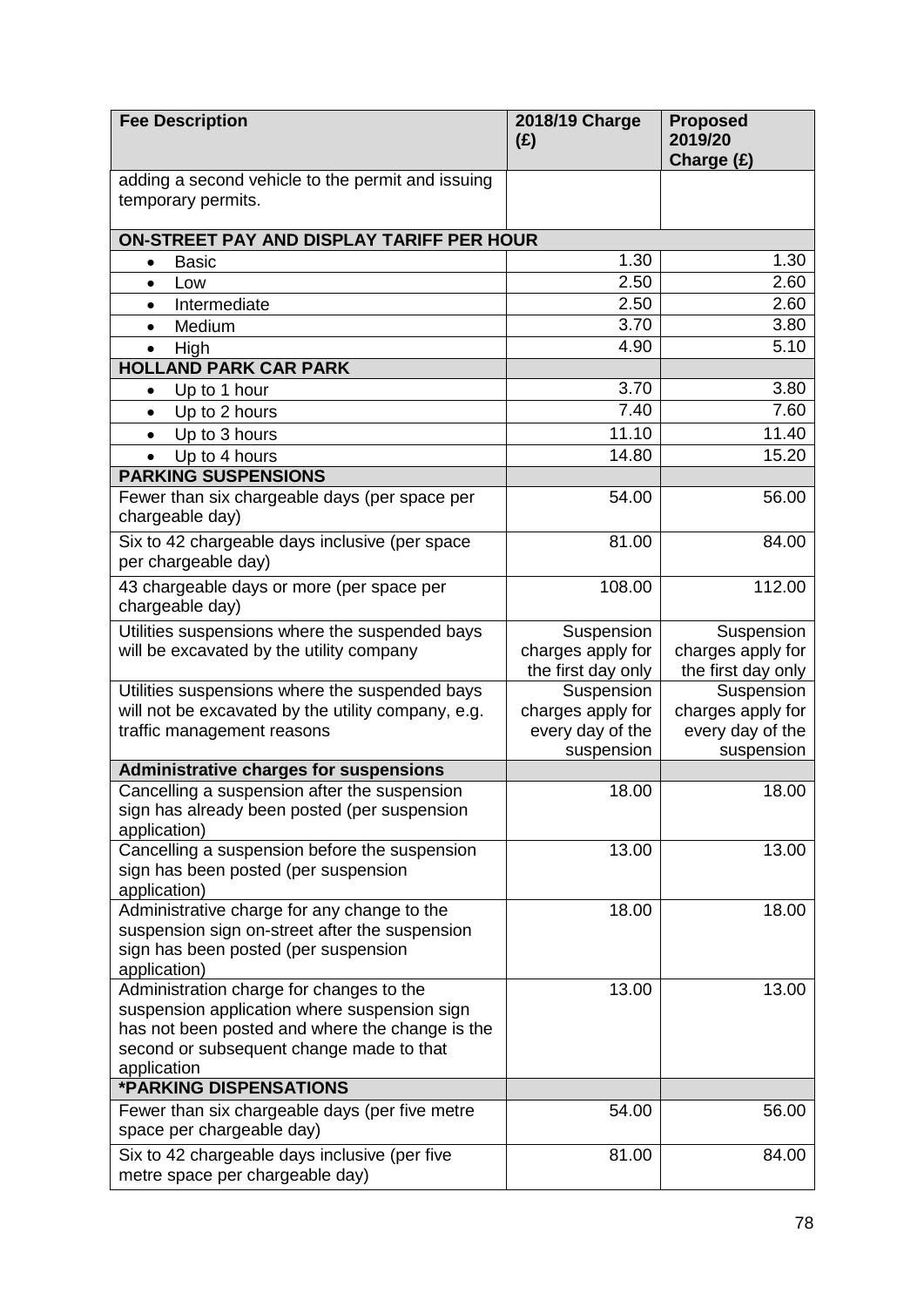| <b>Fee Description</b>                                                   | 2018/19 Charge<br>(E) | <b>Proposed</b><br>2019/20<br>Charge $(E)$ |
|--------------------------------------------------------------------------|-----------------------|--------------------------------------------|
| 43 chargeable days or more (per five metre space)<br>per chargeable day) | 108.00                | 112.00                                     |

#### **Additional Notes on Parking Fees and Charges**

#### **Visitor parking tariffs**

- 1.4. The Council links visitor parking tariffs to the Retail Price Index (RPI) to ensure that they keep pace with inflation. In this way, parking tariffs discourage non-essential trips and increase the opportunity for motorists to find a vacant space without excessive searching. The Council review charges each year, taking account of the change in RPI since the previous increase, but we do not necessarily increase them every year.
- 1.5. The Council last increased visitor parking tariffs in April 2018 based on an RPI increase between September 2014 and September 2017 of 6.8 per cent. All tariff bands with the exception of the Basic band, would see an increase if inflation is applied. This year, the recommendation is that the Council increases the Pay and Display tariff by inflation. This means there would not be an increase across all tariff bands because not to do so would mean that there would be a much larger increase in the higher tariff bands when an inflationary increase is applied after remaining constant for several years.
- 1.6. The Pay-by-phone parking system is not yet able to charge users different pay and display tariffs based on their vehicle emissions across all channels, e.g. the app, phone and web. Therefore, the Council is not proposing to link pay and display tariffs to vehicle emissions in 2019/20. However, it is anticipated that the technology will be in place to propose emission based pay and display tariffs in 2020/21.

#### **Clarification of the cost of suspensions**

1.7. It has come to our officers' attention that some customers are swapping the applicant names on suspension bookings so that they avoid the higher charges for longer suspensions. For clarification, the Council will apply the higher charge for suspensions when the cumulative days relate to the same planning permission rather than by applicant for suspensions which have an associated planning permission. The Council also reserves the right to apply the higher charge where it has evidence of swapping between applicants, or other behaviour, to avoid the higher charge.

#### **Administrative charge for parking permit refunds**

- 1.8. Following a recent review of the actual costs involved in carrying out administrative tasks, officers have identified that the cost of processing refunds for parking permits is significantly more than other administrative tasks such as changing the vehicle registration number associated with a permit. This is because when processing a refund, a member of staff needs to carry out a manual calculation, log the refund and enter it on to the parking system for audit purposes. A manager then needs to authorise the refund and a cheque raised and posted to the customer. The paperwork is scanned and added to the customer's account and the hard copy archived. These tasks are more time consuming than other administrative tasks.
- 1.9. The Council proposes an increase in the administrative charge for processing refunds for all parking permits (except antique dealer permits) from £13 to £25 to better reflect the actual cost to the Council for carrying out this task.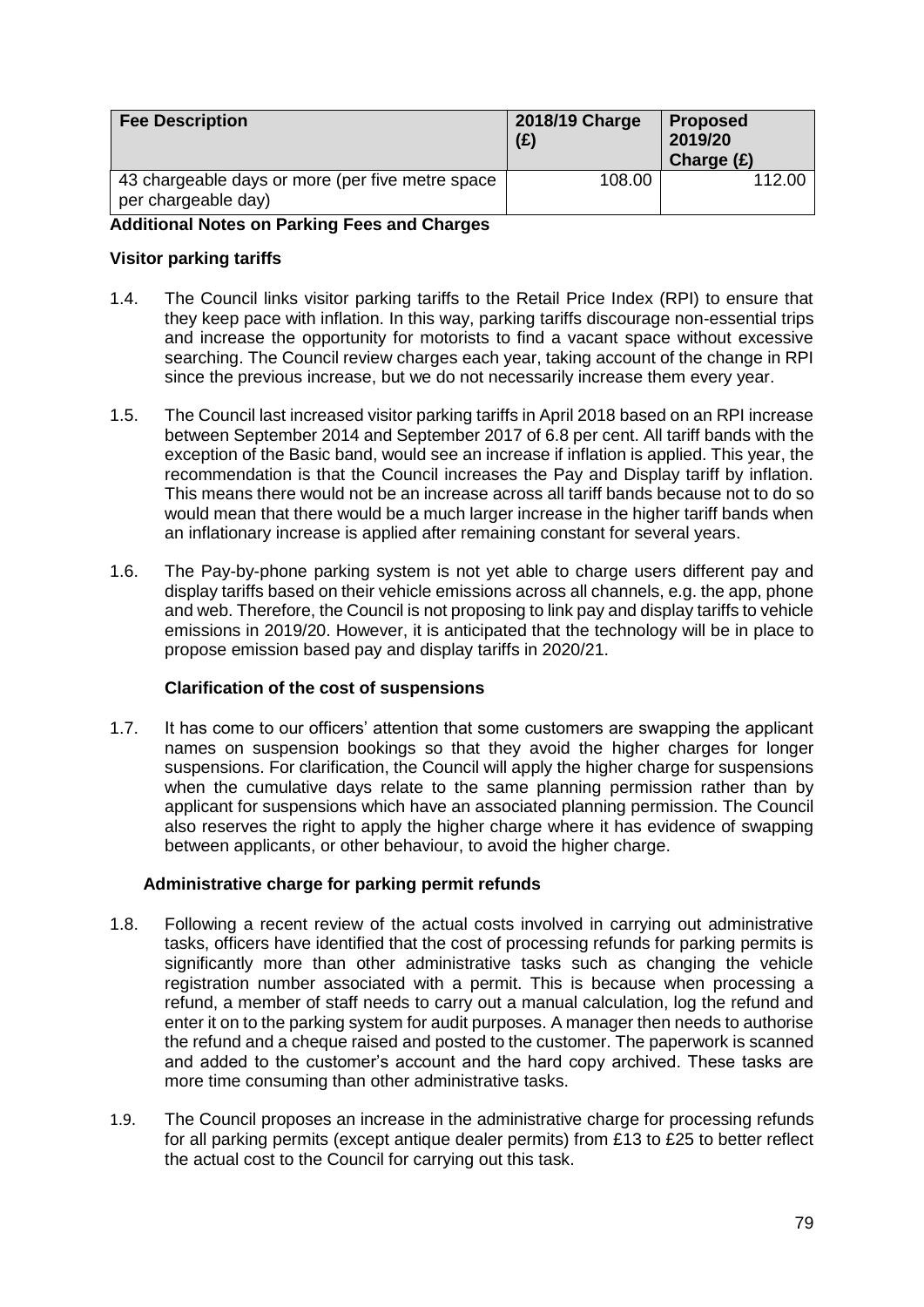## **3. Chief Executive's Department**

#### **Legal Services Fee Description 2018/19 Charge (£) Proposed 2019/20 Charge (£) Residential Property Work:** Collective Enfranchisement 1.21,840 £1,840 Deeds of Variation **E960** £960 Flat Enlargements / Divisions <br>
E2,320 £2,320 Lease Extensions (via D of V) **E960** E960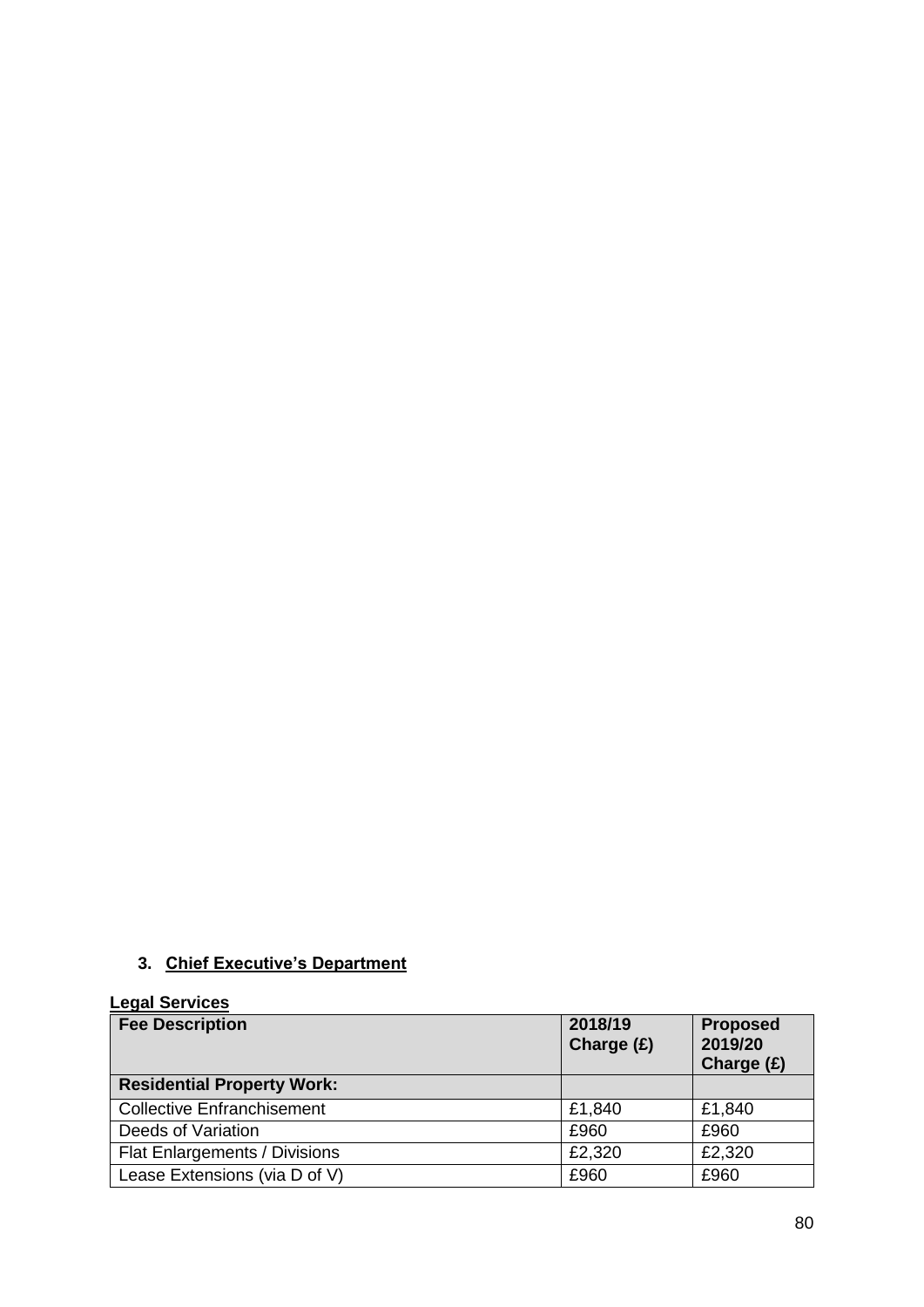| Mortgages & Charges                 | £240           | £240              |
|-------------------------------------|----------------|-------------------|
| <b>Notices</b>                      | £50            | £50               |
| Property Sales and Leases (Non RTB) | £1,760         | £1,760            |
| <b>Residential Licences</b>         | £1,360         | £1,360            |
| All other residential work          | £160 per hour. | £160 per<br>hour. |
| <b>Commercial Property work:</b>    |                |                   |
| <b>Commercial Licences</b>          | £1,200         | £1,200            |
| All other Commercial work           | £160 per hour  | £160 per<br>hour  |
| <b>Planning work:</b>               |                |                   |
| Section 106 Agreements              | £260 per hour  | £260 per<br>hour  |
| Section 106 Agreements - PPAs       | £320 per hour  | £320 per<br>hour  |
| Section 38 / 278 Agreements         | £220 per hour  | £220 per<br>hour  |

#### **REGISTRARS SERVICE**

The first schedule sets out proposed charges for 2019/20 for the Registrar's Service. Fees for 2019/20 to take effect from 1 April 2019. All fees include VAT where VAT is applicable i.e. for non-statutory services). Fees do not include statutory fees and charges specified in legislation.

| <b>Fee Description</b>                                                          | 2018/19 Charge<br>(E) | <b>Proposed</b><br>2019/20 |
|---------------------------------------------------------------------------------|-----------------------|----------------------------|
|                                                                                 |                       | Charge (£)                 |
| Licence for Approved Premises for Civil Ceremonies (3 Years Validity)           |                       |                            |
| <b>Maximum Capacity of Premises:</b>                                            |                       |                            |
| Up to $150$<br>$\bullet$                                                        | 1,300                 | 1,325                      |
| $151 - 300$<br>$\bullet$                                                        | 1,450                 | 1,475                      |
| $301 - 500$<br>$\bullet$                                                        | 1,650                 | 1,675                      |
| 50 and over<br>$\bullet$                                                        | 1,850                 | 1,875                      |
| Renewal<br>$\bullet$                                                            | 1,300                 | 1,325                      |
| Licence for Approved Premises for Civil Ceremonies (5 Years Validity)           |                       |                            |
| Maximum Capacity of Premises:                                                   |                       |                            |
| <b>Up to 150</b><br>$\bullet$                                                   | 2,000                 | 2,000                      |
| 151 - 300<br>$\bullet$                                                          | 2,185                 | 2,230                      |
| $301 - 500$<br>$\bullet$                                                        | 2,500                 | 2,550                      |
| 50 and over<br>$\bullet$                                                        | 2,750                 | 2,800                      |
| Renewal                                                                         | 2,000                 | 2,000                      |
| Notice of Marriage or Civil Partnership Appointment<br>Booking Fee (per person) | 35                    | <b>TBC</b>                 |
| Register Office Ceremonies / Registrations                                      | 50                    | <b>TBC</b>                 |
| <b>Nationality Services</b>                                                     |                       |                            |
| <b>Nationality Checking Service (Adult)</b>                                     | 85                    | 87                         |
| <b>Nationality Checking Service (Child)</b>                                     | 42                    | 43                         |
| Joint Citizenship and Passport Application                                      | 15                    | 15                         |
| European Passport Return Service: per applicant<br>excluding postage            | 20                    | 21                         |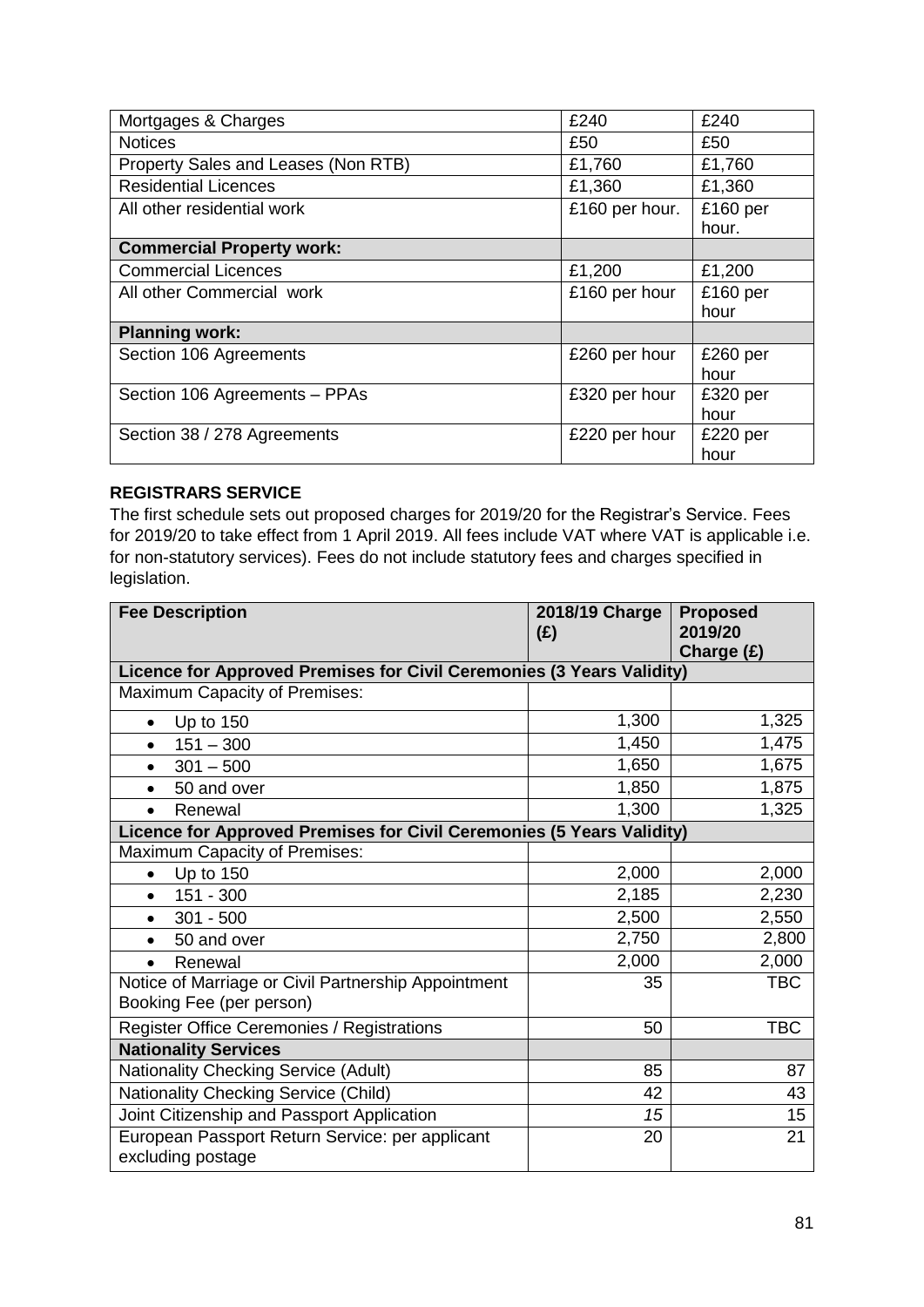| <b>Fee Description</b>                                                                                    | 2018/19 Charge<br>(E)                                                                                                                                                                         | <b>Proposed</b><br>2019/20    |
|-----------------------------------------------------------------------------------------------------------|-----------------------------------------------------------------------------------------------------------------------------------------------------------------------------------------------|-------------------------------|
|                                                                                                           |                                                                                                                                                                                               | Charge (£)                    |
| Applications for British citizenship: Advice /<br>Document Checking / Document Photocopying and<br>Return | 50                                                                                                                                                                                            | 51                            |
| Settlement Checking Service (Adult)                                                                       | 105                                                                                                                                                                                           | 110                           |
| Settlement Checking Service (Dependents)                                                                  | 35                                                                                                                                                                                            | 40                            |
| Settlement Application*                                                                                   | 123                                                                                                                                                                                           | 125                           |
| Swiss/EEA Application*                                                                                    | 77                                                                                                                                                                                            | 80                            |
| Further Leave to Remain*                                                                                  | 88                                                                                                                                                                                            | 90                            |
| Entry Clearance*                                                                                          | 144                                                                                                                                                                                           | 145                           |
| * Each additional dependent for the above<br>appointments                                                 | 35                                                                                                                                                                                            | 40                            |
| Other nationality related services, or other trusted<br>partner related services, if introduced           | Recommended fee as specified by<br>the National Panel for Registration<br>and Local Registration Services<br>Association, or higher to ensure the<br>costs of RBKC delivering the<br>service. |                               |
| <b>Citizenship Ceremonies</b>                                                                             |                                                                                                                                                                                               |                               |
| Private                                                                                                   | 200                                                                                                                                                                                           | 200                           |
| Private Group (per person)                                                                                | 100                                                                                                                                                                                           | 100                           |
| Private: Saturdays / Evenings (5pm and after)                                                             | 225                                                                                                                                                                                           | 200                           |
| <b>Deed Poll</b>                                                                                          |                                                                                                                                                                                               |                               |
| Deed Poll Appointment (per applicant)                                                                     | 77                                                                                                                                                                                            | 80                            |
| <b>Additional Deed Poll certificates</b>                                                                  | 5                                                                                                                                                                                             | 5                             |
| <b>Other</b>                                                                                              |                                                                                                                                                                                               |                               |
| Pack of Confetti                                                                                          | 2.50                                                                                                                                                                                          | 2.50                          |
| <b>Bottled Water</b>                                                                                      | 1.00                                                                                                                                                                                          | 1.00                          |
| Passport Holders<br><b>Certificate Wallets</b>                                                            | 5.00                                                                                                                                                                                          | 5.00                          |
|                                                                                                           | 1.00                                                                                                                                                                                          | 1.00                          |
| <b>Registered Post</b>                                                                                    | 1.60<br>10.00                                                                                                                                                                                 | 1.60<br>10.00                 |
| <b>International Post</b><br><b>Special Delivery Post</b>                                                 | <2kg: 10.00                                                                                                                                                                                   | <2kg: 10.00                   |
|                                                                                                           | 2-10kg: 30.00                                                                                                                                                                                 |                               |
|                                                                                                           | >10kg: 50.00                                                                                                                                                                                  | 2-10kg: 30.00<br>>10kg: 50.00 |
| <b>Priority Certificate Service</b>                                                                       | 15.00                                                                                                                                                                                         | 15.00                         |
| Any other registrars service (other than statutory<br>fees) not otherwise detailed                        | N/A                                                                                                                                                                                           | £100 per hour                 |

#### **Registrars**

The following schedule sets out the Non-Refundable Ceremony Booking Fees and Ceremony Attendance Fees. Fees are set one year in Advance and are therefore for 2020/21

| <b>Fee Description</b>                                                                                                           | 2018/19           | Proposed 2019/20  |  |
|----------------------------------------------------------------------------------------------------------------------------------|-------------------|-------------------|--|
|                                                                                                                                  | <b>Charge for</b> | <b>Charge for</b> |  |
|                                                                                                                                  | 2019/20           | 2020/21           |  |
|                                                                                                                                  | (E)               | (£)               |  |
| Civil Marriages, Civil Partnerships, Civil Partnership to Marriage Conversion<br><b>Ceremonies, All Non-Statutory Ceremonies</b> |                   |                   |  |
|                                                                                                                                  |                   |                   |  |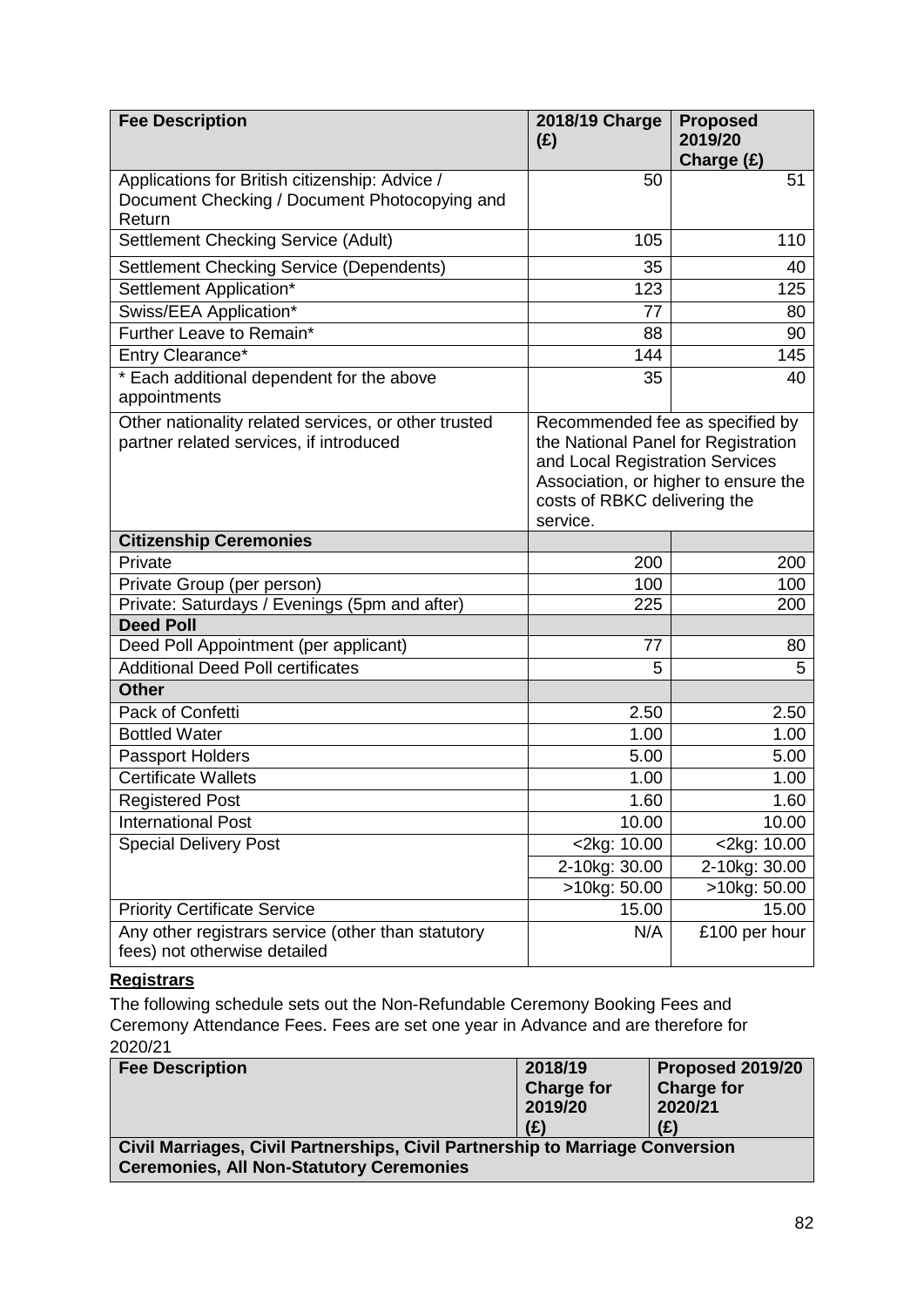| <b>Fee Description</b>                                             | 2018/19<br><b>Charge for</b><br>2019/20<br>(E) | Proposed 2019/20<br><b>Charge for</b><br>2020/21<br>(E) |
|--------------------------------------------------------------------|------------------------------------------------|---------------------------------------------------------|
| Non-refundable booking fee for all ceremonies                      | 100                                            | 100                                                     |
| <b>Ceremony Change Fee</b>                                         | 25                                             | 25                                                      |
| Harrington Room - Ceremony Attendance Fees                         |                                                |                                                         |
| Mon - Fri:<br>$\bullet$                                            | 125                                            | 130                                                     |
| Saturday:<br>$\bullet$                                             | 225                                            | 230                                                     |
| Sunday:<br>$\bullet$                                               | 275                                            | 280                                                     |
| Public Holiday:<br>$\bullet$                                       | 375                                            | 385                                                     |
| Rossetti Room - Ceremony Attendance Fees                           |                                                |                                                         |
| Mon - Fri:<br>$\bullet$                                            | 225                                            | 250                                                     |
| Saturday:<br>$\bullet$                                             | 275                                            | 300                                                     |
| Sunday:<br>$\bullet$                                               | 500                                            | 525                                                     |
| Public Holiday:<br>$\bullet$                                       | 600                                            | 625                                                     |
| <b>Brydon Room - Ceremony Attendance Fees</b>                      |                                                |                                                         |
| Mon - Fri:<br>$\bullet$                                            | 425                                            | 435                                                     |
| Saturday:<br>$\bullet$                                             | 550                                            | 560                                                     |
| Sunday:<br>$\bullet$                                               | 650                                            | 660                                                     |
| Public Holiday:<br>$\bullet$                                       | 750                                            | 760                                                     |
| Small Hall, Main Hall and Cadogan Suite - Ceremony Attendance Fees |                                                |                                                         |
| Mon - Fri:<br>$\bullet$                                            | 465                                            | 450                                                     |
| Saturday:<br>$\bullet$                                             | 545                                            | 530                                                     |
| Sunday:<br>$\bullet$                                               | 655                                            | 640                                                     |
| Public Holiday:<br>$\bullet$                                       | 755                                            | 740                                                     |
| <b>Approved Venues - Ceremony Attendance Fees</b>                  |                                                |                                                         |
| Mon - Fri:<br>$\bullet$                                            | 465                                            | 485                                                     |
| Saturday:<br>$\bullet$                                             | 545                                            | 565                                                     |
| Sunday:<br>$\bullet$                                               | 655                                            | 680                                                     |
| Public Holiday:<br>$\bullet$                                       | 755                                            | 785                                                     |
| Kensington Town Hall - Ceremony Attendance Fees                    |                                                |                                                         |
| <b>Mayor's Parlour</b>                                             |                                                |                                                         |
| Mon-Fri:<br>$\bullet$                                              | 450<br>550                                     | 450<br>550                                              |
| Saturday:<br>$\bullet$                                             | 650                                            | 650                                                     |
| Sunday:<br>$\bullet$<br>Public Holiday:<br>$\bullet$               | 750                                            | 750                                                     |
| <b>Committee Rooms 1, 3 or 4</b>                                   |                                                |                                                         |
| Mon-Fri:<br>$\bullet$                                              | 280                                            | 280                                                     |
| Saturday:<br>$\bullet$                                             | 320                                            | 320                                                     |
| Sunday:<br>$\bullet$                                               | 530                                            | 530                                                     |
| Public Holiday:                                                    | 630                                            | 630                                                     |
| <b>Committee Room 2</b>                                            |                                                |                                                         |
| Mon-Fri:<br>$\bullet$                                              | 190                                            | 190                                                     |
| Saturday:<br>$\bullet$                                             | 200                                            | 200                                                     |
| Sunday:<br>$\bullet$                                               | 300                                            | 300                                                     |
| Public Holiday:<br>$\bullet$                                       | 400                                            | 400                                                     |
| <b>Small Hall</b>                                                  |                                                |                                                         |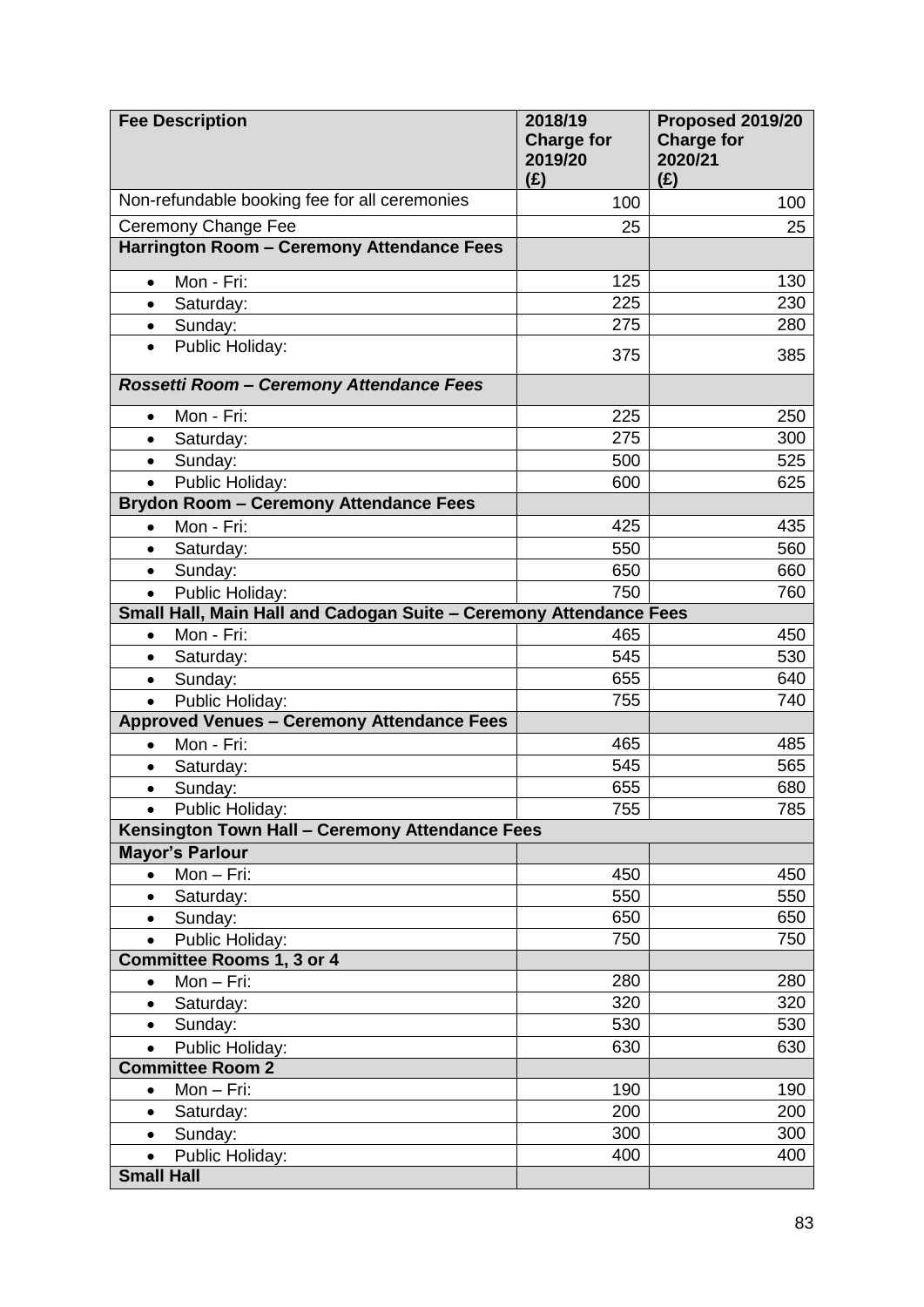| <b>Fee Description</b>                                                                                       | 2018/19<br><b>Charge for</b><br>2019/20<br>(E) | Proposed 2019/20<br><b>Charge for</b><br>2020/21<br>(E) |
|--------------------------------------------------------------------------------------------------------------|------------------------------------------------|---------------------------------------------------------|
| $Mon-Fri:$<br>$\bullet$                                                                                      | 475                                            | 475                                                     |
| Saturday:<br>$\bullet$                                                                                       | 615                                            | 615                                                     |
| Sunday:<br>$\bullet$                                                                                         | 725                                            | 725                                                     |
| Public Holiday:                                                                                              | 825                                            | 825                                                     |
| <b>Council Chamber</b>                                                                                       |                                                |                                                         |
| $Mon - Fri$ :<br>$\bullet$                                                                                   | 475                                            | 475                                                     |
| Saturday:<br>$\bullet$                                                                                       | 615                                            | 615                                                     |
| Sunday:<br>$\bullet$                                                                                         | 725                                            | 725                                                     |
| Public Holiday:<br>$\bullet$                                                                                 | 825                                            | 825                                                     |
| Any other room in the Registration Service's temporary accommodation which may<br>be licensed for ceremonies |                                                |                                                         |
| $Mon - Fri$ :<br>$\bullet$                                                                                   | 280                                            | 280                                                     |
| Saturday:<br>$\bullet$                                                                                       | 320                                            | 320                                                     |
| Sunday:<br>$\bullet$                                                                                         | 530                                            | 530                                                     |
| Public Holiday:<br>$\bullet$                                                                                 | 630                                            | 630                                                     |

#### **Conferences and Events**

Fees and Charges for use of the Council's facilities for conferences and events is reviewed annually and published for the forthcoming two years.

The first table sets out the proposed charges for 2019/20. The second table sets out proposed charges for 2020/21.

#### **2019/20**

| <b>Fee Description (excluding VAT)</b><br>(subject to standard rate VAT)               | 2018/19 Charge<br>(E) | <b>Proposed</b><br>2019/20<br>Charge (£) |
|----------------------------------------------------------------------------------------|-----------------------|------------------------------------------|
| <b>Kensington Town Hall (Monday to Friday)</b>                                         |                       |                                          |
| The Great Hall (inclusive of foyers)                                                   |                       |                                          |
| Day (8am to 6pm)<br>$\bullet$                                                          | 4,365                 | 4,585                                    |
| Late Day (2pm to midnight)<br>$\bullet$                                                | 4,535                 | 4,760                                    |
| Full Day (8am to midnight)<br>$\bullet$                                                | 4,800                 | 5,040                                    |
| Hourly Rate (Applies after midnight or for<br>$\bullet$<br>evening meetings after 6pm) | 500                   | 525                                      |
| The Small Hall (inclusive of Foyers)                                                   |                       |                                          |
| Day (8am to 6pm)                                                                       | 1,230                 | 1,290                                    |
| Late Day (2pm to midnight)<br>$\bullet$                                                | 1,365                 | 1,435                                    |
| Full Day (8am to midnight)<br>٠                                                        | 1,510                 | 1,585                                    |
| Hourly Rate (Applies after midnight or for<br>$\bullet$<br>evening meetings after 6pm) | 215                   | 225                                      |
| The Great and Small Hall combined                                                      |                       |                                          |
| Day (8am to 6pm)<br>$\bullet$                                                          | 4,945                 | 5,190                                    |
| Late Day (2pm to midnight)                                                             | 4,965                 | 5,215                                    |
| Full Day (8am to midnight)<br>$\bullet$                                                | 5,680                 | 5,965                                    |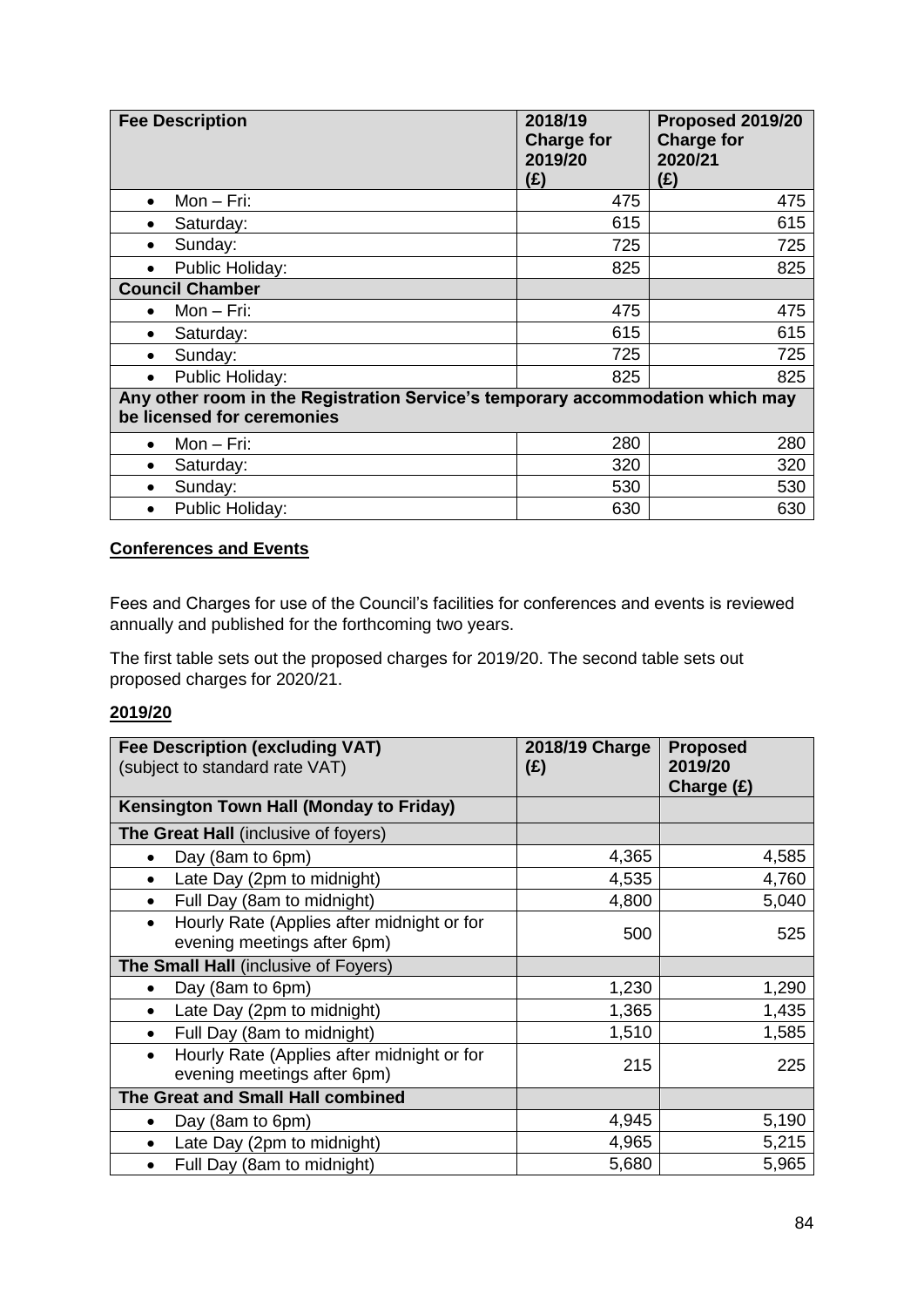|           | <b>Fee Description (excluding VAT)</b><br>(subject to standard rate VAT)  | 2018/19 Charge<br>(E) | <b>Proposed</b><br>2019/20 |
|-----------|---------------------------------------------------------------------------|-----------------------|----------------------------|
|           | Hourly Rate (Applies after midnight or for                                | 715                   | Charge (£)<br>750          |
|           | evening meetings after 6pm)                                               |                       |                            |
|           | Kensington Town Hall (Saturday, Sunday and<br><b>Bank Holidays)</b>       |                       |                            |
|           | The Great Hall (inclusive of foyers)                                      |                       |                            |
| $\bullet$ | Day (8am to 6pm)                                                          | 4,805                 | 5,045                      |
| $\bullet$ | Late Day (2pm to midnight)                                                | 5,345                 | 5,610                      |
| $\bullet$ | Full Day (8am to midnight)                                                | 5,680                 | 5,965                      |
| $\bullet$ | Hourly Rate (Applies after midnight or for                                |                       |                            |
|           | evening meetings after 6pm)                                               | 605                   | 635                        |
|           | The Small Hall (inclusive of Foyers)                                      |                       |                            |
| $\bullet$ | Day (8am to 6pm)                                                          | 1,690                 | 1,775                      |
| $\bullet$ | Late Day (2pm to midnight)                                                | 1,850                 | 1,945                      |
| $\bullet$ | Full Day (8am to midnight)                                                | 1,965                 | 2,065                      |
| $\bullet$ | Hourly Rate (Applies after midnight or for<br>evening meetings after 6pm) | 295                   | 310                        |
|           | The Great and Small Hall combined                                         |                       |                            |
| $\bullet$ | Day (8am to 6pm)                                                          | 5,805                 | 6,095                      |
| $\bullet$ | Late Day (2pm to midnight)                                                | 6,525                 | 6,850                      |
| $\bullet$ | Full Day (8am to midnight)                                                | 6,910                 | 7,255                      |
| $\bullet$ | Hourly Rate (Applies after midnight or for<br>evening meetings after 6pm) | 895                   | 940                        |
| and $4)$  | <b>Mayor's Parlour (including Committee Rooms 3</b>                       |                       |                            |
|           | Standard Hourly Rate (minimum booking 4<br>hours)                         | 410                   | 430                        |
|           | <b>Committee Rooms/Council Chamber</b>                                    |                       |                            |
| $\bullet$ | Standard Hourly Rate (8am to 5pm;<br>minimum booking 4 hours)             | 75                    | 80                         |
|           | Hourly extension rates (per hour)                                         | 165                   | 175                        |
|           | <b>CHELSEA OLD TOWN HALL (exempt from VAT) (Monday to Friday)</b>         |                       |                            |
|           | <b>The Main Hall</b>                                                      |                       |                            |
| $\bullet$ | Day (8am to 6pm)                                                          | 1,590                 | 1,780                      |
| $\bullet$ | Late Day (2pm to Midnight)                                                | 1,930                 | 2,160                      |
| $\bullet$ | Full Day (8am to midnight)                                                | 2,050                 | 2,295                      |
| $\bullet$ | Hourly Rate (Applies to evening meetings                                  |                       |                            |
|           | after 6pm)                                                                | 290                   | 325                        |
|           | <b>The Small Hall</b>                                                     |                       |                            |
| $\bullet$ | Day (8am to 6pm)                                                          | 875                   | 980                        |
| $\bullet$ | Full Day (8am to midnight)                                                | 1130                  | 1265                       |
| $\bullet$ | Hourly Rate (Applies to evening meetings                                  | 190                   | 215                        |
|           | after 6pm)                                                                |                       |                            |
|           | <b>Cadogan Suite</b>                                                      |                       |                            |
| $\bullet$ | Day (8am to 6pm)                                                          | 875                   | 980                        |
| $\bullet$ | Full Day (8am to midnight)                                                | 1130                  | 1265                       |
| $\bullet$ | Hourly Rate (Applies to evening meetings<br>after 6pm)                    | 190                   | 215                        |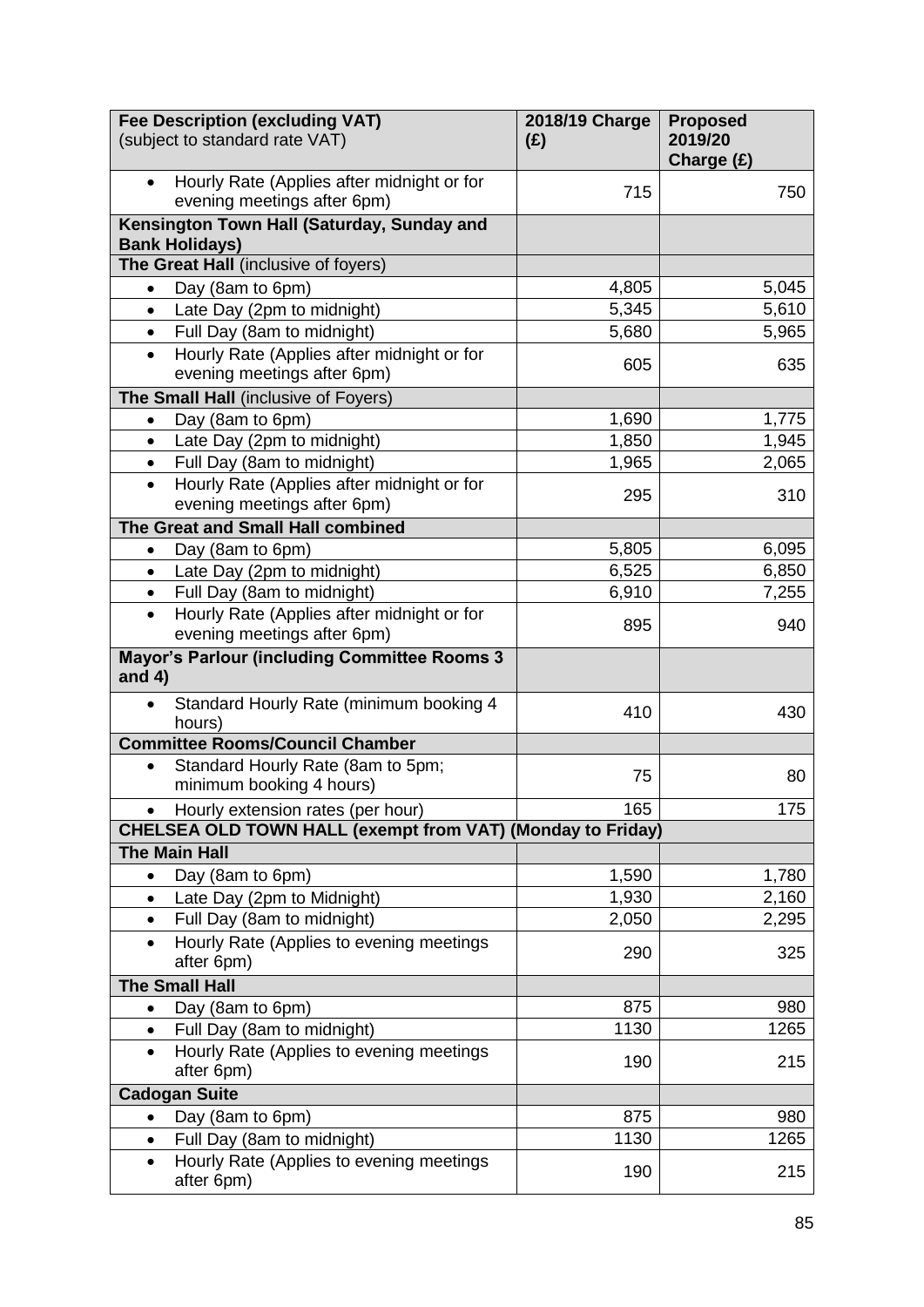|                                           | <b>Fee Description (excluding VAT)</b><br>(subject to standard rate VAT) | 2018/19 Charge<br>(E) | <b>Proposed</b><br>2019/20<br>Charge (£) |
|-------------------------------------------|--------------------------------------------------------------------------|-----------------------|------------------------------------------|
|                                           | <b>Main Hall and Small Hall Combined</b>                                 |                       |                                          |
| $\bullet$                                 | Day (8am to 6pm)                                                         | 2,370                 | 2,655                                    |
| $\bullet$                                 | Late Day (2pm to midnight)                                               | 2,730                 | 3,060                                    |
| $\bullet$                                 | Full Day (8am to midnight)                                               | 2,900                 | 3,250                                    |
|                                           | Hourly Rate (Applies to evening meetings                                 |                       |                                          |
|                                           | after 6pm)                                                               | 475                   | 530                                      |
|                                           | <b>All Spaces Combined</b>                                               |                       |                                          |
| $\bullet$                                 | Day (8am to 6pm)                                                         | 2,770                 | 3,100                                    |
| $\bullet$                                 | Late Day (2pm to midnight)                                               | 3,030                 | 3,395                                    |
| $\bullet$                                 | Full Day (8am to midnight)                                               | 3,100                 | 3,470                                    |
|                                           | Hourly Rate (Applies to evening meetings                                 |                       |                                          |
|                                           | after 6pm)                                                               | 495                   | 555                                      |
| Holidays)                                 | CHELSEA OLD TOWN HALL (exempt from VAT) (Saturday, Sunday and Bank       |                       |                                          |
|                                           | <b>The Main Hall</b>                                                     |                       |                                          |
| $\bullet$                                 | Day (8am to 6pm)                                                         | 1,960                 | 2,195                                    |
| $\bullet$                                 | Late Day (2pm to midnight)                                               | 2,285                 | 2,560                                    |
| $\bullet$                                 | Full Day (8am to midnight)                                               | 2,610                 | 2,925                                    |
| $\bullet$                                 | Hourly Rate (Applies to evening meetings<br>after 6pm)                   | 435                   | 485                                      |
|                                           | <b>The Small Hall</b>                                                    |                       |                                          |
|                                           | Day (8am to 6pm)                                                         | 1055                  | 1,180                                    |
| $\bullet$                                 | Full Day (8am to midnight)                                               | 1,370                 | 1,535                                    |
|                                           | Hourly Rate (Applies to evening meetings<br>after 6pm)                   | 255                   | 285                                      |
| <b>Cadogan Suite</b>                      |                                                                          |                       |                                          |
| $\bullet$                                 | Day (8am to 6pm)                                                         | 1045                  | 1,170                                    |
| $\bullet$                                 | Full Day (8am to midnight)                                               | 1,370                 | 1,535                                    |
| $\bullet$                                 | Hourly Rate (Applies to evening meetings                                 | 255                   | 285                                      |
|                                           | after 6pm)                                                               |                       |                                          |
|                                           | The Main and Small Hall combined                                         |                       |                                          |
| $\bullet$                                 | Day (8am to 6pm)                                                         | 2,985                 | 3,345                                    |
| $\bullet$                                 | Late Day (2pm to midnight)                                               | 3,160                 | 3,540                                    |
| $\bullet$                                 | Full Day (8am to midnight)                                               | 3,330                 | 3,730                                    |
| $\bullet$                                 | Hourly Rate (Applies to evening meetings<br>after 6pm)                   | 680                   | 760                                      |
|                                           | <b>All Rooms Combined</b>                                                |                       |                                          |
| $\bullet$                                 | Day (8am to 6pm)                                                         | 3,385                 | 3,790                                    |
| $\bullet$                                 | Late Day (2pm to midnight)                                               | 3,460                 | 3,875                                    |
| $\bullet$                                 | Full Day (8am to midnight)                                               | 3,530                 | 3,955                                    |
| $\bullet$                                 | Hourly Rate (Applies to evening meetings                                 | 700                   | 785                                      |
|                                           | after 6pm)                                                               |                       |                                          |
|                                           | <b>ORANGERY (VAT applicable in certain circumstances)</b>                |                       |                                          |
|                                           | Weddings, Receptions and other events                                    |                       |                                          |
| Monday to Thursday (excl. Bank Holidays): |                                                                          |                       |                                          |
|                                           | Day or Evening Hire (9.00-17.00 or 18.00-23.30)                          |                       |                                          |
| $\bullet$                                 | 1 April - 31 Oct                                                         | 2,130                 | 2,195                                    |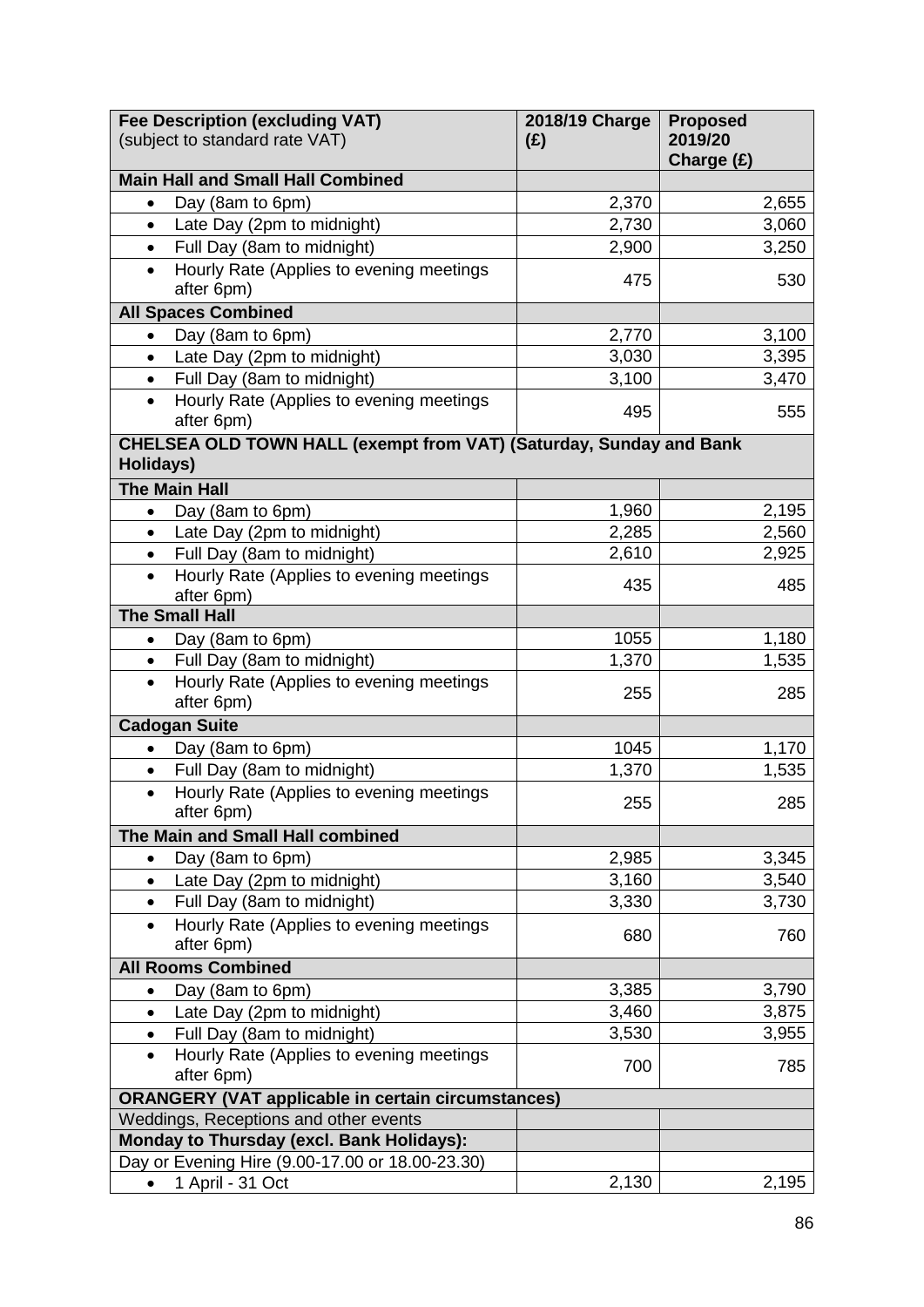| <b>Fee Description (excluding VAT)</b><br>(subject to standard rate VAT) | 2018/19 Charge<br>(E) | <b>Proposed</b><br>2019/20 |
|--------------------------------------------------------------------------|-----------------------|----------------------------|
|                                                                          |                       | Charge $(E)$               |
| 1 Nov - 31 Mar                                                           | 1,700                 | 1,750                      |
| Late Day Rate (14:00 - 23:30)                                            |                       |                            |
| 1 April - 31 Oct<br>$\bullet$                                            | 3,395                 | 3,495                      |
| 1 Nov - 31 Mar                                                           | 2,715                 | 2,795                      |
| Full Day Hire (9.00-23.30)                                               |                       |                            |
| 1 April - 31 Oct                                                         | 4,065                 | 4,185                      |
| 1 Nov - 31 Mar<br>$\bullet$                                              | 3,180                 | 3,275                      |
| <b>Friday to Sunday (incl. Bank Holidays):</b>                           |                       |                            |
| Day or Evening Hire (9.00-17.00 or 18.00-23.30)                          |                       |                            |
| 1 April - 31 Oct<br>$\bullet$                                            | 2,370                 | 2,440                      |
| 1 Nov - 31 Mar                                                           | 1,870                 | 1,925                      |
| Late Day Rate (14:00 - 23:30)                                            |                       |                            |
| 1 April - 31 Oct                                                         | 3,745                 | 3,855                      |
| 1 Nov - 31 Mar<br>$\bullet$                                              | 2,995                 | 3,085                      |
| Full Day Hire (9.00-23.30)                                               |                       |                            |
| 1 April - 31 Oct                                                         | 4,500                 | 4,635                      |
| 1 Nov - 31 Mar<br>$\bullet$                                              | 3,515                 | 3,620                      |
| Hourly rate extension                                                    | 315                   | 325                        |
| Lawn hire for siting marquee                                             | 525                   | 540                        |

#### **2020/21**

| <b>Fee Description (excluding VAT)</b><br>(subject to standard rate VAT)               | 2018/19 Charge<br>(E) | <b>Proposed</b><br>2020/21<br>Charge (£) |
|----------------------------------------------------------------------------------------|-----------------------|------------------------------------------|
| <b>KENSINGTON TOWN HALL (Monday to Friday)</b>                                         |                       |                                          |
| <b>The Great Hall</b> (inclusive of foyers)                                            |                       |                                          |
| Day (8am to 6pm)<br>$\bullet$                                                          | 4,585                 | 4,815                                    |
| Late Day (2pm to midnight)<br>$\bullet$                                                | 4,760                 | 5,000                                    |
| Full Day (8am to midnight)<br>$\bullet$                                                | 5,040                 | 5,290                                    |
| Hourly Rate (Applies after midnight or for<br>$\bullet$<br>evening meetings after 6pm) | 525                   | 550                                      |
| The Small Hall (inclusive of Foyers)                                                   |                       |                                          |
| Day (8am to 6pm)                                                                       | 1,290                 | 1,355                                    |
| Late Day (2pm to midnight)                                                             | 1,435                 | 1,505                                    |
| Full Day (8am to midnight)<br>$\bullet$                                                | 1,585                 | 1,665                                    |
| Hourly Rate (Applies after midnight or for<br>$\bullet$<br>evening meetings after 6pm) | 225                   | 235                                      |
| The Great and Small Hall combined                                                      |                       |                                          |
| Day (8am to 6pm)                                                                       | 5,190                 | 5,450                                    |
| Late Day (2pm to midnight)<br>$\bullet$                                                | 5,215                 | 5,475                                    |
| Full Day (8am to midnight)<br>$\bullet$                                                | 5,965                 | 6,265                                    |
| Hourly Rate (Applies after midnight or for<br>$\bullet$<br>evening meetings after 6pm) | 750                   | 790                                      |
| <b>KENSINGTON TOWN HALL (Saturday, Sunday and Bank Holidays)</b>                       |                       |                                          |
| The Great Hall (inclusive of foyers)                                                   |                       |                                          |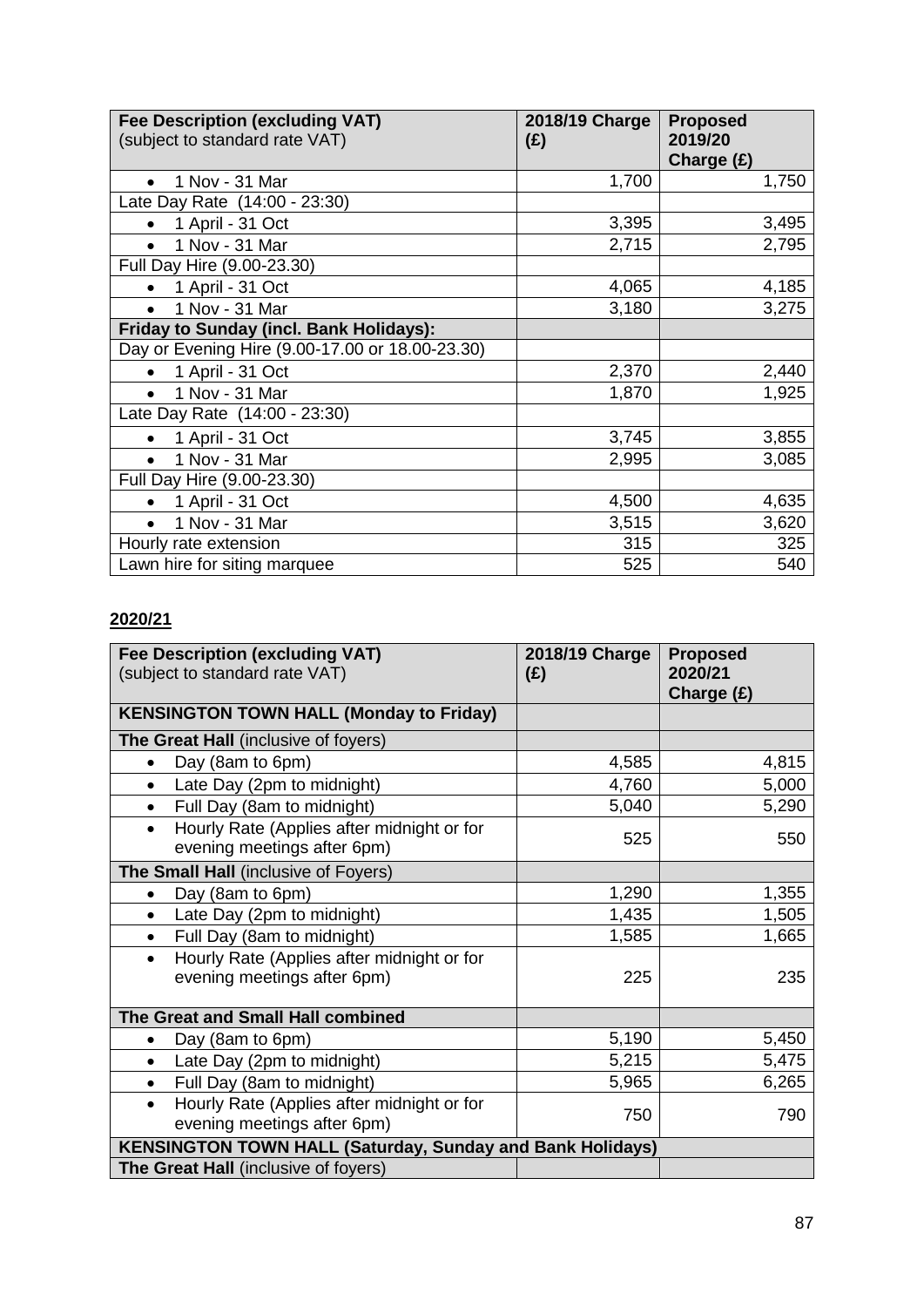|           | <b>Fee Description (excluding VAT)</b><br>(subject to standard rate VAT)  | 2018/19 Charge<br>(E) | <b>Proposed</b><br>2020/21<br>Charge (£) |
|-----------|---------------------------------------------------------------------------|-----------------------|------------------------------------------|
| $\bullet$ | Day (8am to 6pm)                                                          | 5,045                 | 5,295                                    |
| $\bullet$ | Late Day (2pm to midnight)                                                | 5,610                 | 5,890                                    |
| $\bullet$ | Full Day (8am to midnight)                                                | 5,965                 | 6,265                                    |
| $\bullet$ | Hourly Rate (Applies after midnight or for<br>evening meetings after 6pm) | 635                   | 665                                      |
|           | The Small Hall (inclusive of Foyers)                                      |                       |                                          |
| $\bullet$ | Day (8am to 6pm)                                                          | 1,775                 | 1,865                                    |
| $\bullet$ | Late Day (2pm to midnight)                                                | 1,945                 | 2,040                                    |
| $\bullet$ | Full Day (8am to midnight)                                                | 2,065                 | 2,170                                    |
| $\bullet$ | Hourly Rate (Applies after midnight or for                                |                       |                                          |
|           | evening meetings after 6pm)                                               | 310                   | 325                                      |
|           | The Great and Small Hall combined                                         |                       |                                          |
| $\bullet$ | Day (8am to 6pm)                                                          | 6,095                 | 6,400                                    |
| $\bullet$ | Late Day (2pm to midnight)                                                | 6,850                 | 7,195                                    |
| $\bullet$ | Full Day (8am to midnight)                                                | 7,255                 | 7,620                                    |
|           | Hourly Rate (Applies after midnight or for                                |                       |                                          |
|           | evening meetings after 6pm)                                               | 940                   | 985                                      |
|           | Mayor's Parlour (including Committee Rooms 3 and 4)                       |                       |                                          |
|           | Standard Hourly Rate (minimum booking 4<br>hours)                         | 430                   | 450                                      |
|           | <b>Committee Rooms/Council Chamber</b>                                    |                       |                                          |
|           | Standard Hourly Rate (8am to 5pm;                                         |                       |                                          |
|           | minimum booking 4 hours)                                                  | 80                    | 85                                       |
| $\bullet$ | Hourly extension rates (per hour)                                         | 175                   | 185                                      |
|           | <b>CHELSEA OLD TOWN HALL</b> (exempt from VAT) (Monday to Friday)         |                       |                                          |
|           | <b>The Main Hall</b>                                                      |                       |                                          |
| $\bullet$ | Day (8am to 6pm)                                                          | 1,780                 | 1,885                                    |
| $\bullet$ | Late Day (2pm to Midnight)                                                | 2,160                 | 2,290                                    |
| $\bullet$ | Full Day (8am to midnight)                                                | 2,295                 | 2,435                                    |
|           | Hourly Rate (Applies to evening meetings<br>after 6pm)                    | 325                   | 345                                      |
|           | <b>The Small Hall</b>                                                     |                       |                                          |
| ٠         | Day (8am to 6pm)                                                          | 980                   | 1040                                     |
| $\bullet$ | Full Day (8am to midnight)                                                | 1,265                 | 1340                                     |
| $\bullet$ | Hourly Rate (Applies to evening meetings                                  | 215                   | 230                                      |
|           | after 6pm)                                                                |                       |                                          |
|           | <b>Cadogan Suite</b>                                                      |                       |                                          |
| $\bullet$ | Day (8am to 6pm)                                                          | 980                   | 1040                                     |
| $\bullet$ | Full Day (8am to midnight)                                                | 1,265                 | 1340                                     |
| $\bullet$ | Hourly Rate (Applies to evening meetings<br>after 6pm)                    | 215                   | 230                                      |
|           | <b>Main Hall and Small Hall Combined</b>                                  |                       |                                          |
| $\bullet$ | Day (8am to 6pm)                                                          | 2,655                 | 2,815                                    |
| $\bullet$ | Late Day (2pm to midnight)                                                | 3,060                 | 3,245                                    |
| $\bullet$ | Full Day (8am to midnight)                                                | 3,250                 | 3,445                                    |
| $\bullet$ | Hourly Rate (Applies to evening meetings<br>after 6pm)                    | 530                   | 560                                      |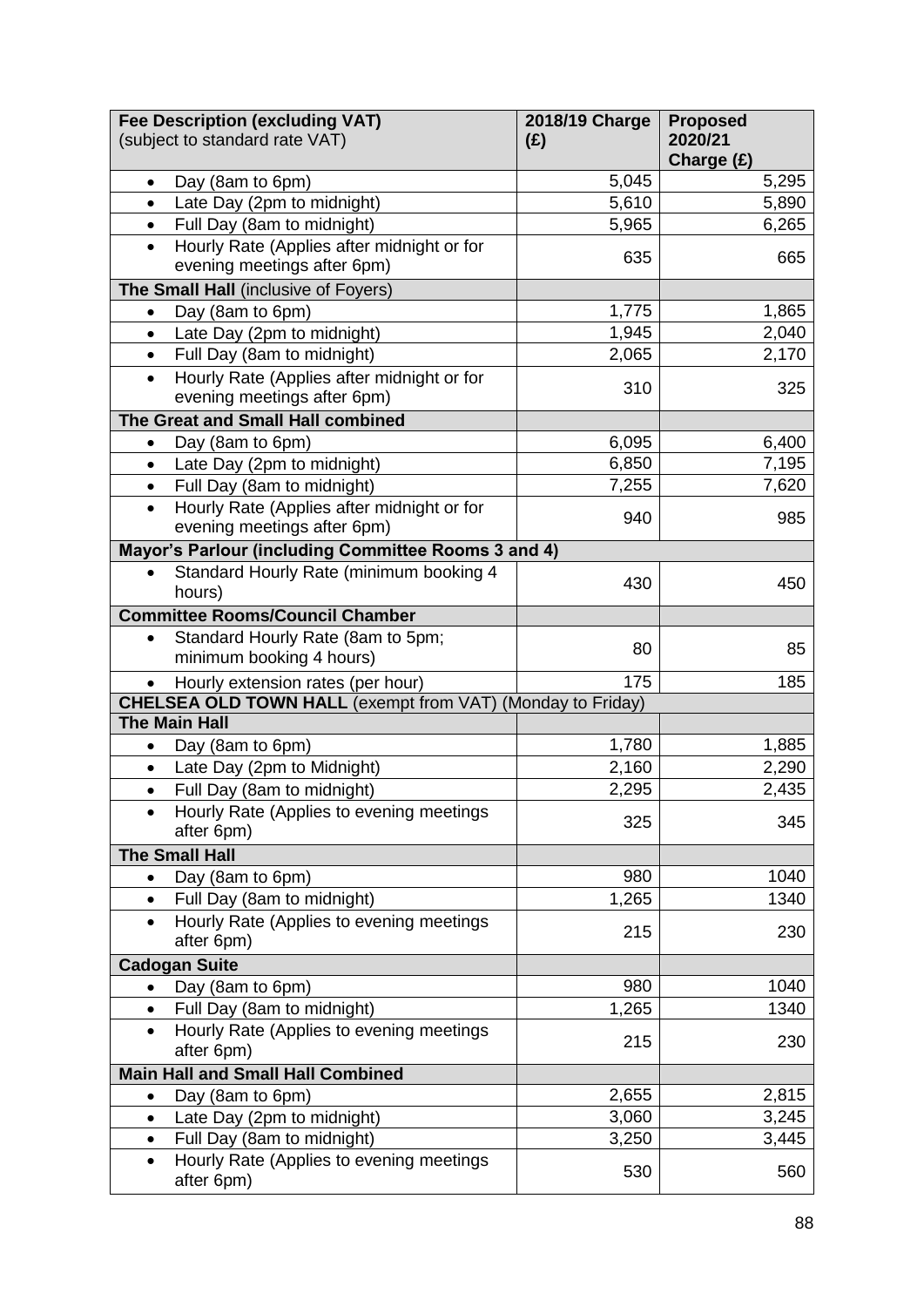|                                                                                                | <b>Fee Description (excluding VAT)</b>                             | 2018/19 Charge | <b>Proposed</b>       |
|------------------------------------------------------------------------------------------------|--------------------------------------------------------------------|----------------|-----------------------|
|                                                                                                | (subject to standard rate VAT)                                     | (E)            | 2020/21<br>Charge (£) |
|                                                                                                | <b>All Spaces Combined</b>                                         |                |                       |
| $\bullet$                                                                                      | Day (8am to 6pm)                                                   | 3,100          | 3,285                 |
| $\bullet$                                                                                      | Late Day (2pm to midnight)                                         | 3,395          | 3,600                 |
| $\bullet$                                                                                      | Full Day (8am to midnight)                                         | 3,470          | 3,680                 |
|                                                                                                | Hourly Rate (Applies to evening meetings                           |                |                       |
|                                                                                                | after 6pm)                                                         | 555            | 590                   |
| Holidays)                                                                                      | CHELSEA OLD TOWN HALL (exempt from VAT) (Saturday, Sunday and Bank |                |                       |
|                                                                                                | <b>The Main Hall</b>                                               |                |                       |
| $\bullet$                                                                                      | Day (8am to 6pm)                                                   | 2,195          | 2,325                 |
| $\bullet$                                                                                      | Late Day (2pm to midnight)                                         | 2,560          | 2,715                 |
| $\bullet$                                                                                      | Full Day (8am to midnight)                                         | 2,925          | 3,100                 |
| $\bullet$                                                                                      | Hourly Rate (Applies to evening meetings                           |                |                       |
|                                                                                                | after 6pm)                                                         | 485            | 515                   |
|                                                                                                | <b>The Small Hall</b>                                              |                |                       |
| $\bullet$                                                                                      | Day (8am to 6pm)                                                   | 1,180          | 1250                  |
| $\bullet$                                                                                      | Full Day (8am to midnight)                                         | 1,535          | 1,625                 |
| $\bullet$                                                                                      | Hourly Rate (Applies to evening meetings                           | 285            | 300                   |
|                                                                                                | after 6pm)                                                         |                |                       |
|                                                                                                | <b>Cadogan Suite</b>                                               |                |                       |
| $\bullet$                                                                                      | Day (8am to 6pm)                                                   | 1,170          | 1240                  |
| $\bullet$                                                                                      | Full Day (8am to midnight)                                         | 1,535          | 1,625                 |
|                                                                                                | Hourly Rate (Applies to evening meetings<br>after 6pm)             | 285            | 300                   |
|                                                                                                | The Main and Small Hall combined                                   |                |                       |
| $\bullet$                                                                                      | Day (8am to 6pm)                                                   | 3,345          | 3,545                 |
| $\bullet$                                                                                      | Late Day (2pm to midnight)                                         | 3,540          | 3,750                 |
| $\bullet$                                                                                      | Full Day (8am to midnight)                                         | 3,730          | 3,955                 |
| $\bullet$                                                                                      | Hourly Rate (Applies to evening meetings<br>after 6pm)             | 760            | 805                   |
|                                                                                                | <b>All Rooms Combined</b>                                          |                |                       |
| $\bullet$                                                                                      | Day (8am to 6pm)                                                   | 3,790          | 4,015                 |
| $\bullet$                                                                                      | Late Day (2pm to midnight)                                         | 3,875          | 4,110                 |
| $\bullet$                                                                                      | Full Day (8am to midnight)                                         | 3,955          | 4,190                 |
| $\bullet$                                                                                      | Hourly Rate (Applies to evening meetings                           |                |                       |
|                                                                                                | after 6pm)                                                         | 785            | 830                   |
|                                                                                                |                                                                    |                |                       |
| ORANGERY (VAT applicable in certain circumstances) Monday to Thursday (excl. Bank<br>Holidays) |                                                                    |                |                       |
|                                                                                                | <b>Weddings, Receptions and other events</b>                       |                |                       |
| $\bullet$                                                                                      | Day or Evening Hire (9.00-17.00 or 18.00-                          |                |                       |
|                                                                                                | 23.30                                                              |                |                       |
| $\bullet$                                                                                      | 1 April - 31 Oct                                                   | 2,195          | 2,260                 |
|                                                                                                | 1 Nov - 31 Mar                                                     | 1,750          | 1,805                 |
|                                                                                                | Late Day Rate (14:00 - 23:30)                                      |                |                       |
| $\bullet$                                                                                      | 1 April - 31 Oct                                                   | 3,495          | 3,600                 |